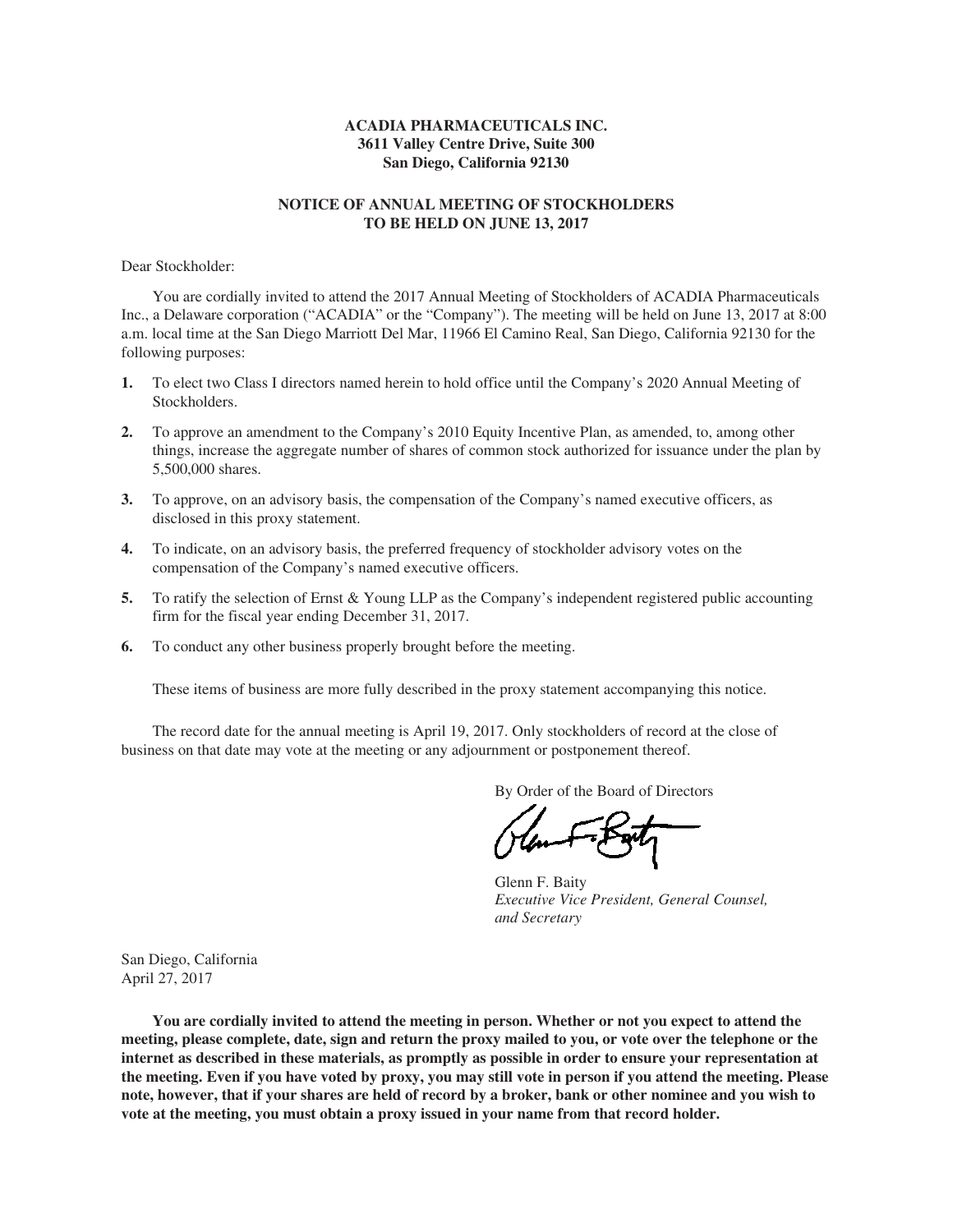# **ACADIA PHARMACEUTICALS INC. 3611 Valley Centre Drive, Suite 300 San Diego, California 92130**

# **PROXY STATEMENT FOR THE ANNUAL MEETING OF STOCKHOLDERS TO BE HELD JUNE 13, 2017**

## **QUESTIONS AND ANSWERS ABOUT THESE PROXY MATERIALS AND VOTING**

## **Why did I receive a notice regarding availability of proxy materials on the internet?**

We have sent you a Notice of Internet Availability of Proxy Materials (the "Notice") because the Board of Directors (sometimes referred to as the "Board") of ACADIA is soliciting your proxy to vote at the 2017 Annual Meeting of Stockholders. Pursuant to rules adopted by the Securities and Exchange Commission (the "SEC"), we have elected to provide access to our proxy materials over the internet. Accordingly, we have sent a Notice to our stockholders of record. All stockholders will have the ability to access the proxy materials on the website referred to in the Notice or request to receive a printed set of the proxy materials. Instructions on how to access the proxy materials over the internet or to request a printed copy may be found in the Notice.

We intend to mail the Notice on or before May 4, 2017 to all stockholders of record entitled to vote at the annual meeting.

## **Will I receive any other proxy materials by mail?**

We may send you a proxy card, along with a second Notice, on or after May 14, 2017.

## **How do I attend the annual meeting?**

The meeting will be held on Tuesday, June 13, 2017, at 8:00 a.m. local time at the San Diego Marriott Del Mar, 11966 El Camino Real, San Diego, California 92130. Information on how to vote in person at the annual meeting is discussed below.

For directions to the annual meeting, please visit the following web address:

http://www.google.com/maps/place/11966+El+Camino+Real,+San+Diego,+CA+92130

## **Who can vote at the annual meeting?**

Only stockholders of record at the close of business on April 19, 2017 will be entitled to vote at the annual meeting. On this record date, there were 122,020,628 shares of common stock outstanding and entitled to vote.

## *Stockholder of Record: Shares Registered in Your Name*

If on April 19, 2017 your shares were registered directly in your name with ACADIA's transfer agent, Computershare, Inc., then you are a stockholder of record. As a stockholder of record, you may vote in person at the meeting or vote by proxy. Whether or not you plan to attend the meeting, we urge you to fill out and return the proxy card that may be mailed to you, or vote by proxy over the telephone or on the internet as instructed below, to ensure your vote is counted.

#### *Beneficial Owner: Shares Registered in the Name of a Broker or Bank*

If on April 19, 2017 your shares were held, not in your name, but rather in an account at a brokerage firm, bank, dealer, or other similar organization, then you are the beneficial owner of shares held in "street name" and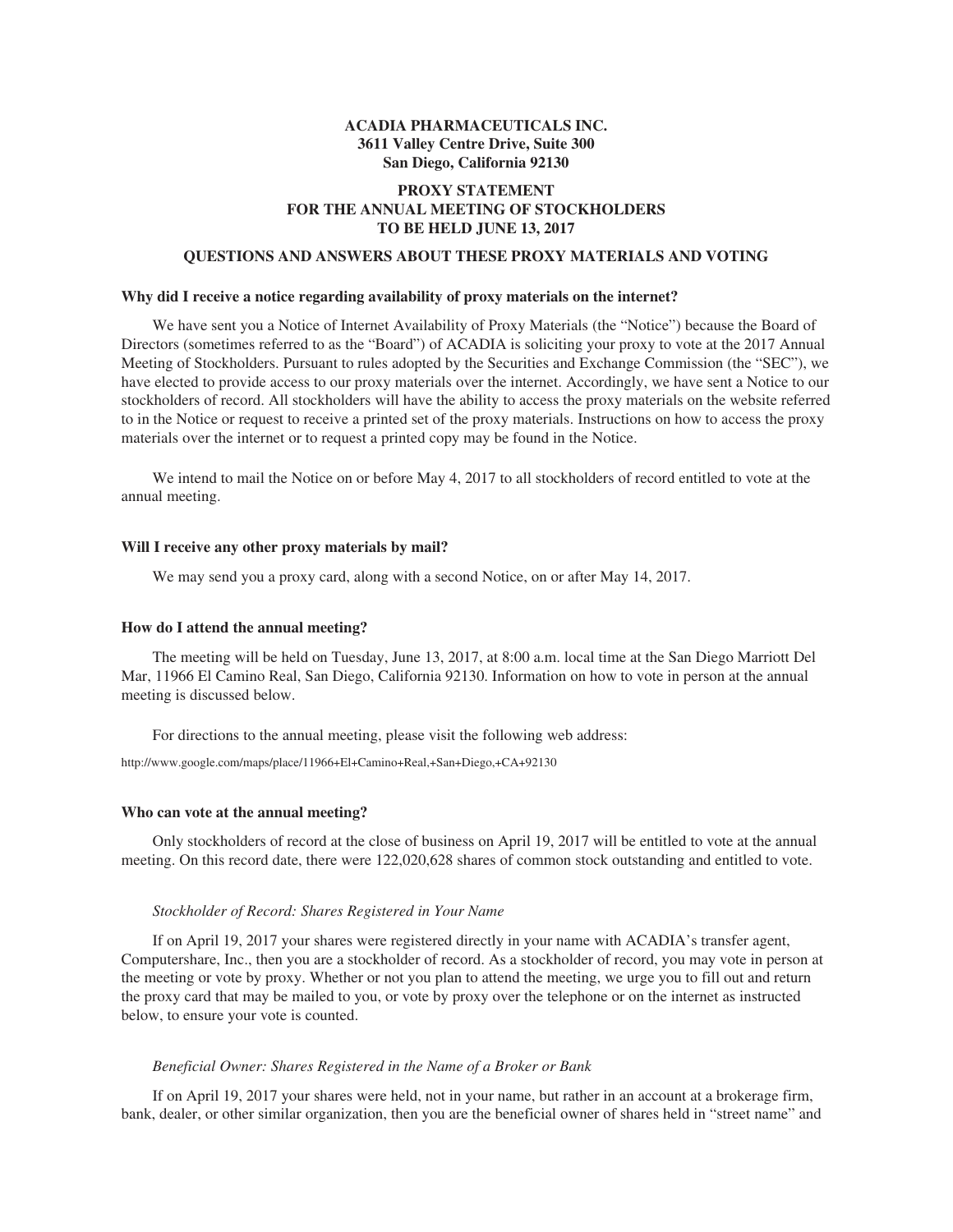the Notice was forwarded to you by that organization. The organization holding your account is considered to be the stockholder of record for purposes of voting at the annual meeting. As a beneficial owner, you have the right to direct your broker or other agent regarding how to vote the shares in your account. You are also invited to attend the annual meeting. However, since you are not the stockholder of record, you may not vote your shares in person at the meeting unless you request and obtain a valid proxy from your broker or other agent.

### **What am I voting on?**

There are five matters scheduled for a vote:

- Election of two Class I directors, James Daly and Edmund Harrigan, M.D., to hold office until our 2020 Annual Meeting of Stockholders;
- Approval of an amendment to the Company's 2010 Equity Incentive Plan, as amended, to, among other things, increase the aggregate number of shares of common stock authorized for issuance under the plan by 5,500,000 shares;
- Advisory approval of the compensation of the Company's named executive officers, as disclosed in this proxy statement in accordance with SEC rules;
- Advisory indication of the preferred frequency of stockholder advisory votes on the compensation of the Company's named executive officers; and
- Ratification of the selection of Ernst & Young LLP as our independent registered public accounting firm for the fiscal year ending December 31, 2017.

## **What if another matter is properly brought before the meeting?**

The Board of Directors knows of no other matters that will be presented for consideration at the 2017 Annual Meeting. If any other matters are properly brought before the meeting, it is the intention of the persons named in the accompanying form of proxy to vote on those matters in accordance with their best judgment.

## **How do I vote?**

You may either vote "For" both the nominees to the Board of Directors or you may "Withhold" your vote for any nominee you specify. With regard to your advisory vote on how frequently we should solicit stockholder advisory approval of executive compensation, you may vote for any one of the following: one year, two years or three years, or you may abstain from voting on that matter. For each of the other matters to be voted on, you may vote "For" or "Against" or abstain from voting. The procedures for voting are as follows:

## *Stockholder of Record: Shares Registered in Your Name*

If you are a stockholder of record, you may vote in person at the annual meeting, vote by proxy over the telephone, or vote by proxy through the internet, or vote by proxy using the proxy card that you may request or that we may elect to deliver. Whether or not you plan to attend the meeting, we urge you to vote by proxy to ensure your vote is counted. You may still attend the meeting and vote in person even if you have already voted by proxy.

- To vote in person, come to the annual meeting and we will give you a ballot when you arrive.
- To vote using the proxy card, simply complete, sign and date the proxy card that may be delivered to you and return it promptly in the envelope provided. If you return your signed proxy card to us before the annual meeting, we will vote your shares as you direct.
- To vote over the telephone, dial toll-free 1-800-652-8683 using a touch-tone phone and follow the recorded instructions. You will be asked to provide the company number and control number from the Notice or the proxy card that we may deliver. Your vote must be received by 11:59 p.m. Eastern Daylight Time on June 12, 2017 to be counted.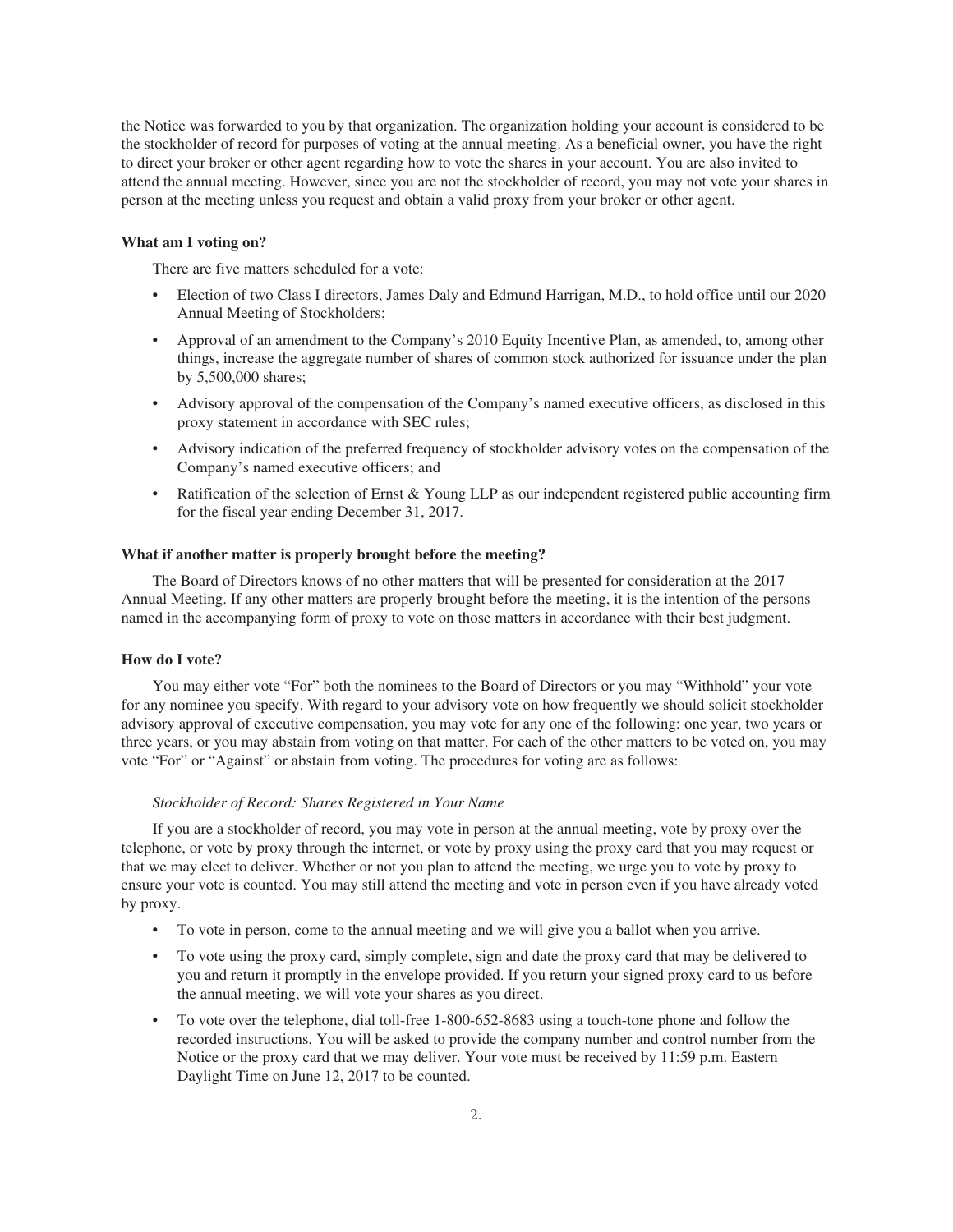• To vote through the internet, go to *http://www.investorvote.com/ACAD* to complete an electronic proxy card. You will be asked to provide the company number and control number from your Notice or the proxy card that we may deliver. Your vote must be received by 11:59 p.m. Eastern Daylight Time on June 12, 2017 to be counted.

## *Beneficial Owner: Shares Registered in the Name of Broker or Bank*

If you are a beneficial owner of shares registered in the name of your broker, bank, or other agent, you should have received a Notice containing voting instructions from that organization rather than from ACADIA. Simply follow the voting instructions in the Notice to ensure that your vote is counted. Alternatively, you may vote by telephone or over the internet as instructed by your broker or bank. To vote in person at the annual meeting, you must obtain a valid proxy from your broker, bank, or other agent. Follow the instructions from your broker or bank included with these proxy materials, or contact your broker or bank to request a proxy form.

**We provide internet proxy voting to allow you to vote your shares online, with procedures designed to ensure the authenticity and correctness of your proxy vote instructions. However, please be aware that you must bear any costs associated with your internet access, such as usage charges from internet access providers and telephone companies.**

## **How many votes do I have?**

On each matter to be voted upon, you have one vote for each share of common stock you owned as of the close of business on April 19, 2017.

## **What if I return a proxy card, or otherwise vote, but do not make specific choices?**

If you return a signed and dated proxy card, or otherwise vote, without marking voting selections, your shares will be voted "For" the election of each of the two nominees for director, "For" approval of the amendment to our 2010 Equity Incentive Plan, as amended, "For" the advisory approval of executive compensation, "For" one year as the preferred frequency of stockholder advisory votes on executive compensation, and "For" the ratification of the selection of Ernst & Young LLP as our independent registered public accounting firm, as applicable. If any other matter is properly brought before the meeting, your proxyholder (one of the individuals named in the accompanying form of proxy) will vote your shares using his best judgment.

## **Who is paying for this proxy solicitation?**

We will pay for the entire cost of soliciting proxies. In addition to these proxy materials, our directors and employees may also solicit proxies in person, by telephone, or by other means of communication. Directors and employees will not be paid any additional compensation for soliciting proxies. We may also reimburse brokerage firms, banks and other agents for the cost of forwarding proxy materials to beneficial owners.

## **What does it mean if I receive more than one Notice?**

If you receive more than one Notice, your shares are registered in more than one name or in different accounts. Please follow the voting instructions on the Notices to ensure that all of your shares are voted.

## **Can I change my vote after submitting my proxy?**

Yes. You can revoke your proxy at any time before the final vote at the meeting. If you are the record holder of your shares, you may revoke your proxy in any one of the following ways:

- You may submit a properly completed proxy card with a later date.
- You may grant a subsequent proxy by telephone or through the internet.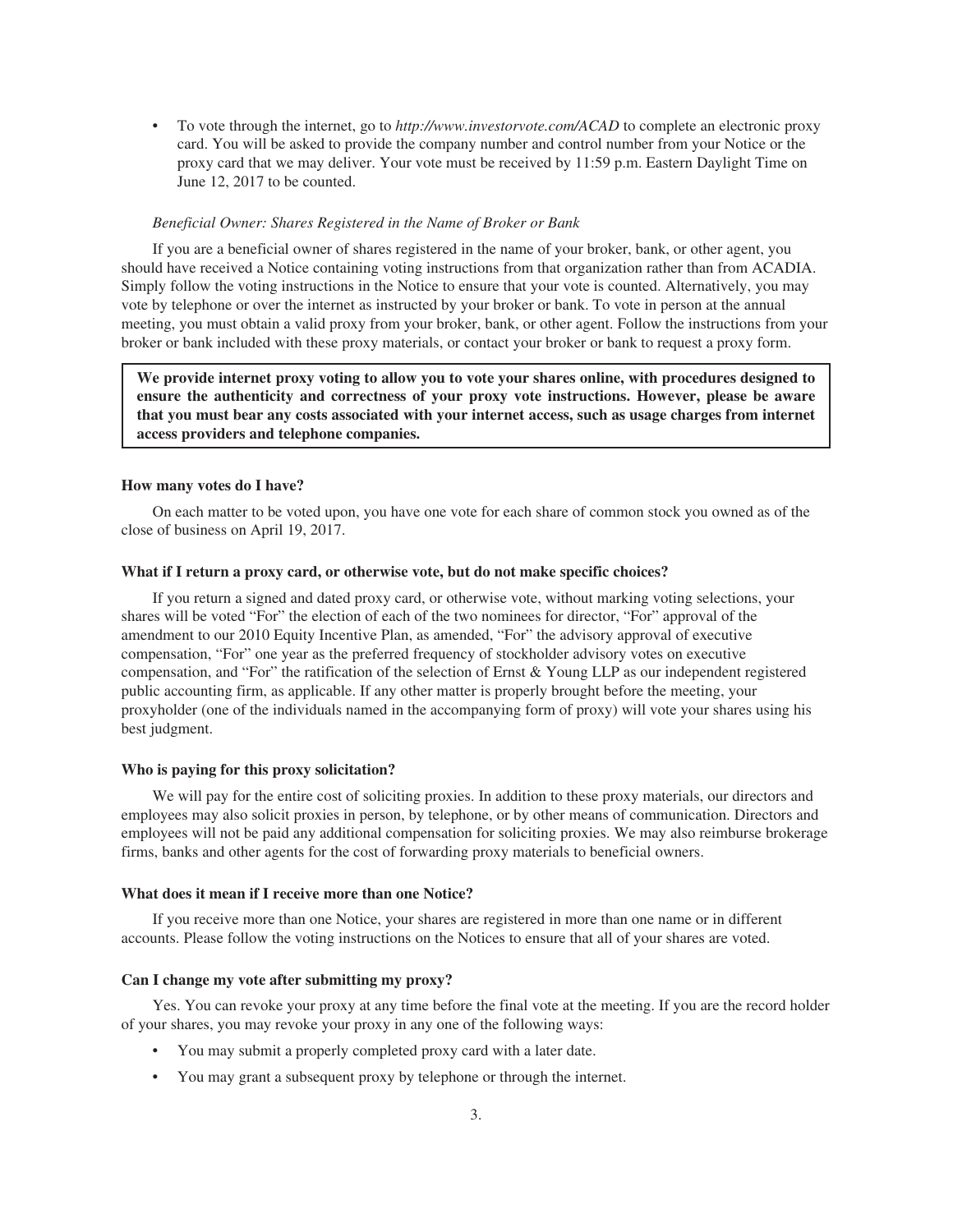- You may send a timely written notice that you are revoking your proxy to ACADIA's Secretary at 3611 Valley Centre Drive, Suite 300, San Diego, California 92130.
- You may attend the annual meeting and vote in person. Simply attending the meeting will not, by itself, revoke your proxy.

Your most current proxy card or telephone or internet proxy is the one that is counted.

If your shares are held by your broker or bank as a nominee or agent, you should follow the instructions provided by your broker or bank.

## **When are stockholder proposals due for next year's annual meeting?**

To be considered for inclusion in next year's proxy materials, your proposal must be submitted in writing by January 4, 2018, to ACADIA's Secretary at 3611 Valley Centre Drive, Suite 300, San Diego, California 92130. If you wish to submit a proposal that is not to be included in next year's proxy materials or nominate a director, your proposal generally must be submitted in writing to the same address no later than March 15, 2018 but no earlier than February 13, 2018. Please review our bylaws, which contain additional requirements regarding advance notice of stockholder proposals and nominations.

## **How are votes counted?**

Votes will be counted by the inspector of election appointed for the meeting, who will separately count, for the proposal to elect directors, votes "For", "Withhold" and broker non-votes; and, with respect to other proposals, votes "For" and "Against", abstentions and, if applicable, broker non-votes. Abstentions will be counted towards the vote total for each of Proposals 2, 3 and 5, and will have the same effect as "Against" votes. For Proposal 4, abstentions will be counted towards the vote total, and will have the same effect as votes "Against" each of the proposed voting frequencies. Broker non-votes will not be counted towards the vote total for any proposal.

#### **What are "broker non-votes"?**

Broker non-votes occur when a beneficial owner of shares held in "street name" does not give instructions to the broker or nominee holding the shares as to how to vote on matters deemed "non-routine." Generally, if shares are held in street name, the beneficial owner of the shares is entitled to give voting instructions to the broker or nominee holding the shares. If the beneficial owner does not provide voting instructions, the broker or nominee can still vote the shares with respect to matters that are considered to be "routine", but not with respect to "non-routine" matters. Under the rules and interpretations of the New York Stock Exchange, "non-routine" matters are matters that may substantially affect the rights or privileges of stockholders, such as mergers, stockholder proposals, elections of directors, advisory approval of executive compensation, or certain amendments to charter documents.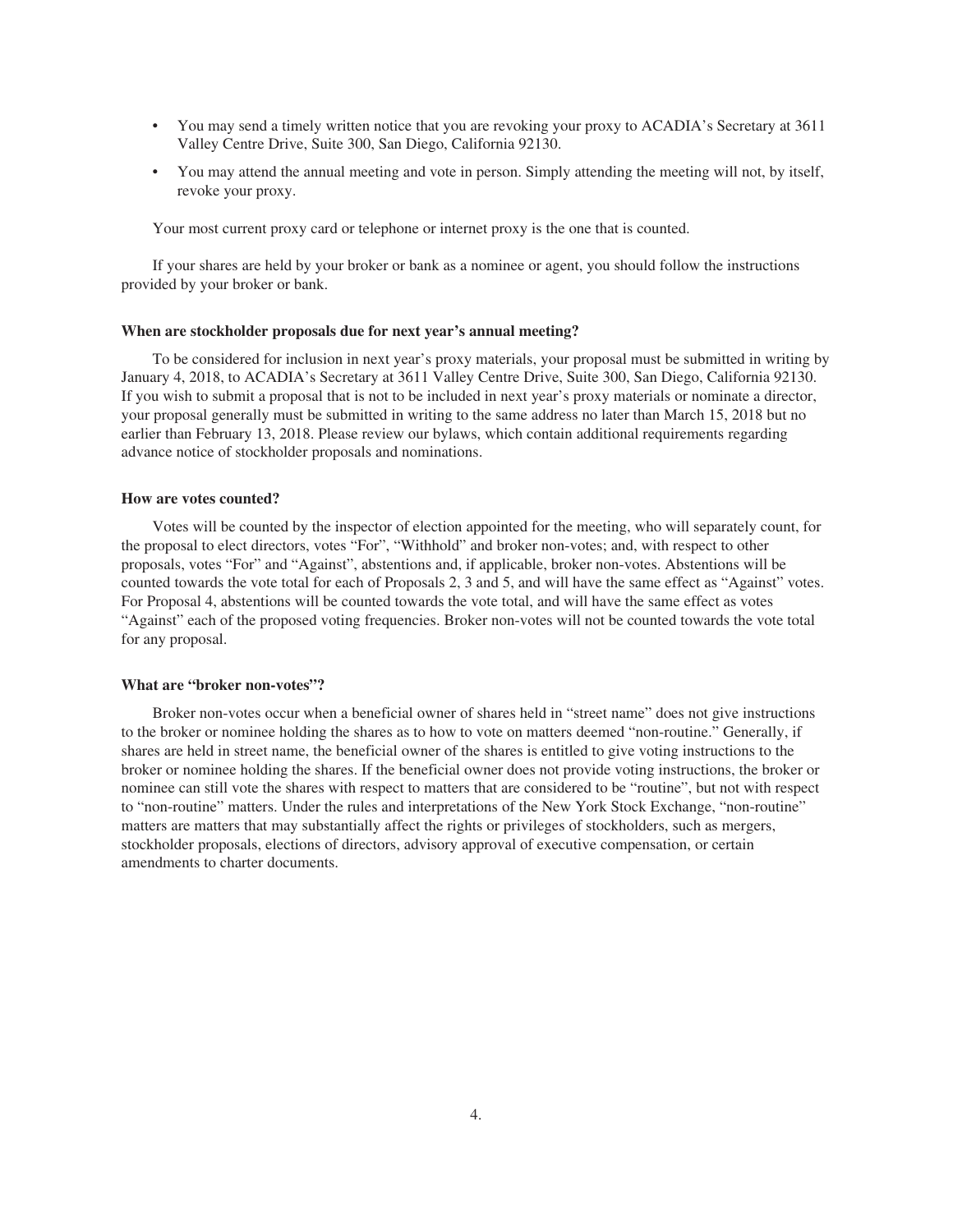## **How many votes are needed to approve each proposal?**

The following table summarizes the minimum vote needed to approve each proposal and the effect of abstentions and broker non-votes.

| Proposal<br><b>Number</b> | <b>Proposal Description</b>                                                                                                                                                                                       | <b>Vote Required for Approval</b>                                                                                                                                                                                                                                                                                                                                        | <b>Effect</b> of<br><b>Abstentions</b> | <b>Effect of Broker</b><br><b>Non-Votes</b> |
|---------------------------|-------------------------------------------------------------------------------------------------------------------------------------------------------------------------------------------------------------------|--------------------------------------------------------------------------------------------------------------------------------------------------------------------------------------------------------------------------------------------------------------------------------------------------------------------------------------------------------------------------|----------------------------------------|---------------------------------------------|
| 1                         | Election of directors                                                                                                                                                                                             | The two nominees receiving<br>the most "For" votes                                                                                                                                                                                                                                                                                                                       | None                                   | None                                        |
| $\sqrt{2}$                | Amendment to 2010 Equity<br>Incentive Plan, as amended, to,<br>among other things, increase<br>the aggregate number of shares<br>of common stock authorized<br>for issuance under the plan by<br>5,500,000 shares | "For" votes from the holders of<br>a majority of shares present in<br>person or represented by proxy<br>and entitled to vote on the<br>matter                                                                                                                                                                                                                            | Against                                | None                                        |
| 3                         | Advisory approval of the<br>compensation of the<br>Company's named executive<br>officers                                                                                                                          | "For" votes from the holders of<br>a majority of shares present in<br>person or represented by proxy<br>and entitled to vote on the<br>matter                                                                                                                                                                                                                            | Against                                | None                                        |
| $\overline{4}$            | Advisory vote on the frequency<br>of stockholder advisory votes<br>on executive compensation                                                                                                                      | The frequency receiving votes<br>from the holders of a majority<br>of shares present in person or<br>represented by proxy and<br>entitled to vote on the matter;<br>however, in the event that no<br>frequency receives a majority,<br>we will consider whichever<br>frequency receives a plurality<br>of the votes to be the frequency<br>preferred by the stockholders | Against                                | None                                        |
| 5                         | Ratification of the selection of<br>Ernst & Young LLP as the<br>Company's independent<br>registered public accounting<br>firm for the fiscal year ending<br>December 31, 2017                                     | "For" votes from the holders of<br>a majority of shares present in<br>person or represented by proxy<br>and entitled to vote on the<br>matter                                                                                                                                                                                                                            | Against                                | None                                        |

### **What is the quorum requirement?**

A quorum of stockholders is necessary to hold a valid meeting. A quorum will be present if stockholders holding at least a majority of the outstanding shares entitled to vote are present at the meeting in person or represented by proxy. On the record date, there were 122,020,628 shares outstanding and entitled to vote. Thus, the holders of 61,010,315 shares must be present in person or represented by proxy at the meeting to have a quorum.

Your shares will be counted towards the quorum only if you submit a valid proxy (or one is submitted on your behalf by your broker, bank or other nominee) or if you vote in person at the meeting. Abstentions and broker non-votes will be counted towards the quorum requirement. If there is no quorum, the holders of a majority of shares present at the meeting in person or represented by proxy may adjourn the meeting to another date.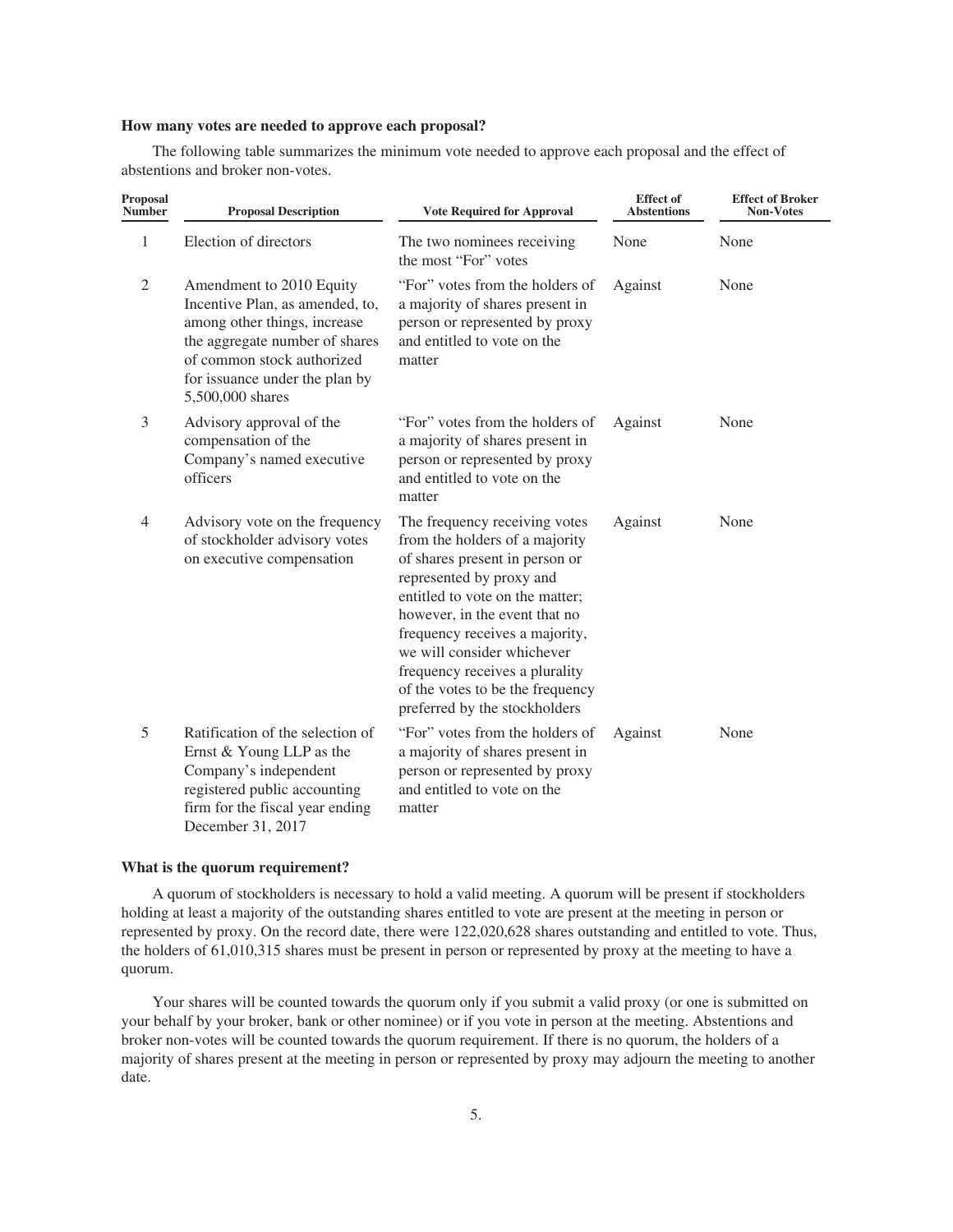# **How can I find out the results of the voting at the annual meeting?**

Preliminary voting results will be announced at the annual meeting. Final voting results will be reported in a Current Report on Form 8-K, which we plan to file within four business days of the annual meeting. If final voting results are not available to us in time to file a Form 8-K within four business days of the meeting, we intend to file a Form 8-K to publish preliminary results and, within four business days after the final results are known to us, file an additional Form 8-K to publish the final results.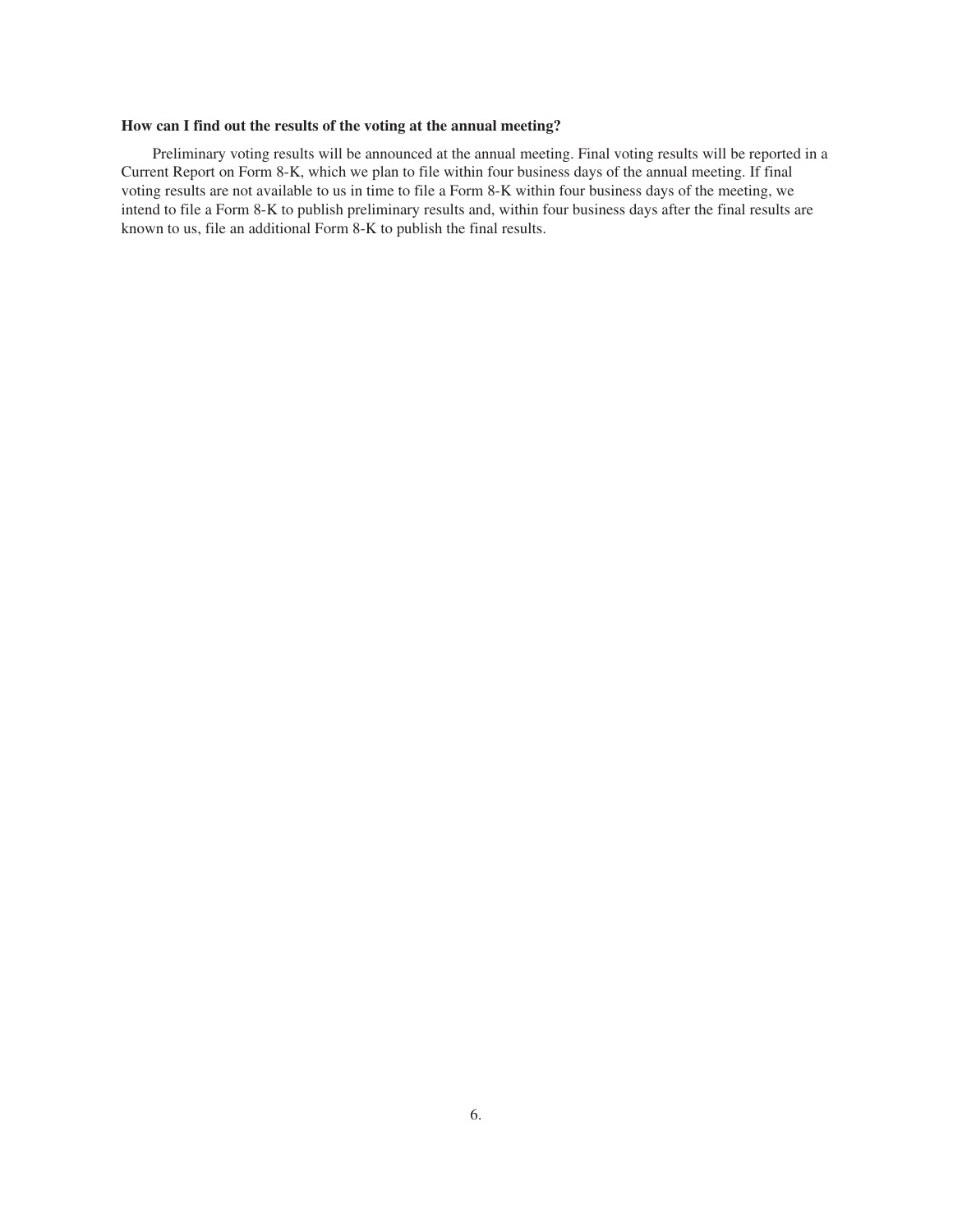## **ELECTION OF DIRECTORS**

ACADIA's Board of Directors is divided into three classes. Each class consists of approximately one-third of the total number of directors, and each class has a three-year term. Vacancies on the Board may be filled only by persons elected by a majority of the remaining directors. A director elected by the Board to fill a vacancy in a class, including a vacancy created by an increase in the number of directors, shall serve for the remainder of the full term of that class and until the director's successor is duly elected and qualified, or until such director's earlier death, resignation or removal.

The Board of Directors presently has seven members. There are currently two directors in Class I, whose term of office expires in 2017. The two nominees for Class I directors are James Daly and Edmund Harrigan, M.D.

Each of Mr. Daly and Dr. Harrigan was elected by the Board of Directors to fill a vacancy in January 2016 and November 2015, respectively. If elected at the annual meeting, each of these nominees would serve until the 2020 Annual Meeting of Stockholders and until his successor has been duly elected and qualified, or, if sooner, until the director's death, resignation or removal. The terms of the directors in Classes II and III expire at our 2018 and 2019 Annual Meetings of Stockholders, respectively. It is the Company's policy to encourage directors and nominees for director to attend the Annual Meeting. All of our directors except Mr. Baker and Ms. Brege attended the 2016 Annual Meeting of Stockholders.

Directors are elected by a plurality of the votes of the holders of shares present in person or represented by proxy and entitled to vote on the election of directors. The two nominees receiving the highest number of affirmative votes will be elected. Shares represented by executed proxies will be voted, if authority to do so is not withheld, for the election of the two nominees named below. If any nominee becomes unavailable for election as a result of an unexpected occurrence, your shares that would have been voted for that nominee instead will be voted for the election of a substitute nominee proposed by the Board of Directors. Each person nominated for election has agreed to serve if elected. Our management has no reason to believe that any nominee will be unable to serve.

# **THE BOARD OF DIRECTORS RECOMMENDS A VOTE "FOR" EACH NAMED NOMINEE**

The following table sets forth information as of April 28, 2017 for our directors and executive officers:

| Age                                                                             | <b>Position</b>                                    |
|---------------------------------------------------------------------------------|----------------------------------------------------|
| Stephen R. Biggar, M.D., Ph.D. $\ldots \ldots \ldots \ldots$<br>46              | Chairman of the Board and Director                 |
| 50                                                                              | Director                                           |
| 59                                                                              | Director                                           |
| James Daly $\dots\dots\dots\dots\dots\dots\dots\dots\dots\dots\dots\dots$<br>55 | Director                                           |
| 64                                                                              | Director                                           |
| 59                                                                              | Director                                           |
| Stephen R. Davis $\dots \dots \dots \dots \dots \dots \dots \dots \dots$<br>56  | Director and President and Chief Executive Officer |
| Srdjan R. Stankovic, M.D., M.S.P.H.<br>-60                                      | Executive Vice President, Head of Research and     |
|                                                                                 | Development                                        |
| 45                                                                              | Executive Vice President, Chief Financial Officer  |
| Michael J. Yang $\dots\dots\dots\dots\dots\dots\dots\dots\dots\dots\dots$<br>55 | Executive Vice President, Chief Commercial         |
|                                                                                 | Officer                                            |
|                                                                                 | Executive Vice President, General Counsel, and     |
|                                                                                 | Secretary                                          |
|                                                                                 |                                                    |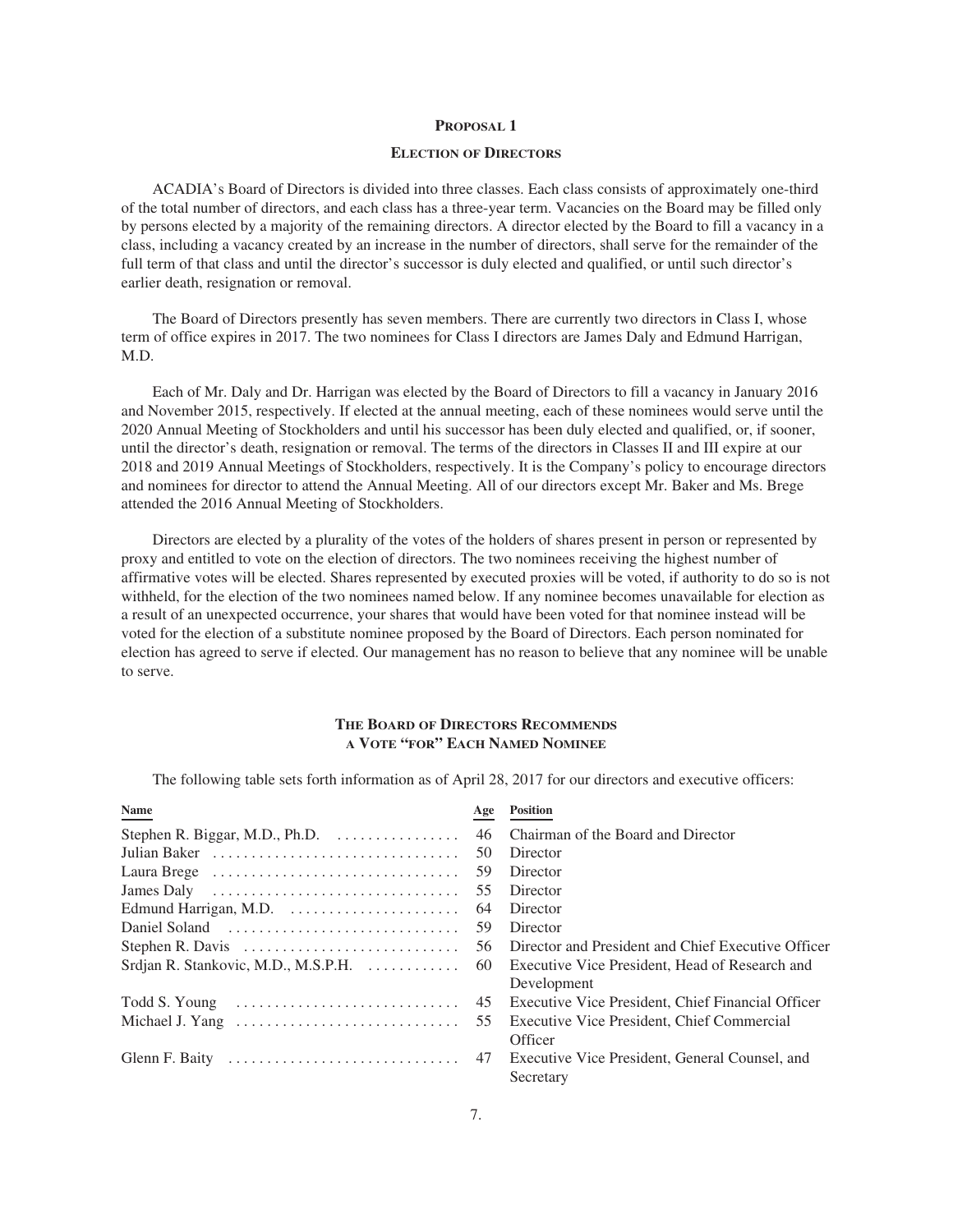The Nominating and Corporate Governance Committee (the "NCG Committee") seeks to assemble a Board that, as a whole, possesses the appropriate balance of professional and industry knowledge, financial expertise and high-level management experience necessary to oversee and direct the Company's business. To that end, the NCG Committee has identified and evaluated nominees in the broader context of the Board's overall composition, as well as the Company's current needs and future needs, with the goal of having Board members who complement and strengthen the skills of each other through diversity and who also exhibit qualities that the NCG Committee views as critical to effective functioning of the Board, including sound judgment, collegiality, and integrity. The following is a brief biography of each nominee and a discussion of the specific experience, qualifications, attributes or skills of each nominee that led the NCG Committee to recommend that person to continue to serve on the Board.

#### **Nominees for Election for a Three-year Term Expiring at the 2020 Annual Meeting**

*James Daly* has served as a director of our company since January 2016. Mr. Daly served as Executive Vice President and Chief Commercial Officer at Incyte Corporation from October 2012 to June 2015. During his tenure, he was instrumental in re-accelerating the launch of Jakafi® and driving sustained growth. Prior to joining Incyte, Mr. Daly worked for Amgen, Inc. for 10 years, holding multiple leadership positions. In his last role, Mr. Daly served as Senior Vice President, North America Commercial Operations, Global Marketing and Commercial Development. Previously, he served as Vice President and General Manager of Amgen's Oncology Business Unit. His teams at Amgen were responsible for the successful launch of many products, including Aranesp®, Neulasta®, Vectibix®, Nplate®, Xgeva® and Prolia®. Previously, Mr. Daly spent over 16 years with Glaxo Wellcome/GlaxoSmithKline (GSK) where he held roles of increasing responsibility, including Senior Vice President, General Manager, Respiratory and Anti-Infective Business Unit, and led the U.S. launch of Advair®. He currently serves on the Board of Directors of Chimerix Inc., a public company. The NCG Committee believes that Mr. Daly's extensive industry background, including his experience as a commercial executive with public pharmaceutical companies provides invaluable insight to the Board. Mr. Daly earned his B.S. in Pharmacy and M.B.A. from the University at Buffalo, The State University of New York.

*Edmund P. Harrigan, M.D.* has served as a director of our company since November 2015. Dr. Harrigan served as Senior Vice President of Worldwide Safety and Regulatory for Pfizer Inc. from 2012 to 2015, where he led a 3,500-person team in 80 countries that was responsible for collecting, interpreting and reporting clinical safety data for more than 600 marketed products, and managed regulatory interactions with global health agencies. Dr. Harrigan's previous executive leadership roles at Pfizer included serving as Senior Vice President, Head of Worldwide Business Development, Senior Vice President, Head of Worldwide Regulatory Affairs and Quality Assurance, and Vice President, Head of Neuroscience and Ophthalmology. Earlier in his career at Pfizer, Dr. Harrigan served as Vice President of Clinical Development, Therapeutic Area Head, CNS and Pain. Before entering the pharmaceutical industry in 1990, Dr. Harrigan was a practicing neurologist for seven years. He currently serves on the Board of Directors of Karuna Pharmaceuticals Inc. The NCG Committee believes that Dr. Harrigan's background in clinical and related development and regulatory matters at large pharmaceutical organizations will assist our company as we continue to expand the development of pimavanserin and other compounds. Dr. Harrigan earned his B.A. degree in Chemistry from St. Anselm College and holds an M.D. from the University of Massachusetts at Worcester. He also attended the Brain Research Institute at the University of California, Los Angeles.

The following is a brief biography, and a discussion of the specific experience, qualifications, attributes or skills of each director whose term will continue after the annual meeting.

## **Directors Continuing in Office Until the 2018 Annual Meeting**

*Julian C. Baker* has served as a director of our company since December 2015. Mr. Baker is a Managing Partner at Baker Brothers Advisors LP, a registered investment adviser that manages long-term investment funds, focused on publicly traded life sciences companies, for major university endowments and foundations. Mr. Baker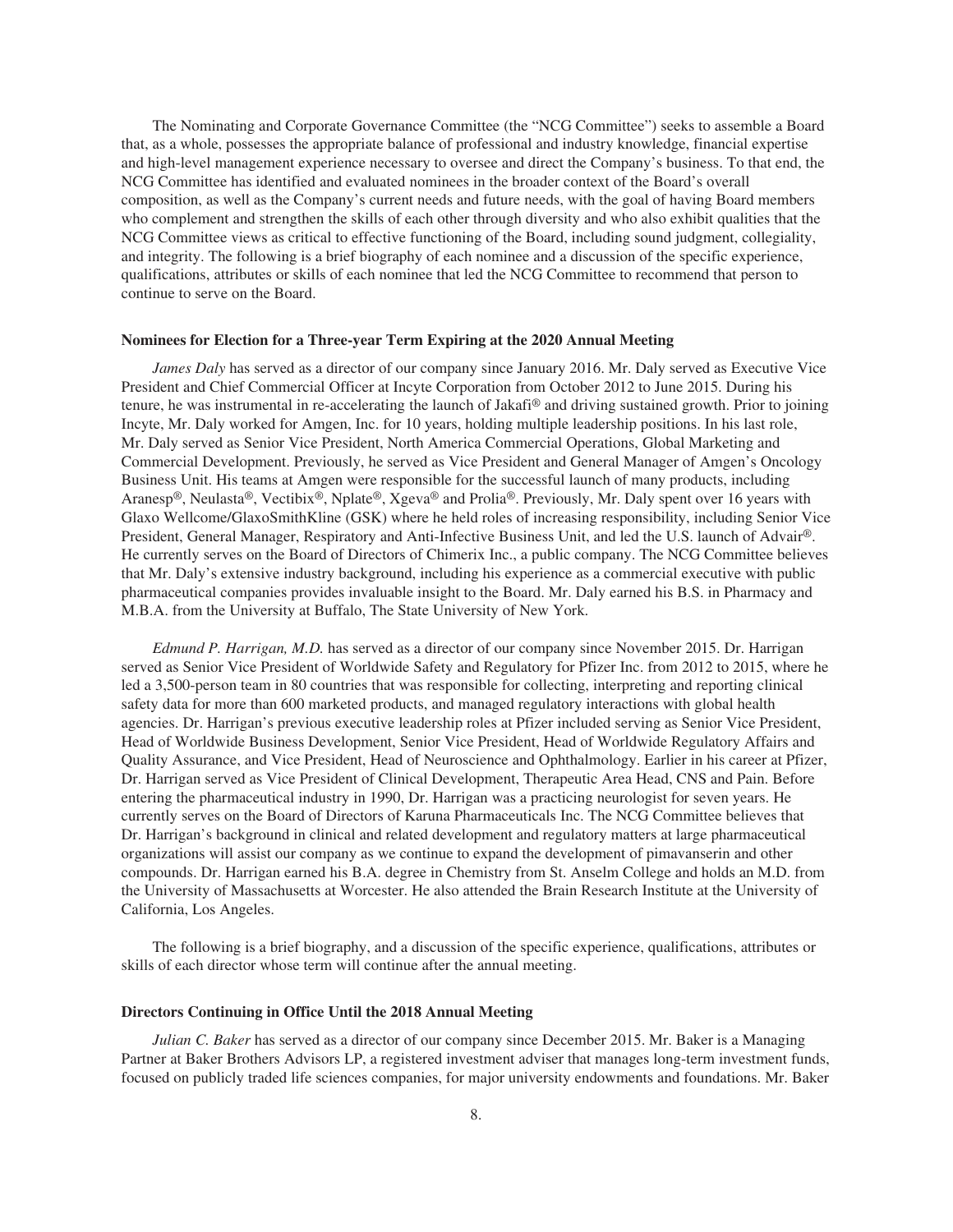and his brother Felix Baker, Ph.D., founded the firm in 2000. Mr. Baker's career as a fund manager began in 1994 when he co-founded a biotechnology investing partnership with the Tisch family. Mr. Baker currently serves on the board of directors of Incyte Corporation, Genomic Health, Inc., and Idera Pharmaceuticals, Inc. Mr. Baker holds an A.B. Magna Cum Laude from Harvard University.

*Stephen R. Biggar, M.D., Ph.D*. has served as a director of our company since January 2013. Dr. Biggar is an employee at Baker Brothers Advisors LP, a registered investment adviser that manages long-term investment funds, focused on publicly traded life sciences companies, for major university endowments and foundations focused on long-term investments in life-sciences companies. Dr. Biggar joined Baker Brothers Advisors in 2000. Dr. Biggar received an M.D. and a Ph.D. in Immunology from Stanford University and received a B.S. in Genetics from the University of Rochester.

*Daniel Soland* has served as a director of our company since March 2015. Mr. Soland has been Chief Executive Officer of uniQure N.V., a human gene therapy company, since December 2015. Mr. Soland previously served as Senior Vice President and Chief Operating Officer of ViroPharma, Inc. starting in 2008 until it was acquired in 2014, and as Vice President and Chief Commercial Officer of ViroPharma from 2006 to 2008. During his tenure at ViroPharma, Mr. Soland managed the commercial, manufacturing and quality organizations, helped build the company's commercial infrastructure in the United States, Europe, and Canada and led the launch of Cinryze®, one of the most successful ultra-orphan drugs in the United States. Mr. Soland served as President, Chiron Vaccines, of Chiron Corporation from 2005 to 2006 and led the growth of the vaccine business to over \$1 billion in sales. From 2002 through 2005, Mr. Soland served as President and Chief Executive Officer of Epigenesis Pharmaceuticals. Earlier in his career, Mr. Soland worked for GlaxoSmithKline in increasing roles of responsibility from 1993 to 2002, including as Vice President and Director, Worldwide Marketing Operations, GSK Biologicals. He currently serves on the board of DBV Technologies SA. Mr. Soland holds a B.S. in Pharmacy degree from the University of Iowa.

## **Directors Continuing in Office Until the 2019 Annual Meeting**

*Laura Brege* has served as a director of our company since May 2008. Currently, Ms. Brege is Managing Director of Cervantes Life Science Partners, LLC., a health care advisory and consulting company. From September 2012 to July 2015, Ms. Brege served as President and the Chief Executive Officer of Nodality, Inc., a privately held biotechnology company focused in oncology and immunology. Prior to joining Nodality in September 2012, Ms. Brege held several senior-level positions at Onyx Pharmaceuticals, Inc., from June 2006 to December 2011, including Executive Vice President and Chief Operating Officer. Before joining Onyx, Ms. Brege was a general partner at Red Rock Capital Management, a venture capital firm specializing in early stage financing for technology companies, since 1999. Prior to Red Rock, she was the Senior Vice President and Chief Financial Officer at COR Therapeutics. Earlier in her career, Ms. Brege served as Vice President and Chief Financial Officer at Flextronics and Vice President and Treasurer of The Cooper Companies. Ms. Brege currently serves on the boards of directors of Aratana Therapeutics, Inc., Pacira Pharmaceuticals, Inc., Portola Pharmaceuticals, Inc. and Dynavax Technologies Corporation. In addition, her past financial experience and current knowledge of financing trends are extremely valuable to the Board when considering financing strategies for the Company. Ms. Brege earned her undergraduate degree from Ohio University and has an M.B.A. from the University of Chicago.

*Stephen R. Davis* has served as our President and Chief Executive Officer and as a director of our company since September 2015. Mr. Davis joined us in July 2014 as our Executive Vice President, Chief Financial Officer and Chief Business Officer and served as our Interim Chief Executive Officer from March through August of 2015. Mr. Davis brings over 20 years of executive-level experience in the pharmaceutical industry. Prior to joining our company, he most recently served as Executive Vice President and Chief Operating Officer at Heron Therapeutics, Inc., which he joined in 2013. He led core business and finance functions there and was instrumental in developing and implementing a new corporate strategy with a multi-program portfolio. Previously, Mr. Davis served as Executive Vice President and Chief Operating Officer at Ardea Biosciences, Inc.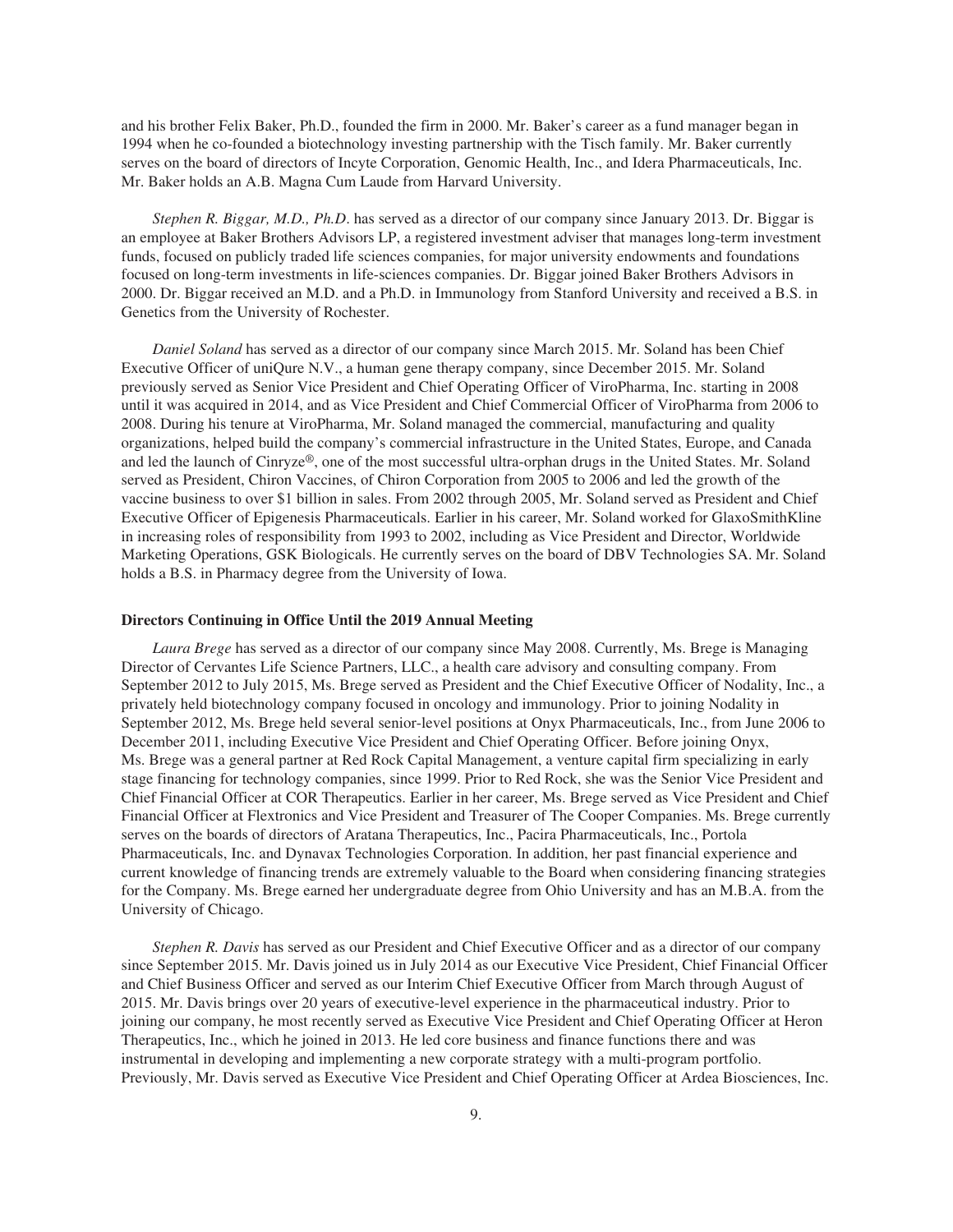from 2010 to 2013, where he oversaw business functions, including finance, commercial planning, and corporate development. Prior to joining Ardea, Mr. Davis served in numerous executive roles at Neurogen Corporation from 1994 to 2010, including Chief Financial Officer, Chief Operating Officer, and Chief Executive Officer, completing multiple collaborations and product acquisitions with global pharmaceutical companies. Mr. Davis currently serves on the Board of Directors of Bellicum Pharmaceuticals, Inc. Earlier in his career, Mr. Davis practiced as a certified public accountant with a major accounting firm and as a corporate and securities attorney with a Wall Street law firm. Mr. Davis received his Bachelor of Science degree in Accounting from Southern Nazarene University and a J.D. from Vanderbilt University.

Set forth below is biographical information for each of our executive officers, other than Mr. Davis whose biographical information is set forth above:

*Srdjan Stankovic, M.D., M.S.P.H.* is our Executive Vice President, Head of Research and Development and has been with our company since November 2015. With a background in clinical and academic psychiatry, Dr. Stankovic brings over 20 years of executive level experience in drug development and clinical and medical affairs. Dr. Stankovic has built and led multidisciplinary teams for small molecules and biologics in therapeutic areas including neurology, psychiatry, oncology, cardiology and pain. He has led teams to achieve approvals of KEPPRA®, FENTORA®, TREANDA®, NUVIGIL® and ARISTADA™. Prior to joining our company, Dr. Stankovic served as Senior Vice President of Clinical Development and Medical Affairs at Alkermes plc. from 2013 to 2015. Prior to Alkermes, he held the position of Senior Vice President and Head of Global Clinical Development for Teva Pharmaceuticals Ltd. He was appointed to this role following Teva's acquisition of Cephalon, Inc. where he served as Senior Vice President, Worldwide Clinical Research. Dr. Stankovic also served as Senior Vice President, Medical Affairs and Clinical Development CNS at Forest Laboratories, Inc. and held executive positions in research and development at Neurogen Corporation, Johnson and Johnson, and UCB. Dr. Stankovic received his M.D. from the University of Belgrade and holds a Master of Science in Public Health from the University of Alabama at Birmingham.

*Todd S. Young* is our Executive Vice President, Chief Financial Officer and has been with our company since August 2016. Mr. Young joins ACADIA from Baxalta Incorporated, where he served as Senior Vice President and Treasurer and played an integral role as a business leader and in creating the initial capital structure of Baxalta. Baxalta was acquired by Shire in June 2016. Baxalta was formed in July 2015 when Baxter International Inc. spun-out its biopharmaceutical division. Prior to Baxalta, Mr. Young worked for over 14 years at Baxter holding multiple leadership roles, including Corporate Vice President and Treasurer, Vice President, International Finance, and Vice President, Global Financial Planning and Analysis (FP&A). Mr. Young's global FP&A team was responsible for driving Baxter's budgeting, forecasting, and long-range financial planning. As finance leader for Baxter's international operations, he led a team of 900 finance members. Earlier in his career, Mr. Young practiced as a tax attorney at a major law firm. Mr. Young earned his Bachelor of Arts degree in Economics from Grinnell College and his J.D. from the University of Michigan School of Law.

*Michael J. Yang* is our Executive Vice President, Chief Commercial Officer and has been with our company since March 2017. Mr. Yang joined us from Janssen Pharmaceutical Companies of Johnson & Johnson, where he served as President of Janssen Biotech Inc. and was responsible for building Janssen's U.S. Immunology business, generating more than \$8 billion in annual revenues. Mr. Yang began his career at Johnson & Johnson in 1997 and held numerous senior commercial positions such as President, CNS where he was responsible for growing the anti-psychotic long-acting therapy portfolio. His broad background of commercialization and general management experience also includes roles as the Worldwide General Manager of the Medical Device companies of Therakos, Inc and Veridex, LLC, where he launched new platforms, expanded global revenues and diversified the product lines. Prior to that, Mr. Yang was Vice President of Sales and Marketing, Oncology at Ortho Biotech Inc. Mr. Yang earned his B.S. in Business Administration, Marketing from San Diego State University.

*Glenn F. Baity* is our Executive Vice President, General Counsel, and Secretary and has been with our company since July 2004. From February 2000 until joining us, Mr. Baity was a senior associate at Cooley LLP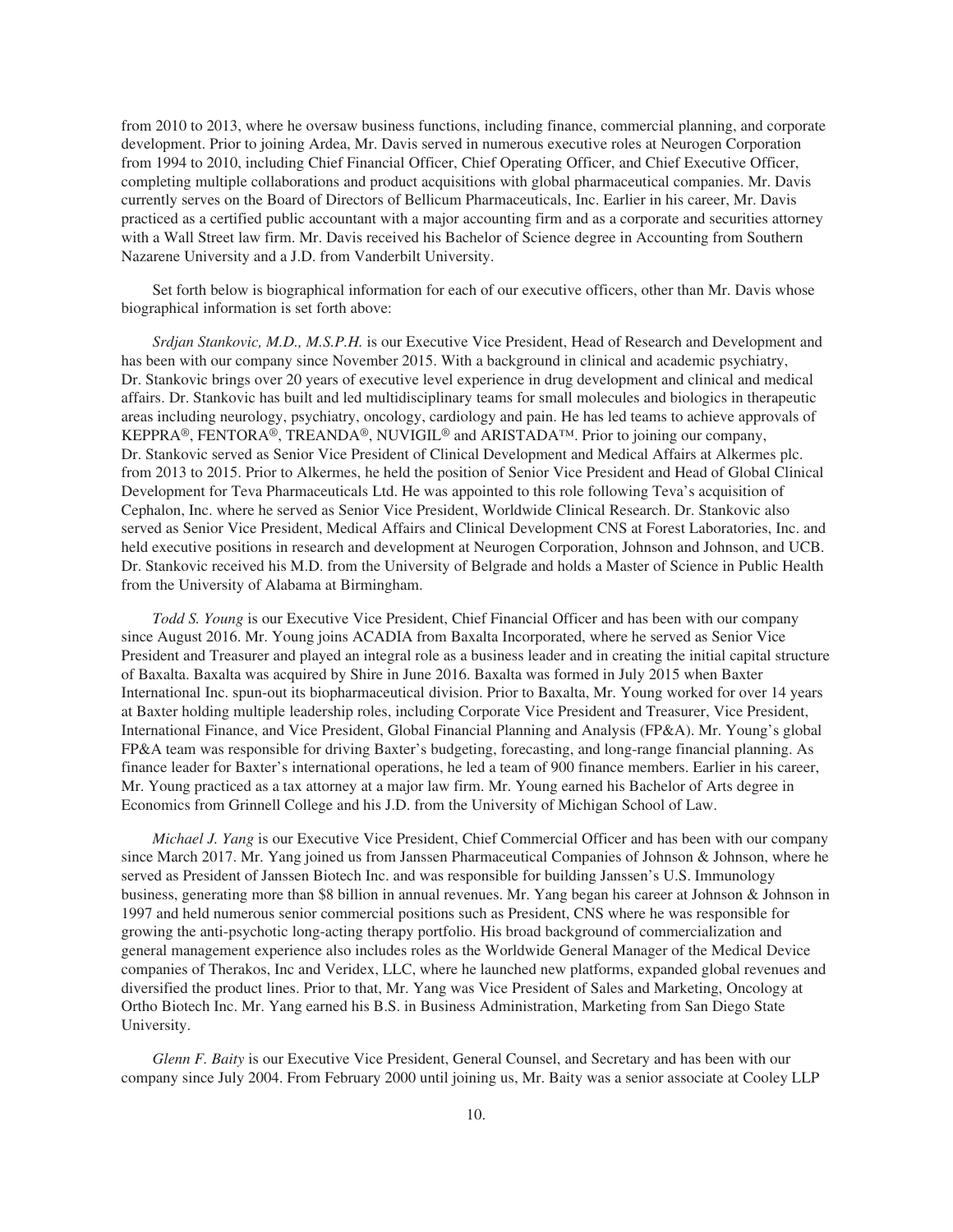in their San Diego office, working with a variety of public and private companies on transactional matters, including M&A, financings, compensation and equity matters, and corporate governance. Prior to joining Cooley, Mr. Baity was an associate in the San Francisco office of Brown & Wood LLP (now Sidley Austin LLP) working primarily on public financings for established companies while representing bulge bracket underwriters, such as Goldman Sachs, Merrill Lynch and Morgan Stanley. Mr. Baity received a J.D. from the University of California, Los Angeles and received a B.A. from the University of California, Berkeley.

## **INFORMATION REGARDING THE BOARD OF DIRECTORS AND CORPORATE GOVERNANCE**

#### **Independence of the Board of Directors**

As required under the NASDAQ Stock Market ("NASDAQ") listing standards, a majority of the members of a listed company's board of directors must qualify as "independent", as affirmatively determined by the board of directors. Our Board of Directors consults with the Company's counsel to ensure that the Board's determinations are consistent with relevant securities and other laws and regulations regarding the definition of "independent", including those set forth in the applicable NASDAQ listing standards (including as independence is currently defined in Rule 5605(d)(2) of those listing standards).

Consistent with these considerations, after review of all identified relevant transactions or relationships between each director, or any of his or her family members, and the Company, its senior management and its independent registered public accounting firm, the Board has affirmatively determined that all of our current directors are independent directors within the meaning of the applicable NASDAQ listing standards except for Mr. Davis, our President and Chief Executive Officer, and Dr. Harrigan. Dr. Harrigan is not considered independent under applicable NASDAQ listing standards as a result of his receipt of compensation from us, in excess of \$120,000 during a period of 12 consecutive months within the past three years, in exchange for consulting services provided pursuant to a consultant agreement entered into between us and Dr. Harrigan prior to him joining our Board.

Our independent directors meet quarterly in regularly scheduled executive sessions at which only non-employee directors are present and which are presided over by the Chairman of the Board. All of the committees of our Board of Directors are comprised entirely of directors determined by the Board to be independent within the meaning of the applicable NASDAQ listing standards.

## **BOARD LEADERSHIP STRUCTURE**

Our Board of Directors has an independent chair who has authority, among other things, to call and preside over Board meetings, including meetings of the independent directors, to set meeting agendas and to determine materials to be distributed to the Board. Accordingly, the Board Chairman has substantial ability to shape the work of our Board. The Company believes that separation of the positions of Board Chairman and Chief Executive Officer reinforces the independence of our Board in its oversight of the business and affairs of the Company. In addition, the Company believes that having an independent Board Chairman creates an environment that is more conducive to objective evaluation and oversight of management's performance, increasing management accountability and improving the ability of our Board to monitor whether management's actions are in the best interests of the Company and its stockholders. As a result, the Company believes that having an independent Board Chairman can enhance the effectiveness of our Board as a whole.

#### **ROLE OF THE BOARD IN RISK OVERSIGHT**

One of the Board's functions is risk oversight for the Company. The Board does not have a standing risk management committee, but rather administers this oversight function directly through the Board as a whole, as well as through various Board standing committees that address risks inherent in their respective areas of oversight. In particular, our Board is responsible for monitoring and assessing strategic risk exposure, including a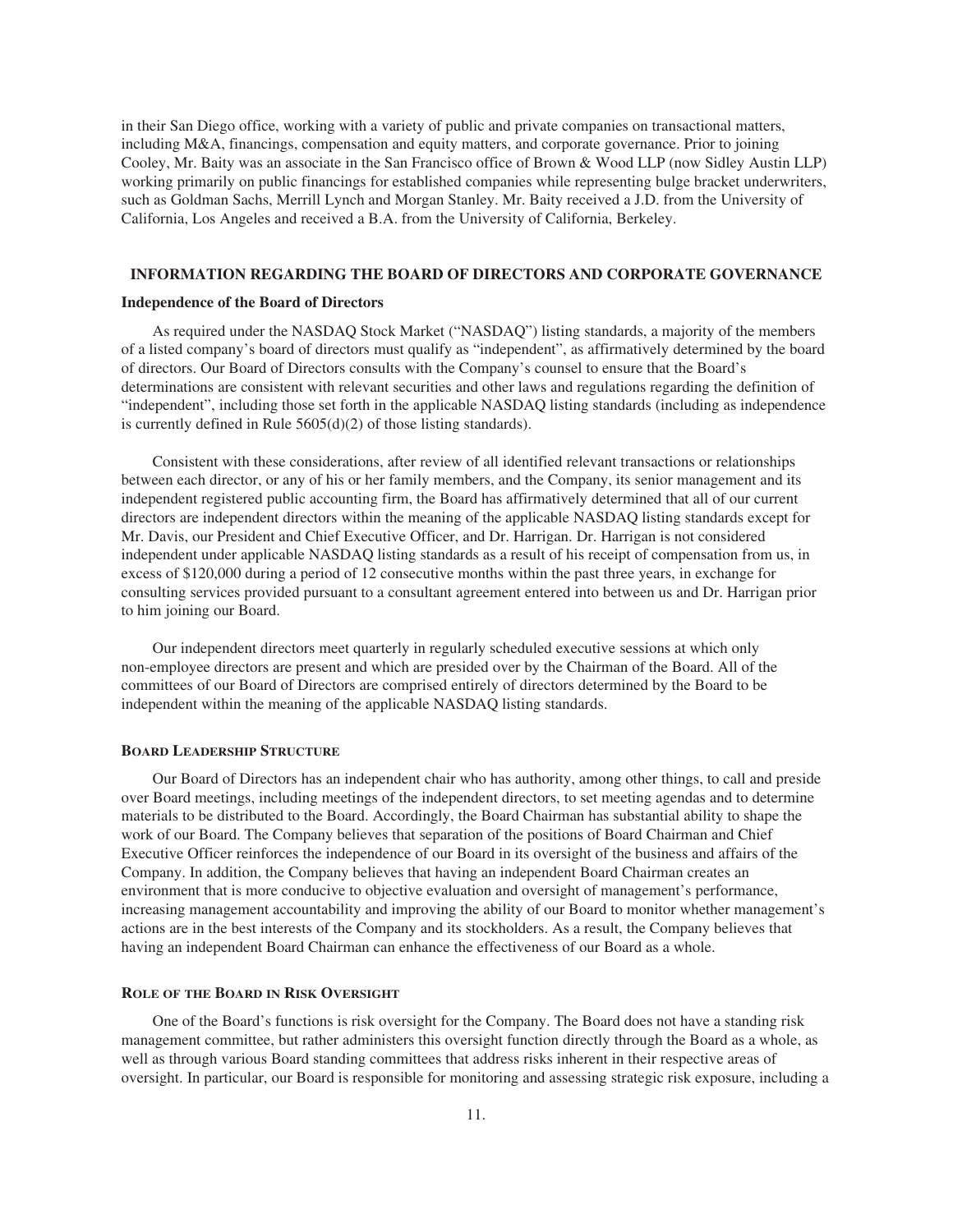determination of the nature and level of risk appropriate for the Company. Our Compensation Committee is responsible for overseeing the Company's executive compensation plans and arrangements and assessing whether any of our compensation policies or procedures has the potential to encourage excessive risk-taking. The Audit Committee oversees management of financial risks. The Audit Committee also monitors compliance with legal and regulatory requirements related to our finances. The NCG Committee manages risks associated with corporate governance, including the independence of the Board and potential conflicts of interest. Typically, the applicable Board committees discuss the applicable risk oversight at least annually at one of the regularly scheduled meetings for that committee with the relevant employees. While each committee is responsible for evaluating certain risks and overseeing the management of such risks, the entire Board of Directors is regularly informed through committee reports and reports from management about such risks.

## **Meetings of the Board of Directors**

The Board of Directors met six times during the last fiscal year, including two special telephonic meetings. All directors attended at least 75% of the aggregate number of meetings of the Board and of the committees on which they served, held during the portion of the last fiscal year for which they were directors or committee members.

#### **Information Regarding Committees of the Board of Directors**

The Board has an Audit Committee, a Compensation Committee and a Nominating and Corporate Governance Committee. The following table provides membership and meeting information for 2016:

| <b>Name</b>                                                              | <b>Audit Committee(1)</b> | <b>Compensation Committee(2)</b> | Nominating and<br>Corporate<br>Governance<br>Commitee(3) |
|--------------------------------------------------------------------------|---------------------------|----------------------------------|----------------------------------------------------------|
|                                                                          |                           | X                                |                                                          |
|                                                                          |                           | $X^*$                            |                                                          |
| Laura Brege                                                              | $X^*$                     |                                  |                                                          |
| James Daly $\dots \dots \dots \dots \dots \dots \dots \dots \dots \dots$ | X                         | X                                |                                                          |
| Mary Ann Gray, Ph.D. $\dots \dots \dots \dots \dots \dots \dots$         | X                         | X                                |                                                          |
|                                                                          |                           |                                  | X                                                        |
| Daniel Soland                                                            | Х                         |                                  | $X^*$                                                    |
| Meetings in 2016 $\dots \dots \dots \dots \dots \dots \dots \dots$       |                           |                                  |                                                          |

Committee Chair

(1) Dr. Gray, who was previously Chair of the Audit Committee, resigned from the Board and all committees of the Board in June 2016. Following Dr. Gray's resignation, Ms. Brege was appointed as Chair of the Audit Committee.

- (2) Mr. Baker replaced Dr. Gray on the Compensation Committee following Dr. Gray's resignation in June 2016.
- (3) Ms. Brege joined the NCG Committee in June 2016.

Below is a description of the Audit Committee, Compensation Committee and NCG Committee of the Board of Directors. The Board of Directors has determined that each member of such committees meets the applicable NASDAQ rules and regulations regarding "independence", except for Dr. Harrigan, and that each member is free of any relationship that would impair his or her individual exercise of independent judgment with regard to the Company.

#### **Audit Committee**

The Audit Committee of the Board of Directors is composed of three directors, each of whom is independent, and was established by the Board in accordance with Section  $3(a)(58)(A)$  of the Securities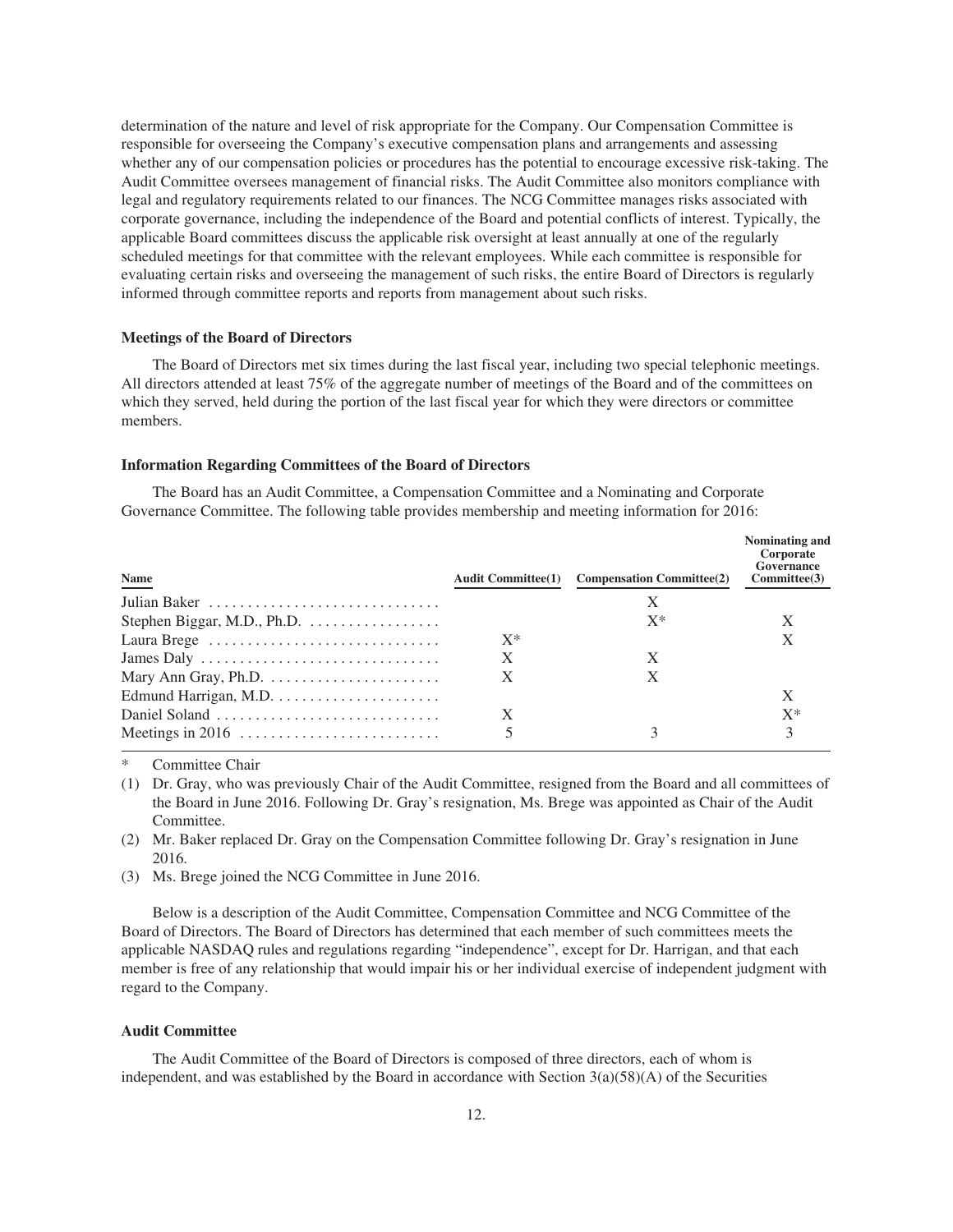Exchange Act of 1934, as amended (the "Exchange Act"), to oversee the Company's corporate accounting and financial reporting processes and audits of its financial statements. The Audit Committee operates pursuant to a written charter that is available on our website at *http://www.acadia-pharm.com.* The functions of the Audit Committee include, among other things:

- reviewing and pre-approving the engagement of our independent registered public accounting firm to perform audit services and any permissible non-audit services,
- reviewing our annual and quarterly results, financial statements and reports and discussing the statements and reports with our independent registered public accounting firm and management,
- reviewing and discussing with our independent registered public accounting firm and management, as appropriate, significant issues that arise regarding accounting principles and financial statement presentation, and matters concerning the scope, adequacy and effectiveness of our internal control over financial reporting,
- establishing procedures for the receipt, retention and treatment of complaints received by us regarding accounting, internal auditing controls or auditing matters,
- establishing procedures for the confidential and anonymous submission by employees of concerns regarding questionable accounting or auditing matters, and
- reviewing and approving any transaction with a related person that must be disclosed by us.

The Board of Directors reviews the NASDAQ listing standards definition of independence for Audit Committee members on an annual basis and has determined that all members of the Audit Committee are independent (as independence is currently defined in the applicable NASDAQ listing standards). Our Board of Directors has determined that Ms. Brege qualifies as an "audit committee financial expert", as defined in applicable SEC rules. The Board made a qualitative assessment of Ms. Brege's level of knowledge and experience based on a number of factors, including her formal education, prior experience and business acumen.

## **Report of the Audit Committee of the Board of Directors**

*The material in this report is not "soliciting material", is not deemed "filed" with the SEC and is not to be incorporated by reference in any filing of the Company under the Securities Act of 1933, as amended (the "Securities Act"), or the Exchange Act, whether made before or after the date hereof and irrespective of any general incorporation language in any such filing.*

The primary purpose of the Audit Committee is to oversee our financial reporting processes on behalf of our Board of Directors. The Audit Committee's functions are more fully described in its charter, which is available on our website at *http://www.acadia-pharm.com.* Management has the primary responsibility for our financial statements and reporting processes, including our systems of internal controls.

The Audit Committee has reviewed and discussed the audited financial statements for the fiscal year ended December 31, 2016 with our management. The Audit Committee has discussed with the independent registered public accounting firm the matters required to be discussed by Auditing Standard No. 1301, *Communications with Audit Committees*, as adopted by the Public Company Accounting Oversight Board ("PCAOB"). The Audit Committee has also received the written disclosures and the letter from the independent registered public accounting firm required by applicable requirements of the PCAOB regarding the independent accountants' communications with the audit committee concerning independence and has discussed with the independent registered public accounting firm the accounting firm's independence. Based on the foregoing, the Audit Committee has recommended to the Board of Directors that the audited financial statements be included in our Annual Report on Form 10-K for the fiscal year ended December 31, 2016. The Audit Committee also has engaged Ernst & Young LLP as our independent registered public accounting firm for the fiscal year ending December 31, 2017 and is seeking ratification of such selection by the stockholders.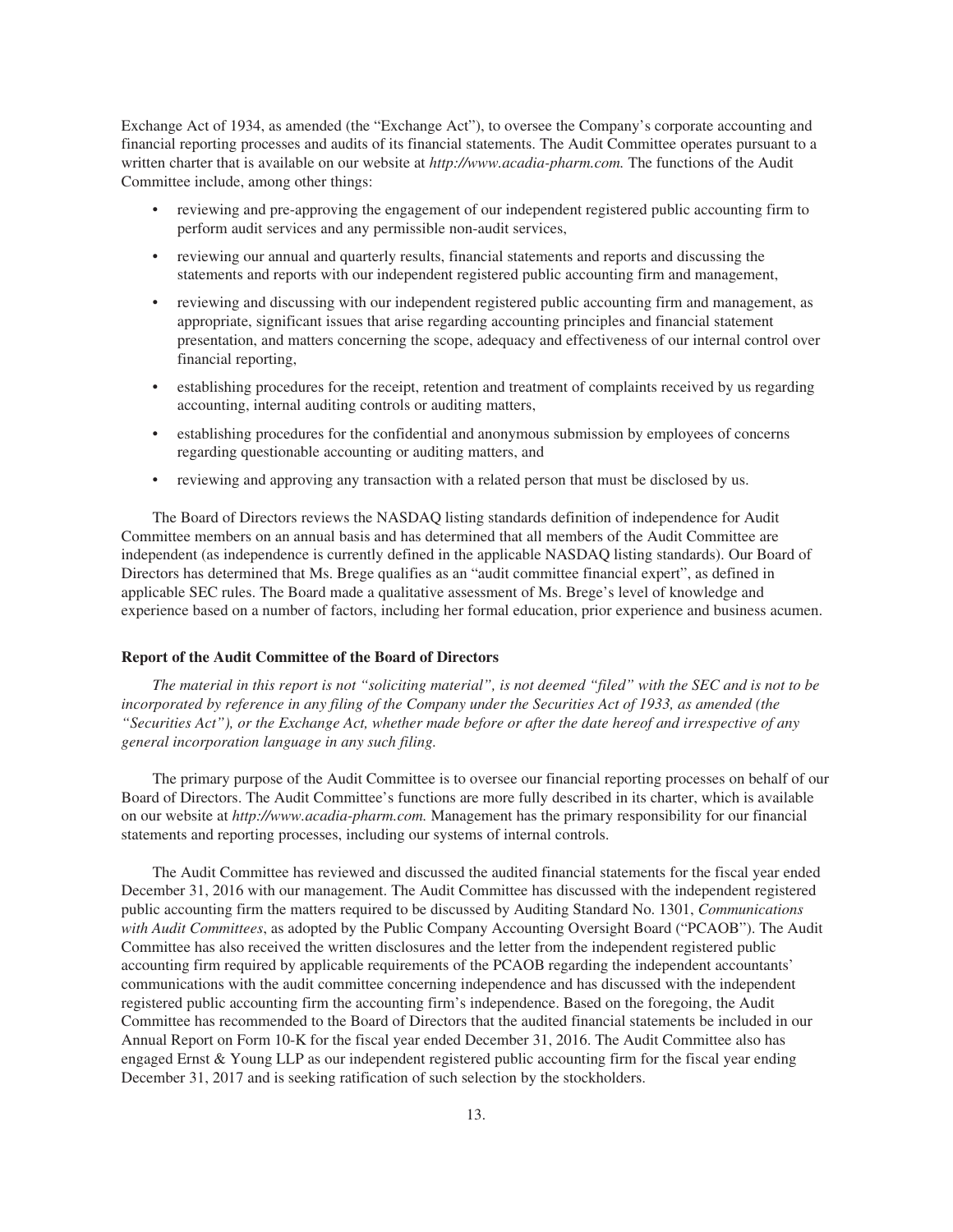The foregoing report has been furnished by the Audit Committee.

Laura Brege, Committee Chair James Daly Daniel Soland

## **Compensation Committee**

The Compensation Committee is composed of three directors and all members of the Compensation Committee are independent. The Compensation Committee operates pursuant to a written charter that is available on our website at *http://www.acadia-pharm.com*. The functions of the Compensation Committee include, among other things:

- reviewing and recommending to our Board of Directors the compensation and other terms of employment of our executive officers and reviewing and suggesting corporate performance goals and objectives relevant to such compensation, which shall support and reinforce our long-term strategic goals,
- recommending to our Board of Directors the type and amount of compensation to be paid or awarded to non-employee directors for their service on our Board of Directors and its committees,
- evaluating and recommending to our Board of Directors the equity incentive plans, compensation plans and similar programs advisable for us, as well as modification, administration or termination of existing plans and programs,
- establishing policies with respect to equity compensation arrangements,
- reviewing the terms of any employment agreements, severance arrangements, change-in-control protections and any other compensatory arrangements for our executive officers and approving any such agreements for all officers prior to approval by the Board of Directors, and
- considering and responding to votes by the Company's stockholders to approve executive compensation as required by Section 14A of the Exchange Act and determining the Company's recommendations regarding the frequency of advisory votes on executive compensation.

Each year, the Compensation Committee reviews with management the Company's Compensation Discussion and Analysis and considers whether to recommend that it be included in proxy statements and other filings.

*Compensation Committee Processes and Procedures.* Typically, the Compensation Committee meets quarterly and with greater frequency if necessary. The agenda for each meeting is usually developed by the chair of the Compensation Committee, in consultation with management. The Compensation Committee meets regularly in executive session. However, from time to time, various members of management and other employees as well as outside advisors or consultants may be invited by the Compensation Committee to make presentations, provide financial or other background information or advice or otherwise participate in Compensation Committee meetings. The Chief Executive Officer does not participate in, and is not present during, any deliberations or determinations of the Compensation Committee regarding his compensation or his individual performance. The charter of the Compensation Committee grants the Compensation Committee full access to all books, records, facilities and personnel of the Company, as well as authority to obtain, at the expense of the Company, advice and assistance from internal and external legal, accounting or other advisors and consultants and other external resources that the Compensation Committee considers necessary or appropriate in the performance of its duties. The Compensation Committee has direct responsibility for the oversight of the work of any advisers engaged for the purpose of advising the Committee. In particular, the Compensation Committee has authority to retain compensation consultants to assist in its evaluation of executive and director compensation, including the authority to approve the consultant's reasonable fees and other retention terms.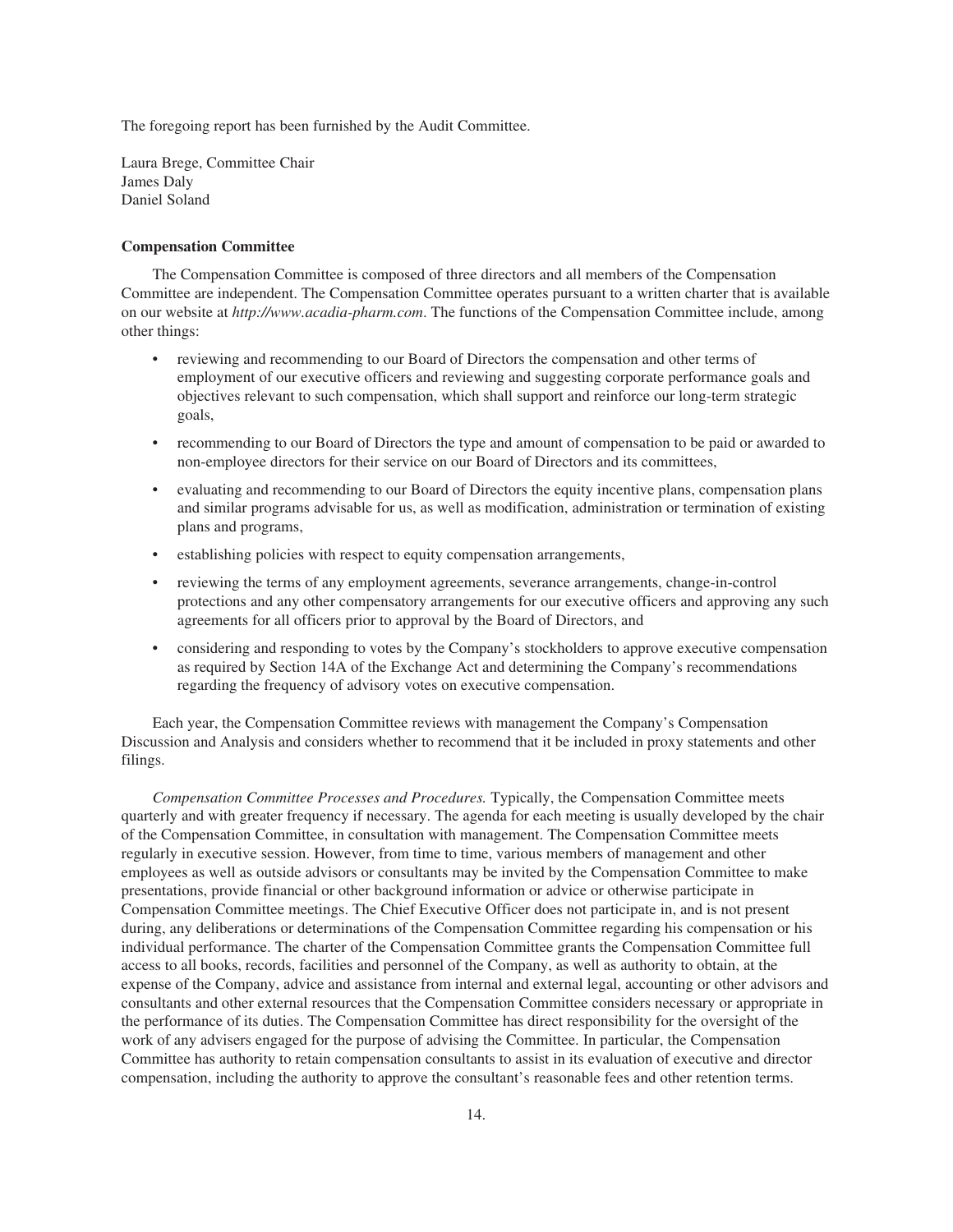Under the committee's charter, the Compensation Committee may select, or receive advice from, a compensation consultant, legal counsel or other adviser to the Compensation Committee, other than in-house legal counsel and certain other types of advisers, only after taking into consideration six factors, prescribed by the SEC and NASDAQ, that bear upon the adviser's independence; however, there is no requirement that any adviser be independent. For fiscal 2016, after taking into consideration the six factors prescribed by the SEC and NASDAQ, the Compensation Committee engaged Frederic W. Cook & Co., Inc. ("FW Cook") as a compensation consultant to assist with Board and executive compensation. The Compensation Committee requested that FW Cook:

- evaluate the efficacy of the Company's existing executive compensation strategy and practices in supporting and reinforcing the Company's long-term strategic goals; and
- assist in refining the Company's compensation strategy and in developing and implementing an executive compensation program to execute that strategy, including developing performance-based options designed focused on long-term incentives for executive officers.

As part of its engagement, FW Cook was requested by the Compensation Committee to review and update, as necessary, the comparator group of companies used for fiscal 2015 compensation discussions and to perform analyses of competitive performance and compensation levels for that group. At the request of the Compensation Committee, FW Cook also conducted interviews with certain members of the Compensation Committee and senior management to learn more about the Company's business operations and strategy, key performance metrics and strategic goals, as well as the labor markets in which the Company competes. FW Cook ultimately developed recommendations that were presented to the Compensation Committee for its consideration. Following an active dialogue with FW Cook and our President and Chief Executive Officer, the Compensation Committee recommended that the Board of Directors approve modified recommendations. These modified recommendations are discussed in the Compensation Discussion and Analysis section of this proxy statement.

Under its charter, the Compensation Committee may form, and delegate authority to, subcommittees, as appropriate. In addition, in 1998, the Board of Directors formed a Non-Officer Stock Option Committee to which it delegated authority to grant, without any further action required by the Compensation Committee, stock options to employees who are not executive officers of the Company. In March 2015, the Board of Directors delegated the authority to grant options under the 2010 Equity Incentive Plan, as amended, to Mr. Davis and Mr. Baity, acting together. The purpose of this delegation of authority is to enhance the flexibility of option administration within the Company and to facilitate the timely grant of options to non-management employees, particularly new employees, within specified limits approved by the Board of Directors. Specific authority of the Non-Officer Stock Option Committee is specified at least once every quarter, but, generally, it may not grant options in excess of 100,000 shares to any one employee. Typically, as part of its oversight function, the Compensation Committee will review on a quarterly basis the list of grants made by the subcommittee. During fiscal 2016, the subcommittee exercised its authority to grant options to purchase an aggregate of 3,631,835 shares to non-officer employees, including an aggregate of 1,349,835 year-end refresher grants delegated by the Compensation Committee.

Historically, the Compensation Committee has met at one or more meetings held during the first quarter of the year to discuss and make recommendations to the Board of Directors for annual compensation adjustments, annual bonuses, annual equity awards, and new performance objectives. However, the Compensation Committee also considers matters related to individual compensation, such as compensation for new executive hires, as well as high-level strategic issues, such as the effectiveness of the Company's compensation strategy, potential modifications to that strategy and new trends, plans or approaches to compensation, at various meetings throughout the year. Generally, the Compensation Committee's process comprises two related elements: the determination of compensation levels and the establishment of performance objectives for the current year. For executives other than the Chief Executive Officer, the Compensation Committee solicits and considers evaluations and recommendations submitted to it by the Chief Executive Officer. In the case of the Chief Executive Officer, the evaluation of his performance is conducted by the Compensation Committee, which recommends to the Board of Directors any adjustments to his compensation as well as awards to be granted. For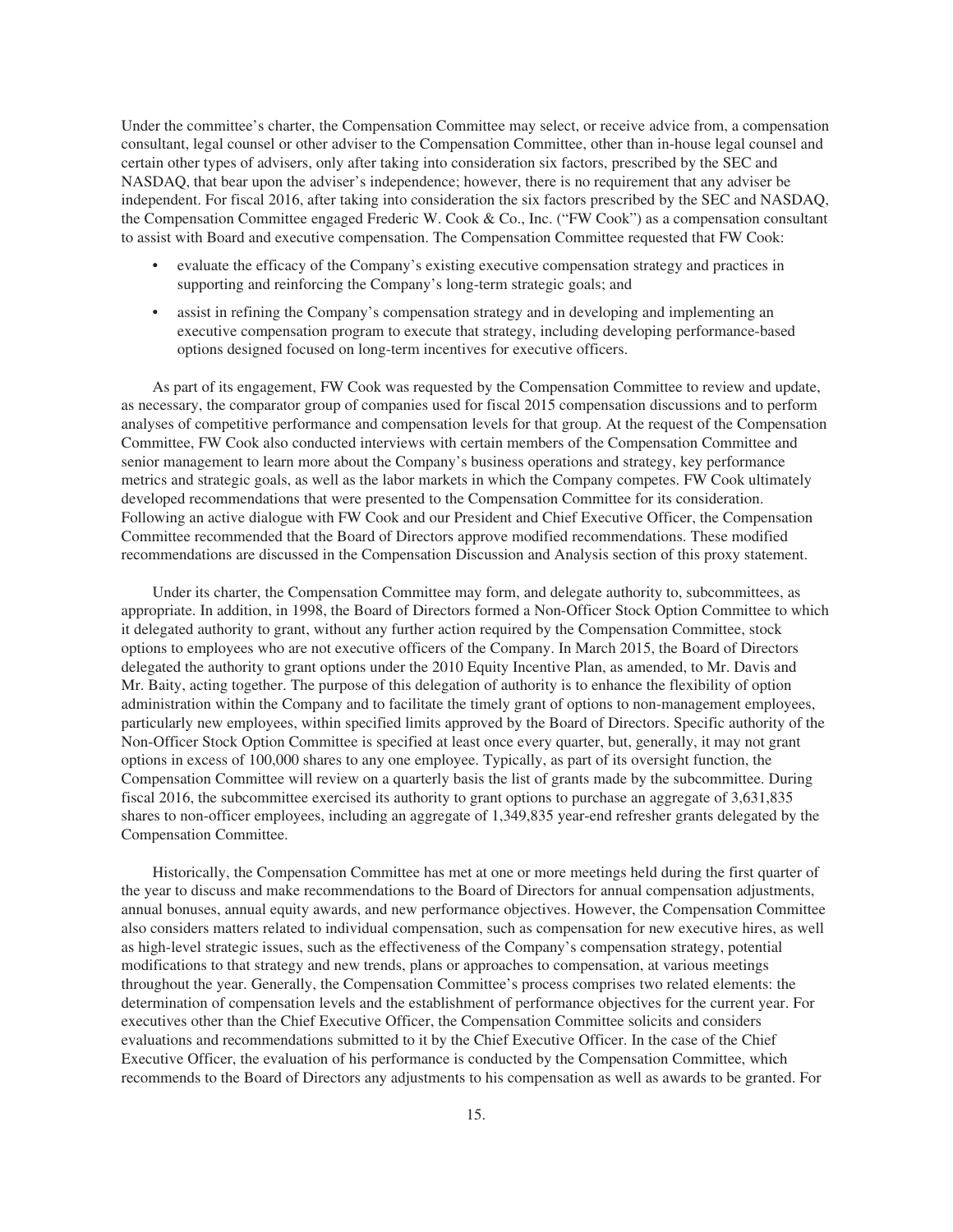all executives, as part of its deliberations, the Compensation Committee may review and consider, as appropriate, materials such as financial reports and projections, operational data, executive stock ownership information, company stock performance data, analyses of historical executive compensation levels and current companywide compensation levels, compensation surveys, and recommendations of compensation consultants, if applicable.

The specific determinations of the Compensation Committee with respect to executive compensation for fiscal 2016 are described in greater detail in the Compensation Discussion and Analysis section of this proxy statement.

## **Nominating and Corporate Governance Committee**

The NCG Committee of the Board of Directors currently is composed of three independent directors and one director who is not independent, Dr. Harrigan, and operates pursuant to a written charter that is available on our website at *http://www.acadia-pharm.com.* As Dr. Harrigan is not independent, director nominees are selected by a vote in which only the independent members of the Board participate. The functions of the NCG Committee include, among other things:

- interviewing, evaluating, nominating and recommending individuals for membership on our Board of Directors,
- evaluating nominations by stockholders of candidates for election to our Board of Directors,
- evaluating performance of our Board of Directors and applicable committees of the Board and determining whether continued service on the Board is appropriate,
- developing, reviewing and amending a set of corporate governance policies and principles, including our Code of Business Conduct and Ethics,
- considering questions of possible conflicts of interest of officers and directors as such questions arise, and
- overseeing and reviewing the processes and procedures we use to provide information to the Board of Directors and its committees.

Candidates for director nominees are reviewed in the context of the current composition of our Board of Directors, our operating requirements and the long-term interests of our stockholders. In conducting this assessment, the NCG Committee considers skills, diversity, age, and such other factors as it deems appropriate given the current needs of the Board of Directors and ACADIA, to maintain a balance of knowledge, experience and capability. The NCG Committee does not have a formal policy regarding diversity, but does believe that Board members should represent diverse viewpoints. To these ends, the NCG Committee has identified and evaluated nominees in the broader context of the Board's overall composition, as well as the Company's current needs and future needs, with the goal of having Board members who complement and strengthen the skills of each other through diversity and who also exhibit qualities that the NCG Committee views as critical to effective functioning of the Board of Directors, including sound judgment, collegiality, and integrity. In the case of incumbent directors whose terms of office are set to expire, the NCG Committee reviews such directors' experience, qualifications, attributes, overall service to us during their term, including the number of meetings attended, level of participation, quality of performance, and any other relevant considerations. In the case of new director candidates, the NCG Committee also determines whether the nominee would be independent under applicable NASDAQ listing standards, and SEC rules and regulations with the advice of counsel, if necessary. The NCG Committee uses its network of contacts to compile a list of potential candidates, but may also engage, if it deems appropriate, a professional search firm. The NCG Committee conducts any appropriate and necessary inquiries into the backgrounds and qualifications of possible candidates after considering the function and needs of our Board of Directors. The NCG Committee meets to discuss and consider candidates' qualifications and selects candidates for recommendation to the Board by majority vote.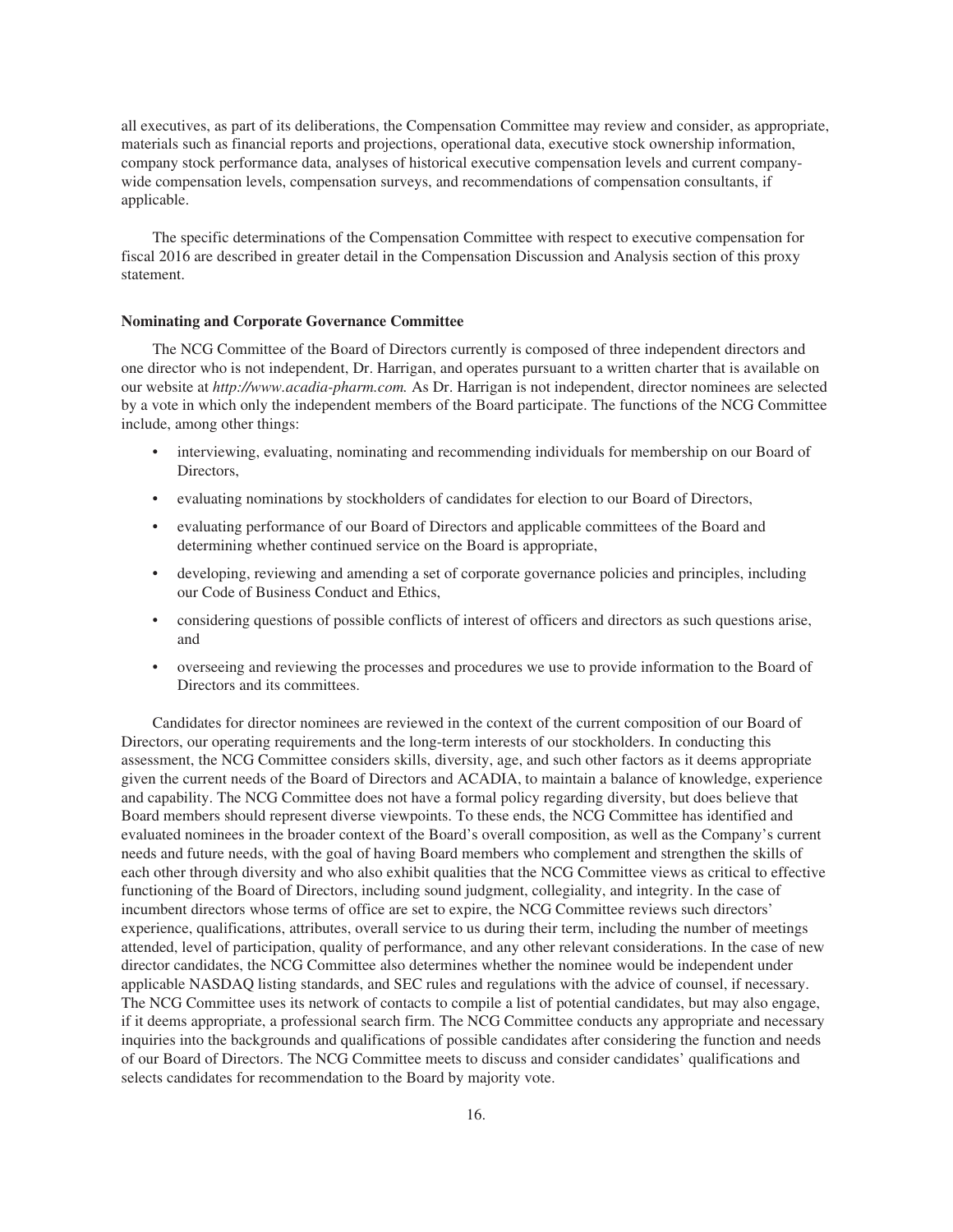The NCG Committee will consider director candidates recommended by stockholders. The NCG Committee does not intend to alter the manner in which it evaluates candidates, based on whether the candidate was recommended by a stockholder. Stockholders who wish to recommend individuals for consideration by the NCG Committee must do so by delivering a written recommendation to the NCG Committee at the following address: 3611 Valley Centre Drive, Suite 300, San Diego, California 92130. Each submission must set forth: the name and address of the stockholder on whose behalf the submission is made; the number of our shares that are owned beneficially by such stockholder as of the date of the submission; the full name of the proposed candidate; a description of the proposed candidate's business experience for at least the previous five years; complete biographical information for the proposed candidate; and a description of the proposed candidate's qualifications as a director. For the proposed candidate to be considered for nomination for the 2018 Annual Meeting of Stockholders, the written communication must be received no earlier than February 13, 2018 and no later than by March 15, 2018.

### **Stockholder Communications With the Board of Directors**

Our Board of Directors has adopted a formal process by which stockholders may communicate with the Board of Directors or any of its directors. Stockholders who wish to communicate with the Board of Directors may do so by sending written communications addressed to the Company's General Counsel at 3611 Valley Centre Drive, Suite 300, San Diego, CA 92130. All communications will be compiled by the General Counsel and submitted to the Board or the individual directors on a periodic basis. These communications will be reviewed by the General Counsel, who will determine whether they should be presented to the Board. The purpose of this screening is to allow the Board of Directors to avoid having to consider irrelevant or inappropriate communications (such as advertisements, solicitations and hostile communications). All communications directed to the Audit Committee in accordance with the Company's Open Door Policy for Reporting Complaints Regarding Accounting and Auditing Matters, discussed below, will be treated in accordance with that policy.

## **Code of Ethics**

We have adopted the ACADIA Pharmaceuticals Inc. Code of Business Conduct and Ethics that applies to all officers, directors and employees. The Code of Business Conduct and Ethics is available on our website at *http://www.acadia-pharm.com.* If we make any substantive amendments to this Code of Business Conduct and Ethics or grant any waiver from a provision of the Code to any executive officer or director, we will promptly disclose the nature of the amendment or waiver on our website.

## **Open Door Policy for Reporting Accounting and Auditing Matters**

We have adopted an Open Door Policy for Reporting Complaints Regarding Accounting and Auditing Matters to facilitate the receipt, retention and treatment of complaints regarding accounting, internal accounting controls or auditing matters, as well as the confidential, anonymous submission by our employees of concerns regarding these matters. The Open Door Policy is available on our website at *http://www.acadia-pharm.com.*

## **Section 16(a) Beneficial Ownership Reporting Compliance**

Section 16(a) of the Exchange Act requires our directors and executive officers, and persons who own more than ten percent of a registered class of our equity securities, to file with the SEC initial reports of ownership and reports of changes in ownership of our common stock and other equity securities. Officers, directors and greater than ten percent stockholders are required by SEC regulation to furnish us with copies of all Section 16(a) forms they file.

To our knowledge, based solely on a review of the copies of such reports furnished to us and written representations that no other reports were required, during the fiscal year ended December 31, 2016, all Section 16(a) filing requirements applicable to our officers, directors and greater than ten percent beneficial owners were complied with.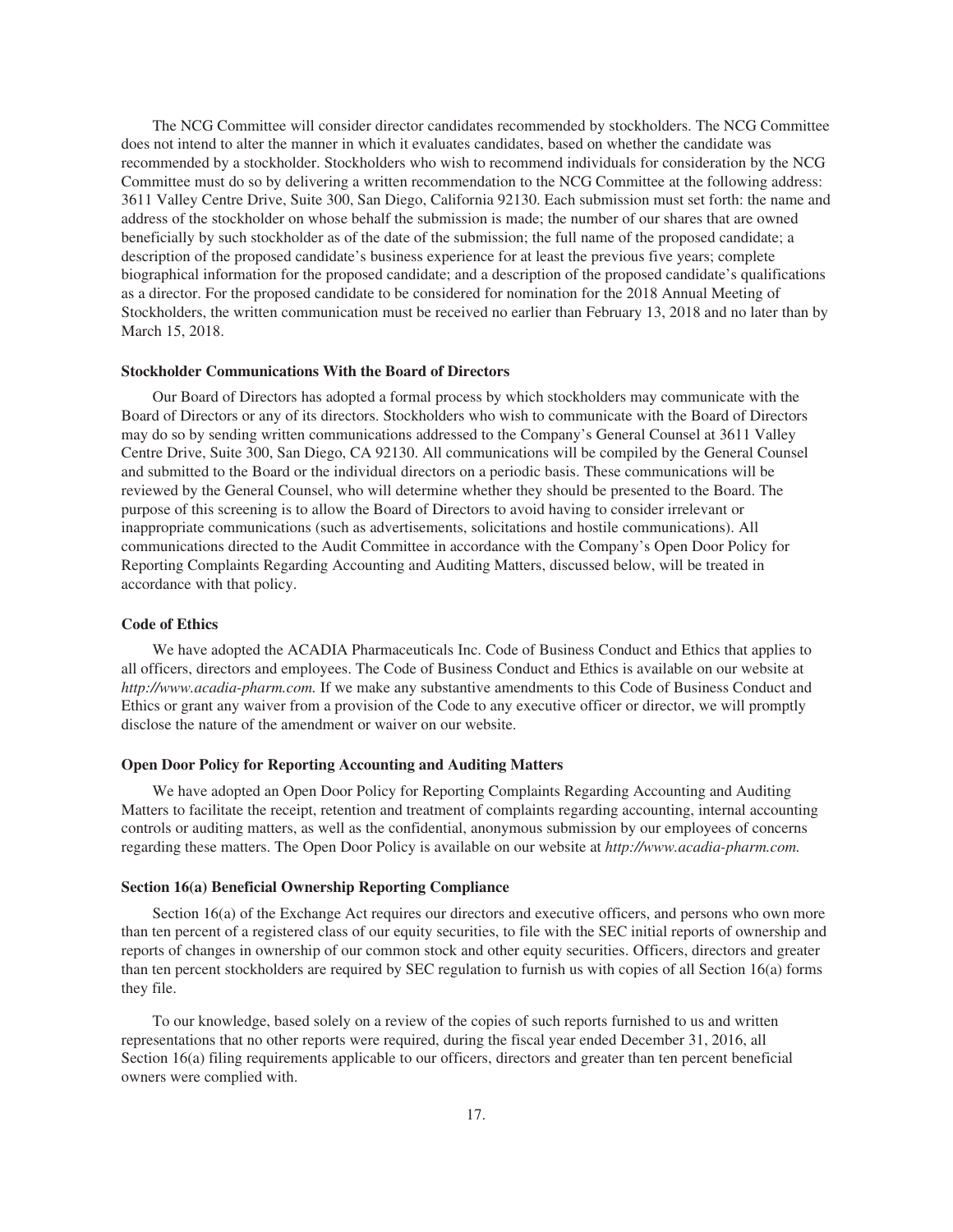## **APPROVAL OF AN AMENDMENT TO THE 2010 EQUITY INCENTIVE PLAN**

## **Overview**

On April 19, 2017, our Board of Directors amended the ACADIA Pharmaceuticals Inc. 2010 Equity Incentive Plan, as amended (the "2010 Plan"), subject to stockholder approval, to among other things, increase the number of shares of common stock authorized for issuance under the 2010 Plan by 5,500,000 shares. We refer to the 2010 Plan, as amended on April 19, 2017, as the "Amended 2010 Plan" throughout this proxy statement. References in this proposal to our Board of Directors include the Compensation Committee of the Board, where applicable.

A description of the material terms of the Amended 2010 Plan are summarized below. The key differences between the terms of the 2010 Plan and the Amended 2010 Plan are as follows:

- The Amended 2010 Plan provides that an additional 5,500,000 shares may be issued pursuant to stock awards granted under the Amended 2010 Plan.
- The Amended 2010 Plan provides that (i) no dividends or dividend equivalents may be paid with respect to any shares of our common stock subject to an award before the date such shares have vested, (ii) any dividends or dividend equivalents that are credited with respect to any such shares will be subject to all of the terms and conditions applicable to such shares under the terms of the applicable award agreement (including any vesting conditions), and (iii) any dividends or dividend equivalents that are credited with respect to any such shares will be forfeited to us on the date such shares are forfeited to or repurchased by us due to a failure to vest.
- The Amended 2010 Plan contains a limit on the total annual compensation that may be paid or granted to any non-employee director for service as a director.
- The Amended 2010 Plan contains a minimum vesting requirement for all Stock Awards, such that, except as may be provided in connection with a corporate transaction or a change in control, no award granted on or after June 13, 2017 may vest until at least 12 months following the date of grant of such award, except that up to 5% of the share reserve of the Amended 2010 Plan may be subject to awards granted on or after June 13, 2017 that do not meet such vesting requirements.

In this Proposal 2, our Board of Directors is requesting stockholder approval of the Amended 2010 Plan, including the increase to the number of shares of common stock authorized for issuance under the Amended 2010 Plan by 5,500,000 shares. The Board of Directors believes that the Amended 2010 Plan is an integral part of our long-term compensation philosophy and the Amended 2010 Plan is necessary to continue providing the appropriate levels and types of equity compensation for our employees.

This Proposal 2 seeks an increase in the number of shares that may be issued under the Amended 2010 Plan beyond those previously reserved for issuance by 5,500,000 shares. Approval of the Amended 2010 Plan by our stockholders will also constitute approval of terms and conditions set forth therein that will permit us to grant stock options and performance awards under the Amended 2010 Plan that may qualify as "performance-based compensation" within the meaning of Section 162(m) of the Code. Section 162(m) of the Code denies a deduction to any publicly held corporation and its affiliates for certain compensation paid to "covered employees" in a taxable year to the extent that compensation to a covered employee exceeds \$1 million. However, some kinds of compensation, including qualified "performance-based compensation", are not subject to this deduction limitation and we believe it is in the best interests of us and our stockholders to preserve the ability to grant "performance-based compensation" under Section 162(m) of the Code. For the grant of awards under a plan to qualify as "performance-based compensation" under Section 162(m) of the Code, among other things, the plan must (i) describe the employees eligible to receive such awards, (ii) provide a per-person limit on the number of shares subject to stock options and performance stock awards, and the amount of cash that may be subject to performance cash awards, granted to any employee under the plan in any year, and (iii) include one or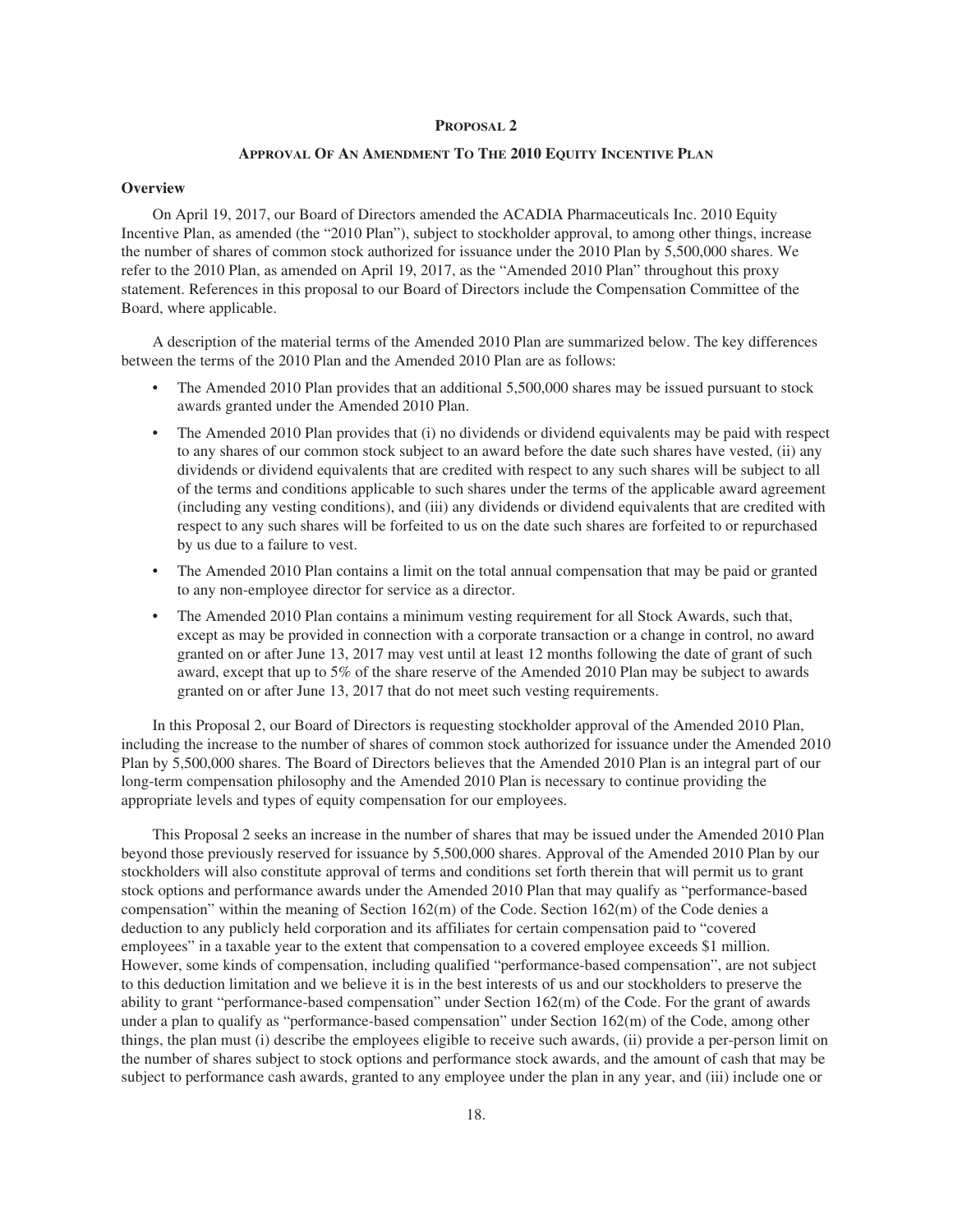more pre-established business criteria upon which the performance goals for performance awards may be granted (or become vested or exercisable). These terms must be approved by the stockholders and, accordingly, our stockholders are requested to approve the Amended 2010 Plan, which includes terms regarding eligibility for awards, per-person limits on awards and the business criteria for performance awards granted under the Amended 2010 Plan.

#### **Equity Awards Are an Integral Component of Our Compensation Program**

Equity awards have been historically and, we believe, will continue to be an integral component of our overall compensation program for our employees and directors. Approval of the Amended 2010 Plan will allow us to continue to grant stock options and other equity awards at levels we determine to be appropriate in order to attract new employees and directors, retain our existing employees and to provide incentives for such persons to exert maximum efforts for the Company's success and ultimately increase stockholder value. The Amended 2010 Plan allows the Company to utilize a broad array of equity incentives with flexibility in designing such incentives, including traditional option grants, stock appreciation rights, restricted stock awards, restricted stock unit awards and performance stock awards.

At March 31, 2017, stock awards covering an aggregate of 14,761,113 shares were outstanding under our 2004 Equity Incentive Plan (the "2004 Plan") and the 2010 Plan. In addition, 1,380,410 shares remained available for future grant under the 2010 Plan as of such date.

The following table provides certain additional information regarding our equity incentive program.

|                                                                                         | As of March 31, 2017  |
|-----------------------------------------------------------------------------------------|-----------------------|
| Total number of shares of common stock subject to outstanding stock options             | 14,761,113            |
|                                                                                         | 28.65<br><sup>S</sup> |
|                                                                                         | 8.10 years            |
| Total number of shares of common stock subject to outstanding full value awards         |                       |
| Total number of shares of common stock available for grant under the 2010 Plan          | 1.380.410             |
| Total number of shares of common stock available for grant under other equity incentive |                       |
|                                                                                         |                       |
| Total number of shares of common stock outstanding                                      | 121,986,842           |
| Per-share closing price of common stock as reported on NASDAQ Global Select Market      | 34.38<br>S            |

#### **The Size of Our Share Reserve Increase Request Is Reasonable**

If our request to increase the share reserve of the Amended 2010 Plan by 5,500,000 shares is approved, we will have approximately 6,900,000 shares available for grant after our Annual Meeting, which we anticipate being a sufficient amount of equity for attracting, retaining, and motivating employees for at least the next year. We anticipate seeking approval from our stockholders in 2018 of an additional increase to the share reserve under the Amended 2010 Plan.

The size of our request is also reasonable in light of the equity granted to our employees and directors over the last three years.

#### **We Manage Our Equity Incentive Award Use Carefully, and Dilution Is Reasonable**

We continue to believe that equity awards such as stock options and other types of stock awards are a vital part of our overall compensation program. Our compensation philosophy reflects broad-based eligibility for equity incentive awards, and we grant awards to substantially all of our employees. However, we recognize that equity awards dilute existing stockholders, and, therefore, we must responsibly manage the growth of our equity compensation program. We are committed to effectively monitoring our equity compensation share reserve, including our "burn rate," to ensure that we maximize stockholders' value by granting the appropriate number of equity incentive awards necessary to attract, reward, and retain employees.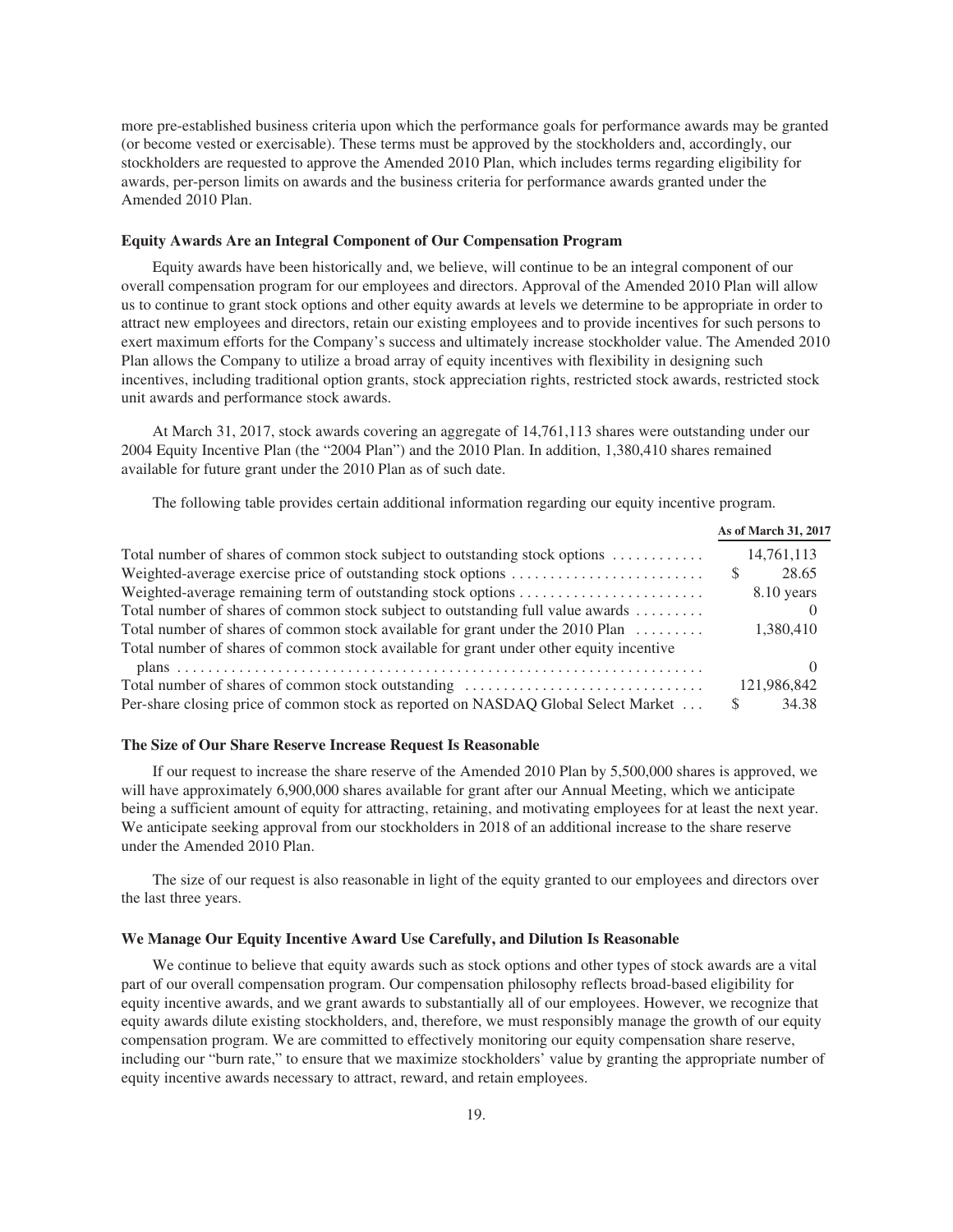The following table shows our historical dilution and burn rate percentages for fiscal years 2014, 2015 and 2016.

| As of December 31 | 2016 2015 2014 |  |
|-------------------|----------------|--|
|                   |                |  |
|                   |                |  |

(1) Full dilution is calculated as (shares available for grant + shares subject to outstanding equity incentive awards)/(common stock outstanding + shares available for grant + shares subject to outstanding equity incentive awards).

(2) Gross Burn Rate is calculated as (shares subject to options granted + shares subject to other equity incentive awards granted)/weighted average common shares outstanding.

## **Burn Rate**

The following table provides detailed information regarding the activity related to our equity incentive plans for fiscal years 2014, 2015 and 2016.

| <b>Fiscal Year</b>                                                                                | 2016 | 2015                          | 2014 |
|---------------------------------------------------------------------------------------------------|------|-------------------------------|------|
| Total number of shares of common stock subject to stock options                                   |      | 5,721,335 4,242,000 2,519,500 |      |
| Total number of shares of common stock subject to full value awards                               |      |                               |      |
| Weighted-average number of shares of common stock outstanding  115,858,000 100,630,000 97,248,000 |      |                               |      |
|                                                                                                   |      | $5\%$<br>$4\%$                | 3%   |

The approval of the Amended 2010 Plan will allow us to continue to grant stock options, and would allow us to grant other awards described below, at levels determined appropriate by our Board of Directors or its delegate. The Amended 2010 Plan will continue to provide us with flexibility in designing equity incentives in an environment where a number of companies have moved from traditional option grants to other stock-based awards, including stock appreciation rights, restricted stock awards, restricted stock unit awards, and performance stock awards. To date, we have never made any awards other than stock option grants; however, at the discretion of the Board of Directors or its delegate, we may do so in the future. The Amended 2010 Plan would continue to allow us to implement an annual cash incentive program as a plan that qualifies under Section 162(m) of the Internal Revenue Code of 1986, as amended, or the "Code" if deemed appropriate by our Board. We have not used this feature in the past, but could do so in the future. The Amended 2010 Plan allows us to utilize multiple types of equity incentives and performance cash incentives in order to secure and retain the services of our employees, consultants and directors, and to provide long-term incentives that align the interests of our employees, consultants and directors with the interests of our stockholders. However, we generally do not make awards to consultants and have no current plans to make any awards to consultants under the Amended 2010 Plan.

### **Important Aspects of Our Amended 2010 Plan Designed to Protect Our Stockholders' Interests**

The Amended 2010 Plan includes certain provisions that are designed to protect our stockholders' interests and to reflect corporate governance best practices including:

- *Stockholder approval is required for additional shares.* The Amended 2010 Plan does not contain an annual "evergreen" provision. Thus, stockholder approval is required each time we need to increase the share reserve allowing our stockholders the ability to have a say on our equity compensation programs.
- *Repricing is not allowed.* The Amended 2010 Plan prohibits the repricing of outstanding equity awards and the cancelation of any outstanding equity awards that have an exercise price or strike price greater than the current fair market value of our common stock in exchange for cash or other stock awards under the Amended 2010 Plan.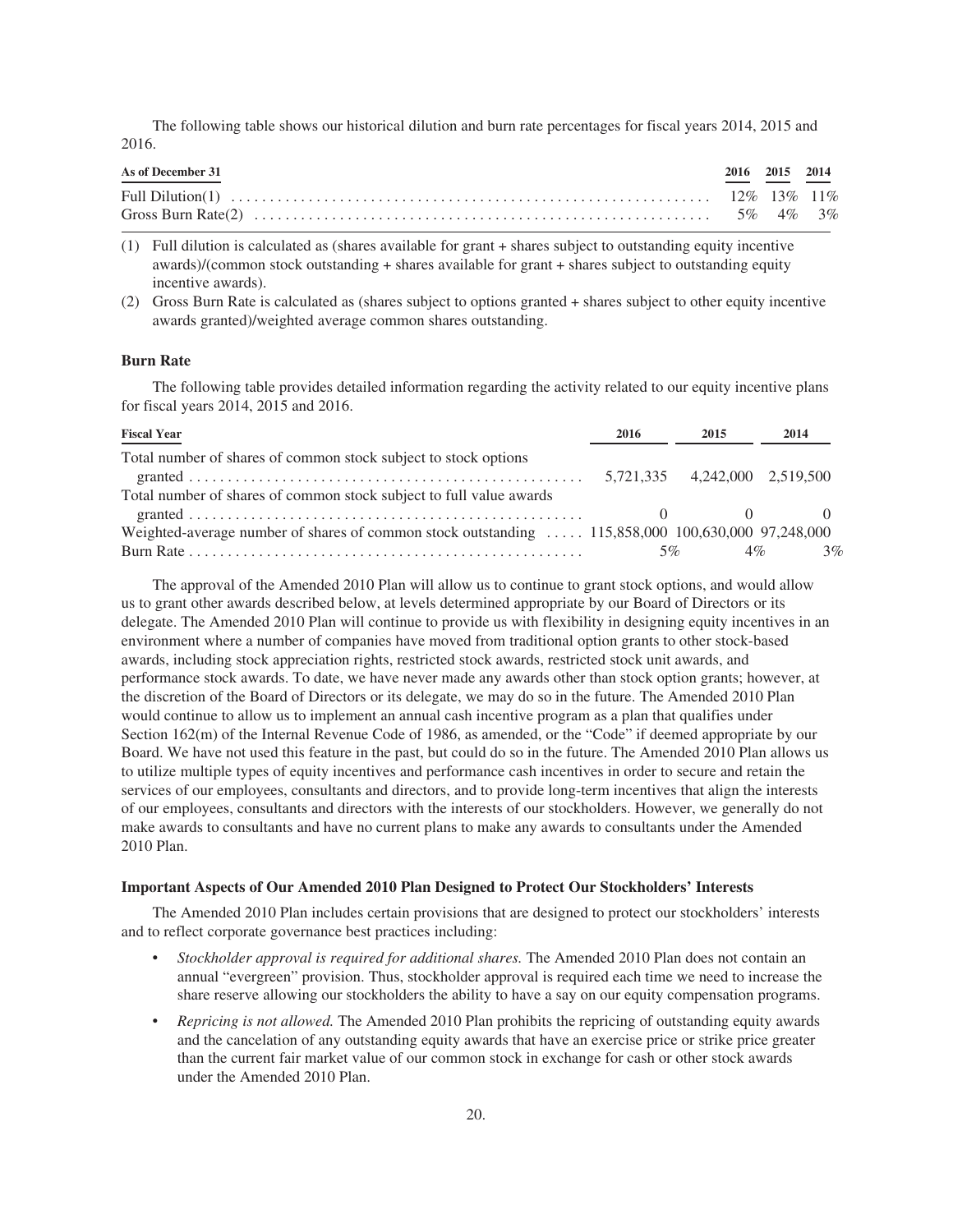- *Share counting provisions.* The share reserve under the Amended 2010 Plan is reduced one share for each share of common stock issued pursuant to an option, stock appreciation right and or other stock award with an exercise price that is at least 100% of the fair market value of our common stock on the date of grant (an "Appreciation Award") granted under the Amended 2010 Plan and 1.36 shares for each share of common stock issued pursuant to a stock award that is not an Appreciation Award (a "Full Value Award") under the Amended 2010 Plan. This helps to ensure that management and our Board of Directors and Compensation Committee is using the share reserve effectively and with regard to the value of each type of equity award.
- *Minimum vesting requirements*. The Amended 2010 Plan provides that, except as may be provided in connection with a corporate transaction or a change in control, no stock award granted on or after June 13, 2017 may vest until at least 12 months following the date of grant of such award, except that up to 5% of the share reserve of the Amended 2010 Plan may be subject to awards granted on or after June 13, 2017 that do not meet such vesting requirements.
- *Submission of amendments to Amended 2010 Plan to stockholders.* The Amended 2010 Plan requires stockholder approval for material amendments to the Amended 2010 Plan, including as noted above, any increase in the number of shares reserved for issuance under the Amended 2010 Plan.
- *Flexibility in designing equity compensation scheme.* The Amended 2010 Plan allows us to provide a broad array of equity incentives, including traditional option grants, stock appreciation rights, restricted stock awards, restricted stock unit awards, performance stock awards, other stock awards and performance cash awards. By providing this flexibility we can quickly and effectively react to trends in compensation practices and continue to offer competitive compensation arrangements to attract and retain the talent necessary for the success of our business.
- *Broad-based eligibility for equity awards.* We grant equity awards to the vast majority of our employees. By doing so, we tie our employees' interests with stockholder interests and motivate our employees to act as owners of the business.
- *Limit on equity awards.* The Amended 2010 Plan limits the number of shares of common stock available for stock options and stock appreciation rights, such that no employee may be granted such an award covering more than to 2,000,000 shares in a calendar year. In addition, the Amended 2010 Plan limits the number of shares of common stock available for performance awards, such that no employee may be granted performance stock awards covering more than to 2,000,000 shares in a calendar year or performance cash awards with a maximum value that may be paid in excess of \$2,000,000 in a calendar year.
- *Restrictions on dividends*. The Amended 2010 Plan provides that (i) no dividends or dividend equivalents may be paid with respect to any shares of our common stock subject to an award before the date such shares have vested, (ii) any dividends or dividend equivalents that are credited with respect to any such shares will be subject to all of the terms and conditions applicable to such shares under the terms of the applicable award agreement (including any vesting conditions), and (iii) any dividends or dividend equivalents that are credited with respect to any such shares will be forfeited to us on the date such shares are forfeited to or repurchased by us due to a failure to vest.
- The Amended 2010 Plan contains a limit on the total annual compensation that may be paid or granted to any non-employee director for service as a director.

# **General 2010 Plan Information**

Our 2010 Plan was adopted by the Board of Directors on March 12, 2010 and approved by our stockholders on June 11, 2010. The 2010 Plan was the successor to and continuation of the 2004 Plan. All outstanding stock awards granted under the 2004 Plan continue to be subject to the terms and conditions as set forth in the agreements evidencing such stock awards and the terms of the 2004 Plan; provided, however, that any shares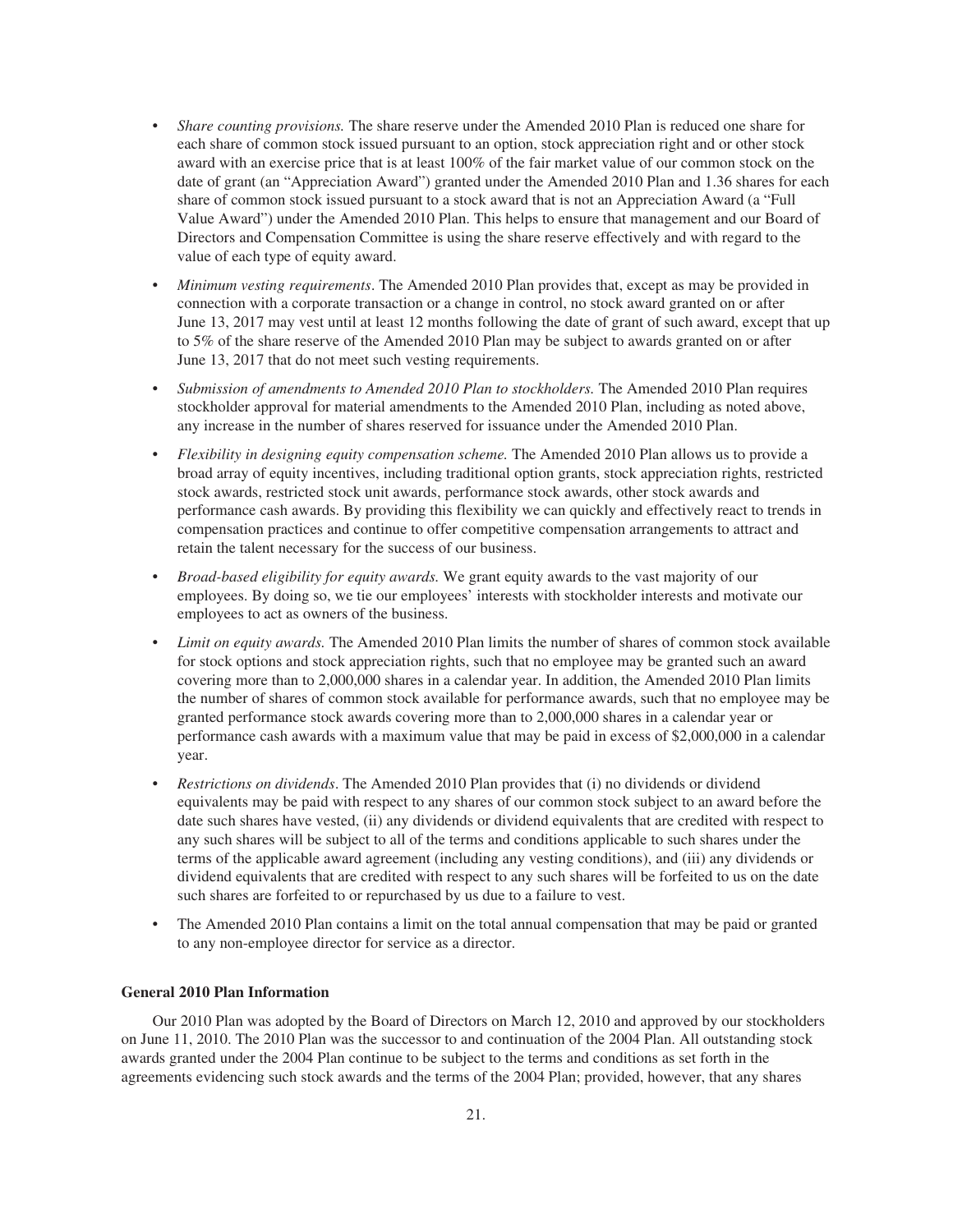subject to outstanding stock options granted under the 2004 Plan that expire or terminate for any reason prior to exercise become available for issuance pursuant to stock awards granted under the Amended 2010 Plan. Following June 11, 2010, the effective date of the 2010 Plan, no additional stock awards have been granted under the 2004 Plan. As of June 11, 2010, 802,809 shares remaining available for issuance as new stock awards under the 2004 Plan became available for issuance pursuant to stock awards granted under the 2010 Plan. In March 2013, our Board of Directors adopted, and in June 2013, our stockholders approved, an amendment to the 2010 Plan to increase the number of shares reserved for issuance under the 2010 Plan by 7,500,000 shares. In April 2015, our Board of Directors adopted, and in June 2015, our stockholders approved, an amendment to the 2010 Plan to increase the number of shares reserved for issuance under the 2010 Plan by 5,000,000 shares. In April 2016, our Board of Directors adopted, and in June 2016, our stockholders approved, an amendment to the 2010 Plan to increase the number of shares reserved for issuance under the 2010 Plan by 3,000,000 shares.

In this Proposal 2, stockholders are requested to approve the Amended 2010 Plan. The affirmative vote of the holders of a majority of the shares present in person or represented by proxy and entitled to vote on this matter at the Annual Meeting will be required to approve the adoption of the Amended 2010 Plan. Abstentions will be counted toward the tabulation of votes cast on Proposal 2 and will have the same effect as negative votes. Broker non-votes are counted toward a quorum, but are not counted for any purpose in determining whether this matter has been approved.

## **THE BOARD OF DIRECTORS RECOMMENDS A VOTE IN FAVOR OF PROPOSAL 2.**

## **Description of the Amended 2010 Plan**

The material features of the Amended 2010 Plan are outlined below. This summary is qualified in its entirety by reference to the complete text of the Amended 2010 Plan. Stockholders are urged to read the actual text of the Amended 2010 Plan in its entirety, which is appended to this proxy statement as **Appendix A** and may be accessed from the SEC's website at *www.sec.gov*.

## *Background*

The terms of the Amended 2010 Plan provide for the grant of both nonstatutory stock options ("NSOs") and incentive stock options ("ISOs"), restricted stock, restricted stock units, stock appreciation rights, other stockrelated awards, and performance awards that may be settled in cash, stock, or other property.

## *Shares Available for Awards*

If this Proposal 2 is approved, the total number of shares of our common stock reserved for issuance under the Amended 2010 Plan will consist of:

- the number of shares that are subject to stock awards outstanding under the 2004 Plan and the 2010 Plan, as of March 31, 2017, that subsequently terminate prior to exercise or are reacquired, withheld or not issued to satisfy a tax withholding obligation in connection with an award other than a stock option or stock appreciation right;
- 1,380,410, which is the current number of shares reserved for issuance under the 2010 Plan as of March 31, 2017; plus
- 5,500,000 shares being added under this Proposal 2.

We call this aggregate number the "Share Reserve". The number of shares available for issuance under the Amended 2010 Plan is reduced by (i) one share for each share of common stock issued pursuant to a Stock Appreciation Right, and (ii) 1.36 shares for each share issued pursuant to a Full Value Award granted under the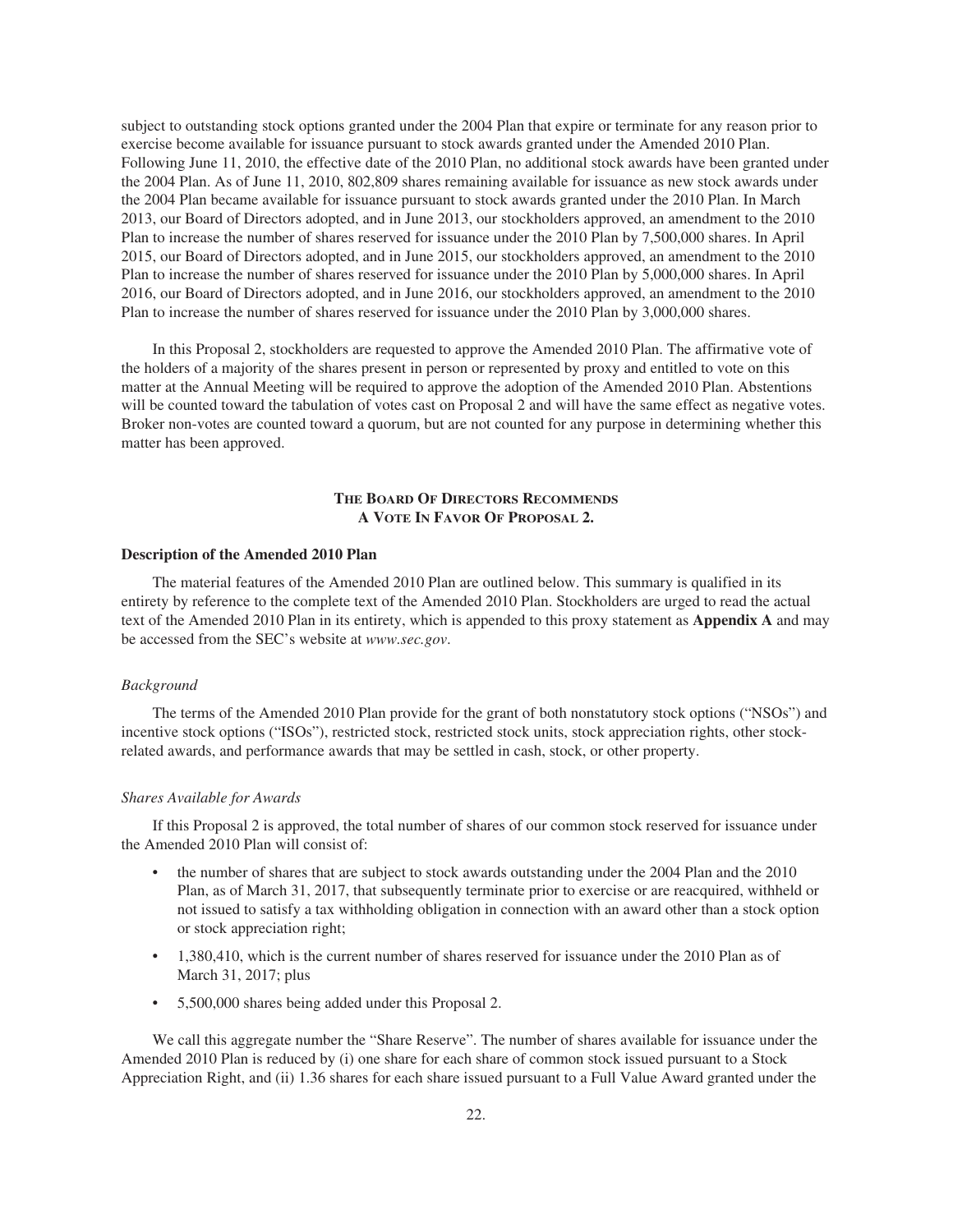Amended 2010 Plan on or after June 15, 2015. The Share Reserve under the Amended 2010 Plan may be exceeded so long as the number of shares of common stock actually issued upon the vesting or exercise of equity awards made under the Amended 2010 Plan does not exceed the Share Reserve.

As of March 31, 2017, there were 1,380,410 shares of common stock (plus any shares that might in the future be returned to the plan as a result of cancellation or expiration of options) available for future grant under the 2010 Plan. In addition, as of such date, options covering an aggregate of 14,761,113 shares, collectively, were outstanding under the 2004 Plan and the 2010 Plan and no other awards were outstanding. The weighted average exercise price of all options outstanding as of March 31, 2017 was approximately \$28.65 and the weighted average remaining term of such options was approximately 8.10 years. A total of 121,986,842 shares of our common stock were outstanding as of March 31, 2017.

If we issue common stock pursuant to a stock award and the common stock is later forfeited, then the forfeited shares will become available for issuance under the Amended 2010 Plan. To the extent that the forfeited shares had counted as 1.36 shares against the number of shares available under the Amended 2010 Plan, then the number of shares of common stock available for issuance under the Amended 2010 Plan will increase by 1.36 shares. Any shares we reacquire in the future pursuant to our withholding obligations in connection with an award other than a stock option or stock appreciation right shall again become available for grant and shall increase the number of shares of common stock available for issuance under the Amended 2010 Plan by 1.36 shares. The only stock awards that we have issued to date are stock options. Any shares we reacquire pursuant to our withholding obligations or as consideration for the exercise of an option or stock appreciation right, however, do not become available for issuance under the Amended 2010 Plan. In addition, if the exercise price of any award is satisfied by the tender of shares of common stock to us (whether by actual delivery or attestation), the tendered shares do not become available for issuance under the Amended 2010 Plan.

### *Eligibility*

All of our approximately 400 employees and all of our six non-employee directors are eligible to participate in the Amended 2010 Plan and may receive all types of awards; provided that incentive stock options may be granted under the Amended 2010 Plan only to our employees in the United States. Our consultants are also eligible to participate in the Amended 2010 Plan, but we generally do not make awards to consultants and have no current plans to make any awards to consultants under the Amended 2010 Plan.

## *Grant Limits*

Under the Amended 2010 Plan, a maximum of 2,000,000 shares of our common stock may be granted to any one participant during any one fiscal year pursuant to stock options, stock appreciation rights and other stock awards whose value is determined by reference to an increase over an exercise price or strike price of at least 100% of the fair market value of our common stock on the date of grant. The maximum amount covered by performance awards that may be granted to any one participant in any one fiscal year (whether the grant, vesting or exercise is contingent upon the attainment during a performance period of the performance goals described below) is 2,000,000 shares of our common stock in the case of performance stock awards and \$2,000,000 in the case of performance cash awards. Such limits are designed allow us to grant awards that are exempt from the \$1 million limitation on the income tax deductibility of compensation paid per covered employee imposed by Section 162(m) of the Code.

#### *Limit on Non-Employee Director Compensation*

Under the Amended 2010 Plan, the following limit on compensation will apply to non-employee directors. The aggregate value of all compensation granted or paid, as applicable, to any individual for service as a non-employee director with respect to any period commencing on the date of the Company's Annual Meeting of Stockholders for a particular year and ending on the day immediately prior to the date of the Company's Annual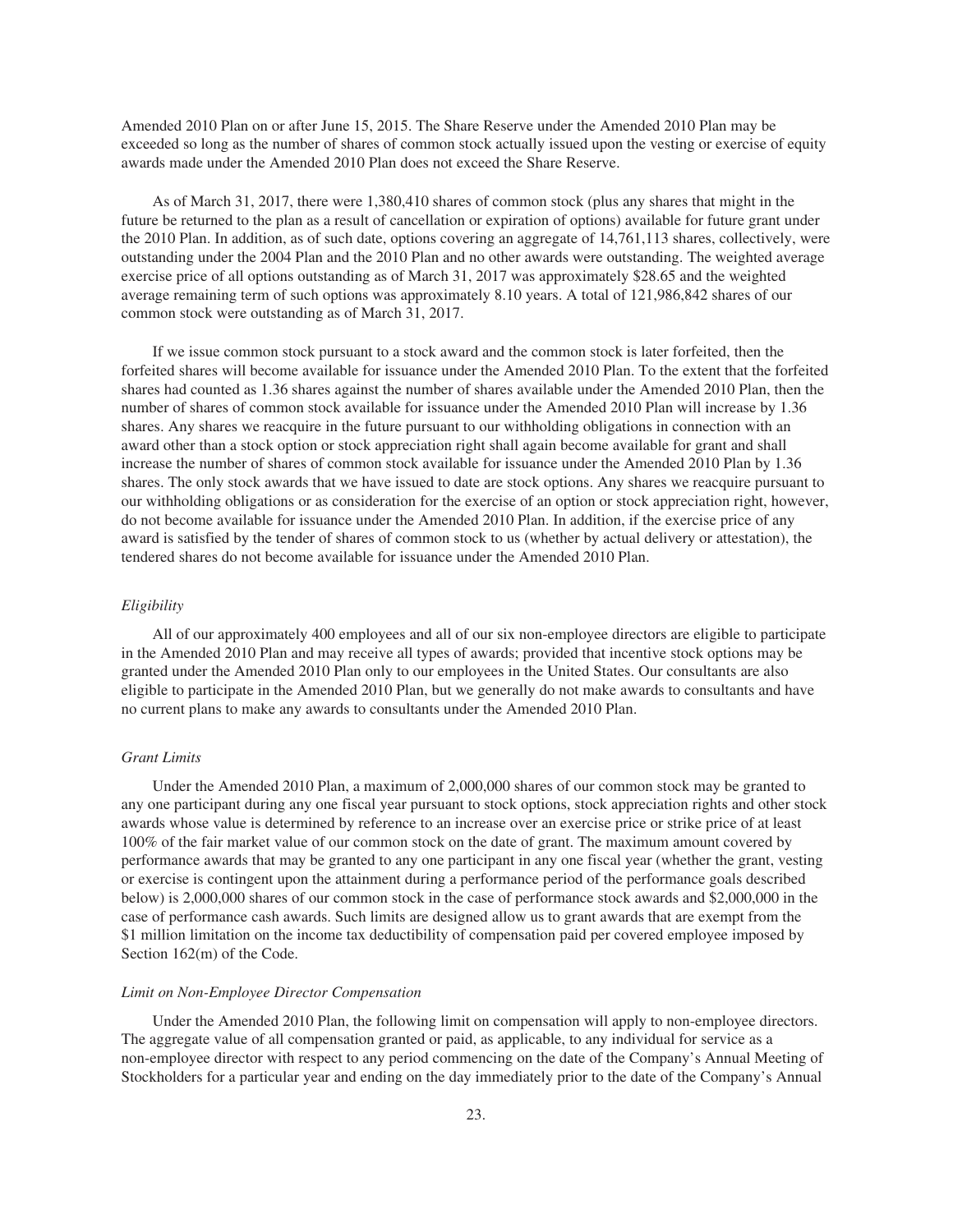Meeting of Stockholders for the next subsequent year, including awards granted and cash fees paid by the Company to such non-employee director, will not exceed (i) \$1,500,000 in total value or (ii) in the event such non-employee director is first appointed or elected to the Board during such period, \$2,000,000 in total value, in each case calculating the value of any awards based on the grant date fair value of such awards for financial reporting purposes.

## *Administration*

The Amended 2010 Plan is administered by our Board of Directors, which may in turn delegate authority to administer the plan to a committee. Our Board of Directors has delegated administration of the Amended 2010 Plan to our Compensation Committee and an additional Non-Officer Stock Option Committee created by the Board that has separate but concurrent jurisdiction with the Compensation Committee to make certain discretionary equity awards under the Amended 2010 Plan to all eligible employees other than executive management. Subject to the terms of the Amended 2010 Plan, our Compensation Committee may determine the recipients, numbers and types of stock awards to be granted, and terms and conditions of the stock awards, including the period of their exercisability and vesting. Subject to the terms of the Amended 2010 Plan and limitations on the size of individual and aggregate grants that are set quarterly by our Board of Directors, our Non-Officer Stock Option Committee may determine the recipients and numbers of stock options to be granted, provided that the terms and conditions of the option awards conform to pre-approved standards regarding the period of their exercisability and vesting. The fair market value applicable to a stock award and the exercise price of options granted under the Amended 2010 Plan is determined in accordance with the terms of the Amended 2010 Plan.

At the discretion of our Board of Directors, the Compensation Committee may consist solely of two or more "non-employee directors" within the meaning of Rule 16b-3 of the Exchange Act or solely of two or more "outside directors" within the meaning of Section 162(m) of the Code. Our Compensation Committee has the authority to delegate certain administrative powers to a subcommittee of one or more members. As used herein, except as explicitly stated otherwise, with respect to the Amended 2010 Plan, the "Board" refers to any committee the Board of Directors appoints (including the Compensation Committee and the Non-Officer Stock Option Committee) or, if applicable, any subcommittee, as well as to the Board of Directors itself.

## *Repricing*

Under the Amended 2010 Plan, the Board does not have the authority to reprice any outstanding equity awards by reducing the exercise price of the stock award or cancelling any outstanding stock awards in exchange for cash or other stock awards under the plan without the approval of our stockholders (which approval must be obtained within 12 months prior to the repricing event).

## *Minimum Vesting Requirements*

Under the Amended 2010 Plan, except as may be provided in connection with a corporate transaction or a change in control, no stock award granted on or after June 13, 2017 may vest until at least 12 months following the date of grant of such stock award, except that up to 5% of the share reserve of the Amended 2010 Plan may be subject to stock awards granted on or after June 13, 2017 that do not meet such vesting requirements.

## *Dividends and Dividend Equivalents*

The Amended 2010 Plan provides that dividends or dividend equivalents may be paid or credited with respect to any shares of our common stock subject to an award, as determined by the Board and contained in the applicable award agreement; provided, however, that (i) no dividends or dividend equivalents may be paid with respect to any such shares before the date such shares have vested, (ii) any dividends or dividend equivalents that are credited with respect to any such shares will be subject to all of the terms and conditions applicable to such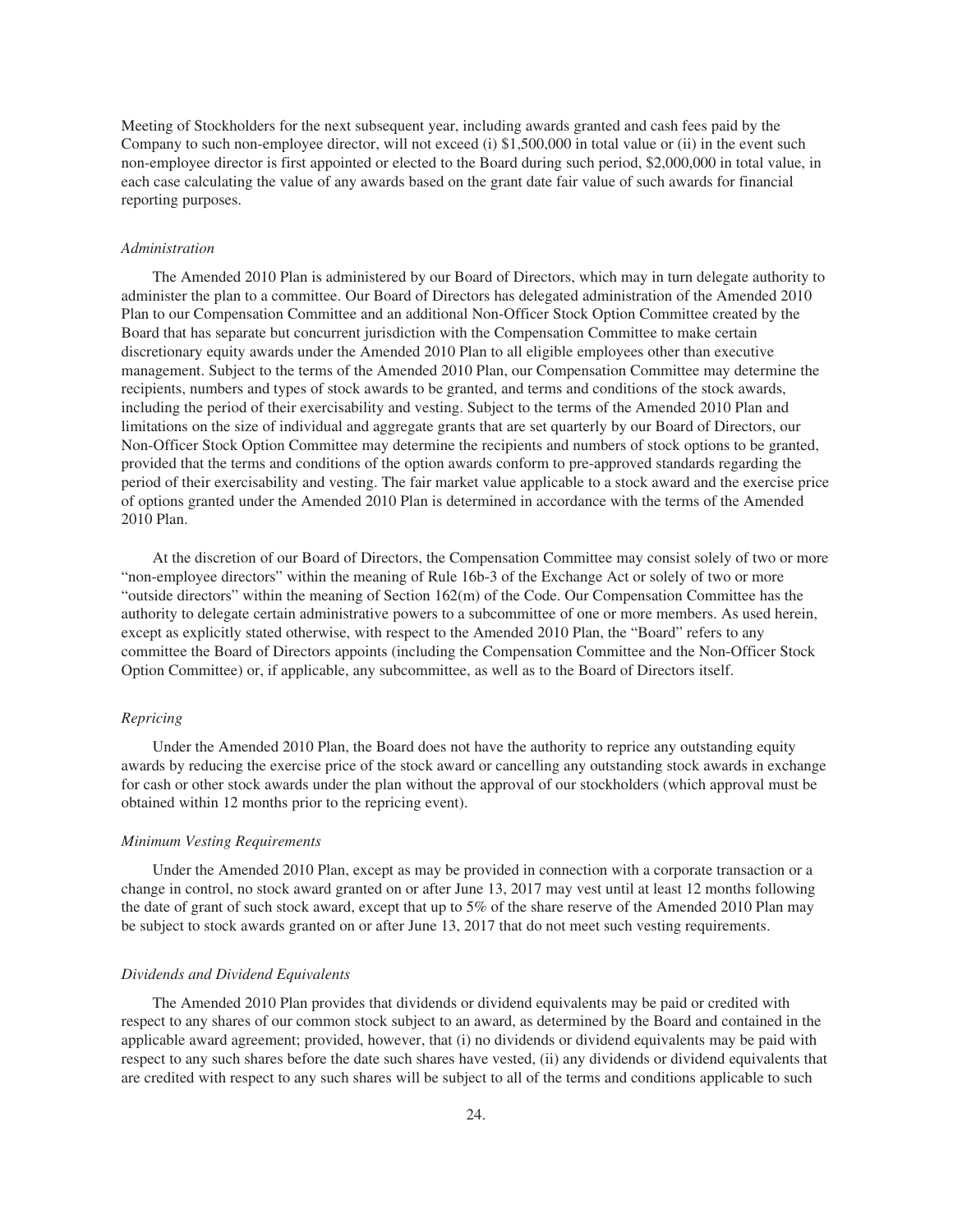shares under the terms of the applicable award agreement (including any vesting conditions), and (iii) any dividends or dividend equivalents that are credited with respect to any such shares will be forfeited to us on the date such shares are forfeited to or repurchased by us due to a failure to vest.

## *Options*

Options may be granted under the Amended 2010 Plan pursuant to stock option agreements. The Amended 2010 Plan permits the grant of options that qualify as incentive stock options, or ISOs, and nonstatutory stock options, or NSOs. Individual stock option agreements may be more restrictive as to any or all of the permissible terms described in this section.

The exercise price of NSOs may not be less than 100% of the fair market value of the common stock subject to the option on the date of grant. The exercise price of ISOs may not be less than 100% of the fair market value of the common stock subject to the option on the date of grant and, in some cases (see "Limitations" below), may not be less than 110% of such fair market value.

The term of stock options granted under the Amended 2010 Plan may not exceed ten years. Unless the terms of an optionholder's stock option agreement provide for earlier or later termination, if an optionholder's service relationship with us, or any affiliate of ours, ceases due to (i) disability, the optionholder may exercise any vested options for up to 12 months after the date the service relationship ends or (ii) death, the optionholder's beneficiary, may exercise any vested options for up to 18 months after the date the service relationship ends. Except as explicitly provided otherwise in an optionholder's award agreement, if an optionholder's service relationship with us is terminated for "cause" as defined in the Amended 2010 Plan, all options terminate upon the service termination date, and the optionholder is prohibited from exercising any option from the time of such termination. If an optionholder's service relationship with us ceases for any reason other than for cause or upon disability or death, the optionholder may exercise any vested options for up to three months after the date the service relationship ends, unless the terms of the stock option agreement provide for a longer or shorter period to exercise the option. For example, non-employee directors have three years from the end of their service on the Board to exercise options that have vested as of their service termination date. In no event may an option be exercised after its expiration date. Under the Amended 2010 Plan, the option term may be extended in the event that exercise of the option following termination of service is prohibited by applicable securities laws or if the sale of stock received upon exercise of an option would violate our insider trading policy. In no event, however, may any option be exercised beyond the expiration of its term.

Acceptable forms of consideration for the purchase of our common stock issued under the Amended 2010 Plan will be determined by our Board and may include cash, check, bank draft or money order made payable to us, common stock previously owned by the optionholder, payment through a broker assisted exercise or, for NSOs only, a net exercise feature, or other legal consideration approved by our Board.

Options granted under the Amended 2010 Plan may become exercisable in cumulative increments, or "vest", as determined by our Board at the rate specified in the option agreement (subject to the limitations described in "Minimum Vesting Requirements" above). Shares covered by different options granted under the Amended 2010 Plan may be subject to different vesting schedules as our Board may determine. Vesting can be time-based or performance-based or can be a hybrid of performance- and time-based vesting. Our Board also has flexibility to provide for accelerated vesting of equity awards in certain events. Our Board and Compensation Committee intend to continue to grant stock options to our officers with accelerated vesting, subject to additional conditions, in the event of a change of control of the Company as defined in the Amended 2010 Plan.

Generally, an optionholder may not transfer a stock option other than by will or the laws of descent and distribution or a domestic relations order. However, an optionholder may designate a beneficiary who may exercise the option following the optionholder's death.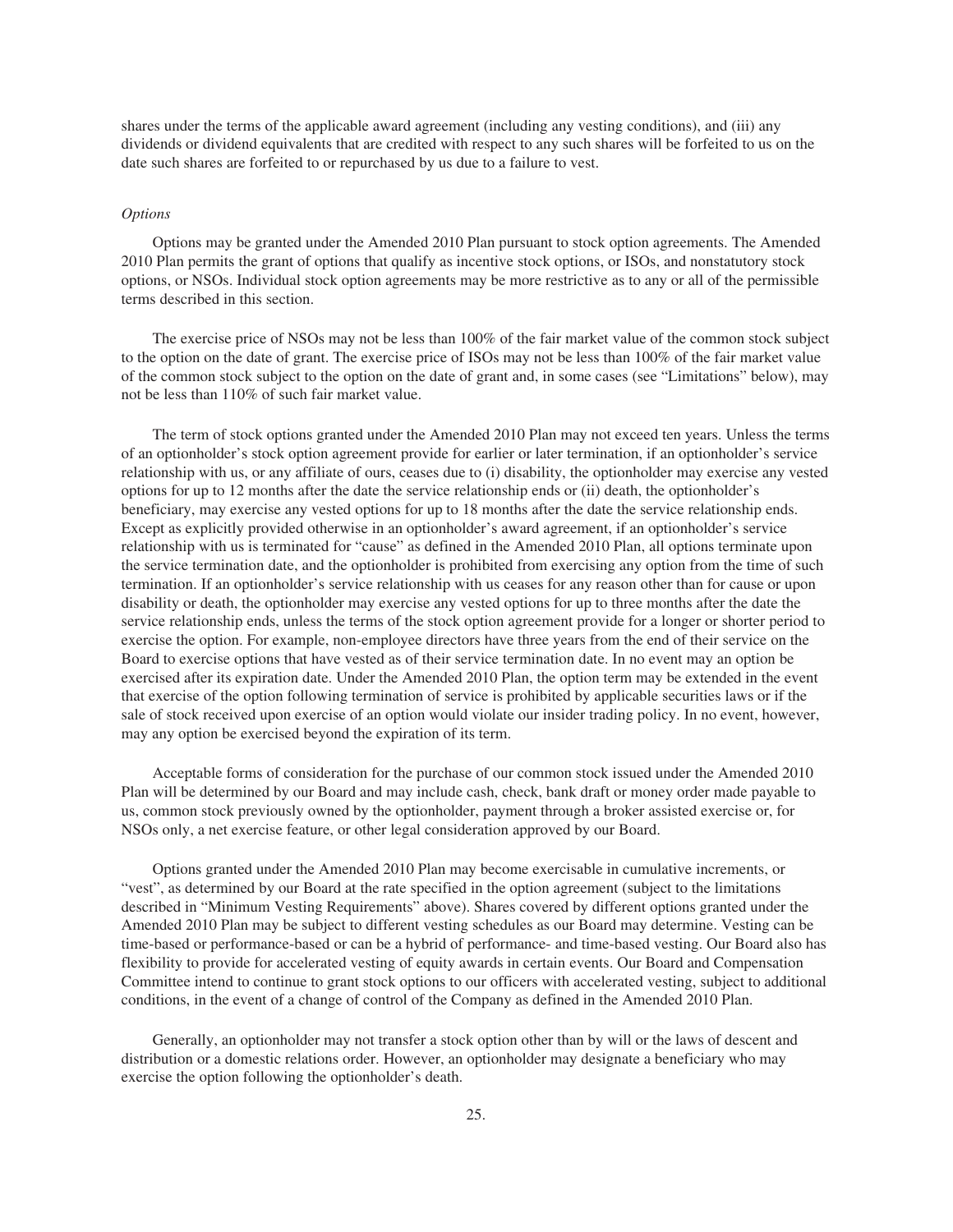### *Limitations*

The aggregate fair market value, determined at the time of grant, of shares of our common stock with respect to ISOs that are exercisable for the first time by a participant during any calendar year under all of our stock plans may not exceed \$100,000. The options or portions of options that exceed this limit are treated as NSOs. No ISO may be granted to any person who, at the time of the grant, owns or is deemed to own stock possessing more than 10% of our total combined voting power or that of any affiliate unless the following conditions are satisfied:

- the option exercise price must be at least  $110\%$  of the fair market value of the stock subject to the option on the date of grant; and
- the term of any ISO must not exceed five years from the date of grant.

The aggregate maximum number of shares of common stock that may be issued pursuant to the exercise of ISOs will be 28 million under the Amended 2010 Plan. In addition, no employee may be granted options, stock appreciation rights, or other stock awards under the Amended 2010 Plan covering more than two million shares of our common stock in any calendar year.

## *Restricted Stock Awards*

Restricted stock awards may be granted pursuant to restricted stock award agreements. A restricted stock award may be granted in consideration for cash, check, bank draft or money order payable to us, the recipient's past or future services performed for us or an affiliate of ours, or any other form of legal consideration acceptable to the Board. Shares of our common stock acquired under a restricted stock award may be subject to forfeiture to us in accordance with a vesting schedule to be determined by our Board (subject to the limitations described in "Minimum Vesting Requirements" above). Rights to acquire shares of our common stock under a restricted stock award may be transferred only upon such terms and conditions as are set forth in the restricted stock award agreement.

## *Restricted Stock Unit Awards*

Restricted stock unit awards may be granted pursuant to restricted stock unit award agreements. Payment of any purchase price may be made in any legal form acceptable to the Board. We will settle a payment due to a recipient of a restricted stock unit award by delivery of shares of our common stock, by cash, by a combination of cash and stock as deemed appropriate by our Board, or in any other form of consideration determined by our Board and set forth in the restricted stock unit award agreement. Dividend equivalents may be credited in respect of shares of our common stock covered by a restricted stock unit award. Restricted stock unit awards may be subject to vesting in accordance with a vesting schedule to be determined by our Board (subject to the limitations described in "Minimum Vesting Requirements" above). Except as otherwise provided in the applicable restricted stock unit award agreement, restricted stock units that have not vested will be forfeited upon the participant's termination of continuous service for any reason.

#### *Stock Appreciation Rights*

Stock appreciation rights may be granted pursuant to a stock appreciation right agreement. Each stock appreciation right is denominated in common stock share equivalents. The strike price of each stock appreciation right will be determined by our Board, but shall in no event be less than 100% of the fair market value of the stock subject to the stock appreciation right at the time of grant. Our Board may also impose restrictions or conditions upon the vesting of stock appreciation rights that it deems appropriate (subject to the limitations described in "Minimum Vesting Requirements" above). Stock appreciation rights may be paid in our common stock, in cash, in any combination of the two, or any other form of legal consideration approved by our Board and contained in the stock appreciation right agreement. Stock appreciation rights shall be subject to the same conditions upon termination and restrictions on transfer as stock options under the Amended 2010 Plan.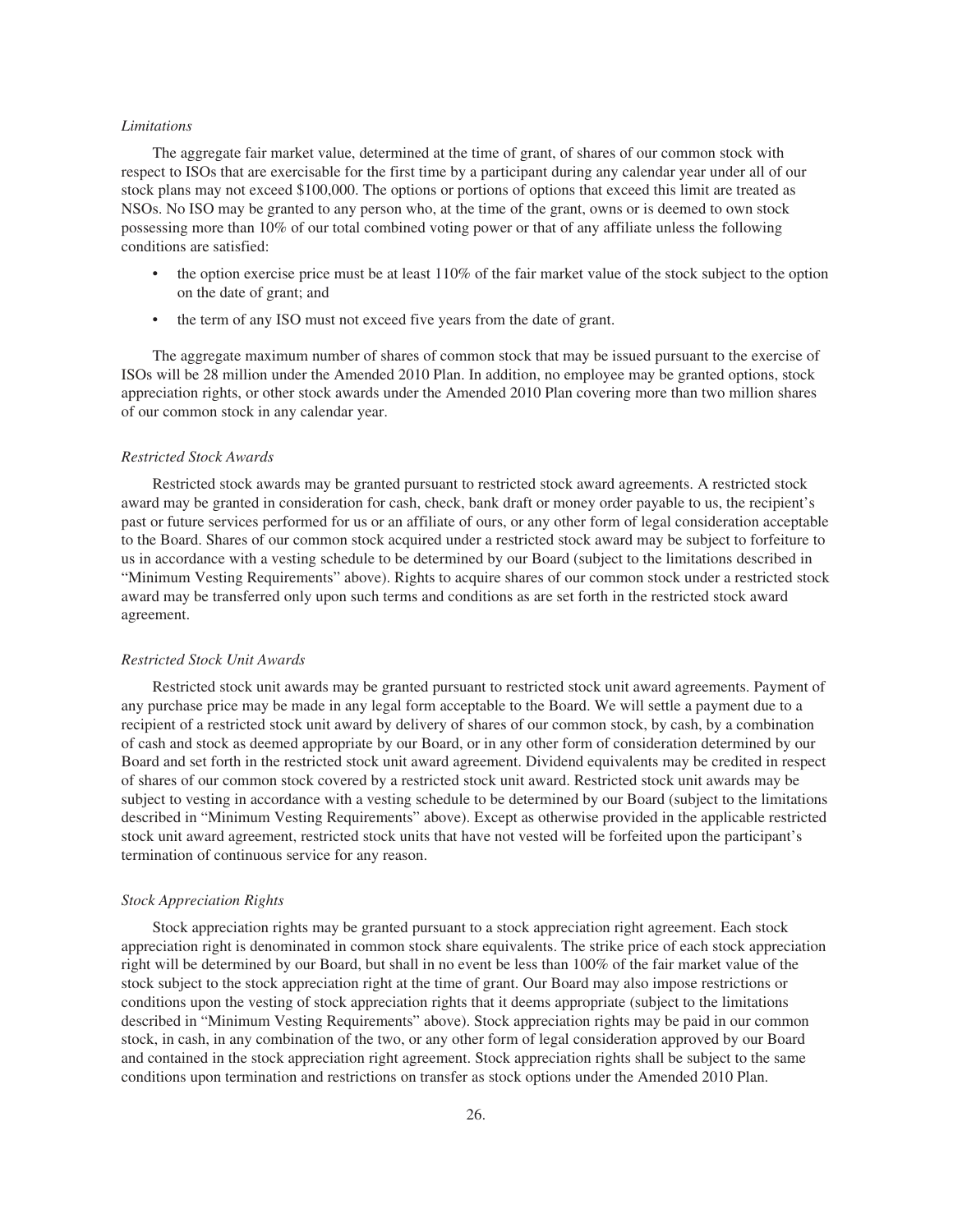## *Performance Awards*

The Amended 2010 Plan provides for the grant of two types of performance awards: performance stock awards and performance cash awards. Performance awards may be granted, may vest or may be exercised based upon the attainment during a certain period of time of certain performance goals (subject to the limitations described in "Minimum Vesting Requirements" above). The length of any performance period, the performance goals to be achieved during the performance period, and the measure of whether and to what degree such performance goals have been attained shall be determined by a committee of the Board composed solely of "outside directors" under Section 162(m) of the Code. The maximum amount to be granted to any individual in a calendar year attributable to such performance awards may not exceed two million shares of our common stock in the case of performance stock awards, or two million dollars in the case of performance cash awards.

Performance goals under the Amended 2010 Plan shall be determined by a committee of the Board composed solely of outside directors members, based on any one or more of the following performance criteria: (i) the attainment of certain target levels of, or a specified percentage increase in, revenues, earnings, income before taxes and extraordinary items, net income, operating income, earnings before income tax, earnings before interest, taxes, depreciation and amortization or a combination of any or all of the foregoing; (ii) the attainment of certain target levels of, or a percentage increase in, after-tax or pre-tax profits including, without limitation, that attributable to continuing and/or other operations; (iii) the attainment of certain target levels of, or a specified increase in, operational cash flow; (iv) the achievement of a certain level of, reduction of, or other specified objectives with regard to limiting the level of increase in, all or a portion of, the Company's bank debt or other long-term or short-term public or private debt or other similar financial obligations of the Company, which may be calculated net of such cash balances and/or other offsets and adjustments as may be established by the Committee; (v) earnings per share or the attainment of a specified percentage increase in earnings per share or earnings per share from continuing operations; (vi) the attainment of certain target levels of, or a specified increase in return on capital employed or return on invested capital; (vii) the attainment of certain target levels of, or a percentage increase in, after-tax or pre-tax return on stockholders' equity; (viii) the attainment of certain target levels of, or a specified increase in, economic value added targets based on a cash flow return on investment formula; (ix) the attainment of certain target levels in, or specified increases in, the fair market value of the shares of the Company's common stock;  $(x)$  the growth in the value of an investment in the Company's common stock; (xi) the attainment of a certain level of, reduction of, or other specified objectives with regard to limiting the level in or increase in, all or a portion of controllable expenses or costs or other expenses or costs; (xii) gross or net sales, revenue and growth of sales revenue (either before or after cost of goods, selling and general administrative expenses, research and development expenses and any other expenses or interest); (xiii) total stockholder return; (xiv) return on assets or net assets; (xv) return on sales; (xvi) operating profit or net operating profit; (xvii) operating margin; (xviii) gross or net profit margin; (xix) cost reductions or savings; (xx) productivity; (xxi) operating efficiency; (xxii) working capital; or (xxiii) market share; (xxiv) customer satisfaction; (xxv) workforce diversity;(xxvi) results of clinical trials; (xxvii) acceptance of a new drug application by a regulatory body; (xxviii) regulatory body approval for commercialization of a product; (xxix) regulatory body approval of additional indications or improved labeling for an already-approved product; (xxx) launch of a new drug; (xxxi) completion of out-licensing, in-licensing or disposition of product candidates or other acquisition or disposition projects; (xxxii) successful completion of a financing; (xxxiii) maintenance and enhancement of investor base; and (xxxiv) to the extent that an Award is not intended to comply with Section 162(m) of the Code, other measures of performance selected by our Board. These performance criteria can be calculated under generally accepted accounting principles ("GAAP") or can be calculated using non-GAAP results as predetermined when establishing the performance goals.

## *Other Stock Awards*

Other forms of stock awards valued in whole or in part with reference to our common stock may be granted either alone or in addition to other stock awards under the Amended 2010 Plan. Our Board will have sole and complete authority to determine the persons to whom and the time or times at which such other stock awards will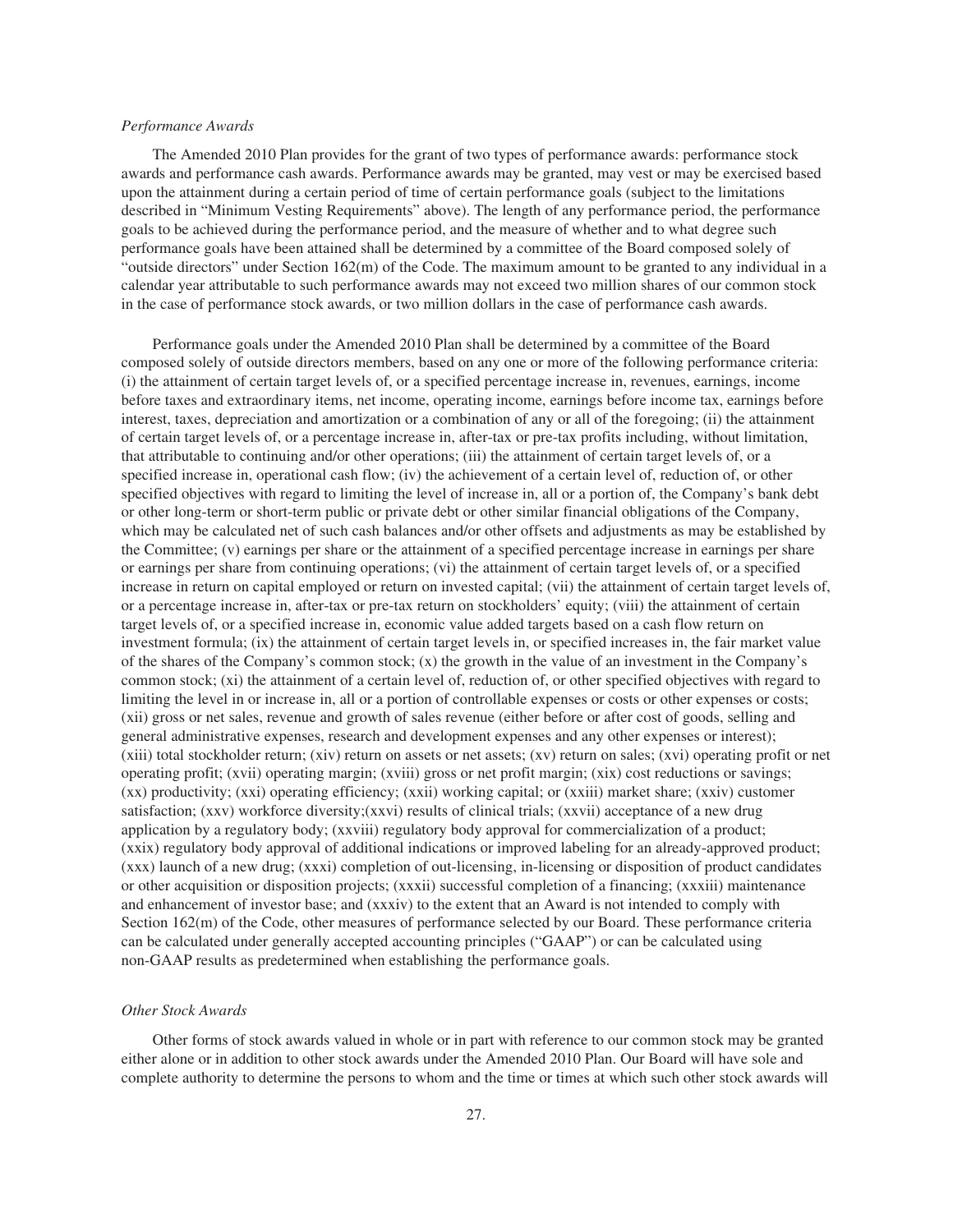be granted, the number of shares of our common stock to be granted and all other conditions of such other stock awards. Other forms of stock awards may be subject to vesting in accordance with a vesting schedule to be determined by our Board (subject to the limitations described in "Minimum Vesting Requirements" above).

## *Changes to Capital Structure*

In the event that there is a specified type of change in our capital structure not involving the receipt of consideration by us, such as a stock split or stock dividend, the class and number of shares reserved under the Amended 2010 Plan (including share limits) and the class and number of shares and exercise price or strike price, if applicable, of all outstanding stock awards will be appropriately adjusted.

## *Corporate Transactions*

In the event of certain significant corporate transactions, our Board has the discretion to take one or more of the following actions with respect to outstanding stock awards under the Amended 2010 Plan:

- arrange for assumption, continuation, or substitution of a stock award by a surviving or acquiring entity (or its parent company);
- arrange for the assignment of any reacquisition or repurchase rights applicable to any shares of our common stock issued pursuant to a stock award to the surviving or acquiring corporation (or its parent company);
- accelerate the vesting and exercisability of a stock award followed by the termination of the stock award;
- arrange for the lapse of any reacquisition or repurchase rights applicable to any shares of our common stock issued pursuant to a stock award;
- cancel or arrange for the cancellation of a stock award, to the extent not vested or not exercised prior to the effective date of the corporate transaction, in exchange for cash consideration, if any, as the Board, in its sole discretion, may consider appropriate; and
- arrange for the surrender of a stock award in exchange for a payment equal to the excess of (a) the value of the property the holder of the stock award would have received upon the exercise of the stock award, over (b) any exercise price payable by such holder in connection with such exercise.

The Board need not take the same action for each stock award.

For purposes of the Amended 2010 Plan, a corporate transaction will be deemed to occur in the event of the consummation of (i) a sale of all or substantially all of our consolidated assets, (ii) a sale of at least 50% of our outstanding securities, (iii) a merger or consolidation in which we are not the surviving corporation, or (iv) a merger or consolidation in which we are the surviving corporation but shares of our outstanding common stock are converted into other property by virtue of the transaction.

A stock award may be subject to additional acceleration of vesting and exercisability upon or after a change in control, as provided in the stock award agreement or in any other written agreement between us and the participant, but in the absence of such provision, no acceleration shall occur.

## *Plan Amendments*

Our Board will continue to have the authority to amend or terminate the Amended 2010 Plan. However, no amendment, including the one put forth in this Proposal 2, or termination of the plan will adversely affect any rights under awards already granted to a participant unless agreed to by the affected participant. We will obtain stockholder approval of any amendment to the Amended 2010 Plan as required by applicable law.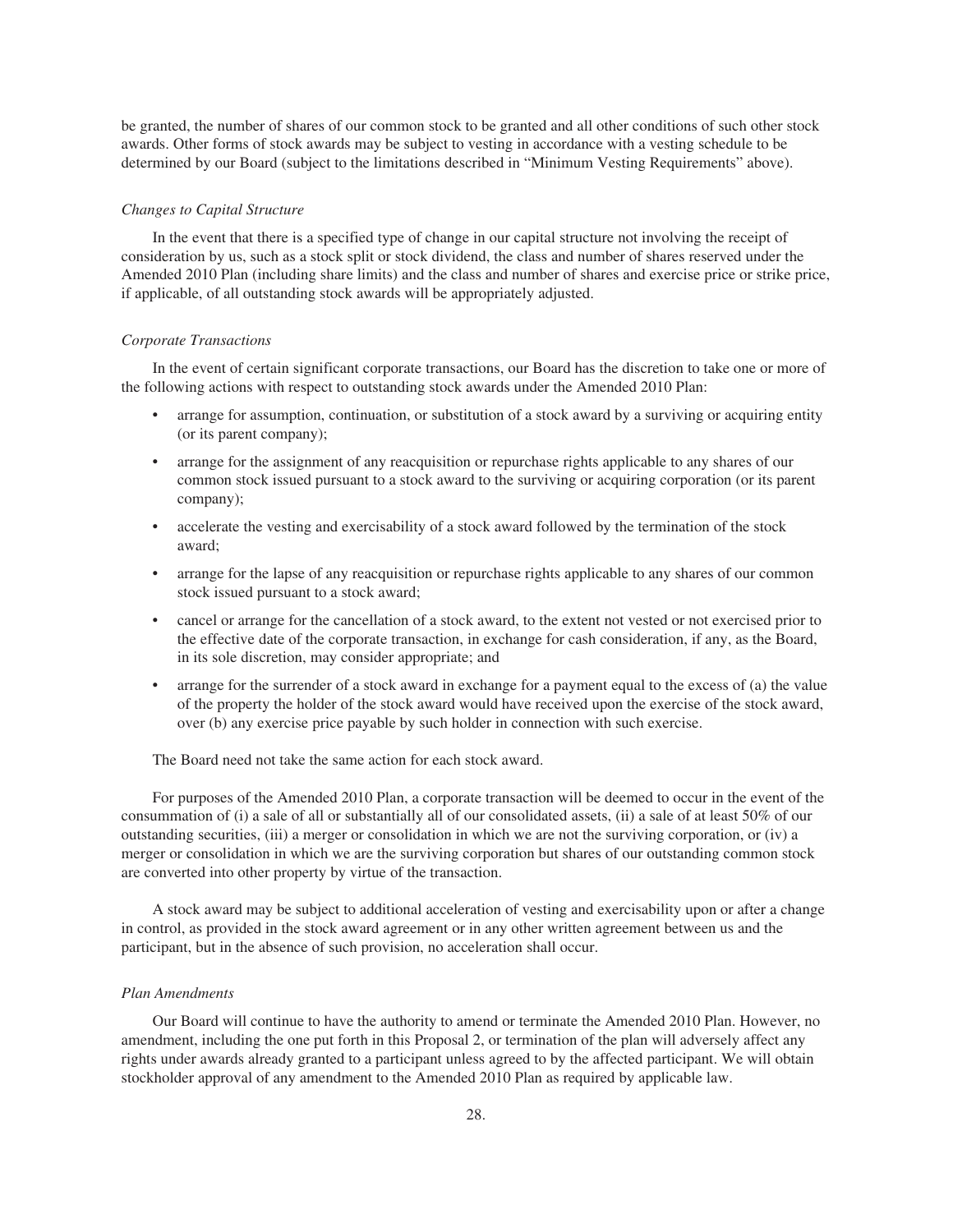## *U.S. Federal Income Tax Consequences*

The information set forth below is a summary only and does not purport to be complete. The information is based upon current federal income tax rules and therefore is subject to change when those rules change. Because the tax consequences to any recipient may depend on his or her particular situation, each recipient should consult the recipient's tax adviser regarding the federal, state, local, and other tax consequences of the grant or exercise of an award or the disposition of stock acquired as a result of an award. The Amended 2010 Plan is not qualified under the provisions of Section 401(a) of the Code, and is not subject to any of the provisions of the Employee Retirement Income Security Act of 1974. Our ability to realize the benefit of any tax deductions described below depends on our generation of taxable income as well as the requirement of reasonableness, the provisions of Section 162(m) of the Code, and the satisfaction of our tax reporting obligations.

#### *Nonstatutory Stock Options*

Generally, there is no taxation upon the grant of an NSO where the option is granted with an exercise price equal to the fair market value of the underlying stock on the grant date. On exercise, an optionholder will recognize ordinary income equal to the excess, if any, of the fair market value on the date of exercise of the stock over the exercise price. If the optionholder is employed by us, that income will be subject to withholding tax. The optionholder's tax basis in those shares will be equal to their fair market value on the date of exercise of the option, and the optionholder's capital gain holding period for those shares will begin on that date.

Subject to the requirement of reasonableness, the provisions of Section 162(m) of the Code and the satisfaction of a tax reporting obligation, we will generally be entitled to a tax deduction equal to the taxable ordinary income realized by the optionholder.

#### *Incentive Stock Options*

The Amended 2010 Plan provides for the grant of stock options that qualify as "incentive stock options", as defined in Section 422 of the Code. Under the Code, an optionholder generally is not subject to ordinary income tax upon the grant or exercise of an ISO, subject to alternative minimum tax obligations upon exercise of an ISO. If the optionholder holds a share received on exercise of an ISO for more than two years from the date the stock option was granted and more than one year from the date the stock option was exercised, which is referred to as the required holding period, the difference, if any, between the amount realized on a sale or other taxable disposition of that share and the holder's tax basis in that share will be long-term capital gain or loss.

If, however, an optionholder disposes of a share acquired on exercise of an ISO before the end of the required holding period, which is referred to as a disqualifying disposition, the optionholder generally will recognize ordinary income in the year of the disqualifying disposition equal to the excess, if any, of the fair market value of the share on the date the ISO was exercised over the exercise price. However, if the sales proceeds are less than the fair market value of the share on the date of exercise of the stock option, the amount of ordinary income recognized by the optionholder will not exceed the gain, if any, realized on the sale. If the amount realized on a disqualifying disposition exceeds the fair market value of the share on the date of exercise of the stock option, that excess will be short-term or long-term capital gain, depending on whether the holding period for the share exceeds one year.

For purposes of the alternative minimum tax, the amount by which the fair market value of a share of stock acquired on exercise of an ISO exceeds the exercise price of that stock option generally will be an adjustment included in the optionholder's alternative minimum taxable income for the year in which the stock option is exercised. If, however, there is a disqualifying disposition of the share in the year in which the stock option is exercised, there will be no adjustment for alternative minimum tax purposes with respect to that share. In computing alternative minimum taxable income, the tax basis of a share acquired on exercise of an ISO is increased by the amount of the adjustment taken into account with respect to that share for alternative minimum tax purposes in the year the stock option is exercised.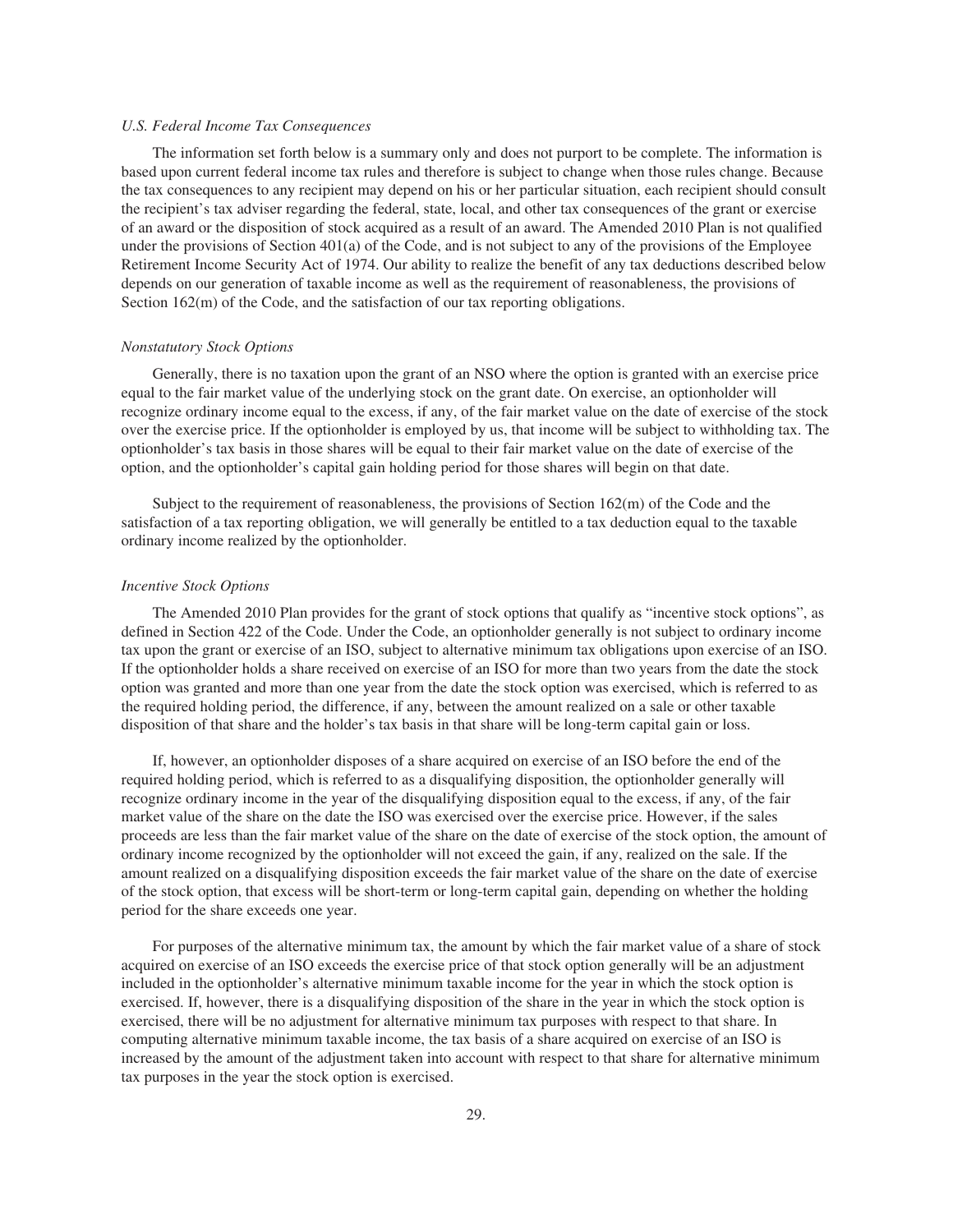We are not allowed an income tax deduction with respect to the grant or exercise of an ISO or the disposition of a share acquired on exercise of an ISO after the required holding period. If there is a disqualifying disposition of a share, however, we are allowed a deduction in an amount equal to the ordinary income includible in income by the optionholder, subject to Section 162(m) of the Code and provided that amount constitutes an ordinary and necessary business expense for us and is reasonable in amount, and either the employee includes that amount in income or we timely satisfy our reporting requirements with respect to that amount.

#### *Restricted Stock Awards*

Generally, the recipient of a restricted stock award will recognize ordinary compensation income at the time the stock is received equal to the excess, if any, of the fair market value of the stock received over any amount paid by the recipient in exchange for the stock. If, however, the stock is not vested when it is received (for example, if the employee is required to work for a period of time in order to have the right to sell the stock), the recipient generally will not recognize income until the stock becomes vested, at which time the recipient will recognize ordinary compensation income equal to the excess, if any, of the fair market value of the stock on the date it becomes vested over any amount paid by the recipient in exchange for the stock. A recipient may, however, file an election with the Internal Revenue Service, within 30 days of his or her receipt of the stock award, to recognize ordinary compensation income, as of the date the recipient receives the award, equal to the excess, if any, of the fair market value of the stock on the date the award is granted over any amount paid by the recipient in exchange for the stock.

The recipient's tax basis for the determination of gain or loss upon the subsequent disposition of shares acquired from stock awards will be the amount paid for such shares plus any ordinary income recognized either when the stock is received or when the stock becomes vested.

Subject to the requirement of reasonableness, the provisions of Section 162(m) of the Code and the satisfaction of a tax reporting obligation, we will generally be entitled to a tax deduction equal to the taxable ordinary income realized by the recipient of the stock award.

#### *Stock Appreciation Rights*

We may grant under the Amended 2010 Plan stock appreciation rights separate from any other award or in tandem with other awards under the Amended 2010 Plan.

Where the rights are granted with a strike price equal to the fair market value of the underlying stock on the grant date and where the recipient may only receive the appreciation inherent in the stock appreciation rights in shares of our common stock, the recipient will recognize ordinary compensation income equal to the fair market value of the stock received upon such exercise. If the recipient may receive the appreciation inherent in the stock appreciation rights in cash or other property and the stock appreciation right has been structured to conform to the requirements of Section 409A of the Code, then the cash will be taxable as ordinary compensation income to the recipient at the time that the cash is received.

Subject to the requirement of reasonableness, the provisions of Section 162(m) of the Code, and the satisfaction of a tax reporting obligation, we will generally be entitled to a tax deduction equal to the taxable ordinary income realized by the recipient of the stock appreciation right.

## *Restricted Stock Units*

Generally, the recipient of a stock unit structured to conform to the requirements of Section 409A of the Code or an exception to Section 409A of the Code will recognize ordinary compensation income at the time the stock is delivered equal to the excess, if any, of the fair market value of the shares of our common stock received over any amount paid by the recipient in exchange for the shares of our common stock. To conform to the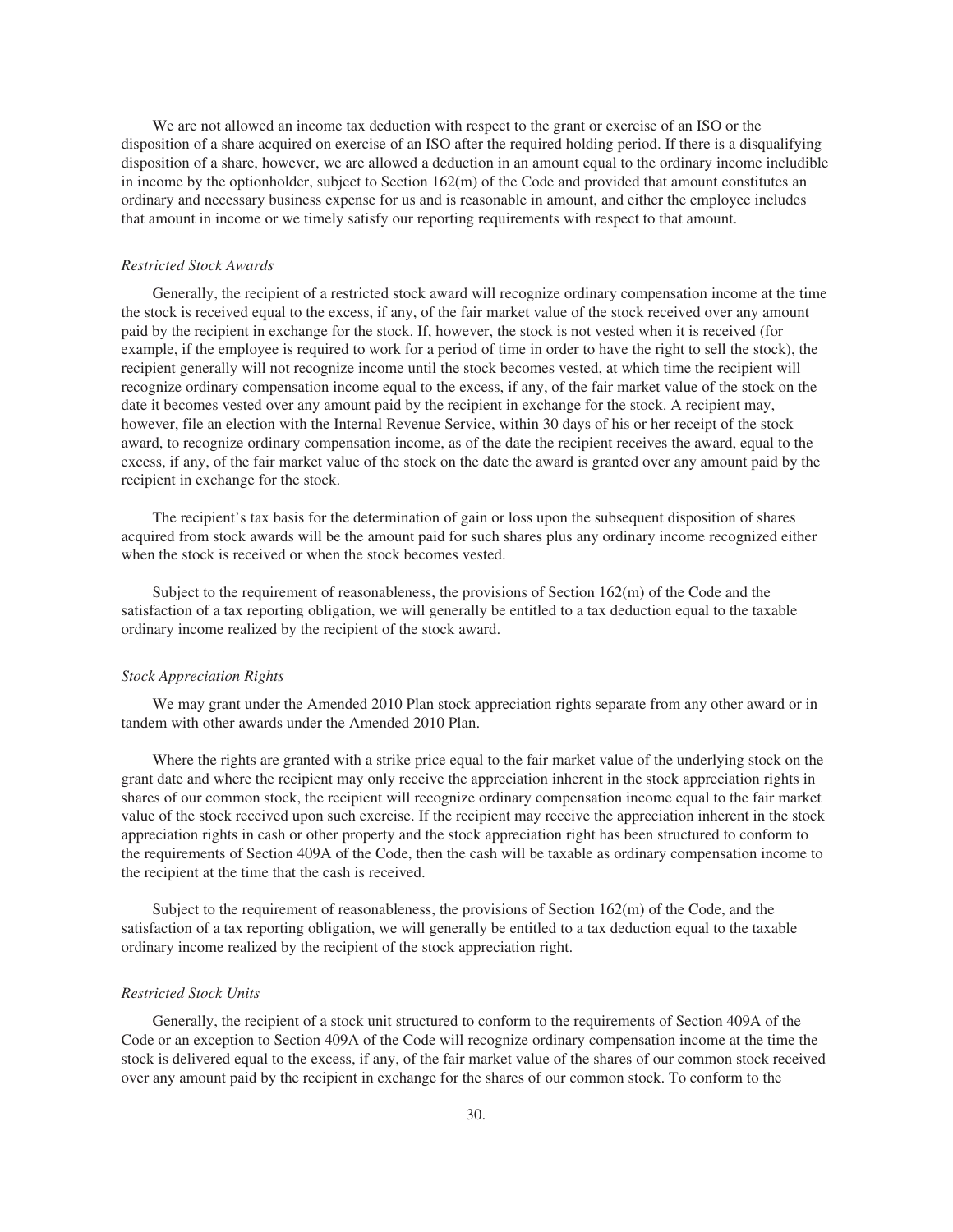requirements of Section 409A of the Code, the shares of our common stock subject to a stock unit award may generally only be delivered upon one of the following events: a fixed calendar date (or dates), separation from service, death, disability or a change in control. If delivery occurs on another date, unless the stock units otherwise comply with or qualify for an exception to the requirements of Section 409A of the Code, in addition to the tax treatment described above, the recipient will owe an additional 20% federal tax and interest on any taxes owed.

The recipient's tax basis for the determination of gain or loss upon the subsequent disposition of shares acquired from stock units will be the amount paid for such shares plus any ordinary income recognized when the stock is delivered.

Subject to the requirement of reasonableness, the provisions of Section 162(m) of the Code and the satisfaction of a tax reporting obligation, we will generally be entitled to a tax deduction equal to the taxable ordinary income realized by the recipient of the stock award.

## *Section 162 Limitations*

Compensation of persons who are our "covered employees" is subject to the tax deduction limits of Section 162(m) of the Code. Awards that qualify as "performance-based compensation" are intended to be exempt from Section 162(m), thereby permitting us to claim the full federal tax deduction otherwise allowed for such compensation. The Amended 2010 Plan is intended to enable the Board or Compensation Committee to make awards, including cash performance awards, that may be exempt from the deduction limits of Section 162(m).

## **Interest of Certain Persons in the Amended 2010 Plan**

Stockholders should understand that our directors, executive officers and other employees may be considered as having an interest in the approval of the Amended 2010 Plan because they may, in the future, receive awards under it. If approved, the annual grants made to our non-employee directors in connection with our Annual Meeting, beginning with the 2017 Annual Meeting of Stockholders, would be issued under the Amended 2010 Plan. This would include an option for 15,000 shares for each non-employee director. The Board believes that it is important to our growth and long-term success to be able to continue to offer these incentives.

## **New Plan Benefits**

## **Amended 2010 Plan**

| Name and $position(1)$                                                       | <b>Number</b><br>of units       |
|------------------------------------------------------------------------------|---------------------------------|
|                                                                              |                                 |
| Michael Yang, Executive Vice President, Chief Commercial Officer             |                                 |
| Srdjan Stankovic, Executive Vice President, Head of Research and Development | $\overline{\phantom{a}}$        |
| Todd S. Young, Executive Vice President, Chief Financial Officer             | $\overline{\phantom{m}}$        |
| Glenn F. Baity, Executive Vice President, General Counsel, and Secretary     | $\hspace{0.1mm}-\hspace{0.1mm}$ |
|                                                                              |                                 |
|                                                                              |                                 |
|                                                                              |                                 |

(1) Except as listed in the table, no other awards that may be made under the Amended 2010 Plan are currently determinable, as there are no guaranteed or contractually required awards. Future grants are subject to approval of our Board or the applicable committee.

(2) Includes the two nominees for re-election at the Annual Meeting.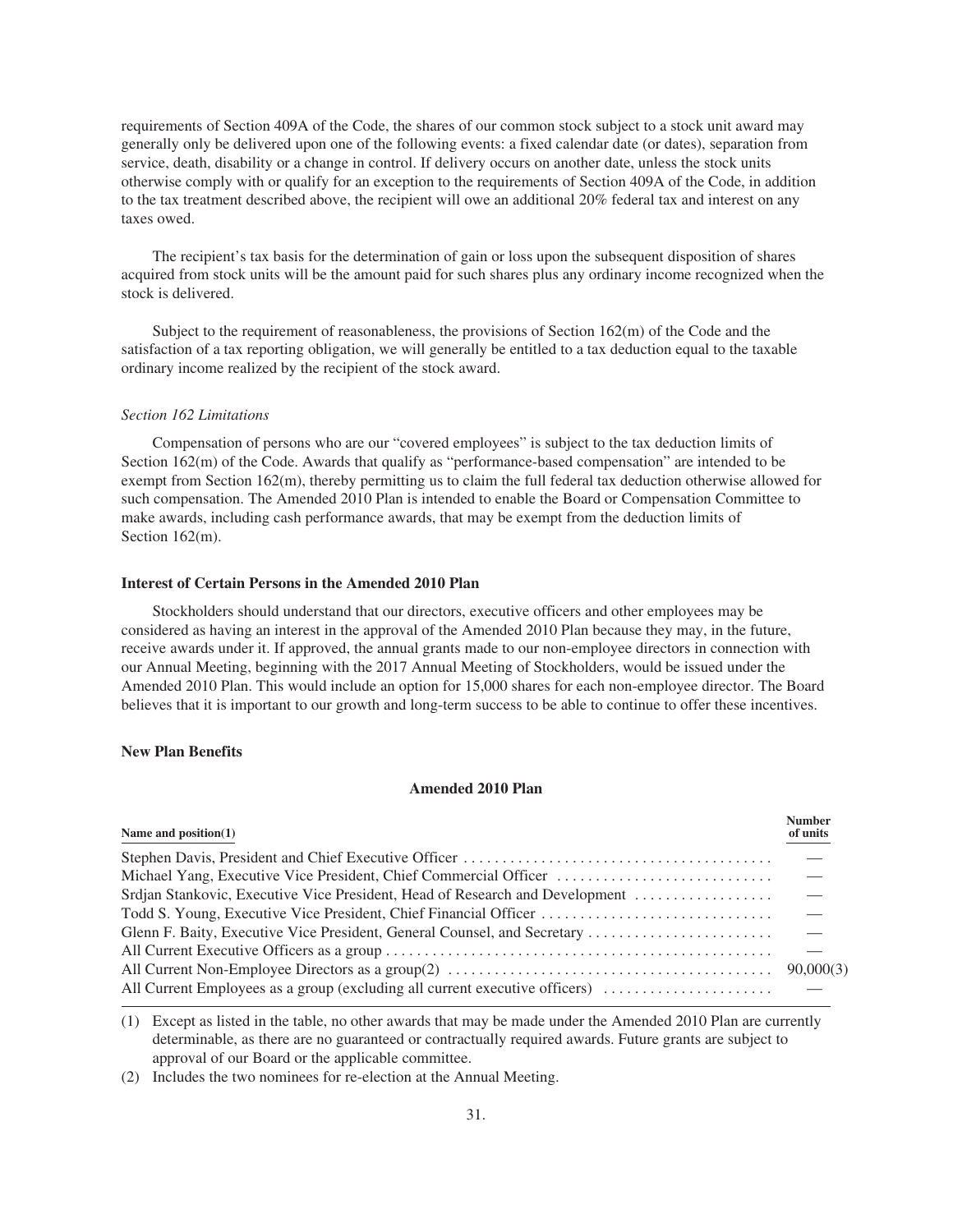(3) As described in the paragraph preceding the table, this amount reflects the NSO grants to be made pursuant to our non-employee director compensation plan at the Annual Meeting as described under "Director Compensation" below.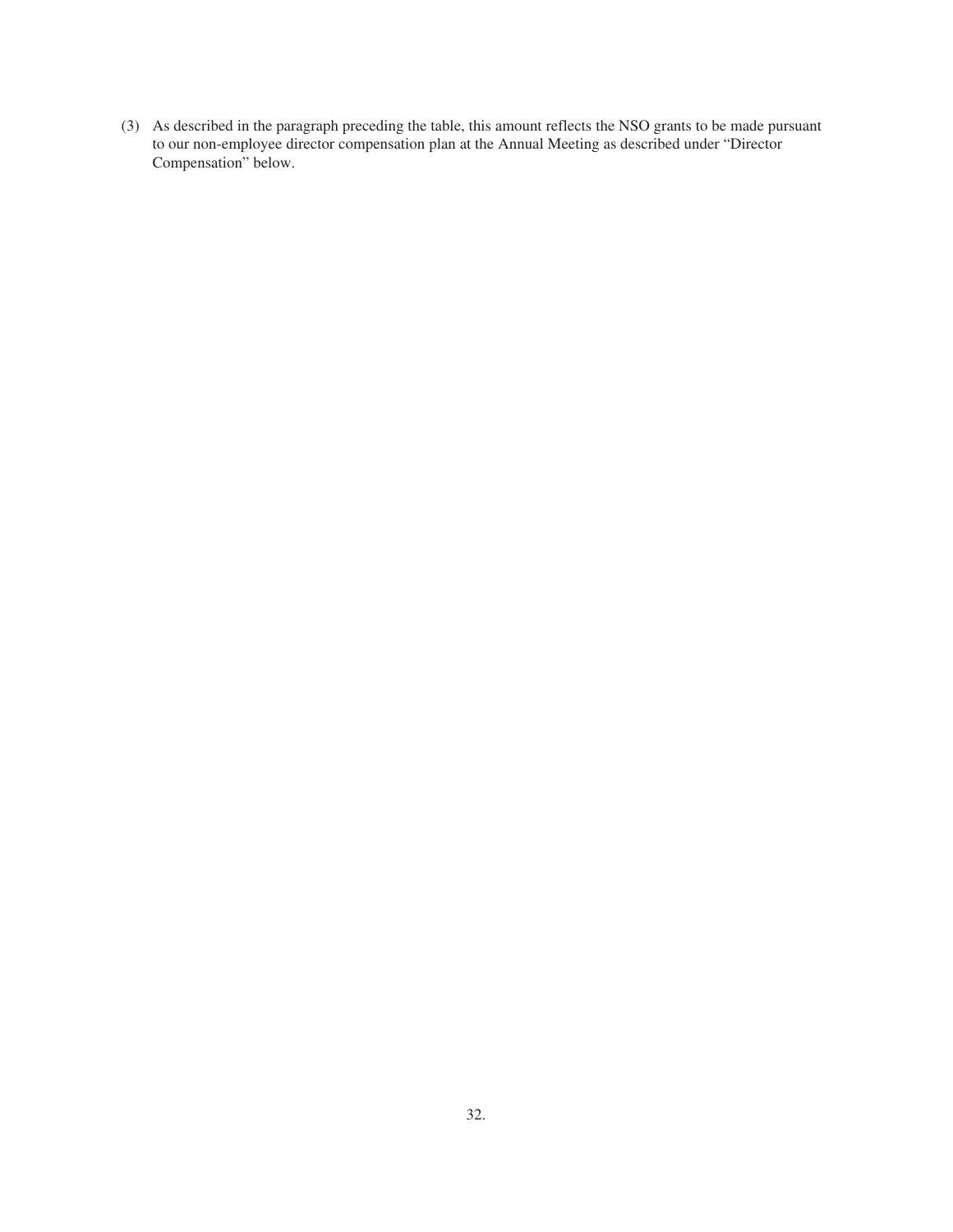## **ADVISORY VOTE ON EXECUTIVE COMPENSATION**

At our 2013 Annual Meeting of Stockholders, the stockholders indicated their preference that the Company solicit a non-binding advisory vote on the compensation of the named executive officers, commonly referred to as a "say-on-pay vote", every year. Consistent with that preference, our Board of Directors is soliciting an advisory vote at the 2017 Annual Meeting of Stockholders and intends to do so each year until the stockholders indicate a different preference.

This vote is not intended to address any specific item of compensation, but rather the overall compensation of the Company's named executive officers and the compensation philosophy, policies and practices described in this proxy statement. The compensation of the Company's named executive officers subject to the vote is disclosed in the Compensation Discussion and Analysis, the compensation tables, and the related narrative disclosure contained in this proxy statement. As discussed in those disclosures, the Company believes that its compensation policies and decisions are designed to align executive compensation with the Company's business objectives and corporate performance, to be consistent with current market practices, and to enable the Company to attract and retain talented and experienced executives to lead the Company successfully in a competitive environment.

Accordingly, our Board of Directors is asking the stockholders to indicate their support for the compensation of the Company's named executive officers as described in this proxy statement by casting a non-binding advisory vote "for" the following resolution:

"RESOLVED, that the compensation paid to the Company's named executive officers, as disclosed pursuant to Item 402 of Regulation S-K, including the Compensation Discussion and Analysis, compensation tables and narrative discussion, is hereby APPROVED."

Because the vote is advisory, it is not binding on our Board of Directors or the Company. Nevertheless, the views expressed by stockholders, whether through this vote or otherwise, are important to management and the Board of Directors and, accordingly, the Board of Directors and the Compensation Committee intend to consider the results of this vote in making determinations in the future regarding executive compensation arrangements.

Approval of this proposal requires the vote of the holders of a majority of the shares present in person or represented by proxy and entitled to vote on this matter at the Annual Meeting. Abstentions and broker non-votes will be counted toward a quorum for Proposal 3, and abstentions will have the same effect as "Against" votes.

> **THE BOARD OF DIRECTORS RECOMMENDS A VOTE "FOR" PROPOSAL 3**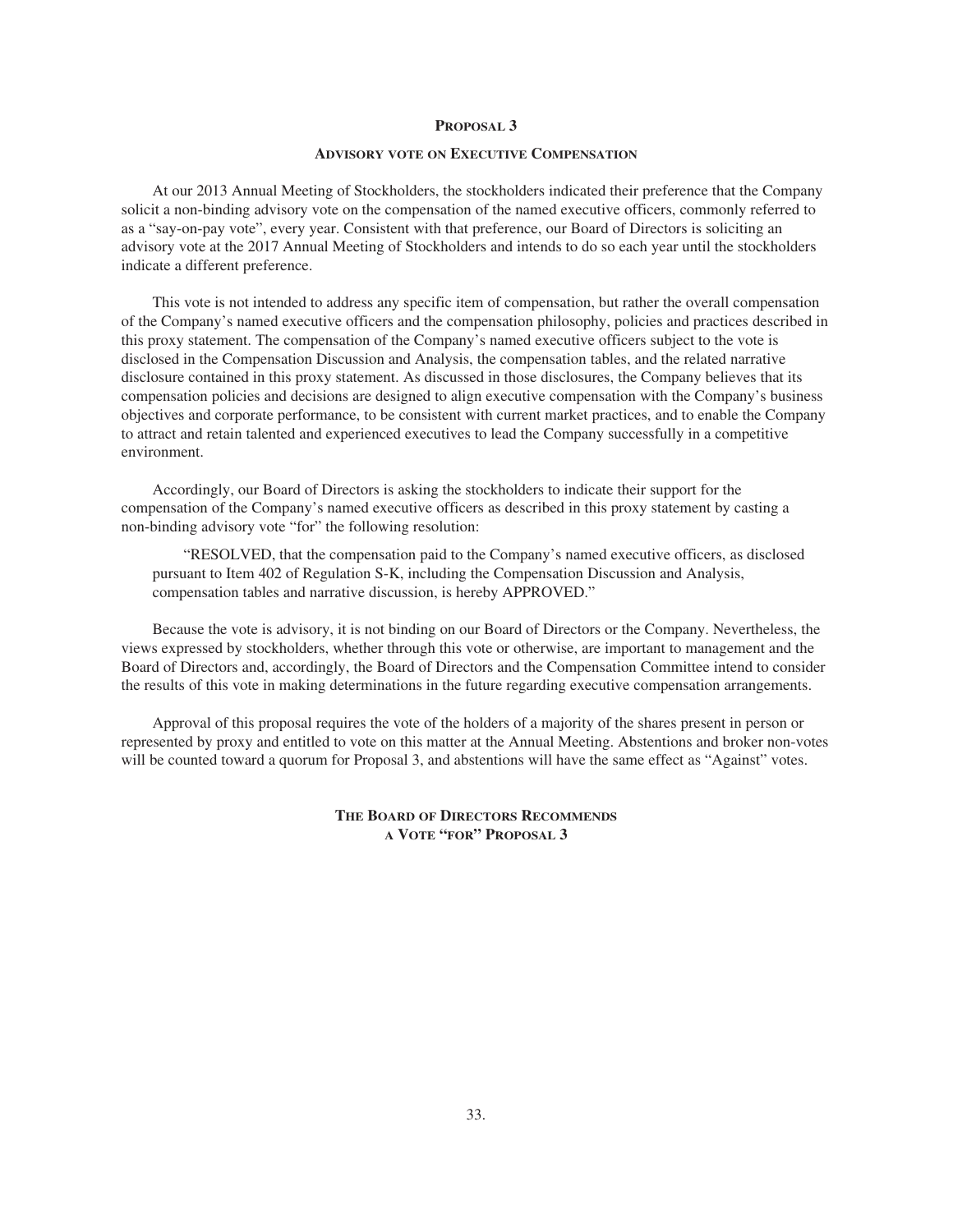# **ADVISORY VOTE ON THE FREQUENCY OF SOLICITATION OF ADVISORY STOCKHOLDER APPROVAL OF EXECUTIVE COMPENSATION**

The Dodd-Frank Wall Street Reform and Consumer Protection Act, and Section 14A of the Exchange Act, enable the Company's stockholders, at least once every six years, to indicate their preference regarding how frequently the Company should solicit a say-on-pay vote on the compensation of the Company's named executive officers as disclosed in the Company's proxy statement. Currently, consistent with the preference expressed by the stockholders at the Company's 2013 Annual Meeting of Stockholders, the policy of the Board is to solicit a say-on-pay vote on the compensation of the named executive officers every year. Accordingly, the Company is again asking stockholders to indicate whether they would prefer an advisory vote every year, every other year or every three years. Alternatively, stockholders may abstain from casting a vote. For the reasons described below, the Board recommends that the stockholders select a frequency of every year.

The Board believes that an annual advisory vote on the compensation of the Company's named executive officers will allow stockholders to provide direct input on the Company's compensation philosophy, policies and practices every year. The Board believes the annual vote has worked well and gives stockholders the opportunity to react promptly to emerging trends in compensation, provides feedback before those trends become pronounced over time, and gives the Board and the Compensation Committee the opportunity to evaluate individual compensation decisions each year in light of the ongoing feedback from stockholders. At present, an annual say-on-pay vote may represent the most effective means for some of our stockholders to express meaningful input on executive compensation. The Board's determination was further based on the premise that this recommendation could be modified in future years if it becomes apparent that an annual say-on-pay vote is not meaningful, is burdensome, or is more frequent than recommended by best corporate governance practices. Based on these factors, our Board has recommended that future say-on-pay votes occur each year.

The Board is asking stockholders to indicate their preferred voting frequency by voting for one, two or three years or abstaining from voting on this proposal. While the Board believes that its recommendation is appropriate at this time, the stockholders are not voting to approve or disapprove that recommendation, but are instead asked to indicate their preferences, on an advisory basis, as to whether the non-binding advisory vote on the approval of the Company's executive officer compensation practices should be held every year, every other year or every three years. The option among those choices that receives votes from the holders of a majority of shares present in person or represented by proxy and entitled to vote on this matter at the Annual Meeting will be deemed to be the frequency preferred by the stockholders; however, in the event that no frequency receives a majority, the Board will consider whichever frequency receives a plurality of the votes to be the frequency preferred by the stockholders. Abstentions and broker non-votes will be counted toward a quorum for Proposal 4, and abstentions will have the same effect as votes "Against" each of the proposed voting frequencies.

The Board and the Compensation Committee value the opinions of the stockholders in this matter, and the Board intends to hold say-on-pay votes in the future in accordance with the alternative that receives the most stockholder support, even if that alternative does not receive the support of a majority of the shares present and entitled to vote. However, because this vote is advisory and, therefore, not binding on the Board of Directors or the Company, the Board may decide that it is in the best interests of the stockholders that the Company hold an advisory vote on executive compensation more or less frequently than the option preferred by the stockholders. The vote will not be construed to create or imply any change or addition to the fiduciary duties of the Company or the Board.

## **THE BOARD OF DIRECTORS RECOMMENDS A VOTE IN FAVOR OF "ONE YEAR" FOR PROPOSAL 4**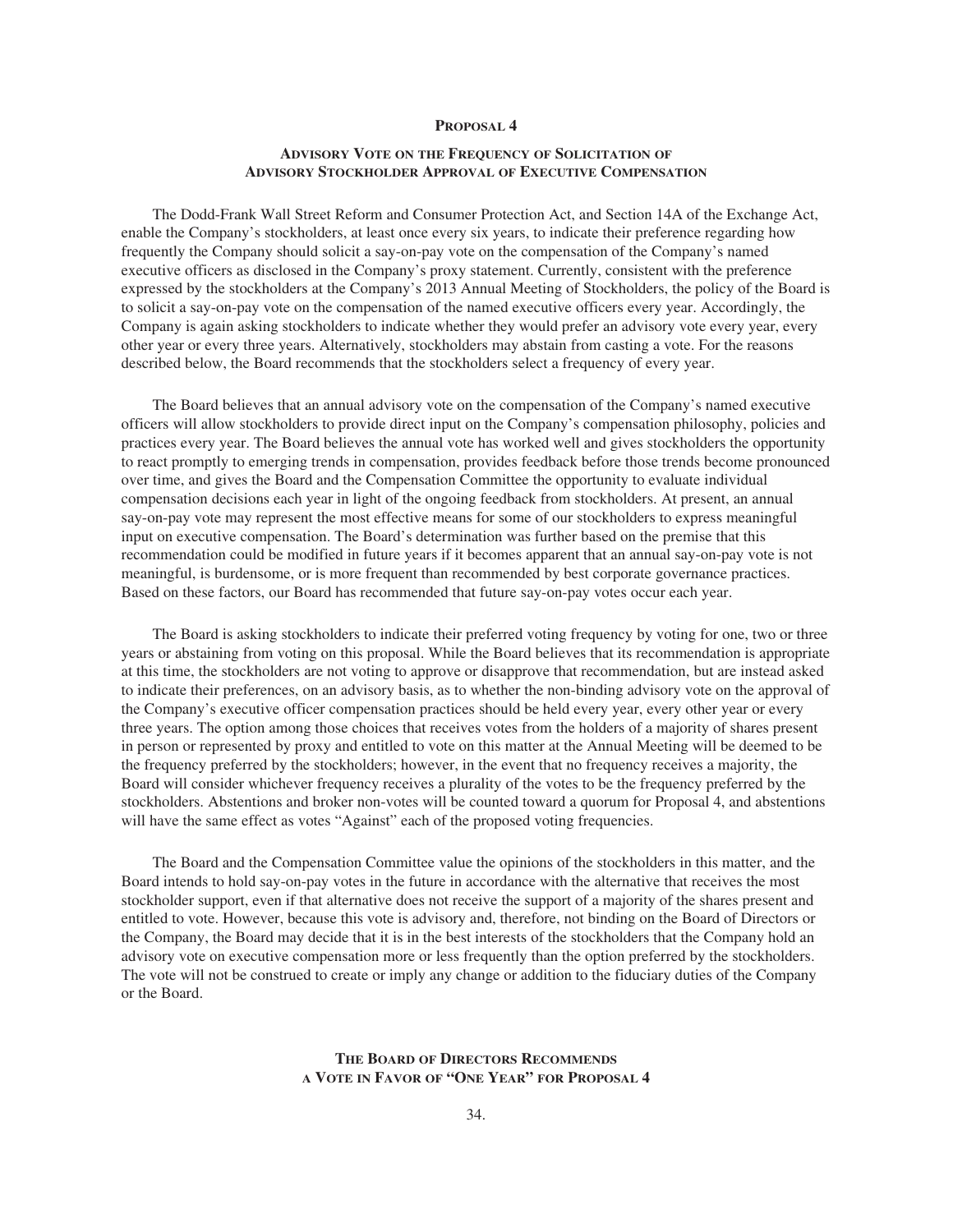## **RATIFICATION OF SELECTION OF INDEPENDENT REGISTERED PUBLIC ACCOUNTING FIRM**

The Audit Committee of our Board of Directors has engaged Ernst & Young LLP as our independent registered public accounting firm for the fiscal year ending December 31, 2017 and is seeking ratification of such selection by our stockholders at the annual meeting. Ernst & Young LLP was selected by the Audit Committee as our independent registered public accounting firm in March 2015. Representatives of Ernst & Young LLP are expected to be present at the annual meeting. They will have an opportunity to make a statement if they so desire and will be available to respond to appropriate questions.

Neither our bylaws nor other governing documents or law require stockholder ratification of the selection of Ernst & Young LLP as our independent registered public accounting firm. However, the Audit Committee is submitting the selection of Ernst & Young LLP to our stockholders for ratification as a matter of good corporate practice. If our stockholders fail to ratify the selection, the Audit Committee will reconsider whether to retain Ernst & Young LLP. Even if the selection is ratified, the Audit Committee in its discretion may direct the appointment of a different independent registered public accounting firm at any time during the year if it determines that such a change would be in the best interests of ACADIA and our stockholders.

To be approved, the ratification of the selection of Ernst & Young LLP as our independent registered public accounting firm must receive a "For" vote from the majority of shares present in person or represented by proxy and entitled to vote on this matter at the annual meeting. Abstentions and broker non-votes, if any, will be counted toward a quorum for Proposal 5, and abstentions will have the same effect as "Against" votes.

## **Principal Accountant Fees and Services**

The following table provides information regarding the fees billed to us by Ernst & Young LLP for the fiscal years ended December 31, 2016 and 2015:

|                                                                                                                | <b>Fiscal Year Ended</b><br>December 31, |           |
|----------------------------------------------------------------------------------------------------------------|------------------------------------------|-----------|
|                                                                                                                | 2016                                     | 2015      |
|                                                                                                                | \$866,000                                | \$549,000 |
|                                                                                                                |                                          |           |
| $\text{Tax fees}(3) \dots \dots \dots \dots \dots \dots \dots \dots \dots \dots \dots \dots \dots \dots \dots$ | 107,000                                  | 82,000    |
| All other fees(4) $\dots \dots \dots \dots \dots \dots \dots \dots \dots \dots \dots \dots \dots$              | 2.000                                    | 2,000     |
|                                                                                                                | \$975,000                                | \$633,000 |

(1) Represents fees for services rendered for the audit and reviews of our financial statements, including fees related to auditing work for our compliance with Section 404 of the Sarbanes-Oxley Act and auditing work related to our foreign subsidiary in 2015. Audit fees also include fees for services associated with periodic reports and other documents filed with the SEC, such as fees related to our S-8 registration statements filed in each of 2016 and 2015, including documents issued in connection with those filings such as consents.

(2) We did not engage Ernst & Young LLP to perform audit-related services for 2016 or 2015, respectively.

(3) Represents fees for preparation of federal, state and foreign income taxes and related schedules and calculations.

(4) Represents annual licensing fees for an accounting database subscription in 2016 and 2015.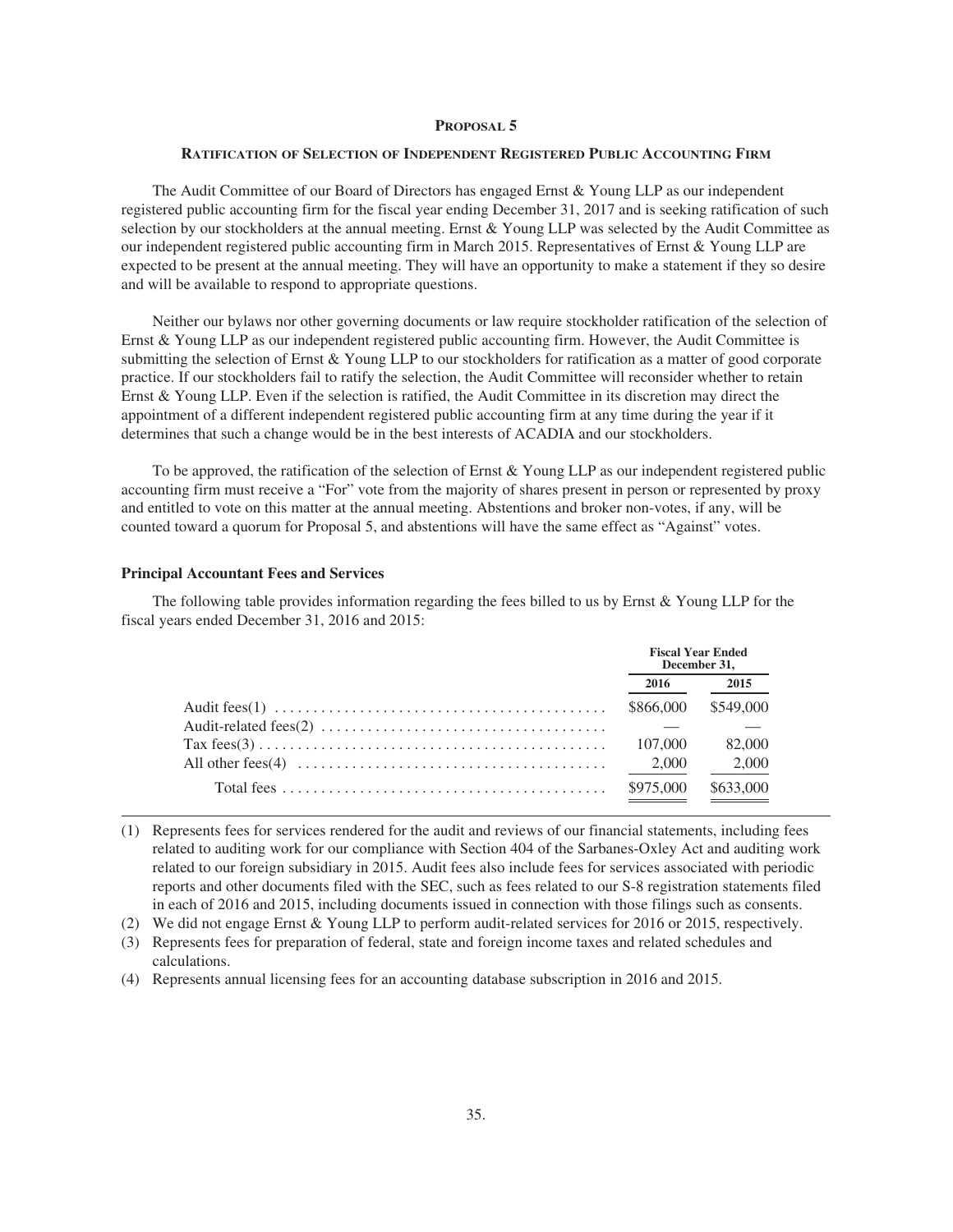## **Pre-Approval Policies and Procedures.**

The Audit Committee has pre-approval policies and procedures in place, pursuant to which services proposed to be performed by our independent registered public accounting firm are pre-approved by the Audit Committee. The policies generally provide for pre-approval of specified services in the defined categories of audit services, audit-related services, and tax services up to specified amounts. Pre-approval may also be given as part of the Audit Committee's approval of the scope of the engagement of the independent registered public accounting firm or on an individual service-by-service basis. The pre-approval of non-audit services also has been delegated to the Chair of the Audit Committee, but each pre-approval decision is reported to the full Audit Committee at its next scheduled meeting. All of the fees listed under the captions "Tax fees" and "All other fees" incurred in 2016 and 2015 were approved in accordance with our pre-approval policies and procedures.

> **THE BOARD OF DIRECTORS RECOMMENDS A VOTE "FOR" PROPOSAL 5**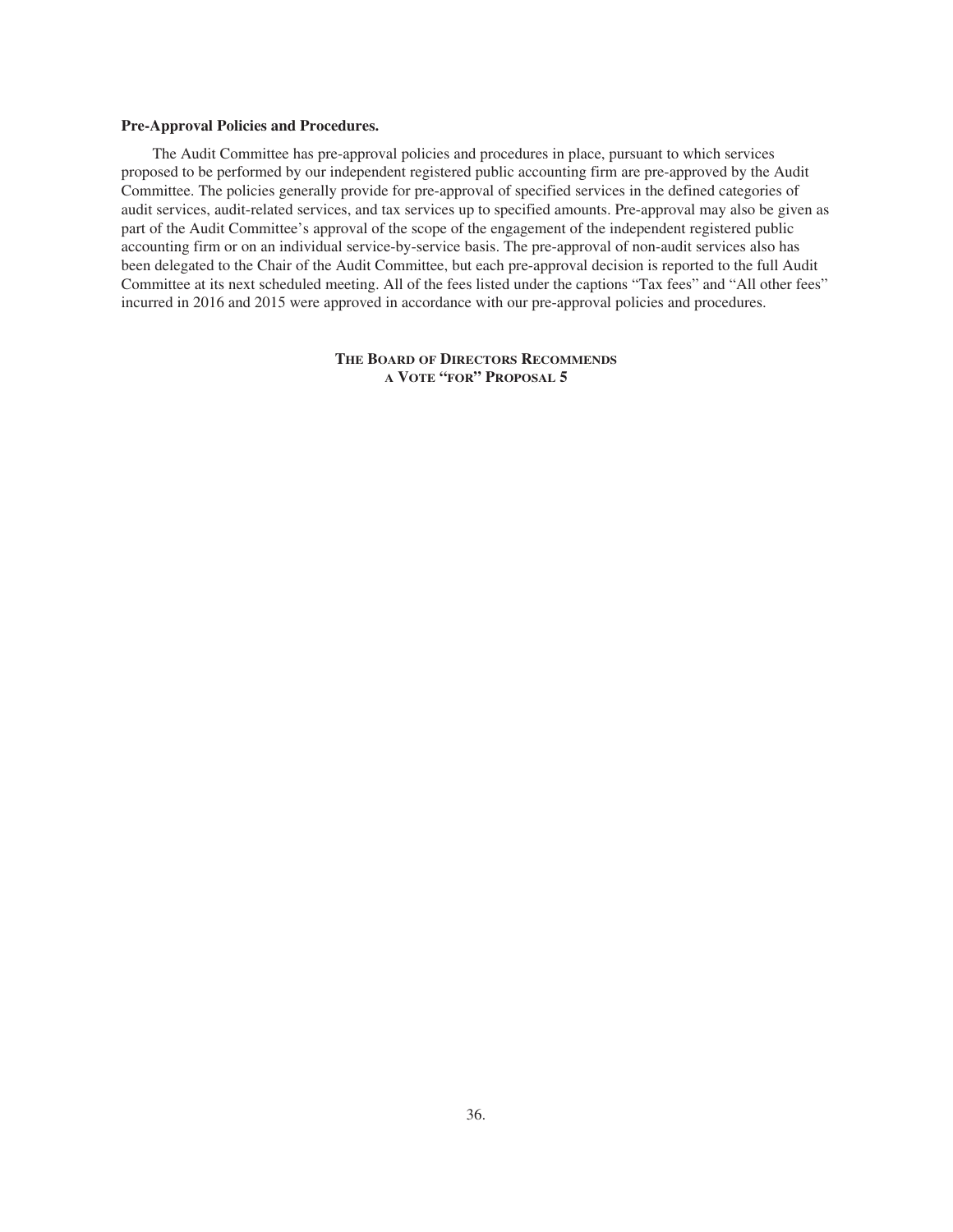# **OTHER MATTERS**

We know of no other matters that will be presented for consideration at the annual meeting. If any other matters properly come before the annual meeting, it is the intention of the persons named in the accompanying form of proxy to vote the shares they represent as the Board of Directors may recommend. By submitting your proxy, you grant discretionary authority with respect to such other matters.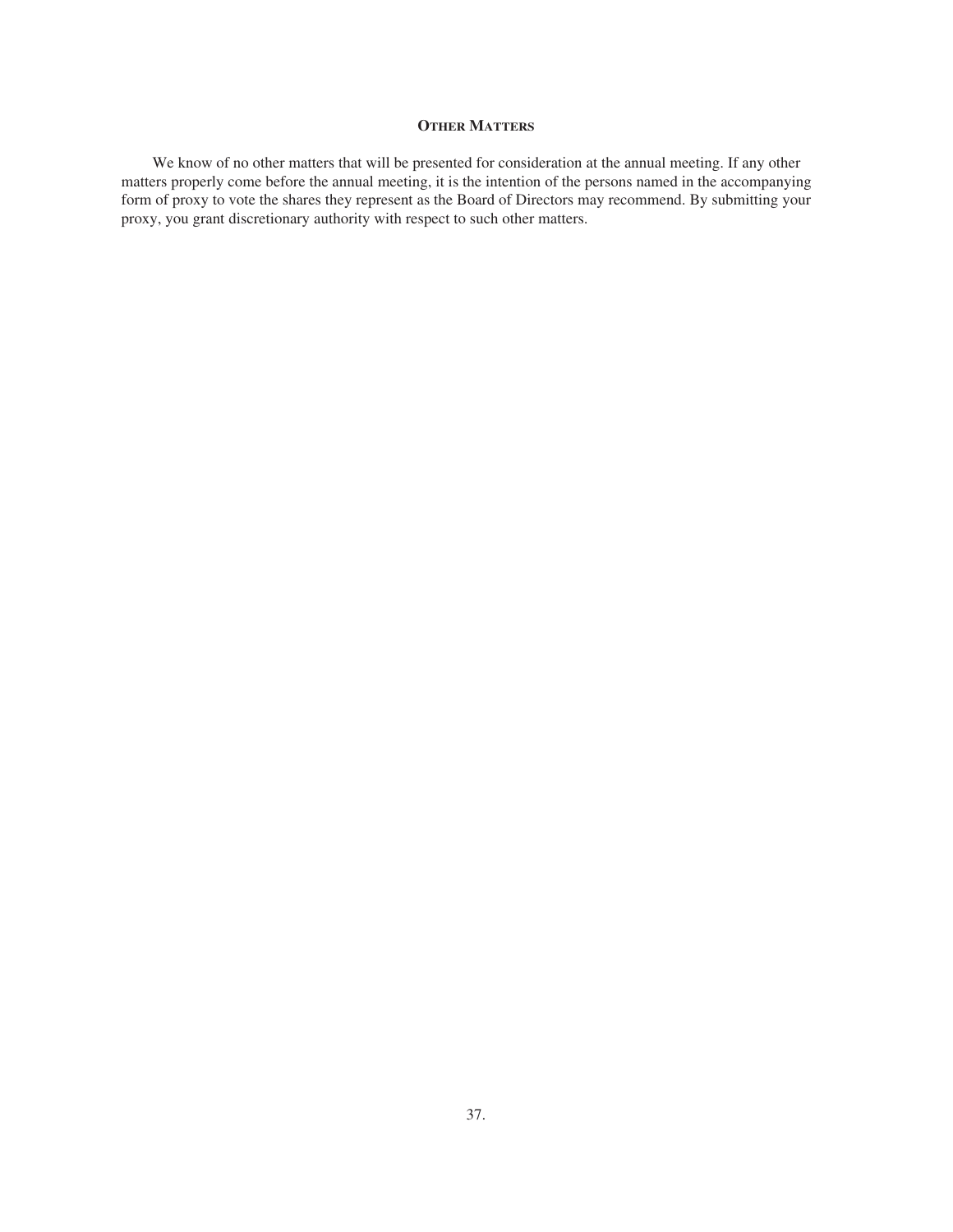## **SECURITY OWNERSHIP OF CERTAIN BENEFICIAL OWNERS AND MANAGEMENT**

The following table provides information regarding the beneficial ownership of our common stock as of February 17, 2017 by: (i) each of our directors, (ii) each of our Named Executive Officers (as defined below), (iii) all of our current directors and executive officers as a group, and (iv) each person, or group of affiliated persons, known by us to beneficially own more than five percent of our common stock. The table is based upon information supplied by our officers, directors and principal stockholders and/or a review of Schedules 13D and 13G, if any, and other documents filed with the SEC. Unless otherwise indicated in the footnotes to the table and subject to community property laws where applicable, we believe that each of the stockholders named in the table has sole voting and investment power with respect to the shares indicated as beneficially owned.

Applicable percentages are based on 121,694,458 shares outstanding on February 17, 2017, adjusted as required by rules promulgated by the SEC. These rules generally attribute beneficial ownership of securities to persons who possess sole or shared voting power or investment power with respect to those securities. In addition, the rules include shares of common stock issuable pursuant to the exercise of stock options or warrants that are either immediately exercisable or exercisable on or before April 18, 2017, which is 60 days after February 17, 2017. These shares are deemed to be outstanding and beneficially owned by the person holding those options or warrants for the purpose of computing the percentage ownership of that person, but they are not treated as outstanding for the purpose of computing the percentage ownership of any other person.

| Name of Beneficial Owner(1)                                                                                 | Number of<br><b>Shares Beneficially</b><br>Owned | Percentage of<br><b>Shares Beneficially</b><br>Owned |
|-------------------------------------------------------------------------------------------------------------|--------------------------------------------------|------------------------------------------------------|
| 5% Stockholders                                                                                             |                                                  |                                                      |
|                                                                                                             | 25,899,643                                       | 21.27\%                                              |
|                                                                                                             | 18, 167, 076                                     | 14.93                                                |
| The Vanguard Group(4) $\ldots \ldots \ldots \ldots \ldots \ldots \ldots \ldots \ldots \ldots \ldots \ldots$ | 7,121,644                                        | 5.85                                                 |
| <b>Directors and Named Executive Officers</b>                                                               |                                                  |                                                      |
|                                                                                                             | 582,987                                          | $\ast$                                               |
|                                                                                                             | 642,482                                          | $\ast$                                               |
|                                                                                                             | 108,068                                          | $\ast$                                               |
|                                                                                                             | 123.958                                          | $\ast$                                               |
|                                                                                                             |                                                  | *                                                    |
|                                                                                                             |                                                  | ∗                                                    |
|                                                                                                             | 25,899,643                                       | 21.27                                                |
|                                                                                                             | 25,899,643                                       | 21.27                                                |
|                                                                                                             | 91,875                                           | ∗                                                    |
|                                                                                                             | 16,875                                           | *                                                    |
|                                                                                                             | 17,875                                           | $\ast$                                               |
|                                                                                                             | 36,875                                           | ∗                                                    |
| All current directors and executive officers as a group $(11 \text{ persons})(17) \dots$                    | 27,412,570                                       | 22.25                                                |

Less than one percent.

- (1) Except as otherwise noted below, the address for each person or entity listed in the table is c/o ACADIA Pharmaceuticals Inc., 3611 Valley Centre Drive, #300, San Diego, California 92130. Unless otherwise indicated below, the persons and entities named in the table above have sole voting and sole investment power with respect to all shares beneficially owned, subject to community property laws where applicable.
- (2) The shares of common stock reported to us as beneficially owned by Baker Bros. Advisors LP ("BBA") includes 22,337,275 shares owned by Baker Brothers Life Sciences, L.P. ("BBLS"), 3,029,953 shares owned by 667, L.P., and 452,540 shares owned by 14159, L.P., 63,000 shares issuable to Dr. Biggar upon the exercise of stock options and 16,875 shares issuable to Mr. Baker upon the exercise of stock options. Pursuant to an agreement between Dr. Biggar and Baker Bros. Advisors LP, Dr. Biggar disclaims voting, dispositive power and pecuniary interest in stock options granted to him for services he performs as an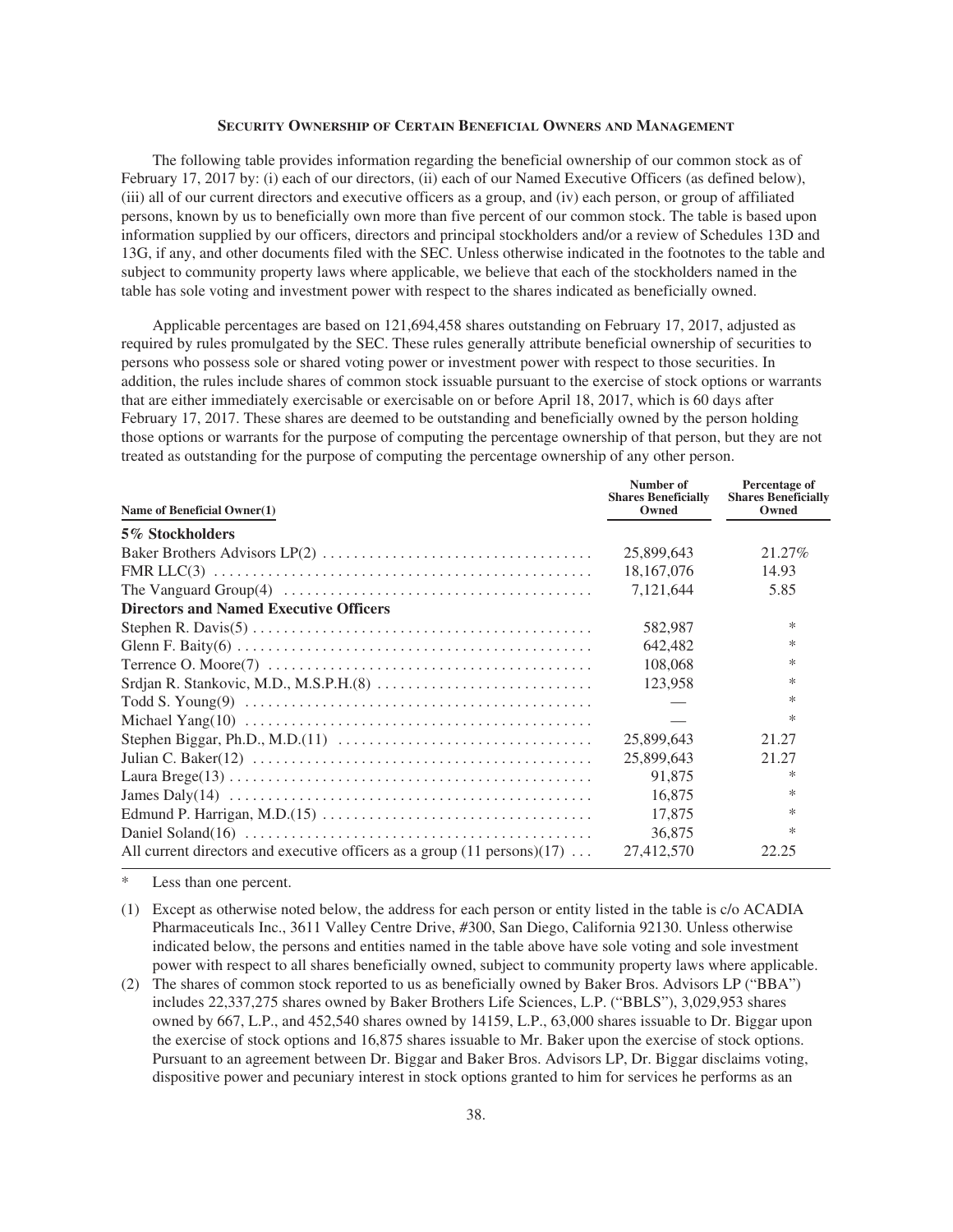employee of BBA. Mr. Baker has voting and investment power over the shares held by each of 667, BBLS and 14159, as a principals of BBA-GP. Mr. Baker disclaims beneficial ownership of all shares held by 667, BBLS and 14159, except to the extent of his indirect pecuniary interest therein. Does not include an aggregate of 1,965,968 shares issuable under warrants held by the Baker Brothers Funds, 500,000 shares of which are subject to a 19.99% ownership limitation that restricts exercise and 1,465,968 shares of which are subject to a 9.9% ownership limitation that restricts exercise. BBA is the management company and investment adviser to 667, BBLS and 14159 and may be deemed to beneficially own all shares held by 667, BBLS, 14159, Mr. Baker and Dr. Biggar. Baker Bros. Advisors (GP) LLC, or BBA-GP, is the sole general partner of BBA. Julian C. Baker and Felix J. Baker have voting and investment power over the shares held by each of 667, BBLS and 14159, as principals of BBA-GP. Julian C. Baker, Felix J. Baker, BBA and BBA-GP disclaim beneficial ownership of all shares held by 667, BBLS and 14159, except to the extent of their indirect pecuniary interest therein. The address for the Baker Brothers Funds is 667 Madison Avenue, New York, New York 10065. This information is based on the most recent Schedule 13D filed on behalf of Baker Bros. Advisors LP, subsequent filings, and our records relating to current outstanding stock options.

- (3) The address for FMR LLC is 245 Summer Street, Boston, Massachusetts 02210. This information is based on its most recently filed Schedule 13G.
- (4) The address for The Vanguard Group is 100 Vanguard Boulevard, Malvern, Pennsylvania 19355. This information is based on its most recently filed Schedule 13G.
- (5) Includes 1,426 shares owned by Mr. Davis and 581,561 shares issuable to Mr. Davis upon the exercise of stock options.
- (6) Includes 67,063 shares owned by Mr. Baity and 575,419 shares issuable to Mr. Baity upon the exercise of stock options.
- (7) Includes 1,671 shares owned by Mr. Moore and 106,397 shares issuable to Mr. Moore upon the exercise of stock options.
- (8) Includes 123,958 shares issuable to Dr. Stankovic upon the exercise of stock options.
- (9) Mr. Young joined the Company in August 2016 and his option grants do not begin vesting until after April 18, 2017.
- (10) Mr. Yang joined the Company in March 2017 and his option grants do not begin vesting until after April 18, 2017.
- (11) Includes 22,337,275 shares owned by BBLS, 3,029,953 shares owned by 667, L.P., and 452,540 shares owned by 14159, L.P, 63,000 shares issuable to Dr. Biggar upon the exercise of stock options, and 16,875 shares issuable to Mr. Baker upon the exercise of stock options. Dr. Biggar is an employee at BBA but disclaims beneficial ownership of any securities held by the Baker Brothers funds. Additionally, pursuant to an agreement between Dr. Biggar and BBA, Dr. Biggar disclaims beneficial ownership of any stock options granted to him for services he performs as an employee of BBA.
- (12) Includes 22,337,275 shares owned by BBLS, 3,029,953 shares owned by 667, L.P., and 452,540 shares owned by 14159, L.P, 63,000 shares issuable to Dr. Biggar upon the exercise of stock options, and 16,875 shares issuable to Mr. Baker upon the exercise of stock options. Mr. Baker has voting and investment power over the shares held by each of 667, BBLS and 14159, as a principal of BBA-GP. Mr. Baker disclaims beneficial ownership of all shares held by 667, BBLS and 14159, except to the extent of his indirect pecuniary interest therein.
- (13) Includes 91,875 shares issuable to Ms. Brege upon the exercise of stock options.
- (14) Includes 16,875 shares issuable to Mr. Daly upon the exercise of stock options.
- (15) Includes 1,000 shares owned by Dr. Harrigan and 16,875 shares issuable to Dr. Harrigan upon the exercise of stock options.
- (16) Includes 36,875 shares issuable to Mr. Soland upon the exercise of stock options.
- (17) Includes 1,523,313 shares issuable upon the exercise of stock options and does not include shares listed for Mr. Moore, who retired from his position as an officer of the Company on March 29, 2017.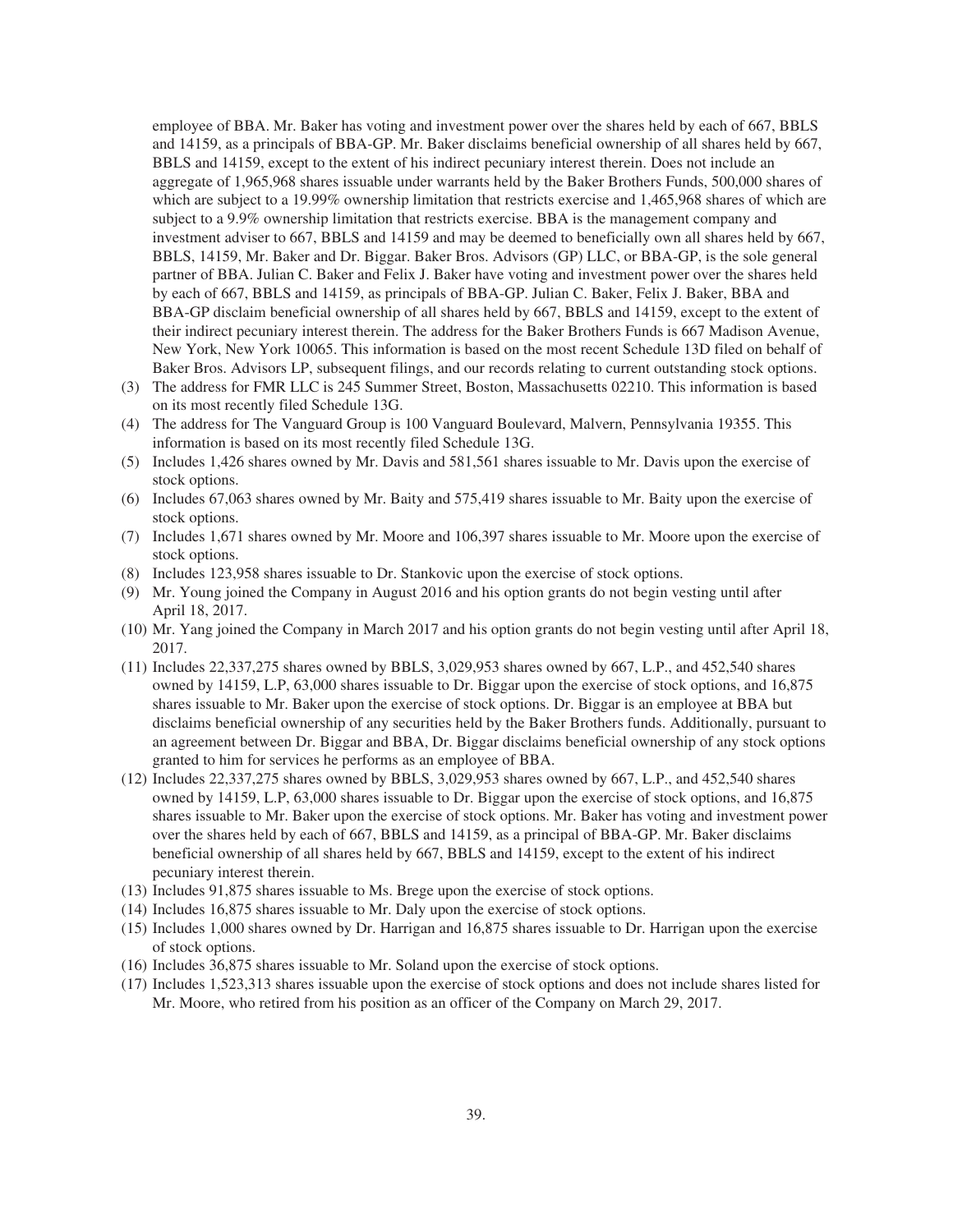#### **EXECUTIVE COMPENSATION**

### **COMPENSATION DISCUSSION AND ANALYSIS**

## **Overview**

The Compensation Committee of our Board of Directors, composed entirely of independent directors, administers our executive compensation program. The role of the Compensation Committee is to oversee our compensation and benefit plans and policies, to administer our stock plans, and to review and recommend to the full Board of Directors for approval all compensation decisions relating to our executive officers.

At our 2016 Annual Meeting of Stockholders, approximately 92% of the votes cast on the say-on-pay proposal voted in support of the compensation paid to our named executive officers for 2015. While this vote was only advisory and not binding, the Compensation Committee considered the results of the vote in the context of our overall compensation philosophy, as well as our compensation policies and decisions. The Compensation Committee believes that this 2016 stockholder vote endorsed our compensation philosophy and the decisions we made for 2015. After reflecting on this vote, and after reflecting on the approximately 99% support for our say-on-pay proposal at our 2015 Annual Meeting of Stockholders, the Compensation Committee decided that no changes to compensation policies, decisions or approach were necessary for 2016 based on the results of such votes. The Compensation Committee believes that its decisions for 2016 compensation, including to continue emphasizing long-term incentives via stock options and short-term incentives via performance-based cash compensation are consistent with our compensation philosophy and aligns the interests of our executive officers and our stockholders. In 2017, in order to more closely tie incentive compensation of our executive officers to the performance of the Company, the Compensation Committee recommended, and the Board of Directors approved, performance-based option grants that will vest upon the achievement of a combination of specific commercial, clinical and regulatory milestones. In addition, starting in 2017, the annual option grants for all employees will now be split into bi-annual grants in order to try to diversify strike prices and avoid market fluctuations.

### *Compensation Philosophy*

Our executive compensation policies are designed to:

- align executive compensation with our business objectives and corporate performance;
- attract and retain executive officers who contribute to our company's long-term success;
- reward and motivate executive officers who contribute to our operating and financial performance; and
- link executive officer compensation and stockholder interests through the grant of long-term incentives via stock options.

Our Compensation Committee believes that our compensation programs should include short-term and long-term components, including cash and equity-based compensation, and should reward performance as measured against established goals. Our Compensation Committee has discussed the concept of risk as it relates to the forms and amounts of compensation at ACADIA and does not believe that our compensation arrangements encourage excessive or inappropriate risk taking. The Compensation Committee evaluates both performance and compensation to make sure that the compensation provided to executives remains competitive relative to compensation paid by companies of similar size and stage of development operating in the biotechnology and pharmaceutical industry, taking into account our relative performance and our own strategic goals. Our Compensation Committee considers the total current and potential long-term compensation of each of our executive officers in establishing each element of compensation, but views each element as related but distinct.

Our Compensation Committee reviews and recommends to the full Board of Directors on an annual basis the compensation to be paid to our Chief Executive Officer and other executive officers. As part of this process, historically we have conducted benchmarking of the aggregate level of our executive compensation, as well as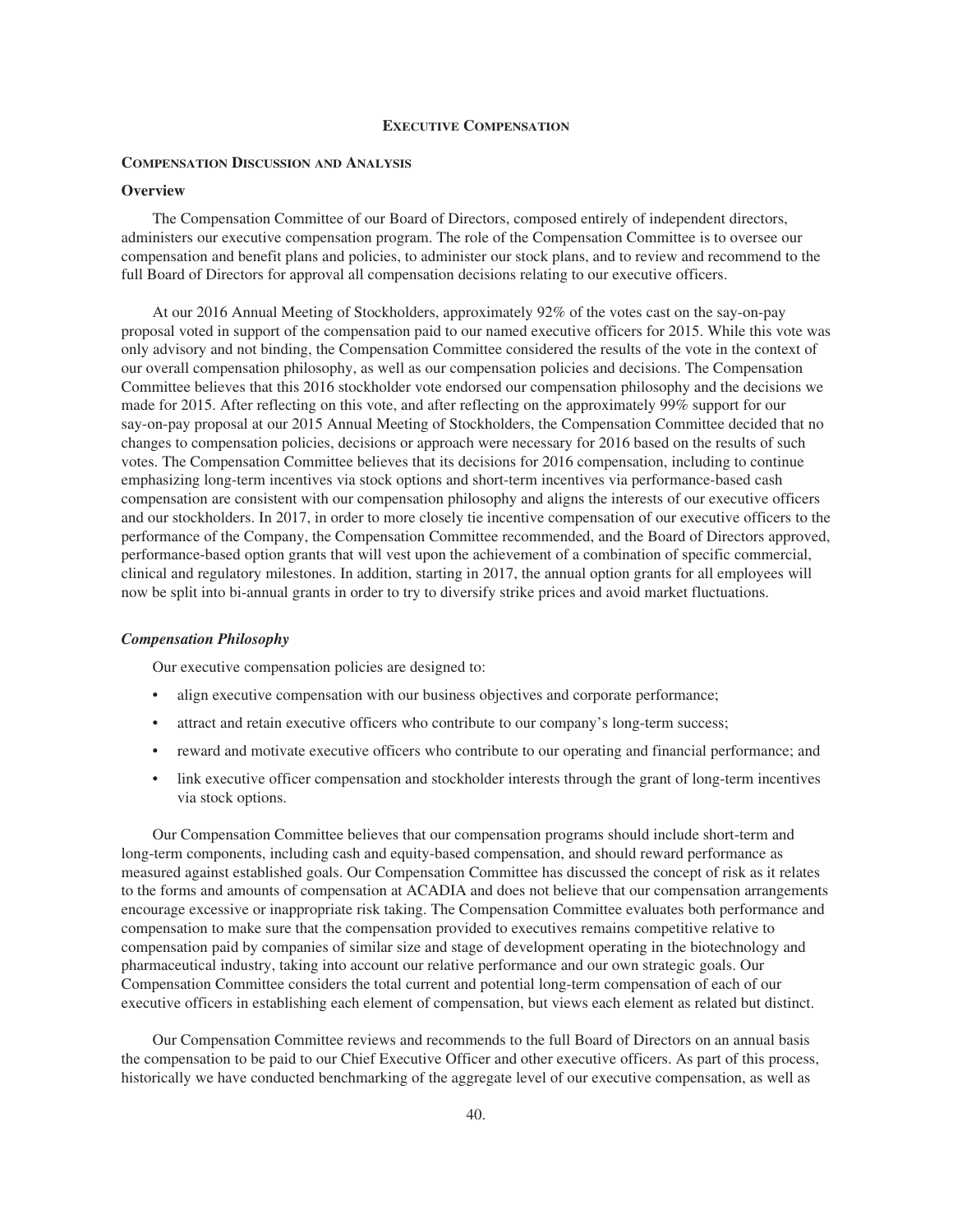the mix of elements used to compensate our executive officers. In addition, our Compensation Committee has historically taken into account publicly available data relating to the compensation practices and policies of other companies within and outside our industry. In particular, the Compensation Committee has from time to time, as it sees fit, engaged external compensation consultants to review and provide benchmarking information used to establish cash and equity compensation and related policies. While benchmarking may not always be appropriate as a stand-alone tool for setting compensation due to the aspects of our business and strategic objectives that may be unique to us, the Compensation Committee generally believes that gathering this information is an important part of our compensation-related decision-making process. For the compensation decisions for the year ended December 31, 2016, the Compensation Committee engaged an independent compensation consulting firm, Frederic W. Cook & Co. ("FW Cook"), for benchmarking information and executive compensation recommendations. As part of its engagement, FW Cook was requested by the Compensation Committee to review and update, as necessary, the comparator group of companies that FW Cook had developed with the Compensation Committee for fiscal 2015 compensation discussion and to perform analyses of competitive performance and compensation levels for that group. At the request of the Compensation Committee, FW Cook also conducted interviews with certain members of the Compensation Committee and senior management to learn more about the Company's business operations and strategy, key performance metrics and strategic goals, as well as the labor markets in which the Company competes. FW Cook ultimately developed recommendations based on the comparator group of companies and the stated compensation goals of the Company that were presented to the Compensation Committee for its consideration. Following an active dialogue with FW Cook and discussions with our President and Chief Executive Officer, the Compensation Committee recommended that the Board of Directors approve the modified recommendations of FW Cook. The comparator group that was identified by FW Cook for fiscal 2015 (and establishing base salaries for fiscal 2016) was:

Acorda Therapeutics, Inc. (ACOR); Alkermes plc (ALKS); Alnylam Pharmaceuticals, Inc. (ALNY); Anacor Pharmaceuticals, Inc. (ANAC); Clovis Oncology, Inc. (CLVS); Halozyme Therapeutics, Inc. (HALO); Heron Therapeutics, Inc. (HRTX); Intercept Pharmaceuticals, Inc. (ICPT); Ironwood Pharmaceuticals, Inc. (IRWD); Medivation, Inc. (MDVN); Nektar Therapeutics (NKTR); Neurocrine Biosciences, Inc. (NBIX); Pacira Pharmaceuticals, Inc. (PCRX); Portola Pharmaceuticals, Inc. (PTLA); Puma Biotechnology, Inc. (PBYI); Seattle Genetics, Inc. (SGEN); and Tesaro, Inc. (TSRO).

For fiscal 2016 compensation (and establishing base salaries for 2017), upon a recommendation from FW Cook and the Compensation Committee's evaluation of our business and the companies against which we compete for executive talent, it updated our comparator group to the following list to reflect the advancement of the Company as a commercial organization and other metrics:

Acorda Therapeutics, Inc. (ACOR); Alkermes plc (ALKS); Alnylam Pharmaceuticals, Inc. (ALNY); ARIAD Pharmaceuticals, Inc. (ARIA); Clovis Oncology, Inc. (CLVS); Exelixis, Inc. (EXEL); Halozyme Therapeutics, Inc. (HALO);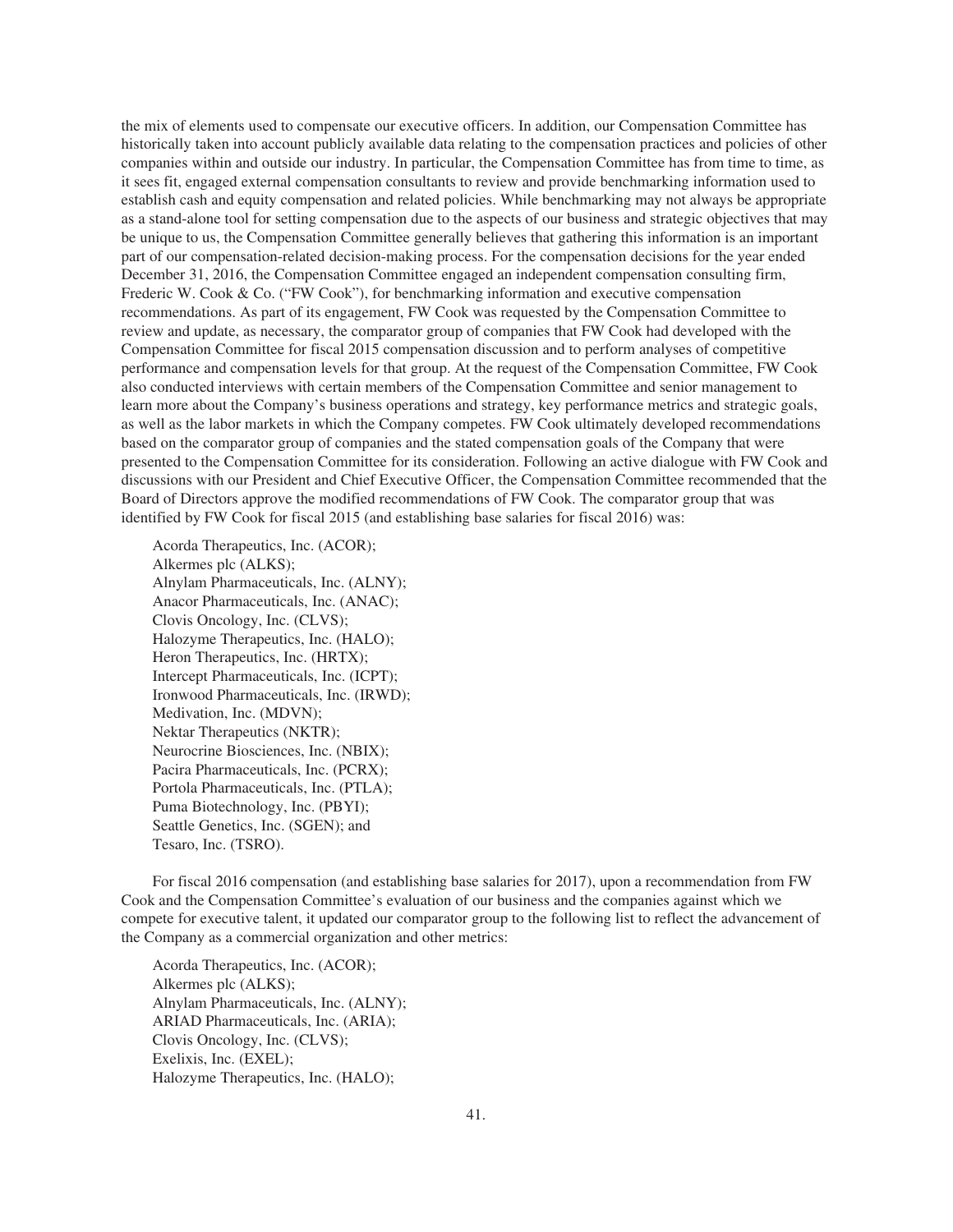Heron Therapeutics, Inc. (HRTX); Intra-Cellular Therapies, Inc. (ITCI); Intercept Pharmaceuticals, Inc. (ICPT); Ironwood Pharmaceuticals, Inc. (IRWD); Jazz Pharmaceuticals, plc (JAZZ); Nektar Therapeutics (NKTR); Neurocrine Biosciences, Inc. (NBIX); Pacira Pharmaceuticals, Inc. (PCRX); Portola Pharmaceuticals, Inc. (PTLA); Puma Biotechnology, Inc. (PBYI); Sage Therapeutics, Inc. (SAGE); Seattle Genetics, Inc. (SGEN); and Tesaro, Inc. (TSRO).

As the Company continues to progress as a commercial organization, it will review the comparable company group and make adjustments that the Compensation Committee, in consultation with its advisors, deems appropriate.

Historically, our Chief Executive Officer has evaluated the performance of our other executive officers on an annual basis and makes recommendations to the Compensation Committee with respect to their annual salary adjustments, bonuses and annual stock option grants. For fiscal 2016, Mr. Davis provided guidance to the Compensation Committee on the Company's achievement of corporate goals, based on his discussions with the executive team. The Compensation Committee exercises its own discretion in determining recommendations to the Board for salary adjustments and discretionary cash and equity-based awards for each of our executive officers. Mr. Davis did not participate in, and was not present during, any deliberations or determinations of the Compensation Committee regarding his compensation or his performance.

#### **Elements of Executive Compensation**

Compensation of our executive officers consists of four principal components: base salary, potential annual incentive bonus, long-term incentives, and post-employment compensation. Since we have been a public company, changes to base salary, awards of incentive bonuses and long-term incentive awards have been generally determined and made or paid, as appropriate, in connection with the regularly scheduled meeting of our Board of Directors in March of each year.

*Base Salary.* As a general matter, the base salary for each executive officer is initially established through negotiation at the time the officer is hired, taking into account such officer's qualifications, experience, prior salary, and competitive market salary information for similar positions in the biotechnology industry. The base salaries of our executive officers are reviewed annually and adjustments to each executive officer's base salary is determined by an assessment of our company's performance, the performance of each executive officer against his individual job and functional area's responsibilities including, where appropriate, the impact of such performance on the Company's business results, the financial position of the Company, competitive market conditions for executive compensation for similar positions, and recognizing cost of living considerations. The Compensation Committee generally seeks to set executive salaries around the  $50<sup>th</sup>$  percentile of the applicable comparator group.

*Annual Incentive Bonuses.* In addition to base salary, the Compensation Committee evaluates the performance of, and recommends for approval to our Board the bonuses payable to, our executive officers on an annual basis. We believe that performance-based cash bonuses play an important role in providing incentives to our executives to achieve defined annual corporate goals. Each year, the Compensation Committee reviews a detailed set of overall corporate performance goals for the current year prepared by management and presented to the full Board of Directors for approval that are intended to apply to the executives' bonus awards. Annual incentive bonuses for fiscal 2016 were based on the Company's overall performance in achieving corporate goals.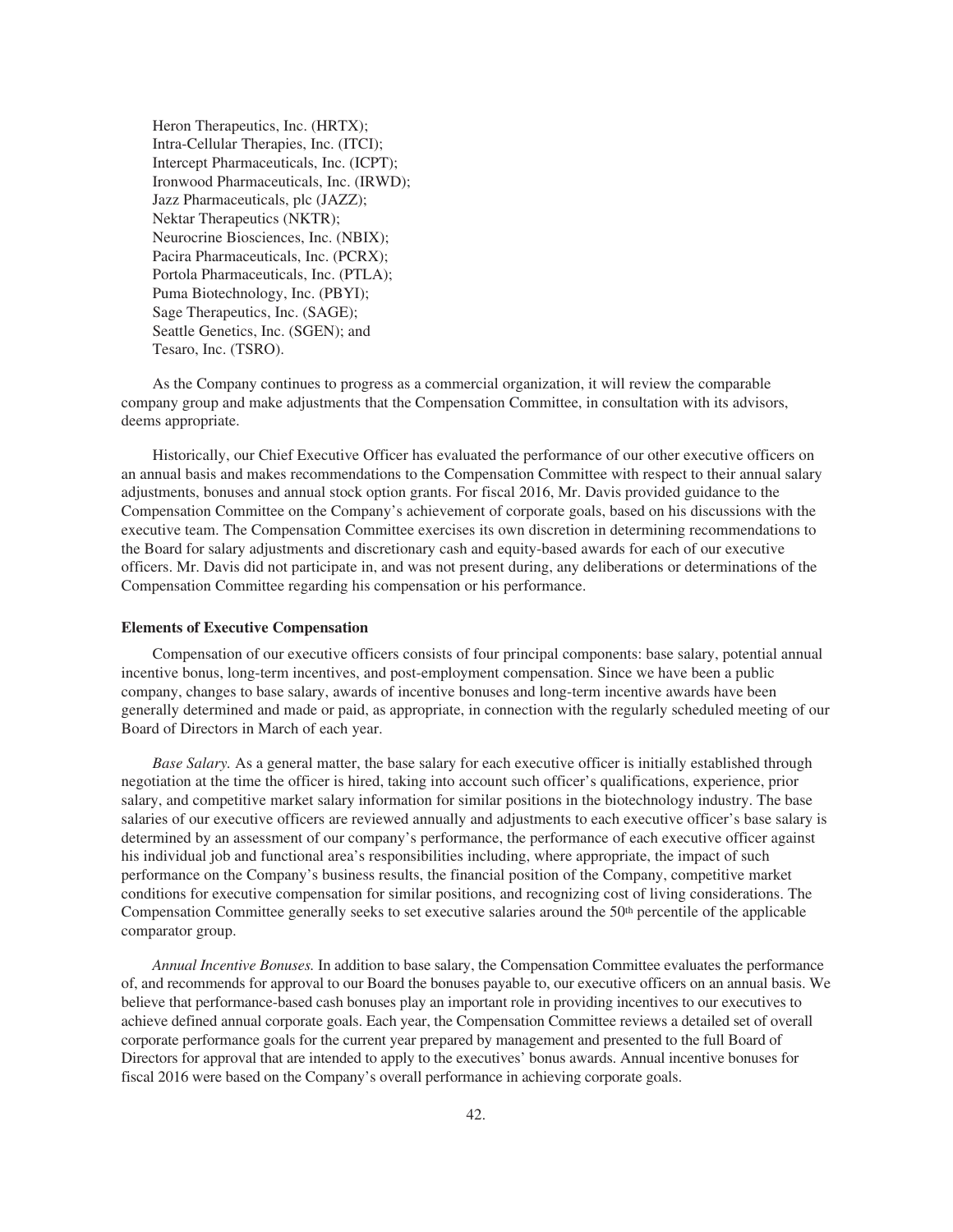The target annual incentive bonuses, as a percentage of base pay, for the executive officers in 2016 were 70% for Mr. Davis, 50% for Dr. Stankovic and 45% for Messrs. Baity, Moore and Young; provided that, since Mr. Young joined the Company in 2016 his bonus was pro-rated. For fiscal 2015, the target annual incentive bonuses were 70% for Mr. Davis, 50% for Dr. Stankovic and 45% for Messrs. Baity and Moore; provided that, since Dr. Stankovic joined the Company in 2015 his bonus was pro-rated; and for fiscal 2014 years, the target annual incentive bonuses were 40% for Messrs. Baity, Davis and Moore; provided that, since Mr. Davis joined the Company in 2014 his bonus was pro-rated. As with other compensation matters, these percentages were set around the 50th percentile of the applicable comparator group. For fiscal 2017, the target annual incentive bonuses, as a percentage of base pay, were unchanged from 2016. The Compensation Committee has the discretion to recommend bonus amounts to our Board from 0 to 150% of the applicable target percentage based on the performance of the individual executive officer, his functional area within the Company and the Company as whole. The Compensation Committee does not assess the achievement of our corporate goals on an individual or categorical basis, but rather reviews the Company's achievement of the corporate goals in their totality, taking into account the Company's overall performance for the year. The Compensation Committee also does not make a quantifiable assessment of total corporate goal achievement. Instead, corporate goal achievement as a whole is weighed with the other information available with respect to each executive officer's performance during the year and competitive market information.

For 2016, our Board established corporate goals related to the following categories: NUPLAZID approval and commercialization, pimavanserin development, and business development.

- NUPLAZID program goals included:
	- approval of NUPLAZID by the FDA;
	- successful execution of launch activities for NUPLAZID promptly following FDA approval; and
	- achievement of our 2016 sales forecast.
- Pimavanserin development goals included completing enrollment of our study with pimavanserin for Alzheimer's disease psychosis, initiating studies of pimavanserin in Alzheimer's disease agitation and additional indications, and manufacturing and related goals.
- Business development goals included pursuing and engaging in potential business development opportunities and advancing worldwide plans for pimavanserin.

The degree to which the corporate goals were achieved is taken into account by the Compensation Committee in determining percentages of target awards. The level of achievement of each goal is not associated with any particular compensation outcome, which remains in the discretion of the Compensation Committee regardless of goal achievement. Although a majority of goals were met for 2016, including the FDA approval and launch of NUPLAZID, the Company did not achieve certain goals, and thus the bonuses that were awarded by our Board for 2016 were below the target bonus for each executive. The Compensation Committee determined that the organization had an overall performance of about 92.5%, which was applied by the Board of Directors to each executive. The individual bonus achievement amounts were as follows:

| <b>Name</b> | Percent of 2016 2016 Target Overall Bonus<br>Target Bonus Bonus % % for 2016 |     |         |
|-------------|------------------------------------------------------------------------------|-----|---------|
|             | $92.5\%$                                                                     | 70% | 65%     |
|             | $92.5\%$                                                                     | 50% | 46%     |
|             | $92.5\%$                                                                     | 45% | 42%     |
|             | $92.5\%$                                                                     | 45% | 42%     |
|             | $92.5\%$                                                                     | 45% | $15\%*$ |

As Mr. Young joined ACADIA in 2016, his bonus was prorated.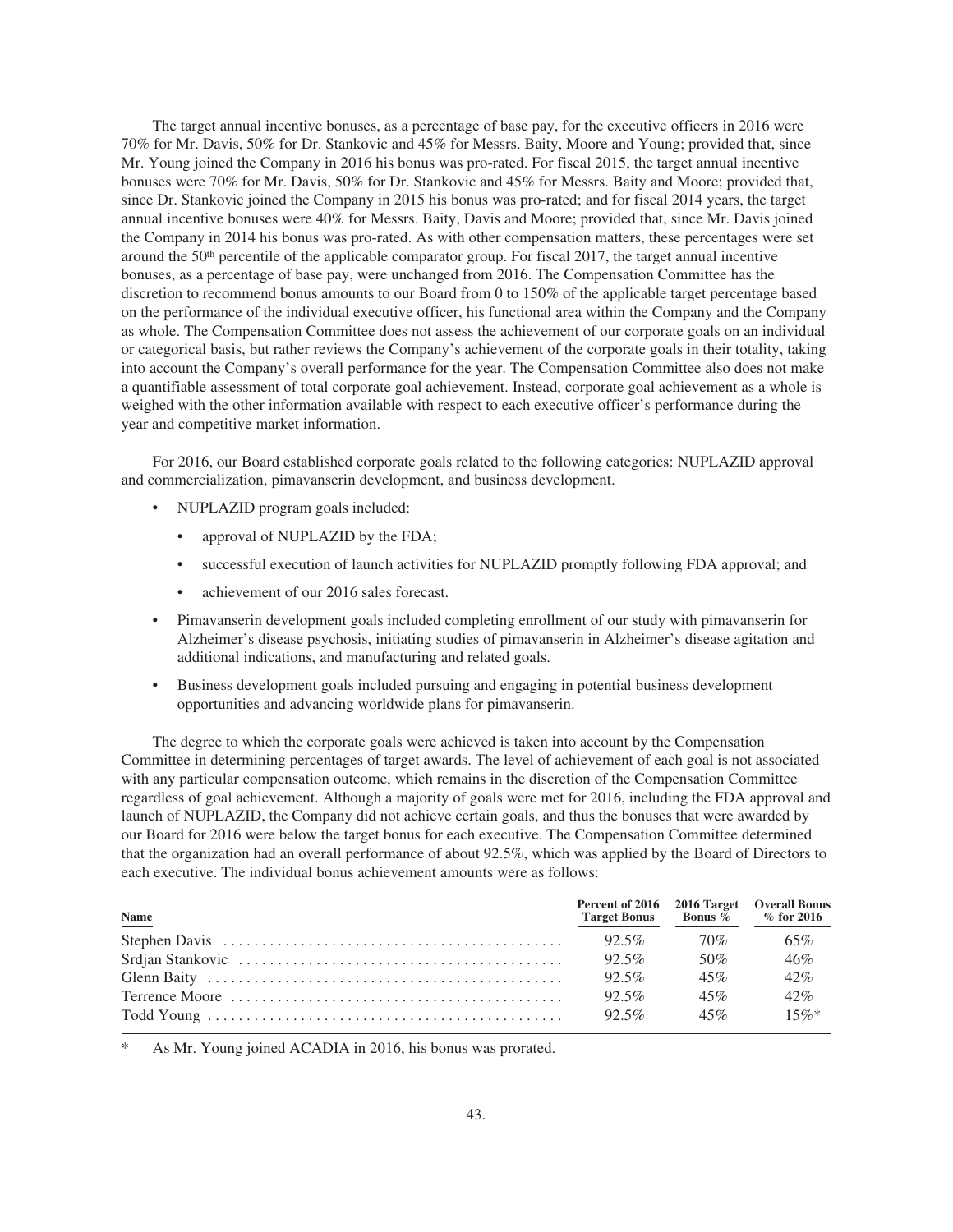*Long-Term Incentives.* Our long-term incentives are currently in the form of stock option awards. The objective of these awards is to advance our longer-term interests and those of our stockholders and to complement incentives tied to annual performance by providing incentives for longevity with the Company. We do not coordinate the grant of stock options to the timing of releases of material non-public information. Stock option grants to executives currently are made pursuant to our 2010 Plan, at the inception of service and usually thereafter in connection with the regular meeting of the Board of Directors in March of each year. Historically, annual option grants to all employees, including management, had been made in March, along with annual bonus awards. In 2016, the Company's non-management employees received their annual option grants in January 2016, in an effort to link employees' compensation more closely to the recently completed fiscal year.

In 2017, annual option grants for all employees were granted in March 2017, both to align the timing of grants of management and non-management employees consistent with the historical timing of our annual option grants prior to 2016. In addition, starting in 2017, the Board determined to split the annual grant into two biannual stock option grants for all employees in an effort to potentially mitigate risk to employees of significant market fluctuations in our stock price by granting awards at two different time points during the year rather than one. For 2017, stock option awards were made in March for all employees and the second grants are planned to be made in connection with the Board meeting in September. In addition, commencing with the 2017 grants, executive officers annual grants will consist of both traditional time-based awards and, for the first time, performance-based awards. The Board thinks that the performance-based awards will align equity awards with achievement of specific company goals over time, including commercial, clinical and regulatory milestones. If certain corporate goals are not met, then the options will not vest. However, if the company performs well, then there is upside potential to the awards for executives. Stock options produce value to our executives only if the price of our stock appreciates, thereby directly linking the interests of executives with those of stockholders and, for this reason, they have been an invaluable piece of the executive compensation program. This is demonstrated in our executives' ability to realize value from option grants that were made prior to 2016, as reflected in the Options Exercised in Fiscal 2016 table below.

The number of stock options granted is based on the executive's position, the executive's performance in the prior year, the Company's overall performance, the executive's potential for continued sustained contributions to our success, and competitive market information. Based on recommendations from FW Cook, the Compensation Committee reviews the percentage of equity plan grants for the comparator group and considers those when recommending equity awards for executive officers.

The executive's stock options are granted with an exercise price based on the fair market value, which has been deemed to be the closing price on the date of grant for all awards made after January 1, 2008. Prior to that date, fair market value under the 2004 Plan was deemed to be the closing price on the trading day prior to grant according to the terms of the 2004 Plan. Stock options granted under the 2010 Plan generally vest over a fouryear period (with 25% vesting after one year and the remainder vesting monthly thereafter) and each option is exercisable over a ten-year period following its grant unless the executive's employment terminates prior to such date. The performance-based awards discussed above cannot be exercised prior to two years after the vesting commencement date even if vesting goals have been met, other than in the event of a qualifying change in control of the Company. Incentive stock options also include certain other terms necessary to assure compliance with the Internal Revenue Code. The 2010 Plan also permits the issuance of other types of awards, including stock appreciation rights and restricted stock, among others. We have awarded only stock options under the 2010 Plan, but the Compensation Committee, in its discretion, may elect to make different types of awards. For fiscal 2016, please see the Grants of Plan-Based Awards Table included below.

*Restrictions on Equity.* Pursuant to the terms of our Amended and Restated Policy for Stock Trading by Officers, Directors and Certain Other Employees, our executive officers are prohibited from engaging in speculative trading with respect to securities of our Company, including any hedging transactions. In addition, pursuant to that policy, our executive officers may not pledge or otherwise transfer any beneficial ownership in our Company's securities without prior notification and approval by our Chief Executive Officer or Chief Financial Officer.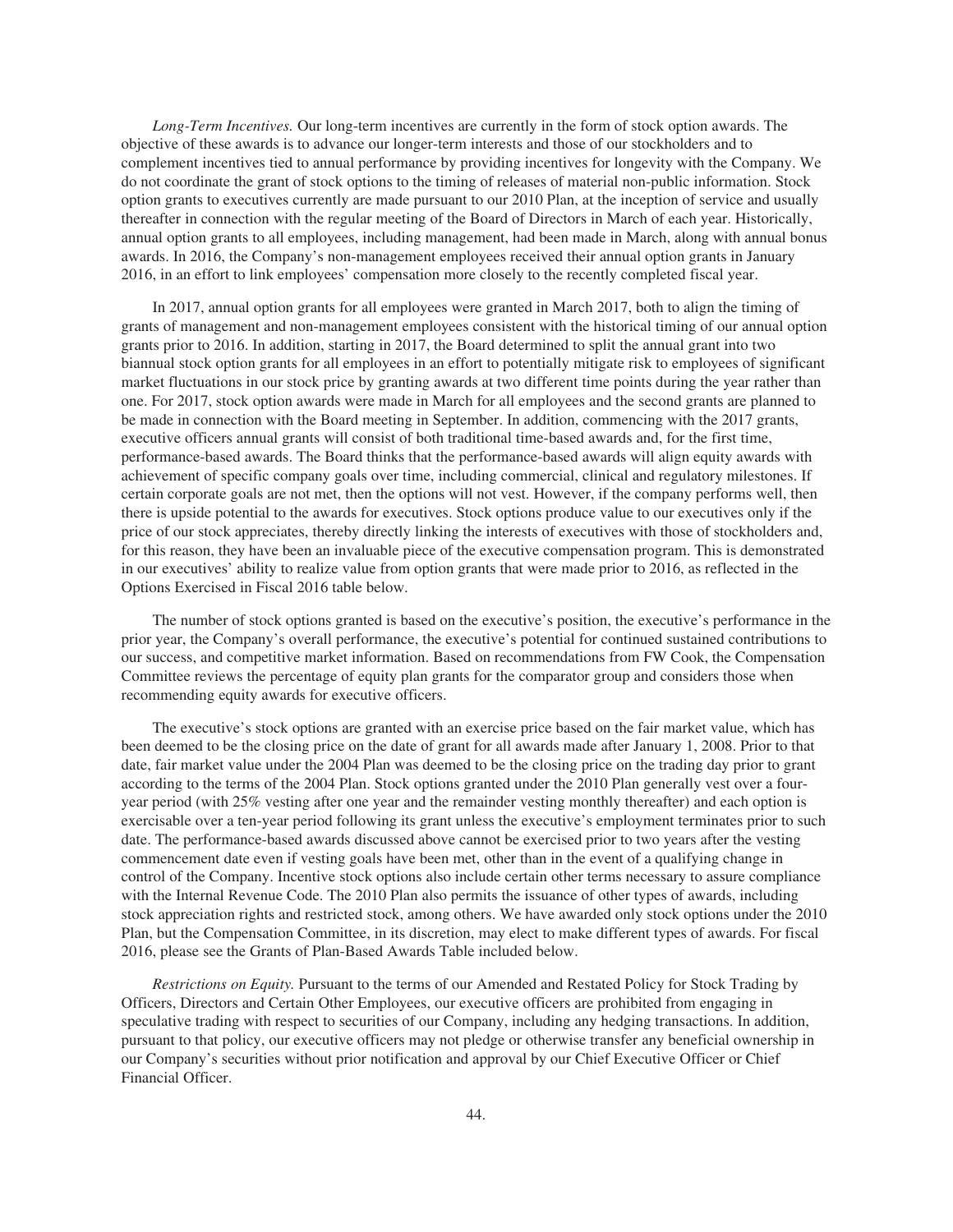*Post-employment Compensation.* Our named executive officers are entitled to certain severance and change in control benefits, the terms of which are described below under "—Post-Employment Compensation." We believe these severance and change in control benefits are an essential element of our overall executive compensation package and assist us in recruiting and retaining talented individuals and aligning the executive's interests with the best interests of the stockholders.

*Other Compensation*. Consistent with our compensation philosophy, we intend to continue to maintain our current benefits for our executive officers, which are also generally available to employees, including medical, dental, vision and life insurance coverage and 401(k) matching contributions; however, the Compensation Committee in its discretion may revise, amend or add to these benefits.

*Section 162(m) Compliance*. Section 162(m) of the Internal Revenue Code generally limits the tax deductions a public corporation may take for compensation paid to its executive officers to \$1 million per executive per year. Performance-based compensation tied to the attainment of specific goals is excluded from the limitation. Our stockholders have previously approved our 2010 Plan and 2004 Plan, thereby qualifying options and stock appreciation rights under these plans as performance-based compensation that may be exempt from the Section 162(m) limits. In addition, the Compensation Committee may evaluate our executive compensation policies and benefit plans to determine whether additional actions to maintain the tax deductibility of executive compensation are in the best interest of our stockholders.

#### *Compensation Committee Interlocks and Insider Participation*

As indicated above, the Compensation Committee currently consists of Dr. Biggar and Messrs. Baker and Daly. No member of the Compensation Committee has ever been an officer or employee of ours. None of our executive officers currently serves, or has served during the last completed fiscal year, on the compensation committee or board of directors of any other entity that has one or more executive officers serving as a member of our Board of Directors or Compensation Committee.

### **Compensation Committee Report**

*The material in this report is not "soliciting material", is not deemed "filed" with the SEC and is not to be incorporated by reference in any filing of the Company under the Securities Act or the Exchange Act, whether made before or after the date hereof and irrespective of any general incorporation language in any such filing.*

The Compensation Committee has reviewed and discussed with management the Compensation Discussion and Analysis contained in this proxy statement. Based on this review and discussion, the Compensation Committee has recommended to the Board of Directors that the Compensation Discussion and Analysis be included in this proxy statement and incorporated into the Company's Annual Report on Form 10-K for the fiscal year ended December 31, 2016.

The foregoing report has been furnished by the Compensation Committee.

Stephen Biggar, Committee Chair Julian Baker James Daly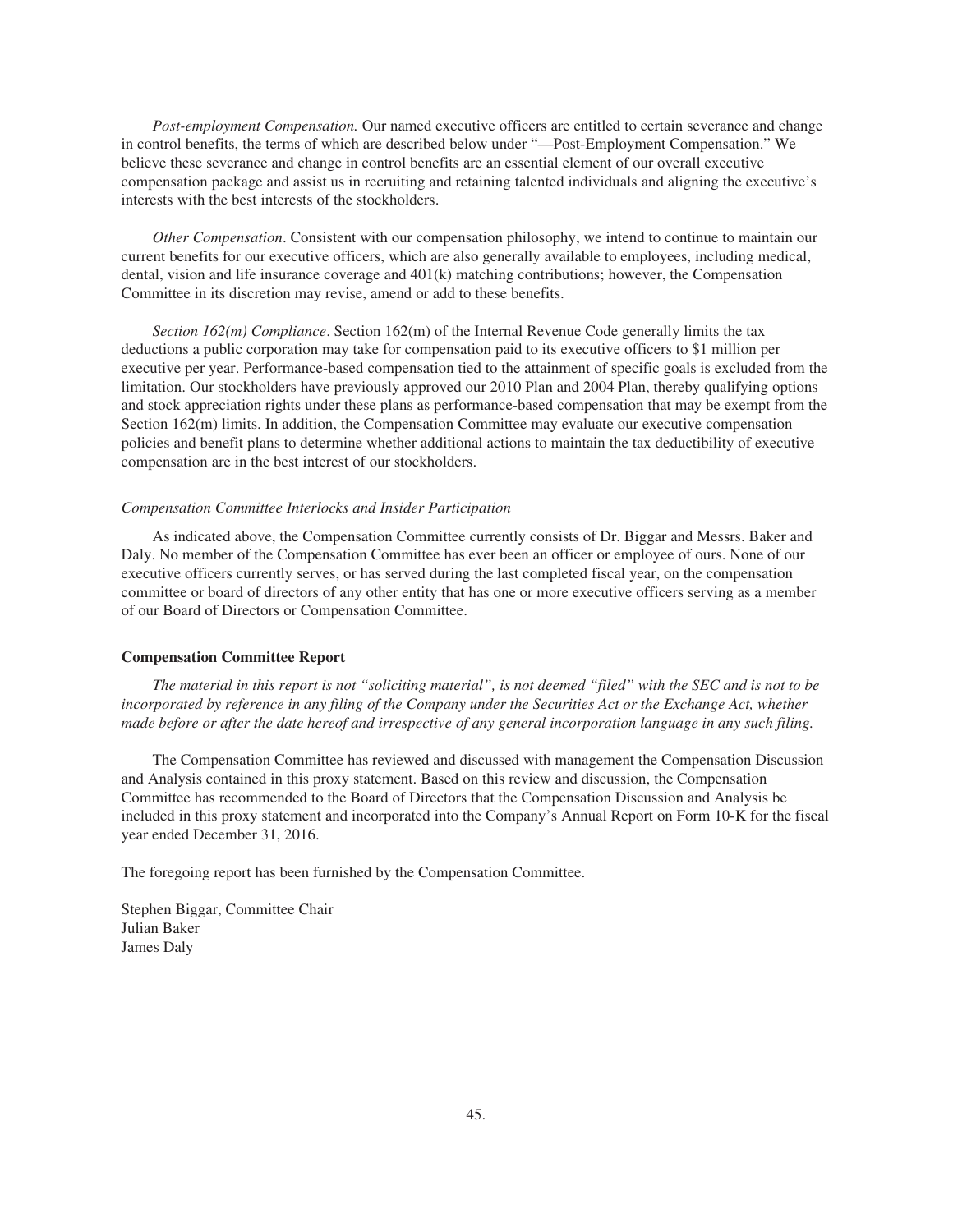## **Summary Compensation Table**

The following table shows for the fiscal years ended December 31, 2016, 2015, and 2014, compensation awarded to or paid to, or earned by, the Company's Chief Executive Officer, Chief Financial Officer, and its three other executive officers in 2016 (the "Named Executive Officers"). There were no other executive officers of the Company at any time in 2016.

## **Summary Compensation Table**

| <b>Name</b>                         | <b>Title</b>                                                          | Year                 | <b>Salary</b>                      | <b>Bonus</b>                  | Option<br>Awards(1)                                                | <b>All Other</b><br><b>Compensation</b> | <b>Total</b>                                         |
|-------------------------------------|-----------------------------------------------------------------------|----------------------|------------------------------------|-------------------------------|--------------------------------------------------------------------|-----------------------------------------|------------------------------------------------------|
| Stephen Davis $(2)$                 | President and Chief<br><b>Executive Officer</b>                       | 2015<br>2014         | 507,452 248,651<br>191,805         | 53,802                        | 2016 \$675,992 \$437,705 \$8,133,720 \$<br>11,276,193<br>4,963,008 | 14.030<br>100,770<br>308                | 9,261,447<br>$\mathbb{S}$<br>12,133,066<br>5,208,923 |
| Todd $Young(3)$                     | <b>Executive Vice</b><br>President, Chief<br><b>Financial Officer</b> |                      | 2016 147,462                       | 61,381                        | 4,287,440                                                          | 200,260                                 | 4,696,543                                            |
| Srdjan Stankovic(4)  Executive Vice | President, Head of<br>Research and<br>Development                     | 2016<br>2015         | 475,000<br>46,891                  | 219,688<br>41,560             | 2,033,430<br>6,904,125                                             | 15,100<br>1,700,065                     | 2,743,218<br>8,692,641                               |
| Terrence Moore(5)  Executive Vice   | President, Chief<br>Commercial Officer                                | 2015<br>2014         | 2016 421,200<br>405,000<br>360,000 | 175,325<br>113,400<br>129,600 | 2,033,430<br>2,977,488<br>710,462                                  | 14,030<br>14,081<br>13,977              | 2,643,985<br>3,509,969<br>1,214,039                  |
| Glenn Baity $(6)$ Executive Vice    | President, General<br>Counsel, and Secretary                          | 2016<br>2015<br>2014 | 407,000<br>385,975<br>345,000      | 169,414<br>108,080<br>112,000 | 2,033,430<br>2,977,488<br>2,838,006                                | 14,030<br>14,081<br>13,977              | 2,623,874<br>3,485,624<br>3,308,983                  |

(1) Amounts shown do not reflect compensation actually received by the named individual. "Option Awards" includes the grant date fair value of option awards granted in the year indicated as computed in accordance with authoritative accounting guidance. See Note 2 to the consolidated financial statements in the Company's Annual Report on Form 10-K for the year ended December 31, 2016, filed February 28, 2017 with the SEC, for the assumptions used to determine the valuation of stock option awards.

- (2) Mr. Davis joined the Company on July 15, 2014 as our Executive Vice President, Chief Financial Officer and Chief Business Officer, and was appointed our President and Chief Executive Officer on September 1, 2015. For 2016, "All Other Compensation" includes \$13,250 in employer 401(k) matching and \$780 of supplemental life insurance premium payments. "All Other Compensation" includes \$770 and \$308 of supplemental life insurance premium payments for 2015 and 2014, respectively. For 2015, this amount also includes \$100,000 paid pursuant to a retention bonus agreement executed when Mr. Davis was named Interim Chief Executive Officer.
- (3) Mr. Young became an employee of the Company on August 22, 2016. "All Other Compensation" includes \$260 in supplemental life insurance premium payments and \$200,000 in relocation expenses, including \$66,319 in tax gross-ups for relocation.
- (4) Dr. Stankovic became an employee of the Company on November 25, 2015. For 2016, "All Other Compensation" includes \$13,250 in employer 401(k) matching and \$780 in supplemental life insurance premium payments. For 2015, "All Other Compensation" includes \$65 in supplemental life insurance premium payments and a \$1.7 million transition payment earned upon acceptance of his employment offer, subject to certain clawback provisions.
- (5) "All Other Compensation" includes \$13,250, \$13,250 and \$13,000 in employer 401(k) matching and \$780, \$831, and \$977 of supplemental life insurance premium payments in each of 2016, 2015, and 2014, respectively.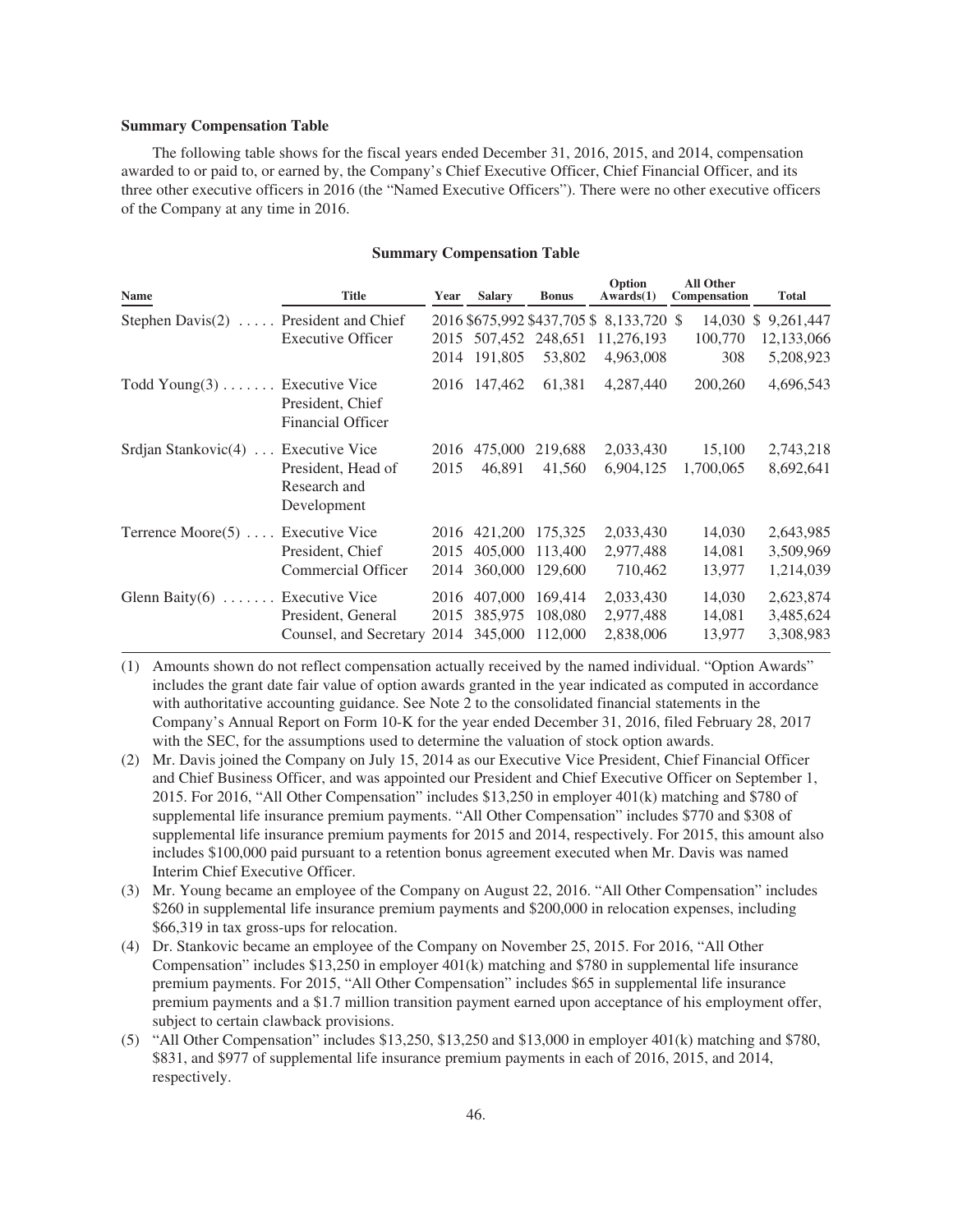(6) "All Other Compensation" includes \$13,250, \$13,250, and \$13,000 in employer 401(k) matching and \$780, \$831, and \$977 of supplemental life insurance premium payments in each of 2016, 2015, and 2014, respectively.

## **Grants of Plan-Based Awards**

The following table shows certain information regarding grants of plan-based awards to the Named Executive Officers for the fiscal year ended December 31, 2016:

## **Grants of Plan-Based Awards in Fiscal 2016**

| Name                                                                                               | <b>Grant Date</b> | <b>Option Awards:</b><br>Number of<br><b>Securities</b><br>Underlying<br><b>Options</b> | <b>Exercise or</b><br><b>Base Price</b><br>of Option<br>Awards(1) | <b>Grant Date</b><br><b>Fair Value</b><br>of Option<br>Awards(2) |
|----------------------------------------------------------------------------------------------------|-------------------|-----------------------------------------------------------------------------------------|-------------------------------------------------------------------|------------------------------------------------------------------|
|                                                                                                    |                   | 600,000                                                                                 | \$19.65                                                           | \$8,133,720                                                      |
|                                                                                                    |                   | 200,000                                                                                 | 34.32                                                             | 4.287.440                                                        |
| Srdjan Stankovic $\ldots \ldots \ldots \ldots \ldots \ldots \ldots \ldots \ldots \ldots$ 3/15/2016 |                   | 150,000                                                                                 | 19.65                                                             | 2.033.430                                                        |
|                                                                                                    |                   | 150,000                                                                                 | 19.65                                                             | 2,033,430                                                        |
|                                                                                                    |                   | 150,000                                                                                 | 19.65                                                             | 2,033,430                                                        |

(1) In accordance with the terms of the 2010 Plan, the exercise price of each option was set at the market closing price of our common stock on the date of grant. Historically, option grants for executives have been made in connection with the annual March meeting of our Board of Directors.

(2) See Note 2 to the consolidated financial statements in the Company's Annual Report on Form 10-K for the year ended December 31, 2016, filed February 28, 2017 with the SEC, for the stock compensation expense assumptions used to determine the valuation and expensing of stock option awards. The values recognized in the "Grant Date Fair Value of Option Awards" column above do not reflect estimated forfeitures.

(3) Mr. Young became an employee of the Company on August 22, 2016.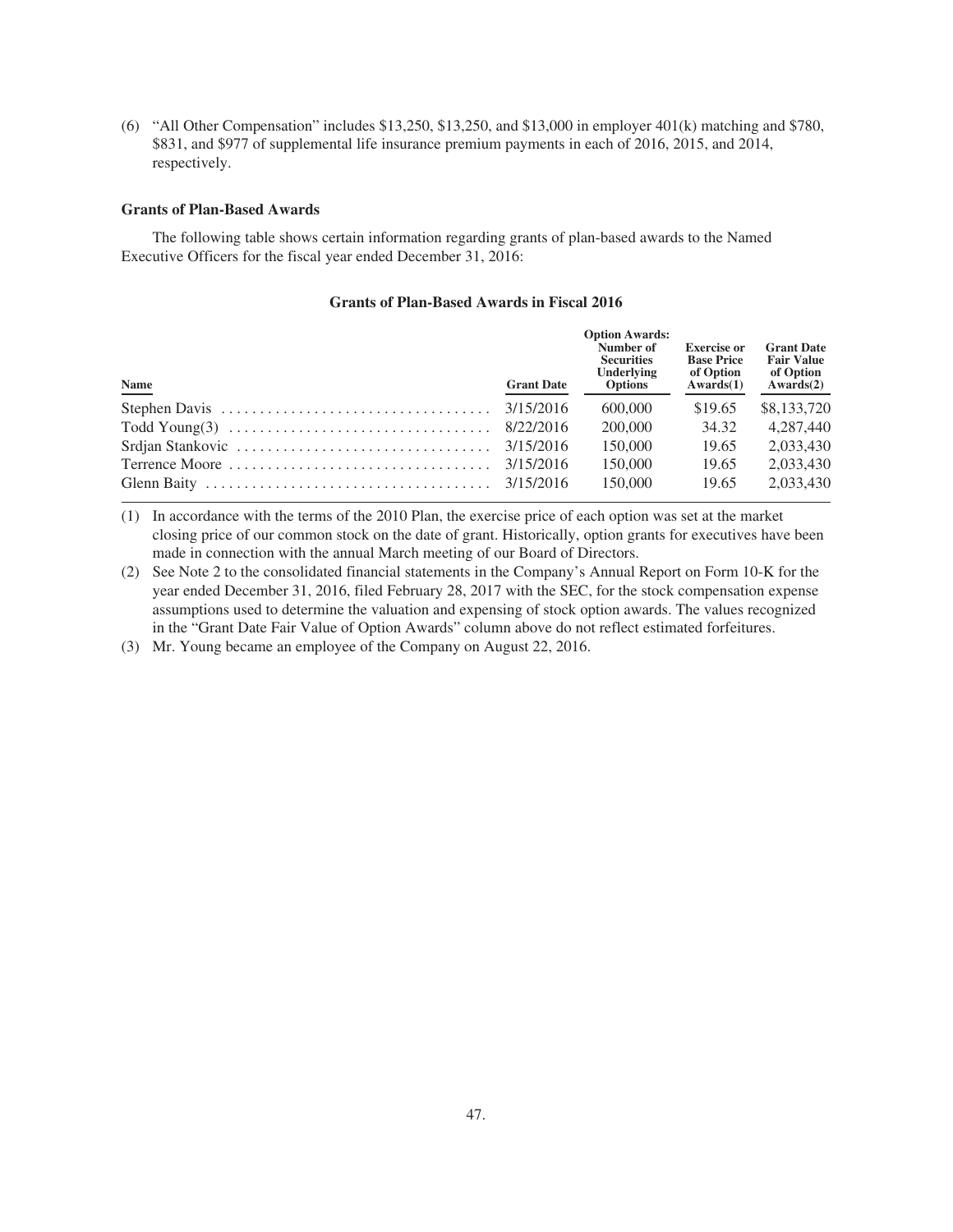## **Outstanding Equity Awards at Fiscal Year-End**

The following table shows certain information regarding outstanding equity awards at December 31, 2016 for the Named Executive Officers:

|                                        |                                                                                            | <b>Option Awards</b>                                                                     |                                        |                                           |                                     |
|----------------------------------------|--------------------------------------------------------------------------------------------|------------------------------------------------------------------------------------------|----------------------------------------|-------------------------------------------|-------------------------------------|
| Name                                   | <b>Number of Securities</b><br>Underlying<br><b>Unexercised Options</b><br>Exerciseable(1) | <b>Number of Securities</b><br>Underlying<br><b>Unexercised Options</b><br>Unexercisable | <b>Vesting</b><br>Commencement<br>Date | Option<br><b>Exercise</b><br><b>Price</b> | Option<br><b>Expiration</b><br>Date |
| Stephen Davis                          | 193,333                                                                                    | 126,667                                                                                  | 7/15/14                                | \$20.77                                   | 7/14/24                             |
|                                        | 96,250                                                                                     | 123,750                                                                                  | 3/20/15                                | 34.45                                     | 3/19/25                             |
|                                        | 70,312                                                                                     | 154,688                                                                                  | 9/1/15                                 | 35.91                                     | 8/31/25                             |
|                                        |                                                                                            | 600,000                                                                                  | 3/15/16                                | 19.65                                     | 3/14/26                             |
| subtotal                               | 359,895                                                                                    | 1,005,105                                                                                |                                        |                                           |                                     |
| Todd Young                             |                                                                                            | 200,000                                                                                  | 8/22/16                                | 34.32                                     | 8/21/26                             |
| subtotal $\ldots \ldots \ldots \ldots$ |                                                                                            | 200,000                                                                                  |                                        |                                           |                                     |
| Glenn Baity                            | 20,000                                                                                     |                                                                                          | 3/7/08                                 | 8.32                                      | 3/6/18                              |
|                                        | 20,000                                                                                     |                                                                                          | 10/20/08                               | 2.00                                      | 10/19/18                            |
|                                        | 6,365                                                                                      |                                                                                          | 10/22/08                               | 1.64                                      | 10/21/18                            |
|                                        | 22,000                                                                                     |                                                                                          | 3/12/10                                | 1.55                                      | 3/11/20                             |
|                                        | 94,500                                                                                     |                                                                                          | 3/25/11                                | 1.62                                      | 3/24/21                             |
|                                        | 130,000                                                                                    |                                                                                          | 3/23/12                                | 2.18                                      | 3/22/22                             |
|                                        | 113,750                                                                                    | 16,250                                                                                   | 6/7/13                                 | 17.01                                     | 6/6/23                              |
|                                        | 79,062                                                                                     | 35,938                                                                                   | 3/7/14                                 | 27.20                                     | 3/6/24                              |
|                                        | 14,062                                                                                     | 10,938                                                                                   | 9/5/14                                 | 26.96                                     | 9/4/24                              |
|                                        | 52,500                                                                                     | 67,500                                                                                   | 3/20/15                                | 34.45                                     | 3/19/25                             |
|                                        |                                                                                            | 150,000                                                                                  | 3/15/16                                | 19.65                                     | 3/14/26                             |
| subtotal $\ldots \ldots \ldots \ldots$ | 552,239                                                                                    | 280,626                                                                                  |                                        |                                           |                                     |
| Terrence Moore                         | 125,000                                                                                    | 25,000                                                                                   | 8/19/13                                | 19.61                                     | 8/18/23                             |
|                                        | 24,062                                                                                     | 10,938                                                                                   | 3/7/14                                 | 27.20                                     | 3/6/24                              |
|                                        | 52,500                                                                                     | 67,500                                                                                   | 3/20/15                                | 34.45                                     | 3/19/25                             |
|                                        |                                                                                            | 150,000                                                                                  | 3/15/16                                | 19.65                                     | 3/14/26                             |
| subtotal                               | 201.562                                                                                    | 253,438                                                                                  |                                        |                                           |                                     |
| Srdjan Stankovic                       | 67,708                                                                                     | 182,292                                                                                  | 11/25/15                               | 38.28                                     | 11/24/25                            |
|                                        |                                                                                            | 150,000                                                                                  | 3/15/16                                | 19.65                                     | 3/14/26                             |
| subtotal                               | 67,708                                                                                     | 332,292                                                                                  |                                        |                                           |                                     |

# **Outstanding Equity Awards at December 31, 2016**

(1) All listed options granted to our Named Executive Officers vest over four years with 25% of the total number of shares subject to an option vesting after the first year and 1/48th per month thereafter; except that the options that expire on October 19, 2018 vested over four years with 50% of the total number of shares subject to such options vesting after two years and 1/48th per month thereafter; provided, that (i) vesting of all options is subject to acceleration following specified events as described under "—*Potential payments under Amended and Restated Change in Control Severance Benefit Plan"* below.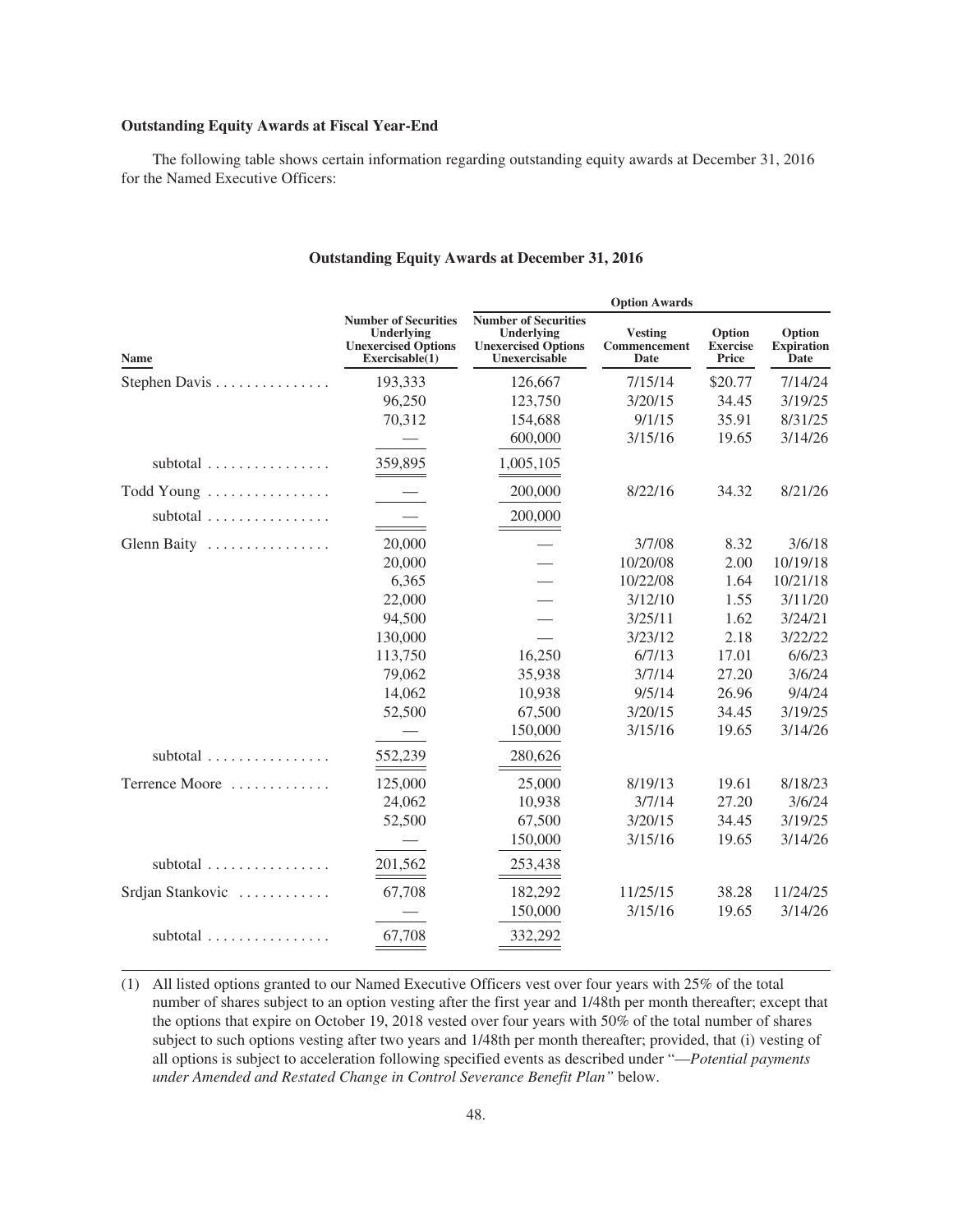## **Option Exercises and Stock Vested**

The following table shows for the fiscal year ended December 31, 2016, certain information regarding option exercises and stock vested during the year with respect to the Named Executive Officers. The Company has not made any restricted stock awards.

### **Option Exercises in Fiscal 2016**

|      | <b>Option Awards</b>                                                          |           |  |  |
|------|-------------------------------------------------------------------------------|-----------|--|--|
| Name | <b>Number of Shares</b> Value Realized<br>Acquired on Exercise on Exercise(1) |           |  |  |
|      |                                                                               |           |  |  |
|      |                                                                               |           |  |  |
|      |                                                                               |           |  |  |
|      |                                                                               |           |  |  |
|      | 67.135                                                                        | 1.657.881 |  |  |

(1) Amounts shown do not reflect amounts actually received by the named individual. The amounts reflect the products of (i) the difference between the market closing price on the date of exercise less the exercise price of the applicable option multiplied by (ii) the number of shares exercised under the applicable option.

## **Post-Employment Compensation**

The amounts of compensation payable to each Named Executive Officer upon termination of the employment of the executive are described below. Our Compensation Committee may in its discretion recommend revisions, amendments or additions to these benefits for the approval of the Board.

On March 29, 2017, Terrence Moore retired from his position as Executive Vice President, Chief Commercial Officer and Michael Yang was appointed to the same position. Accordingly, the following discussion regarding potential future payments to executive officers of the Company shall also apply to Mr. Yang.

### *Payments due upon termination*

Regardless of the manner in which a Named Executive Officer's employment terminates, the Named Executive Officer is entitled to receive amounts earned during his term of employment, including accrued and unpaid salary and payment in lieu of unused vacation days.

On December 10, 2015, the Compensation Committee of our Board of Directors, acting pursuant to authority delegated to it by our Board of Directors, adopted the ACADIA Pharmaceuticals Inc. Management Severance Benefit Plan (the "Severance Plan") and the ACADIA Pharmaceuticals Inc. Amended and Restated Change in Control Severance Benefit Plan (the "CIC Plan", and together with the Severance Plan, the "Plans"). The CIC Plan amends and restates ACADIA's Change in Control Severance Benefit Plan that was effective as of March 11, 2013.

#### *Potential payments under Management Severance Benefit Plan*

The Severance Plan entitles our current Named Executive Officers and other members of management to certain severance payments and benefits in the event of a qualifying termination of employment, other than in connection with certain change in control events that are covered by the CIC Plan. In reviewing the terms of the Severance Plan, the Compensation Committee and the Board of Directors reviewed information about the practices of other companies in the health care industry. In adopting the Severance Plan, the Board of Directors considered the benefit to the Company and its stockholders in providing stability for key employees. The Severance Plan will be used for new members of management that are hired as the Company grows and the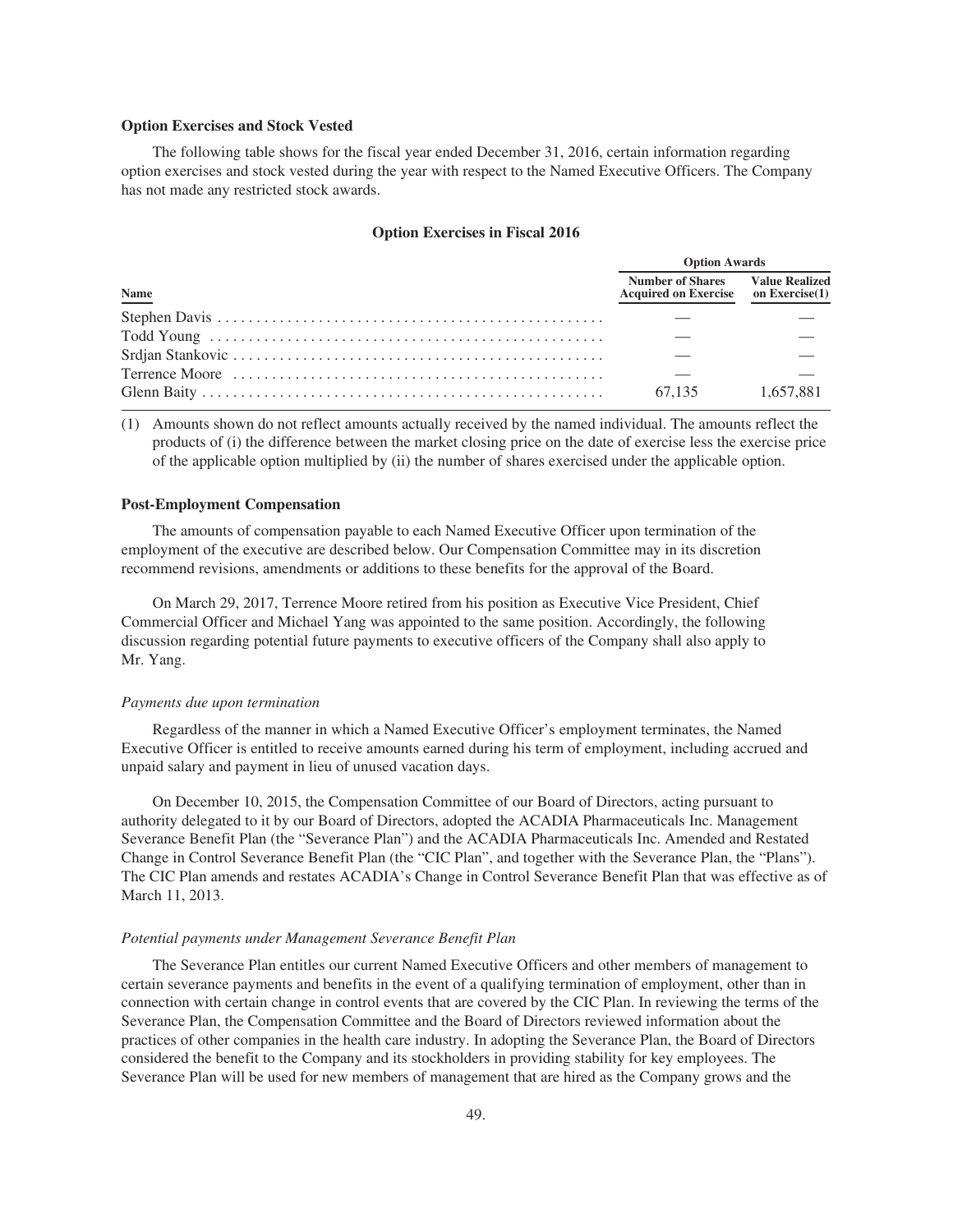Compensation Committee believes that it will assist with recruiting in this regard. A qualifying termination is a termination by us for any reason other than cause, or by the employee for good reason. For purposes of the Severance Plan, "cause" means (i) such employee's attempted commission of, or participation in, a fraud or act of dishonesty against the Company; (ii) such employee's intentional, material violation of any contract or agreement between the employee and the Company or of any statutory duty owed to the Company; (iii) such employee's unauthorized use or intentional unauthorized disclosure of the Company's confidential information or trade secrets; (iv) such employee's gross negligence or gross misconduct; (v) such employee's material failure to competently perform his/her assigned duties for the Company; (vi) sustained poor performance of any material aspect of the employee's duties or obligations including refusal to follow lawful instructions from the employee's manager or the then-current board of directors; or (vii) employee's conviction of, or the entry of a pleading of guilty or nolo contendere by such employee to, any crime involving moral turpitude or any non-vehicular felony; provided, in the case of clauses (v) and (vi), such behavior shall only be deemed cause if such failure or poor performance has not been substantially cured to the satisfaction of the Board of Directors within 30 days after written notice of such failure or poor performance has been given by the Company to the employee. The determination of whether a termination is for cause shall be made by the Board of Directors in its sole and exclusive judgment and discretion. "Good reason" means (i) the assignment to an employee of any duties or responsibilities that results in a material diminution in the employee's authorities, duties or responsibilities as in effect immediately prior to such reduction; provided, however, that a change solely in the employee's title or reporting relationships shall not provide the basis for a termination with Good Reason; (ii) a material reduction by the Company in the employee's annual base salary, as in effect prior to such reduction; (iii) a relocation of the employee's principal business office to a location that increases the employee's one-way driving distance by 30 miles or more, except for required travel by the employee on the Company's business consistent with such employee's business travel obligations as in effect on the effective date; or (iv) a material breach by the Company of any provision of the Severance Plan or any other material agreement between the employee and the Company concerning the terms and conditions of the employee's employment.

The amount of payments and the type of benefits provided under the Severance Plan vary based on the employee's position and include cash severance payments based on base salary and target bonus, accelerated vesting of equity awards, and payment for continued coverage under group health plans. Specifically, each Named Executive Officer is entitled to (i) a base compensation severance benefit that is equal to the individual's base salary plus the individual's target bonus payment for the year and (ii) a target bonus severance amount that is equal to the pro-rata portion of the individual's target bonus payment for the year. In the case of Mr. Davis, the base compensation severance benefit amount is multiplied by 1.5. In addition, the Named Executive Officers are also eligible to receive a pro-rated portion of the target bonus for the year in which the termination occurs. Mr. Davis would be eligible to receive 12 months of accelerated vesting of any outstanding stock awards in the event of a qualifying termination. The payments and benefits provided under the Severance Plan replaced any severance or similar payments or benefits under an employment agreement or other arrangement with us and are subject to the employee's compliance with the other terms and conditions of the Severance Plan. In order to receive any benefits under the Severance Plan, employees must sign a general release and waiver of all claims against the Company. Benefits are payable within 10 days of an effective release.

## *Potential payments under Amended and Restated Change in Control Severance Benefit Plan*

In 2013, the Compensation Committee of our Board of Directors, acting pursuant to authority delegated to it by our Board of Directors, adopted the ACADIA Pharmaceuticals Inc. Change in Control Severance Benefit Plan. The CIC Plan adopted in December 2015 amends and restates the Change in Control Severance Benefit Plan that was effective as of March 11, 2013. In adopting the plan, the Board considered the benefit to the Company and its stockholders in providing incentives for management continuity in the event of a merger for the Company (as described above under—Effect of change in control on stock option awards). In reviewing the terms of the CIC Plan, the Compensation Committee and the Board reviewed information about the practices of other companies in the health care industry. The CIC Plan will also be used for new members of management that are hired as the Company grows and the Compensation Committee believes that it will assist with recruiting in this regard.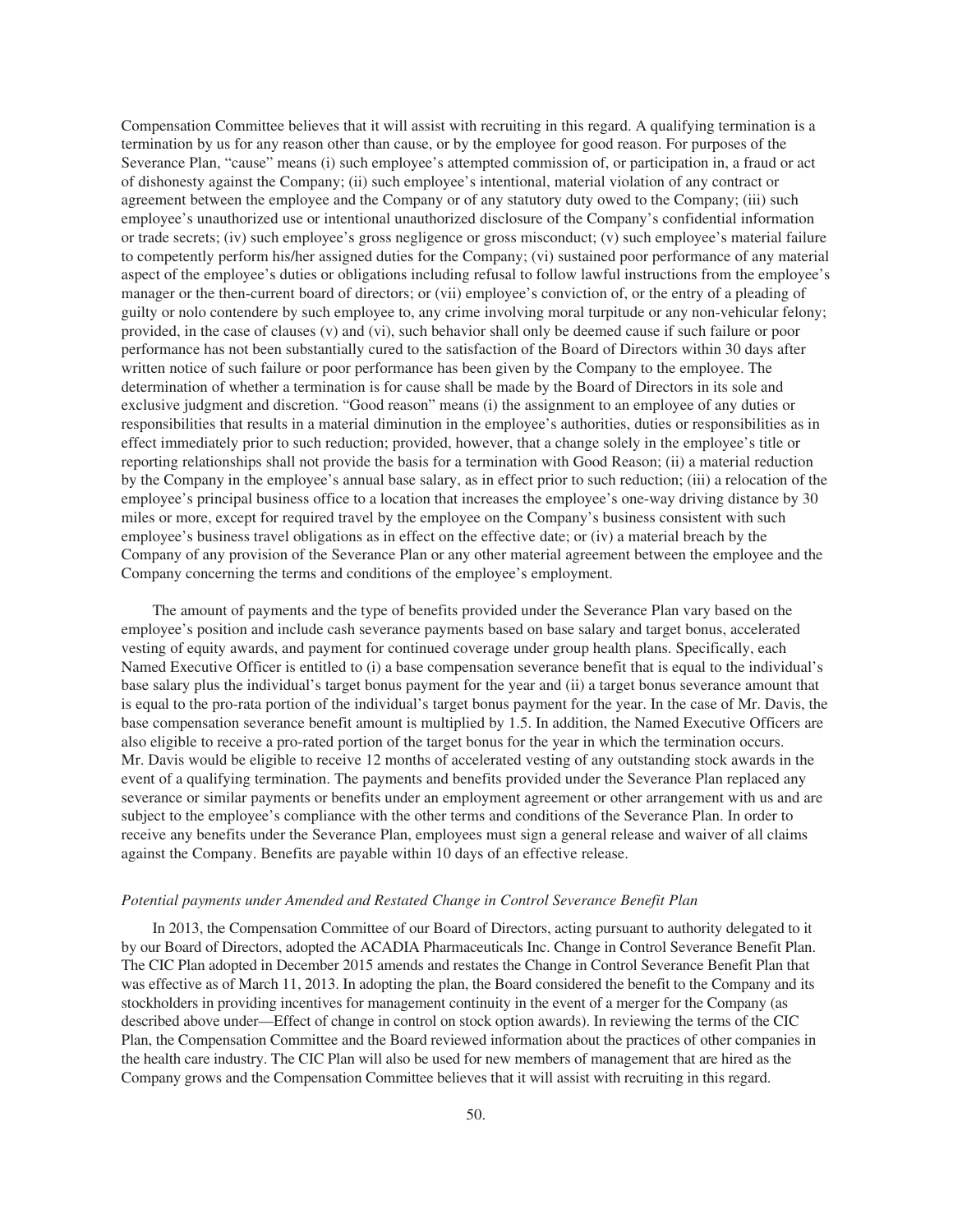The CIC Plan entitles our Named Executive Officers and other key employees to certain severance payments and benefits in the event of a qualifying termination of employment up to one month prior to or within 18 months following certain change in control events. The CIC Plan thus requires a "double trigger" before any benefits are received by the Named Executive Officers. A qualifying termination is a termination by us for any reason other than cause, or by the employee for good reason. For purposes of the CIC Plan, "cause" means (i) such employee's attempted commission of, or participation in, a fraud against the Company; (ii) such employee's intentional, material violation of any contract or agreement between the employee and the Company or of any statutory duty owed to the Company; (iii) such employee's unauthorized use or intentional unauthorized disclosure of the Company's confidential information or trade secrets; (iv) such employee's gross negligence or gross misconduct with respect to such employee's job duties; (v) sustained poor performance of any material aspect of the employee's duties or obligations including refusal to follow lawful instructions from the employee's manager or the then-current board of directors; or (vi) employee's conviction of, or the entry of a pleading of guilty or nolo contendere by such employee to, any crime involving moral turpitude or any non-vehicular felony; provided, in the case of clause (v), such behavior shall only be deemed cause if such failure or poor performance has not been substantially cured within 30 days after written notice of such failure or poor performance has been given by the Company to the employee. "Good reason" means (i) the assignment to an employee of any duties or responsibilities that results in a material diminution in the employee's authorities, duties or responsibilities as in effect immediately prior to such reduction; (ii) a material reduction by the Company in the employee's annual base salary, as in effect prior to such reduction; (iii) a relocation of the employee's principal business office to a location that increases the employee's one-way driving distance by 30 miles or more, except for required travel by the employee on the Company's business consistent with such employee's business travel obligations as in effect on the Effective Date; or (iv) a material breach by the Company of any provision of the CIC Plan or any other agreement between the employee and the Company.

The amount of payments and the type of benefits provided under the CIC Plan vary based on the employee's position and include cash severance payments based on base salary and bonus, accelerated vesting of equity awards, and payment for continued coverage under group health plans. Specifically, each Named Executive Officer is entitled to a base compensation severance benefit that is equal to the individual's base salary plus the individual's target bonus payment for the year, which amount is then multiplied by 2.0 for Mr. Davis and 1.5 for Dr. Stankovic and Messrs. Baity, Moore, Young and Yang. In addition, the Named Executive Officers are also eligible to receive a pro-rated portion of the target bonus for the year in which the change in control occurs. Under the CIC Plan, any options held by a Named Executive Officer that are outstanding but unvested and that are not assumed by the acquiring company will vest. In addition, following a merger in which the options have been assumed, if a Named Executive Officer's employment is involuntarily terminated or terminated by such officer for Good Reason, then any unvested options held by the Named Executive Officer will vest. Thus, this type of option acceleration would require a "double trigger" for the applicable Named Executive Officer, as noted above. If a merger had occurred, effective as of December 31, 2016, the value of the accelerated options to our executive officers would have been: \$6.5 million, \$0, \$1.4 million, \$1.6 million and \$1.7 million to Mr. Davis, Mr. Young, Dr. Stankovic, Mr. Moore and Mr. Baity, respectively, calculated as the sum for each individual of the products of the (i) the difference between the exercise price of each option deemed accelerated and the fair market value of our common stock on December 31, 2016 multiplied by (ii) the number of shares deemed accelerated under the applicable option.

The payments and benefits provided under the CIC Plan replace any severance or similar payments or benefits under an employment agreement or other arrangement with us, including the Severance Plan, and are subject to the employee's compliance with the other terms and conditions of the CIC Plan. In order to receive any benefits under the CIC Plan, employees must sign a general release and waiver of all claims against the Company.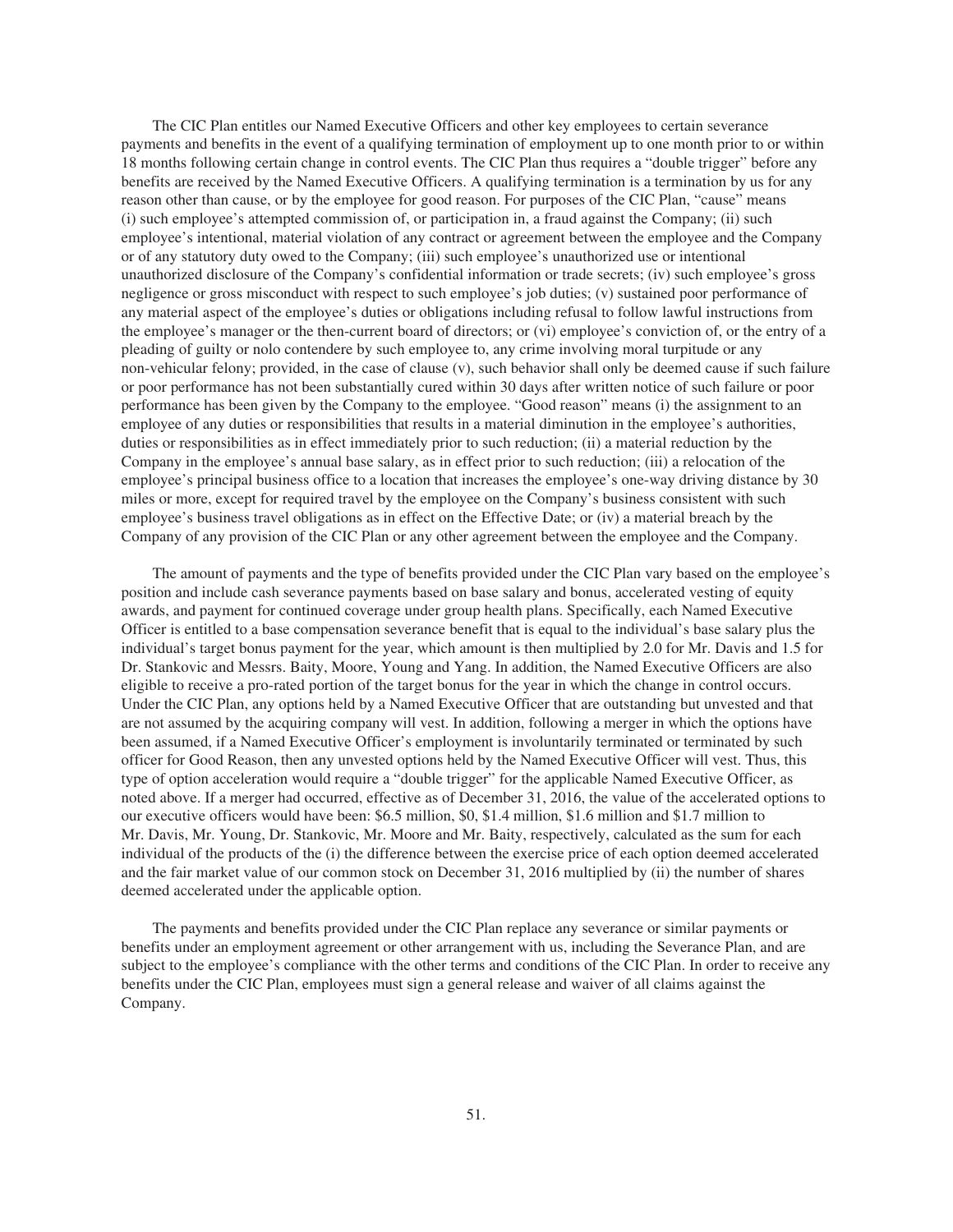### **Nonqualified Deferred Compensation**

None of our Named Executive Officers participates in or has account balances in nonqualified defined contribution plans or other nonqualified deferred compensation plans maintained by us. Our Compensation Committee may elect to provide our officers and other employees with non-qualified defined contribution or other nonqualified deferred compensation benefits in the future.

#### **Equity Compensation Plan Information**

The following table provides certain information as of December 31, 2016, with respect to all of our equity compensation plans in effect on that date:

|                                                                 | Number of securities to be.<br>issued upon exercise of<br>outstanding options,<br>warrants and rights<br>(a) | Weighted-average<br>exercise price of<br>outstanding options,<br>warrants and rights<br>(b) | <b>Number of securities</b><br>remaining available for<br>issuance under equity<br>compensation plans<br>(excluding securities reflected in<br>column (a))<br>(c) |
|-----------------------------------------------------------------|--------------------------------------------------------------------------------------------------------------|---------------------------------------------------------------------------------------------|-------------------------------------------------------------------------------------------------------------------------------------------------------------------|
| Equity compensation plans approved<br>by stockholders $(1)$     | 12,743,877                                                                                                   | \$26.41                                                                                     | 4,597,732                                                                                                                                                         |
| Equity compensation plans not<br>approved by stockholders $(2)$ |                                                                                                              |                                                                                             |                                                                                                                                                                   |
|                                                                 | 12,743,877                                                                                                   | \$26.41                                                                                     | 4,597,732                                                                                                                                                         |

(1) Includes the 2004 Plan, the 2010 Plan and our 2004 Employee Stock Purchase Plan (the "ESPP"). 580,413 shares under column (c) are attributable to our ESPP.

(2) As of December 31, 2016, we did not have any equity compensation plans that were not approved by our stockholders.

#### **Director Compensation**

In March 2017, the Board approved an update to the compensation program for our non-employee directors that will go into effect on June 1, 2017. This change was made following a review of materials provided by FW Cook regarding compensation of the same comparable group of companies that was used to evaluate executive compensation. The prior compensation program, which was in effect for 2016 and has been in place since 2013, is described in the table below entitled "Director Compensation for Fiscal 2016".

Under the updated director compensation plan, we provide each of our non-employee directors with cash compensation solely in the form of annual retainers, as set forth in the table that follows this paragraph. We also reimburse our non-employee directors for their reasonable expenses incurred in attending meetings of our Board of Directors and committees of the Board and other Board activities.

Under the updated director compensation plan, each of our non-employee directors also receives an annual stock option grant under the 2010 Plan for 15,000 shares. Options granted to our non-employee directors are intended by us not to qualify as incentive stock options under the Internal Revenue Code of 1986, as amended.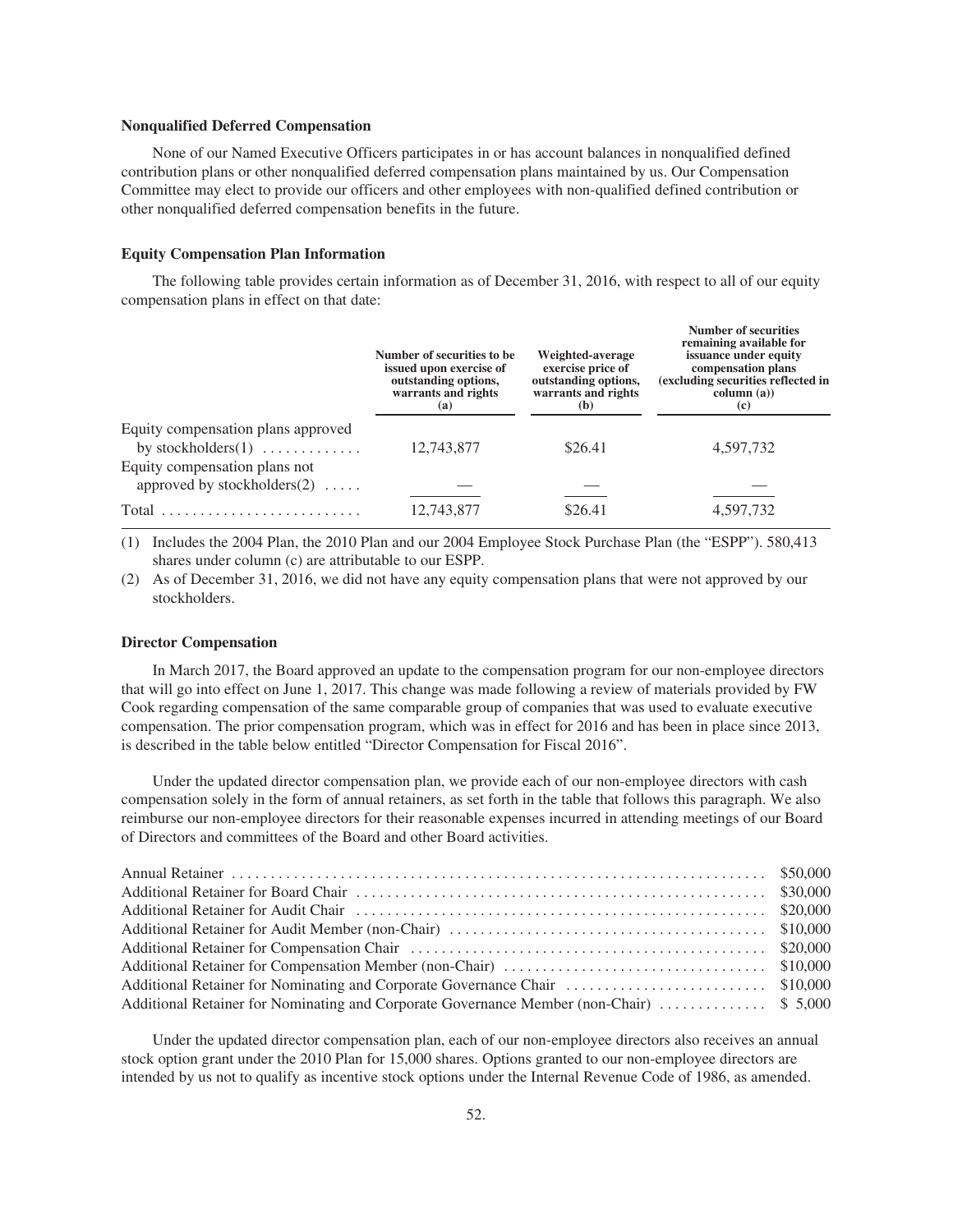These option grants are non-discretionary. In addition, any person who joins the Board of Directors as a non-employee director will receive an option to purchase 15,000 shares of common stock upon his or her election. The annual retainer amount and option grant could be pro-rated for a director that joined the Board other than at the first meeting of the Board following the annual meeting of stockholders.

Initial grants (i.e., those made upon a non-employee director's election to our Board of Directors) vest over two years following the date of grant, and annual grants vest at the rate of 1/4th each three months after the date of grant. The exercise price for option grants is equal to the closing price for the Company's common stock on the option grant date. In general, the term of stock options granted under the 2010 Plan may not exceed ten years.

Unless the terms of a non-employee director's stock option agreement provide for earlier or later termination, if an optionholder's service relationship with us, or any affiliate of ours, ceases for any reason, the optionholder may exercise any vested options up to three years from cessation of service.

### **Director Compensation for Fiscal 2016**

Prior to the changes approved in March 2017 that take effect in June 2017, our Board had been compensated under a plan adopted in March 2013. Under that director compensation plan, which was in effect for 2016 compensation, we provided each of our non-employee directors with cash compensation solely in the form of annual retainers, as set forth in the table that follows this paragraph.

Under the plan in effect for 2016, each of our non-employee directors also received an annual stock option grant under the 2010 Plan for 12,500 shares, with the grant for the Chairman of the Board including an additional 1,500 shares. In addition, any person who joined the Board of Directors as a non-employee director received an option to purchase 15,000 shares of common stock upon his or her election. The annual retainer amount and option grant could be pro-rated for a director that joined the Board other than at the first meeting of the Board following the annual meeting of stockholders.

The following table shows for the fiscal year ended December 31, 2016 certain information with respect to the compensation of all persons who served as directors of the Company during 2016, other than Mr. Davis, who is a director and our President and Chief Executive Officer, and did not receive additional compensation for his services as a director.

| Name                                                                              | <b>Fees Earned or</b><br>Paid in Cash(1) | Option<br>Awards(2) | <b>All Other</b><br><b>Compensation</b> | Total     |
|-----------------------------------------------------------------------------------|------------------------------------------|---------------------|-----------------------------------------|-----------|
|                                                                                   | \$80,000                                 | \$362,194           | -S<br>$\overline{\phantom{a}}$          | \$442,194 |
|                                                                                   | 59,500                                   | 323.388             |                                         | 382,888   |
| Michael Borer(5) $\dots \dots \dots \dots \dots \dots \dots \dots \dots \dots$    |                                          |                     |                                         |           |
|                                                                                   | 58,000                                   | 323.388             |                                         | 381,388   |
| James Daly(7) $\dots \dots \dots \dots \dots \dots \dots \dots \dots \dots \dots$ | 59.750                                   | 604,492             |                                         | 664,242   |
|                                                                                   |                                          |                     |                                         |           |
|                                                                                   | 60,000                                   | 323.388             | 65.693                                  | 449.081   |
|                                                                                   |                                          |                     |                                         |           |
|                                                                                   | 58.750                                   | 323.388             |                                         | 382,138   |
|                                                                                   |                                          |                     |                                         |           |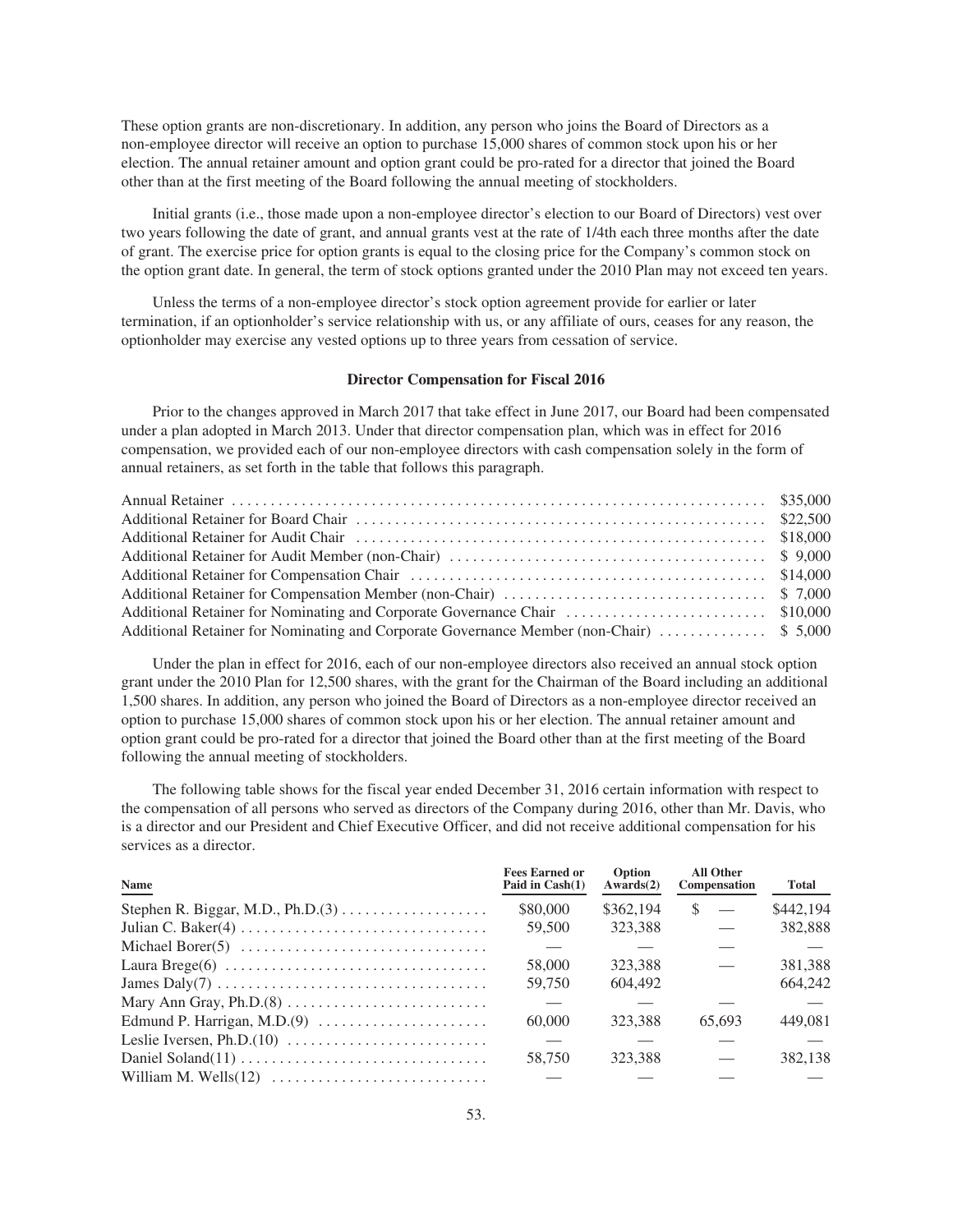- (1) "Fees Earned or Paid in Cash" includes annual Board of Directors retainer and applicable additional retainer amount if the Director was a member or Chair of a committee.
- (2) "Option Awards" includes the grant date fair value of option awards granted as computed in accordance with authoritative accounting guidance. See Note 2 to the consolidated financial statements in the Company's Annual Report on Form 10-K for the year ended December 31, 2016, filed February 28, 2017 with the SEC, for the assumptions used to determine the valuation of stock option awards.
- (3) "Fees Earned or Paid in Cash" includes Annual Retainer of \$35,000, Additional Retainer for Board Chair of \$22,500, Additional Retainer for Compensation Chair of \$14,000, Additional Retainer for Nominating & Corporate Governance Member (non-Chair) of \$5,000, and a pro-rated Retainer for Compensation Chair for services during the first half of 2016 of \$3,500. "Option Awards" includes the fair value of 14,000 stock options granted June 10, 2016 with an exercise price of \$39.60. As of December 31, 2016, an aggregate of 66,500 stock options that had been granted to Dr. Biggar were outstanding.
- (4) "Fees Earned or Paid in Cash" includes Annual Retainer of \$35,000, Additional Retainer for Compensation Member (non-Chair) of \$7,000 and a pro-rated Annual Retainer for services during the first half of 2016 of \$17,500. "Option Awards" includes the fair value of 12,500 stock options granted June 10, 2016 with an exercise price of \$39.60. As of December 31, 2016, an aggregate of 27,500 stock options that had been granted to Mr. Baker were outstanding.
- (5) Mr. Borer resigned from the Board of Directors in February 2016 and received no fees or option awards in 2016. As of December 31, 2016, an aggregate of 217,523 stock options that had been granted to Mr. Borer were outstanding.
- (6) "Fees Earned or Paid in Cash" includes Annual Retainer of \$35,000, Additional Retainer for Audit Chair of \$18,000 and Additional Retainer for Nominating & Corporate Governance Member (non-Chair) of \$5,000. "Option Awards" includes the fair value of 12,500 stock options granted June 10, 2016 with an exercise price of \$39.60. As of December 31, 2016, an aggregate of 95,000 stock options that had been granted to Ms. Brege were outstanding.
- (7) "Fees Earned or Paid in Cash" includes Annual Retainer of \$35,000, Additional Retainer for Audit Member (non-Chair) of \$9,000, Additional Retainer for Compensation Member (non-Chair) of \$7,000 and a pro-rated Annual Retainer for services during the first half of 2016 of \$8,750. "Option Awards" includes the fair value of Mr. Daly's initial grant of 15,000 stock options granted on January 7, 2016 with an exercise price of \$28.73 and the fair value of 12,500 stock options granted on June 10, 2016 with an exercise price of \$39.60. As of December 31, 2016, an aggregate of 27,500 stock options that had been granted to Mr. Daly were outstanding.
- (8) Dr. Gray resigned from the Board of Directors in June 2016 and received no fees or option awards in 2016. As of December 31, 2016, an aggregate of 82,386 stock options that had been granted to Dr. Gray were outstanding.
- (9) "Fees Earned or Paid in Cash" includes Annual Retainer of \$35,000, Additional Retainer for Nominating & Corporate Governance Member (non-Chair) of \$5,000, and a pro-rated Annual Retainer for services provided during the second half of 2015 (but paid in 2016) and first half of 2016 of \$20,000. "Option Awards" includes the fair value of 12,500 stock options granted June 10, 2016 with an exercise price of \$39.60. As of December 31, 2016, an aggregate of 27,500 stock options that had been granted to Dr. Harrigan were outstanding. Prior to joining our board of directors, we entered into a consultant agreement with Dr. Harrigan, pursuant to which Dr. Harrigan did provide consulting services after becoming a director in November 2015. This consultant agreement has terminated. "All Other Compensation" includes payments under this consultant agreement totaling \$65,693 for the year ended December 31, 2016.
- (10) Dr. Iversen elected not to stand for re-election to the Board of Directors in June 2016 and received no fees or option awards in 2016. As of December 31, 2016, an aggregate of 169,027 stock options that had been granted to Dr. Iversen were outstanding.
- (11) "Fees Earned or Paid in Cash" includes Annual Retainer of \$35,000, Additional Retainer for Audit Member (non-Chair) of \$9,000, Additional Retainer for Nominating and Corporate Governance Chair of \$10,000 and a pro-rated Additional Retainer for Nominating & Corporate Governance Chair (non-Member) of \$4,750.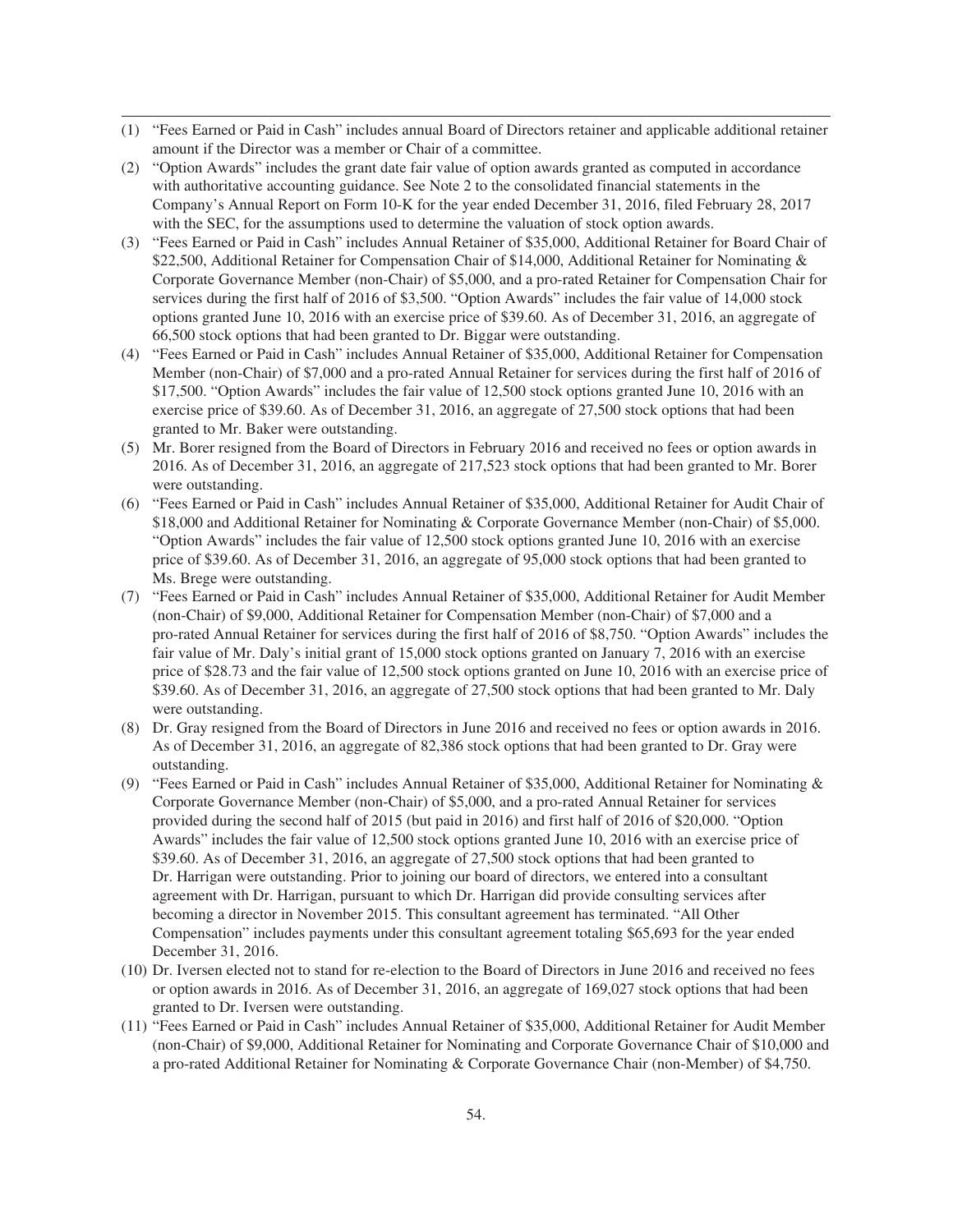"Option Awards" includes the fair value of 12,500 stock options granted June 10, 2016 with an exercise price of \$39.60. As of December 31, 2016, an aggregate of 40,000 stock options that had been granted to Mr. Soland were outstanding.

(12) Mr. Wells elected not to stand for re-election to the Board of Directors in June 2016 and received no fees or option awards in 2016. As of December 31, 2016, an aggregate of 18,500 stock options that had been granted to Mr. Wells were outstanding.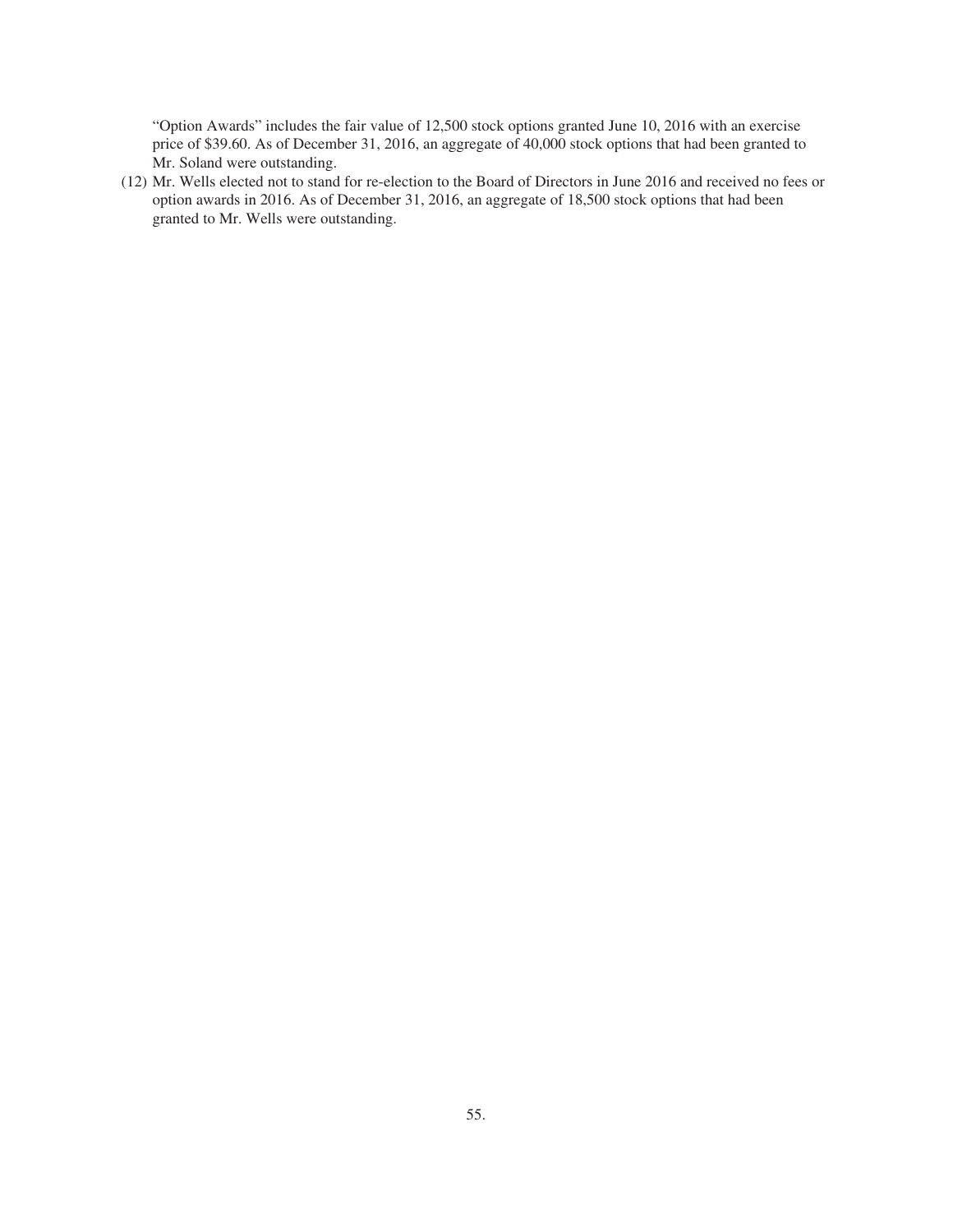## **TRANSACTIONS WITH RELATED PERSONS**

### **Related-Person Transactions Policy and Procedures**

The charter of the Audit Committee states that it will review, consider and approve or ratify any "relatedpersons transactions." A "related-person transaction" is a transaction, arrangement or relationship (or any series of similar transactions, arrangements or relationships) in which the Company and any "related person" are participants involving an amount that exceeds \$120,000. Transactions involving compensation for services provided to the Company as an employee, director, consultant or similar capacity by a related person are not covered. A related person is any executive officer, director, or more than 5% stockholder of the Company, including any of their immediate family members, and any entity owned or controlled by such persons.

Where a transaction has been identified as a related-person transaction, management must present information regarding the proposed related-person transaction to the Audit Committee (or, where Audit Committee approval would be inappropriate, to another independent body of the Board) for consideration and approval or ratification. The presentation must include a description of, among other things, the material facts, the interests, direct and indirect, of the related persons, the benefits to the Company of the transaction and whether any alternative transactions were available. To identify related-person transactions in advance, the Company relies on information supplied by its executive officers and directors. In considering related-person transactions, the Audit Committee takes into account the relevant available facts and circumstances including, but not limited to (a) the risks, costs and benefits to the Company, (b) the impact on a director's independence in the event the related person is a director, immediate family member of a director or an entity with which a director is affiliated, (c) the terms of the transaction, (d) the availability of other sources for comparable services or products and (e) the terms available to or from, as the case may be, unrelated third parties or to or from employees generally. In the event a director has an interest in the proposed transaction, the director must recuse himself or herself from the deliberations and approval. In determining whether to approve, ratify or reject a related-person transaction, the Audit Committee will look at, in light of known circumstances, whether the transaction is in, or is not inconsistent with, the best interests of the Company and its stockholders, as the Audit Committee determines in the good faith exercise of its discretion.

We describe below transactions and series of related transactions, since January 1, 2016, with respect to which we were a party, will be a party, or otherwise benefited, in which:

- the amounts involved exceeded or will exceed \$120,000; and
- a director, executive officer, beneficial owner of more than 5% of our common stock or any member of their immediate family or any entity owned or controlled by such persons who had or will have a direct or indirect material interest.

### **Certain Related-Person Transactions**

On January 6, 2016, we entered into an underwriting agreement with Merrill Lynch, Pierce, Fenner & Smith Incorporated and J.P. Morgan Securities LLC, as representatives of the several underwriters named therein, relating to the sale and issuance of 10,344,827 shares of our common stock. Entities affiliated with one of our principal stockholders, Baker Brothers Advisors LP, and two of our directors, Dr. Biggar and Mr. Baker, purchased approximately \$75 million of the shares of common stock in the offering. The price to the public in this offering was \$29.00 per share and we received net proceeds from the offering of approximately \$281.6 million, after deducting underwriting discounts and commissions and other estimated offering expenses payable by us. In connection with the offering, we entered into a resale registration rights agreement for shares of our common stock held by the Baker Brothers funds, pursuant to which we filed a Registration Statement on Form S-3 covering 26,179,806 shares of our common stock on April 1, 2016.

On August 9, 2016, we entered into an underwriting agreement with J.P. Morgan Securities LLC, Goldman, Sachs & Co. and Merrill Lynch, Pierce, Fenner & Smith Incorporated, as representatives of the several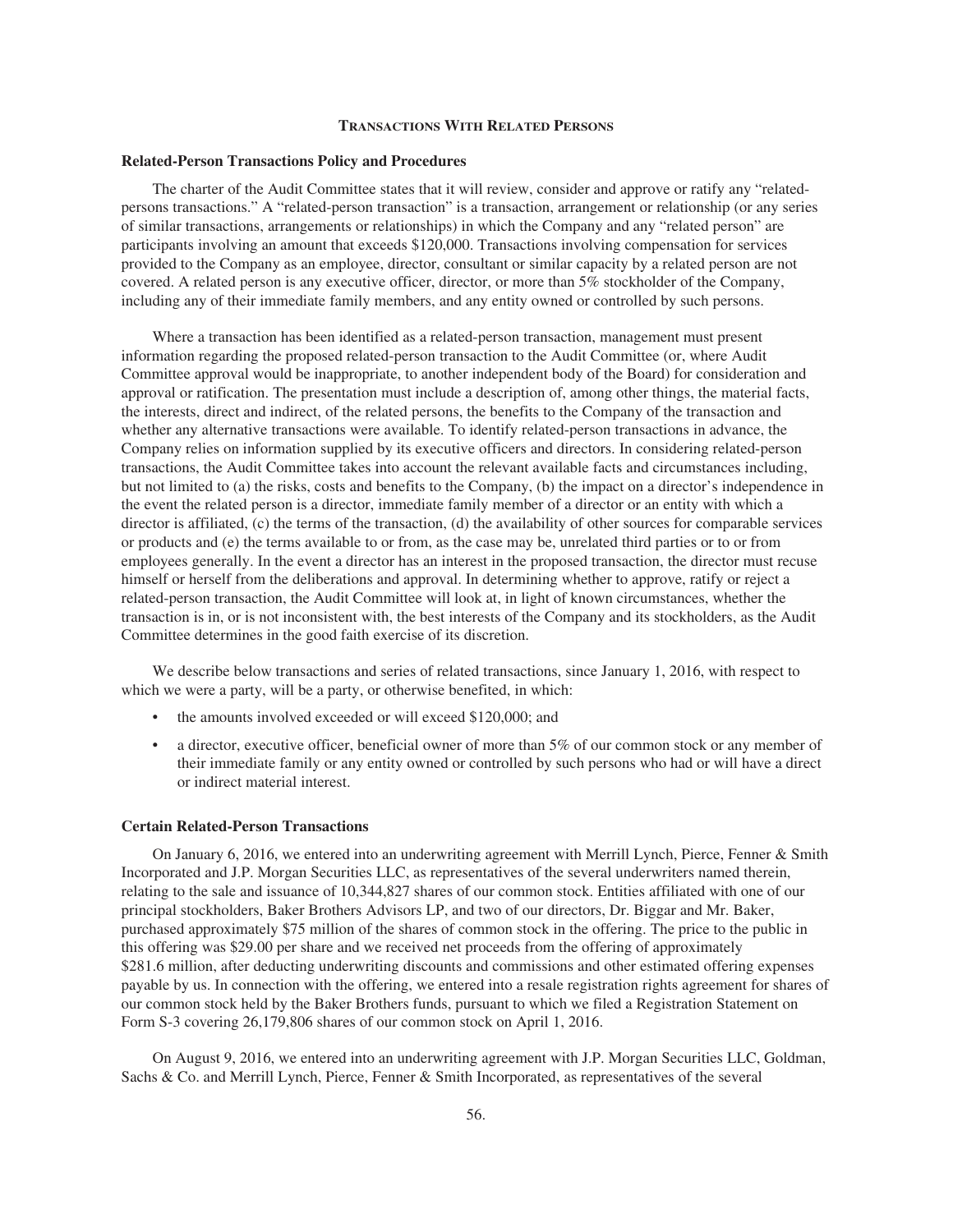underwriters named therein, relating to the sale and issuance of 6,969,696 shares (including 909,090 shares pursuant to the underwriters' exercise of an overallotment option) of our common stock. Entities affiliated with one of our principal stockholders, Baker Brothers Advisors LP, and two of our directors, Dr. Biggar and Mr. Baker, purchased approximately \$43 million of the shares of common stock in the offering. The price to the public in this offering was \$33.00 per share and we received net proceeds from the offering of approximately \$215.9 million, after deducting underwriting discounts and commissions and other estimated offering expenses payable by us.

Our bylaws provide that we will indemnify our directors and executive officers, and may indemnify other officers, employees and other agents, to the fullest extent permitted by law. Our bylaws also permit us to secure insurance on behalf of any officer, director, employee or other agent for any liability arising out of his or her actions in connection with their services to us, regardless of whether our amended and restated bylaws permit such indemnification. We have obtained a policy of directors' and officers' liability insurance.

We have entered, and intend to continue to enter, into indemnification agreements with our directors and executive officers, in addition to the indemnification provided for in our bylaws. These agreements, among other things, require us to indemnify our directors and executive officers for certain expenses, including attorneys' fees, judgments, fines and settlement amounts incurred by a director or executive officer in any action or proceeding arising out of their services as one of our directors or executive officers, or any of our subsidiaries or any other company or enterprise to which the person provides services at our request.

## **Director Independence**

Information regarding director independence is included under "*Proposal 1—Election of Directors*" above and is incorporated by reference herein.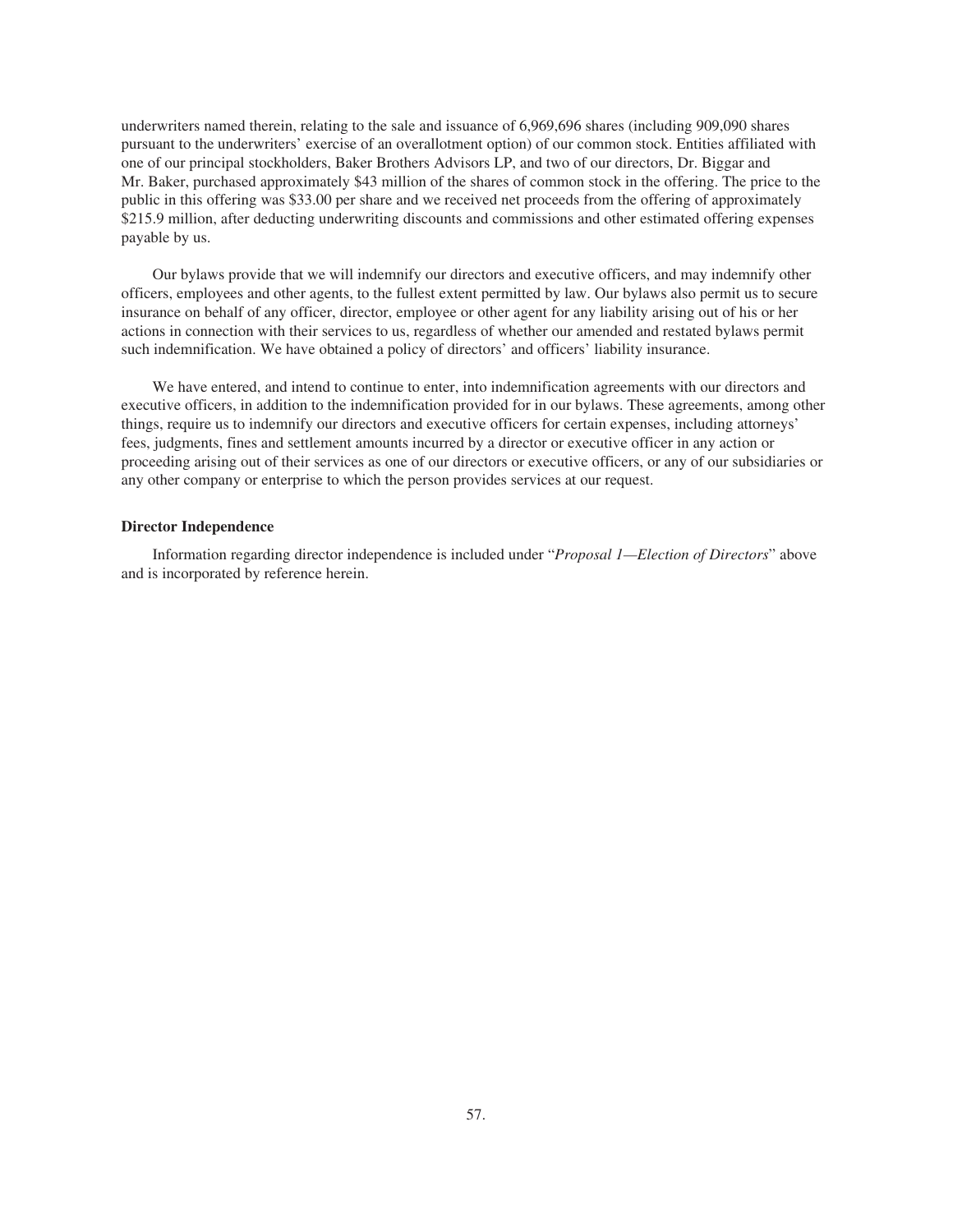## **HOUSEHOLDING OF PROXY MATERIALS**

The SEC has adopted rules that permit companies and intermediaries (e.g., brokers) to satisfy the delivery requirements for Notices of Internet Availability of Proxy Materials or other Annual Meeting materials with respect to two or more stockholders sharing the same address by delivering a single Notice of Internet Availability of Proxy Materials or other Annual Meeting materials addressed to those stockholders. This process, which is commonly referred to as "householding", potentially means extra convenience for stockholders and cost savings for companies.

This year, a number of brokers with account holders who are stockholders of ACADIA Pharmaceuticals Inc. will be householding our Annual Meeting materials. A single Notice of Internet Availability of Proxy Materials or other Annual Meeting materials will be delivered to multiple stockholders sharing an address unless contrary instructions have been received from the affected stockholders. Once you have received notice from your broker that they will be householding communications to your address, householding will continue until you are notified otherwise or until you revoke your consent. If, at any time, you no longer wish to participate in householding and would prefer to receive a separate Notice of Internet Availability of Proxy Materials or other Annual Meeting materials, please notify your broker or ACADIA Pharmaceuticals Inc. Direct your written request to ACADIA Pharmaceuticals Inc., 3611 Valley Centre Drive, Suite 300, San Diego, California 92130, Attn: Investor Relations, or contact Investor Relations at (858) 558-2871 and we will undertake to promptly deliver a separate copy of the Notice of Internet Availability of Proxy Materials or Annual Meeting materials to you. Stockholders who currently receive multiple copies of the Notice of Internet Availability of Proxy Materials or other Annual Meeting materials at their addresses and would like to request householding of their communications should contact their brokers.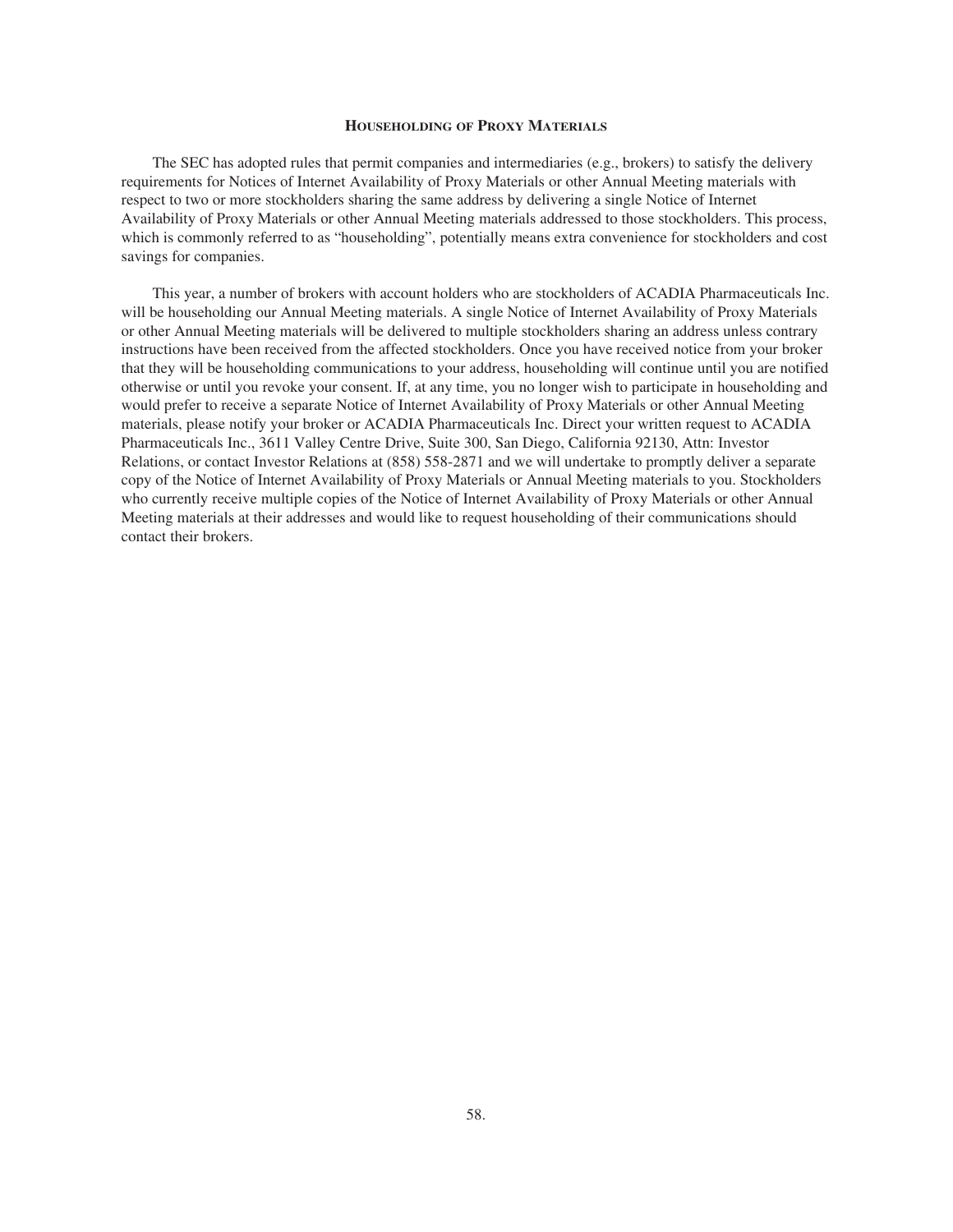### **OTHER MATTERS**

The Board of Directors knows of no other matters that will be presented for consideration at the 2017 Annual Meeting of Stockholders. If any other matters are properly brought before the meeting, it is the intention of the persons named in the accompanying form of proxy to vote on such matters in accordance with their best judgment.

By Order of the Board of Directors

Glenn F. Baity *Executive Vice President, General Counsel, and Secretary*

San Diego, California April 27, 2017

A COPY OF OUR ANNUAL REPORT TO THE SECURITIES AND EXCHANGE COMMISSION ON FORM 10-K FOR THE FISCAL YEAR ENDED DECEMBER 31, 2016 IS AVAILABLE WITHOUT CHARGE UPON WRITTEN REQUEST TO: SECRETARY, ACADIA PHARMACEUTICALS INC., 3611 VALLEY CENTRE DRIVE, SUITE 300, SAN DIEGO, CA 92130. WE WILL FURNISH A COPY OF ANY EXHIBIT TO SUCH REPORT UPON WRITTEN REQUEST AND PAYMENT OF REASONABLE EXPENSES IN FURNISHING SUCH EXHIBIT.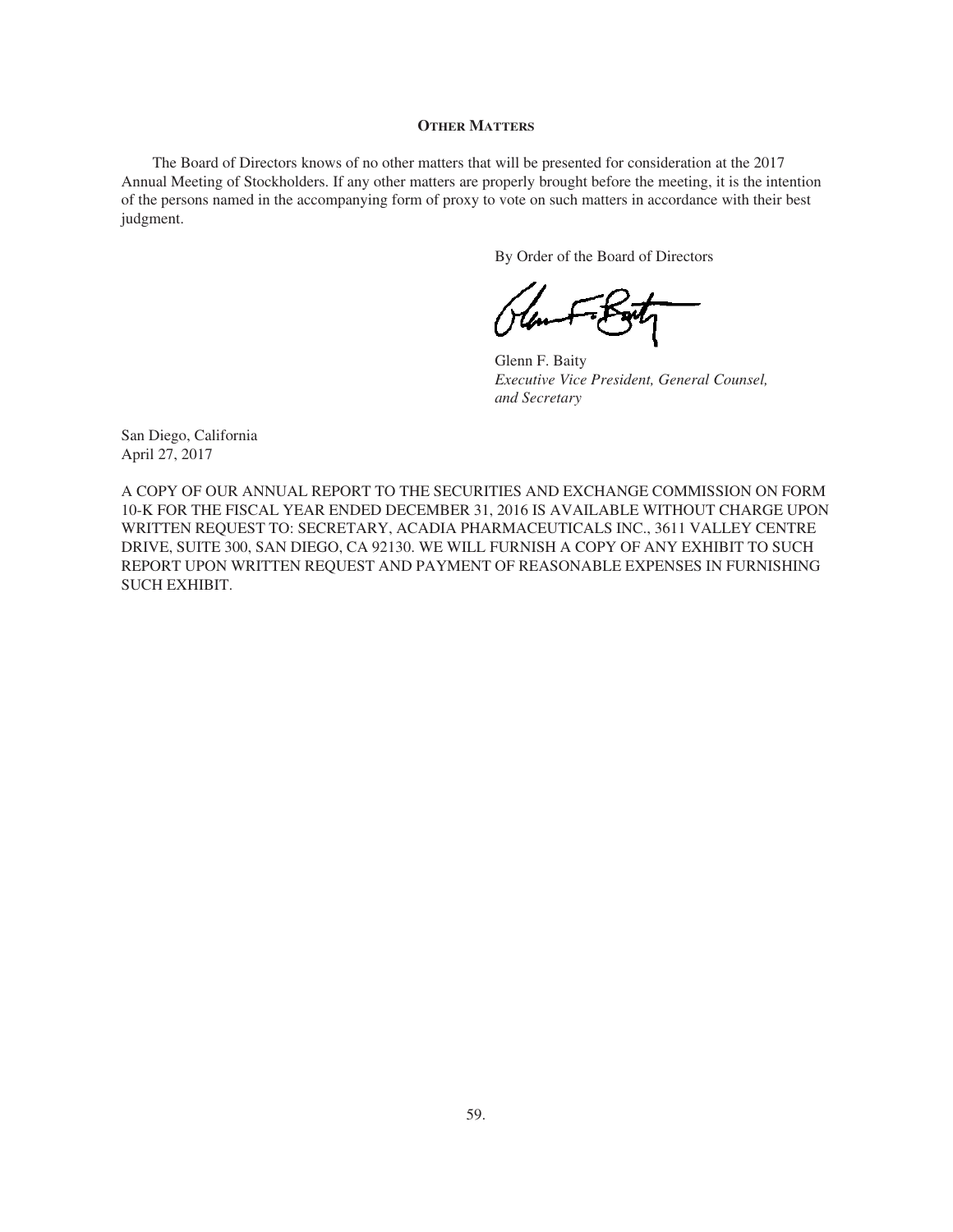## **Appendix A**

## **ACADIA PHARMACEUTICALS INC.**

**2010 EQUITY INCENTIVE PLAN ADOPTED BY THE BOARD OF DIRECTORS: MARCH 12, 2010 APPROVED BY THE STOCKHOLDERS: JUNE 11, 2010 AMENDED BY THE BOARD OF DIRECTORS: APRIL 17, 2013 APPROVED BY THE STOCKHOLDERS: JUNE 7, 2013 AMENDED BY THE BOARD OF DIRECTORS: APRIL 17, 2015 APPROVED BY THE STOCKHOLDERS: JUNE 15, 2015 AMENDED BY THE BOARD OF DIRECTORS: APRIL 29, 2016 APPROVED BY THE STOCKHOLDERS: JUNE 10, 2016 AMENDED BY THE BOARD OF DIRECTORS: APRIL 19, 2017 APPROVED BY THE STOCKHOLDERS: JUNE [ ], 2017**

# **1. GENERAL.**

**(a) Successor to and Continuation of Prior Plan**. The Plan is intended as the successor to and continuation of the ACADIA Pharmaceuticals Inc. 2004 Equity Incentive Plan, as amended (the "*Prior Plan*"). Following the Effective Date, no additional stock awards shall be granted under the Prior Plan. Any shares remaining available for grant as new awards under the Prior Plan as of the Effective Date (the "*Prior Plan's Available Reserve*") shall become available for issuance pursuant to Stock Awards granted hereunder. From and after the Effective Date, all outstanding stock awards granted under the Prior Plan shall remain subject to the terms of the Prior Plan; provided, however, any shares underlying outstanding stock awards granted under the Prior Plan that expire or terminate for any reason prior to exercise or settlement or are forfeited because of the failure to meet a contingency or condition required to vest such shares or are reacquired, withheld (or not issued) to satisfy a tax withholding obligation in connection with an award other than a stock option or stock appreciation right (the "*Returning Shares*") shall become available for issuance pursuant to Awards granted hereunder. All Awards granted on or after the Effective Date of this Plan shall be subject to the terms of this Plan.

**(b) Eligible Award Recipients**. The persons eligible to receive Awards are Employees, Directors and Consultants.

**(c) Available Awards**. The Plan provides for the grant of the following Awards: (i) Incentive Stock Options, (ii) Nonstatutory Stock Options, (iii) Stock Appreciation Rights (iv) Restricted Stock Awards, (v) Restricted Stock Unit Awards, (vi) Performance Stock Awards, (vii) Performance Cash Awards, and (viii) Other Stock Awards.

**(d) Purpose**. The Company, by means of the Plan, seeks to secure and retain the services of the group of persons eligible to receive Awards as set forth in Section 1(b), to provide incentives for such persons to exert maximum efforts for the success of the Company and any Affiliate and to provide a means by which such eligible recipients may be given an opportunity to benefit from increases in value of the Common Stock through the granting of Awards.

### **2. ADMINISTRATION.**

**(a) Administration by Board**. The Board shall administer the Plan unless and until the Board delegates administration of the Plan to a Committee or Committees, as provided in Section 2(c).

**(b) Powers of Board**. The Board shall have the power, subject to, and within the limitations of, the express provisions of the Plan:

**(i)** To determine from time to time (A) which of the persons eligible under the Plan shall be granted Awards; (B) when and how each Award shall be granted; (C) what type or combination of types of Award shall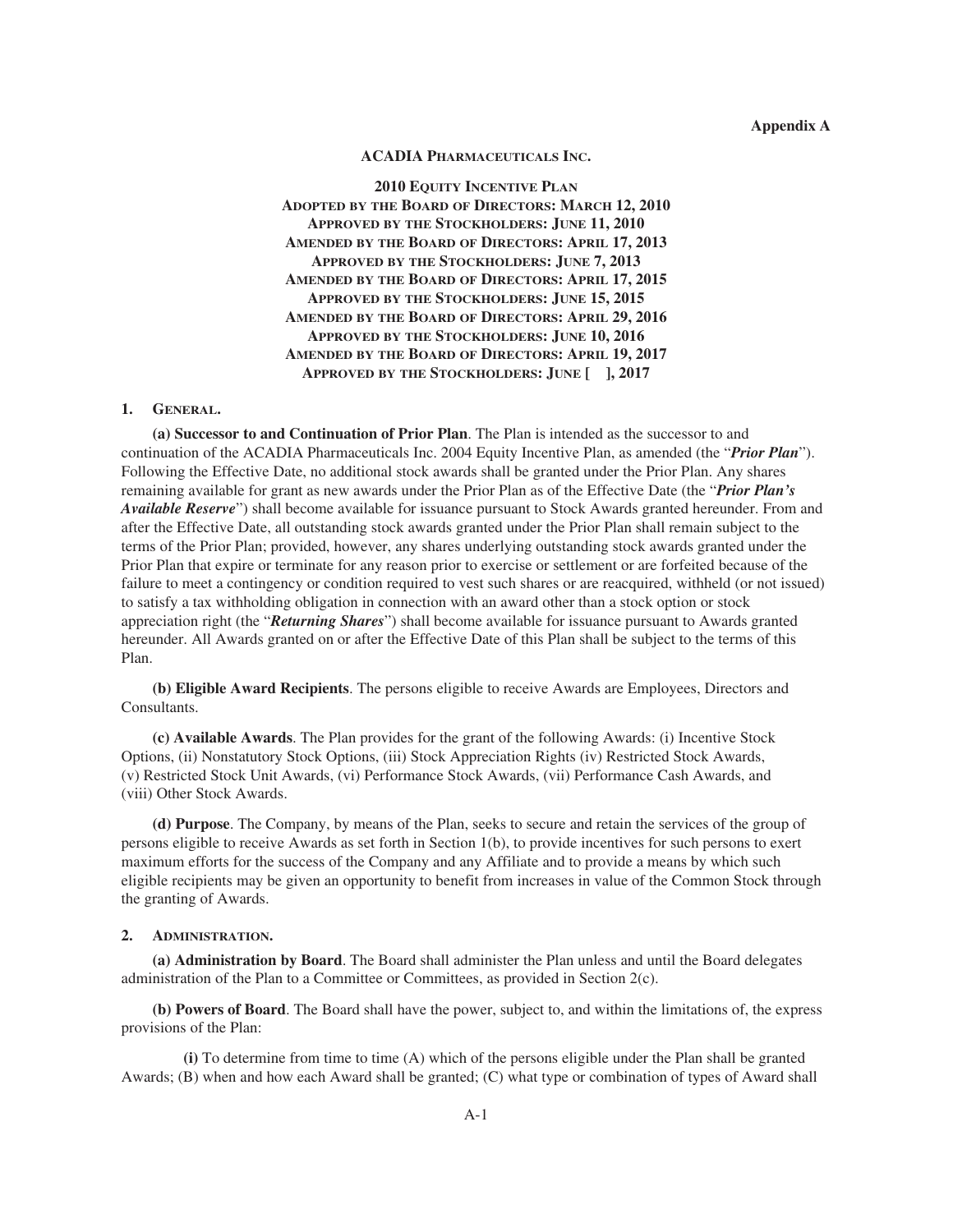be granted; (D) the provisions of each Award granted (which need not be identical), including the time or times when a person shall be permitted to receive cash or Common Stock pursuant to a Stock Award; (E) the number of shares of Common Stock with respect to which a Stock Award shall be granted to each such person; and (F) the Fair Market Value applicable to a Stock Award.

**(ii)** To construe and interpret the Plan and Awards granted under it, and to establish, amend and revoke rules and regulations for its administration. The Board, in the exercise of this power, may correct any defect, omission or inconsistency in the Plan or in any Stock Award Agreement or in the written terms of a Performance Cash Award, in a manner and to the extent it shall deem necessary or expedient to make the Plan or Award fully effective.

**(iii)** To settle all controversies regarding the Plan and Awards granted under it.

**(iv)** To accelerate the time at which an Award may first be exercised or the time during which an Award or any part thereof will vest in accordance with the Plan, notwithstanding the provisions in the Award stating the time at which it may first be exercised or the time during which it will vest.

**(v)** To suspend or terminate the Plan at any time. Suspension or termination of the Plan shall not impair rights and obligations under any Award granted while the Plan is in effect except with the written consent of the affected Participant.

**(vi)** To amend the Plan in any respect the Board deems necessary or advisable. However, except as provided in Section 9(a) relating to Capitalization Adjustments, to the extent required by applicable law or listing requirements, stockholder approval shall be required for any amendment of the Plan that either (A) materially increases the number of shares of Common Stock available for issuance under the Plan, (B) materially expands the class of individuals eligible to receive Awards under the Plan, (C) materially increases the benefits accruing to Participants under the Plan or materially reduces the price at which shares of Common Stock may be issued or purchased under the Plan, (D) materially extends the term of the Plan, or (E) expands the types of Awards available for issuance under the Plan. Except as provided above, rights under any Award granted before amendment of the Plan shall not be impaired by any amendment of the Plan unless (1) the Company requests the consent of the affected Participant, and (2) such Participant consents in writing.

**(vii)** To submit any amendment to the Plan for stockholder approval, including, but not limited to, amendments to the Plan intended to satisfy the requirements of  $(A)$  Section 162 $(m)$  of the Code regarding the exclusion of performance- based compensation from the limit on corporate deductibility of compensation paid to Covered Employees, (B) Section 422 of the Code regarding incentive stock options or (C) Rule 16b-3.

**(viii)** To approve forms of Award Agreements for use under the Plan and to amend the terms of any one or more Awards, including, but not limited to, amendments to provide terms more favorable to the Participant than previously provided in the Award Agreement, subject to any specified limits in the Plan that are not subject to Board discretion; provided, however, that except with respect to amendments that disqualify or impair the status of an Incentive Stock Option, a Participant's rights under any Award shall not be impaired by any such amendment unless (A) the Company requests the consent of the affected Participant, and (B) such Participant consents in writing. Notwithstanding the foregoing, subject to the limitations of applicable law, if any, the Board may amend the terms of any one or more Awards without the affected Participant's consent if necessary to maintain the qualified status of the Award as an Incentive Stock Option or to bring the Award into compliance with Section 409A of the Code.

**(ix)** Generally, to exercise such powers and to perform such acts as the Board deems necessary or expedient to promote the best interests of the Company and that are not in conflict with the provisions of the Plan or Awards.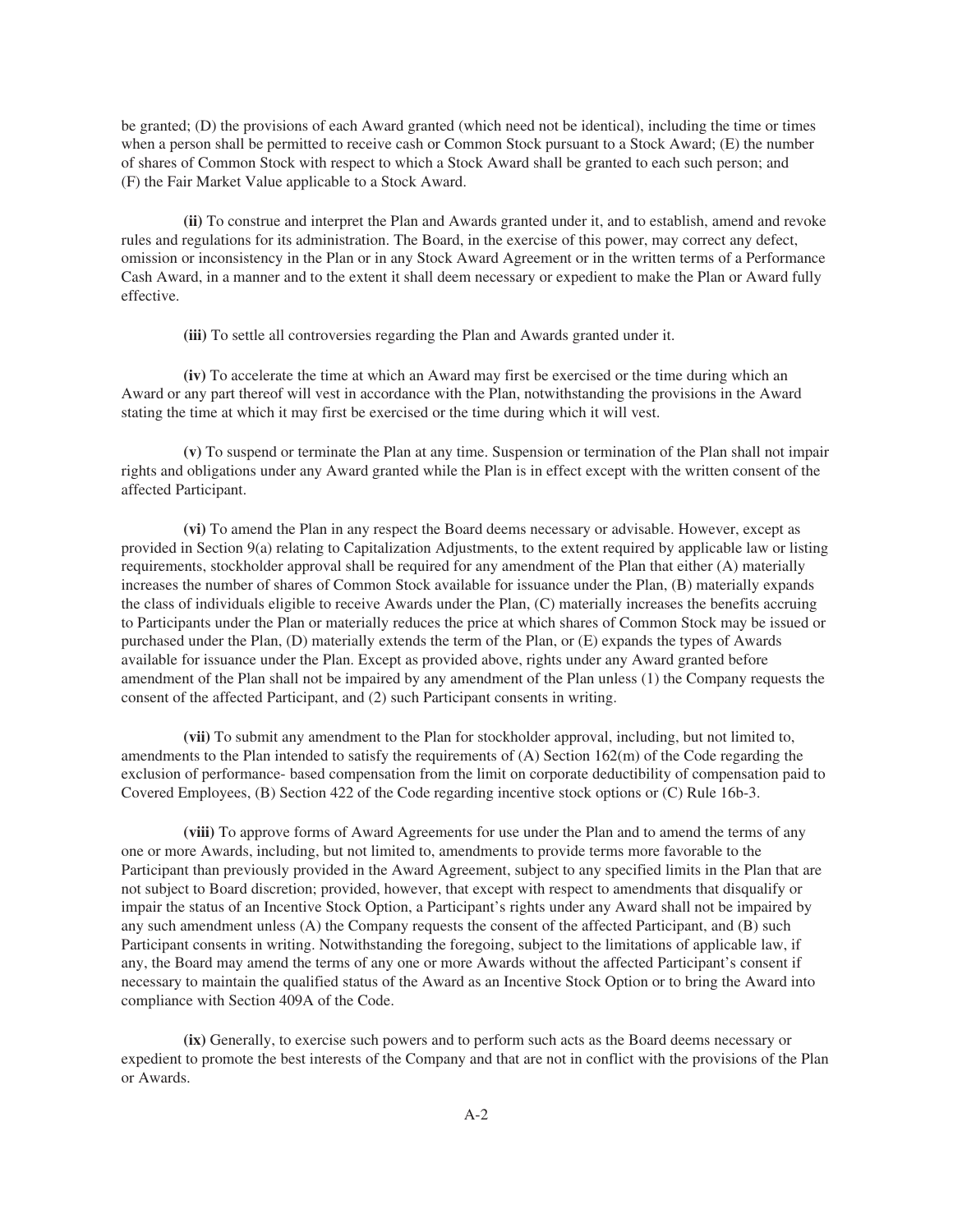**(x)** To adopt such procedures and sub-plans as are necessary or appropriate to permit participation in the Plan by Employees, Directors or Consultants who are foreign nationals or employed outside the United States.

## **(c) Delegation to Committee**.

**(i)** *General*. The Board may delegate some or all of the administration of the Plan to a Committee or Committees. If administration of the Plan is delegated to a Committee, the Committee shall have, in connection with the administration of the Plan, the powers theretofore possessed by the Board that have been delegated to the Committee, including the power to delegate to a subcommittee of the Committee any of the administrative powers the Committee is authorized to exercise (and references in this Plan to the Board shall thereafter be to the Committee or subcommittee), subject, however, to such resolutions, not inconsistent with the provisions of the Plan, as may be adopted from time to time by the Board. The Committee may, at any time, abolish the subcommittee and/or revest in the Committee any powers delegated to the subcommittee. The Board may retain the authority to concurrently administer the Plan with the Committee and may, at any time, revest in the Board some or all of the powers previously delegated.

**(ii)** *Section 162(m) and Rule 16b-3 Compliance*. A Committee may consist solely of two or more Outside Directors, in accordance with Section 162(m) of the Code, or solely of two or more Non-Employee Directors, in accordance with Rule 16b-3.

**(d) Delegation to an Officer**. The Board may delegate to one or more Officers of the Company the authority to do one or both of the following (i) designate Officers and Employees of the Company or any of its Subsidiaries to be recipients of Stock Awards and (ii) determine the number of shares of Common Stock to be subject to such Stock Awards granted to such Officers and Employees of the Company; provided, however, that the Board resolutions regarding such delegation shall specify the total number of shares of Common Stock that may be subject to the Stock Awards granted by such Officer and that such Officer may not grant a Stock Award to himself or herself. Notwithstanding anything to the contrary in this Section 2(d), the Board may not delegate to an Officer authority to determine the Fair Market Value of the Common Stock pursuant to Section 13(w)(ii).

**(e) Effect of Board's Decision**. All determinations, interpretations and constructions made by the Board in good faith shall not be subject to review by any person and shall be final, binding and conclusive on all persons.

**(f) Repricing; Cancellation and Re-Grant of Stock Awards**. Neither the Board nor any Committee shall have the authority to: (i) reduce the exercise price of any outstanding Options or Stock Appreciation Rights under the Plan, or (ii) cancel any outstanding Options or Stock Appreciation Rights that have an exercise price or strike price greater than the current Fair Market Value of the Common Stock in exchange for cash or other Stock Awards under the Plan, unless the stockholders of the Company have approved such an action within 12 months prior to such an event.

**(g) Minimum Vesting Requirements.** Except as provided in Section 9, no Stock Award granted on or after June 13, 2017 may vest (or, if applicable, be exercisable) until at least twelve (12) months following the date of grant of the Stock Award; *provided, however*, that up to 5% of the Share Reserve (as defined in Section 3(a)(i)) may be subject to Stock Awards granted on or after June 13, 2017 that do not meet such vesting (and, if applicable, exercisability) requirements.

**(h) Dividends and Dividend Equivalents.** Dividends or dividend equivalents may be paid or credited, as applicable, with respect to any shares of Common Stock subject to an Award, as determined by the Board and contained in the applicable Award Agreement; *provided, however*, that (i) no dividends or dividend equivalents may be paid with respect to any such shares before the date such shares have vested under the terms of such Award Agreement, (ii) any dividends or dividend equivalents that are credited with respect to any such shares will be subject to all of the terms and conditions applicable to such shares under the terms of such Award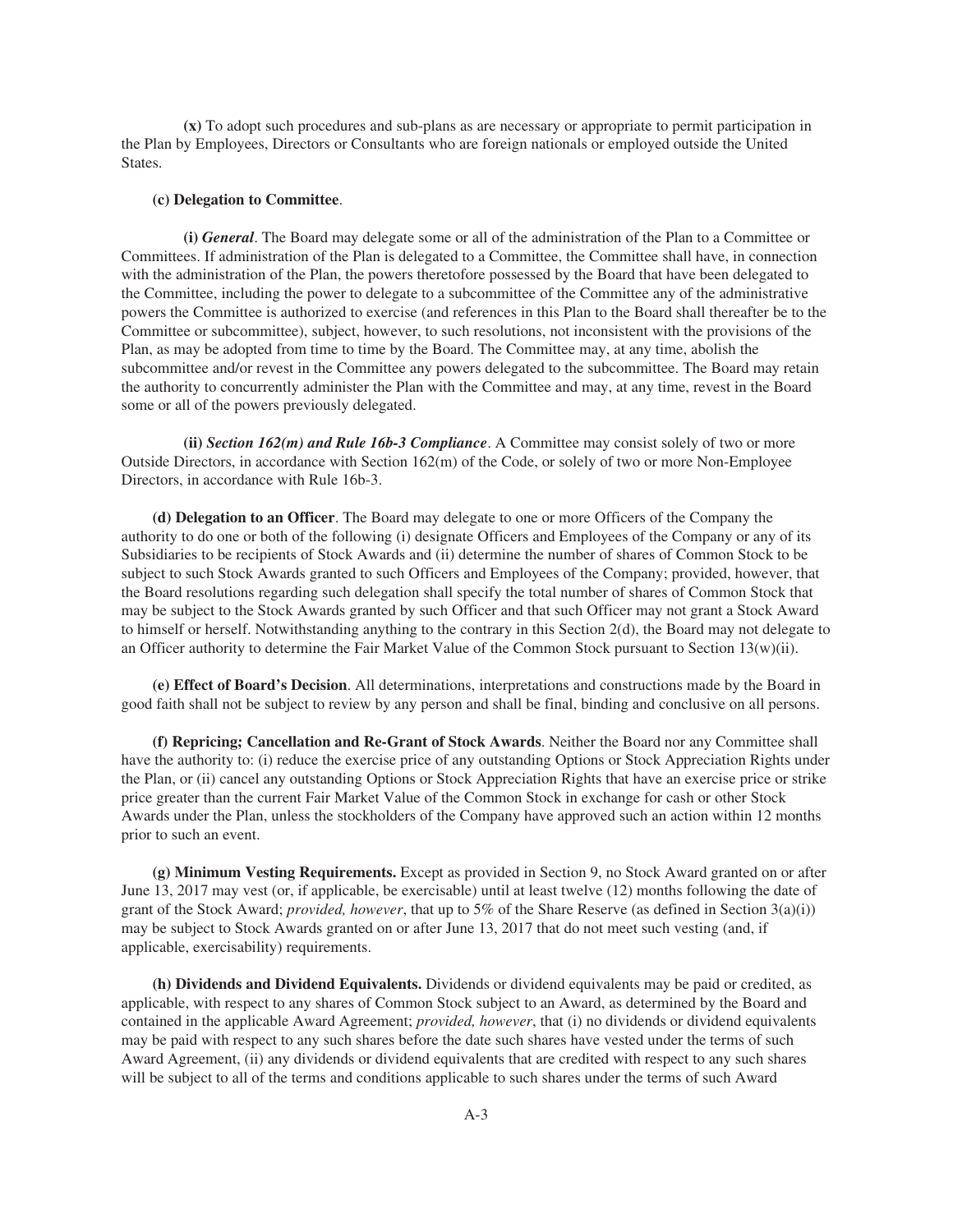Agreement (including, but not limited to, any vesting conditions), and (iii) any dividends or dividend equivalents that are credited with respect to any such shares will be forfeited to the Company on the date, if any, such shares are forfeited to or repurchased by the Company due to a failure to meet any vesting conditions under the terms of such Award Agreement.

## **3. SHARES SUBJECT TO THE PLAN.**

**(a) Share Reserve**. Subject to Section 9(a) relating to Capitalization Adjustments, the aggregate number of shares of Common Stock that may be issued pursuant to Stock Awards from and after the Effective Date shall not exceed 29,314,234 shares (the "*Share Reserve*"), which number is the sum of (i) the number of shares subject to the Prior Plan's Available Reserve, (ii) an additional 3,250,000 shares approved by the Board in March 2010 and subsequently approved by the Company's stockholders, (iii) an additional 7,500,000 shares approved by the Board in April 2013 and subsequently approved by the Company's stockholders, (iv) an additional 5,000,000 shares approved by the Board in April 2015 and subsequently approved by the Company's stockholders, (v) an additional 3,000,000 shares approved by the Board in April 2016 and subsequently approved by the Company's stockholders, (vi) an additional 5,500,000 shares approved by the Board in April 2017 and subsequently approved by the Company's stockholders, plus (vii) an additional number of shares in an amount not to exceed 4,261,425 shares (which number consists of the Returning Shares, if any, as such shares become available from time to time). For clarity, the Share Reserve in this Section  $3(a)$  is a limitation on the number of shares of the Common Stock that may be issued pursuant to the Plan and does not limit the granting of Stock Awards except as provided in Section 7(a). Shares may be issued in connection with a merger or acquisition as permitted by NASDAQ Listing Rule 5635(c) or, if applicable, NYSE Listed Company Manual Section 303A.08, AMEX Company Guide Section 711 or other applicable rule, and such issuance shall not reduce the number of shares available for issuance under the Plan. Furthermore, if a Stock Award or any portion thereof (i) expires or otherwise terminates without all of the shares covered by such Stock Award having been issued or (ii) is settled in cash (i.e., the Participant receives cash rather than stock), such expiration, termination or settlement shall not reduce (or otherwise offset) the number of shares of Common Stock that may be available for issuance under the Plan.

**(b)** Subject to Section 3(c), the number of shares available for issuance under the Plan shall be reduced by: (i) one share for each share of stock issued pursuant to an Appreciation Award; and (ii) 1.36 shares for each share of Common Stock issued pursuant to a Full Value Award that was granted on or after June 15, 2015.

## **(c) Reversion of Shares to the Share Reserve**.

**(i)** *Shares Available for Subsequent Issuance*. If any shares of common stock issued pursuant to a Stock Award are forfeited back to the Company because of the failure to meet a contingency or condition required to vest such shares in the Participant, then the shares that are forfeited shall revert to and again become available for issuance under the Plan. To the extent there is issued a share of Common Stock pursuant to a Stock Award that counted as 1.36 shares against the number of shares available for issuance under the Plan pursuant to Section 3(b), and such share of Common Stock becomes available for issuance under the Plan pursuant to Section 1(a), Section 3(a) or this Section 3(c), then the number of shares of Common Stock available for issuance under the Plan shall increase by 1.36 shares. Also, each share reacquired by the Company pursuant to Section 8(g) in connection with a Restricted Stock Award, Restricted Stock Unit Award, Performance Stock Award or Other Stock Award shall again become available for issuance under the Plan and shall increase the number of shares of Common Stock available for issuance under the Plan by 1.36 shares.

**(ii)** *Shares Not Available for Subsequent Issuance*. If any shares subject to a Stock Award are not delivered to a Participant because the Stock Award is exercised through a reduction of shares subject to the Stock Award (i.e., "*net exercised*"), the number of shares that are not delivered to the Participant shall no longer be available for issuance under the Plan. Also, any shares reacquired by the Company pursuant to Section 8(g) upon the exercise of an Option or Stock Appreciation Right or as consideration for the exercise of an Option or Stock Appreciation Right shall no longer be available for issuance under the Plan.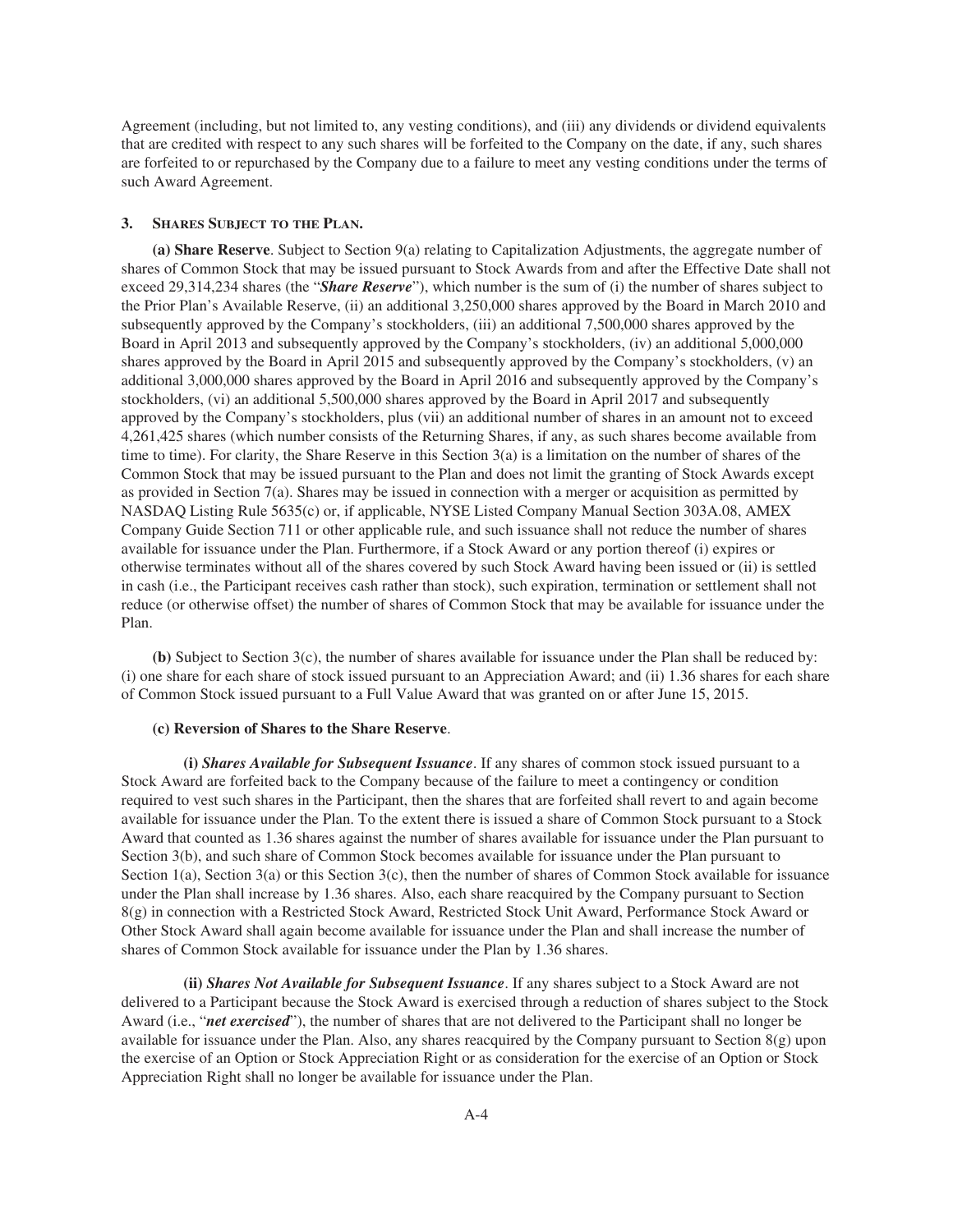**(d) Incentive Stock Option Limit**. Notwithstanding anything to the contrary in this Section 3 and, subject to the provisions of Section 9(a) relating to Capitalization Adjustments, the aggregate maximum number of shares of Common Stock that may be issued pursuant to the exercise of Incentive Stock Options shall be 28,000,000 shares of Common Stock.

**(e) Section 162(m) Limitation on Annual Grants**. Subject to the provisions of Section 9(a) relating to Capitalization Adjustments, at such time as the Company may be subject to the applicable provisions of Section 162(m) of the Code, a maximum of 2,000,000 shares of Common Stock subject to Appreciation Awards may be granted to any Participant during any calendar year. Notwithstanding the foregoing, if any additional Appreciation Awards are granted to any Participant during any calendar year, compensation attributable to the exercise of such additional Stock Award shall not satisfy the requirements to be considered "*qualified performance-based compensation*" under Section 162(m) of the Code unless such additional Stock Award is approved by the Company's stockholders.

**(f) Non-Employee Director Aggregate Compensation Limit.** The aggregate value of all compensation granted or paid, as applicable, to any individual for service as a Non-Employee Director with respect to any period commencing on the date of the Company's Annual Meeting of Stockholders for a particular year and ending on the day immediately prior to the date of the Company's Annual Meeting of Stockholders for the next subsequent year, including Awards granted and cash fees paid by the Company to such Non-Employee Director, will not exceed (i) \$1,500,000 in total value or (ii) in the event such Non-Employee Director is first appointed or elected to the Board during such period, \$2,000,000 in total value, in each case calculating the value of any Awards based on the grant date fair value of such Awards for financial reporting purposes.

**(g) Source of Shares**. The stock issuable under the Plan shall be shares of authorized but unissued or reacquired Common Stock, including shares repurchased by the Company on the open market or otherwise.

## **4. ELIGIBILITY.**

**(a) Eligibility for Specific Stock Awards**. Incentive Stock Options may be granted only to employees of the Company or a "*parent corporation*" or "*subsidiary corporation*" thereof (as such terms are defined in Sections 424(e) and (f) of the Code). Stock Awards other than Incentive Stock Options may be granted to Employees, Directors and Consultants; provided, however, Nonstatutory Stock Options and SARs may not be granted to Employees, Directors and Consultants who are providing Continuous Service only to any "*parent*" of the Company, as such term is defined in Rule 405 promulgated under the Securities Act, unless the stock underlying such Stock Awards is treated as "*service recipient stock*" under Section 409A of the Code because the Stock Awards are granted pursuant to a corporate transaction (such as a spin off transaction) or unless such Stock Awards comply with the distribution requirements of Section 409A of the Code.

**(b) Ten Percent Stockholders**. A Ten Percent Stockholder shall not be granted an Incentive Stock Option unless the exercise price of such Option is at least 110% of the Fair Market Value on the date of grant and the Option is not exercisable after the expiration of five years from the date of grant.

### **5. PROVISIONS RELATING TO OPTIONS AND STOCK APPRECIATION RIGHTS.**

Each Option or SAR shall be in such form and shall contain such terms and conditions as the Board shall deem appropriate. All Options shall be separately designated Incentive Stock Options or Nonstatutory Stock Options at the time of grant, and, if certificates are issued, a separate certificate or certificates shall be issued for shares of Common Stock purchased on exercise of each type of Option. If an Option is not specifically designated as an Incentive Stock Option, then the Option shall be a Nonstatutory Stock Option. The provisions of separate Options or SARs need not be identical; provided, however, that each Option Agreement or Stock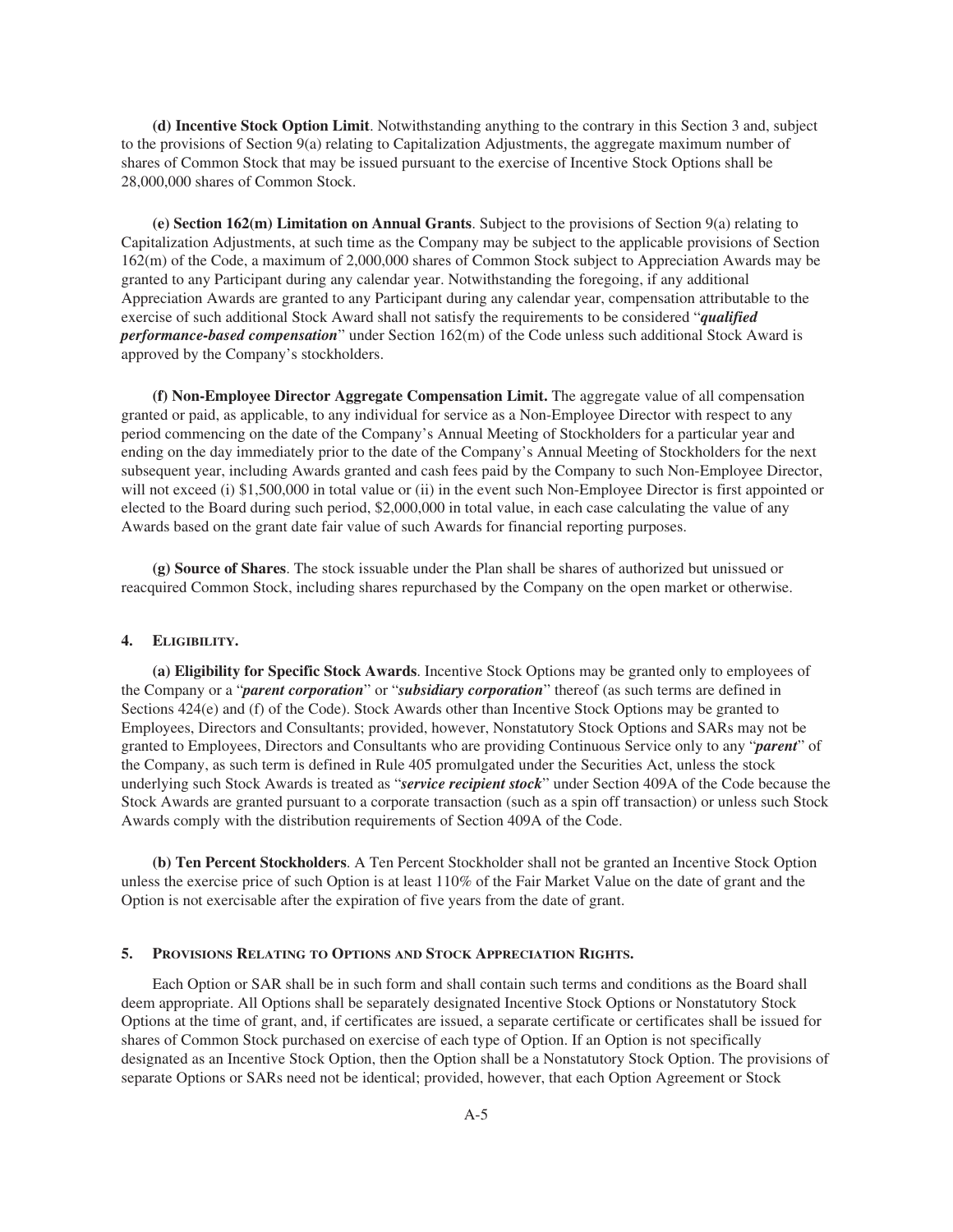Appreciation Right Agreement shall conform to (through incorporation of provisions hereof by reference in the applicable Award Agreement or otherwise) the substance of each of the following provisions:

**(a) Term**. Subject to the provisions of Section 4(b) regarding Ten Percent Stockholders, no Option or SAR shall be exercisable after the expiration of 10 years from the date of its grant or such shorter period specified in the Award Agreement.

**(b) Exercise Price**. Subject to the provisions of Section 4(b) regarding Ten Percent Stockholders, the exercise price (or strike price) of each Option or SAR shall be not less than 100% of the Fair Market Value of the Common Stock subject to the Option or SAR on the date the Option or SAR is granted. Notwithstanding the foregoing, an Option or SAR may be granted with an exercise price (or strike price) lower than 100% of the Fair Market Value of the Common Stock subject to the Option or SAR if such Option or SAR is granted pursuant to an assumption of or substitution for another option or stock appreciation right pursuant to a Corporate Transaction and in a manner consistent with the provisions of Sections 409A and, if applicable, 424(a) of the Code. Each SAR will be denominated in shares of Common Stock equivalents.

**(c) Purchase Price for Options**. The purchase price of Common Stock acquired pursuant to the exercise of an Option shall be paid, to the extent permitted by applicable law and as determined by the Board in its sole discretion, by any combination of the methods of payment set forth below. The Board shall have the authority to grant Options that do not permit all of the following methods of payment (or otherwise restrict the ability to use certain methods) and to grant Options that require the consent of the Company to utilize a particular method of payment. The permitted methods of payment are as follows:

**(i)** by cash, check, bank draft or money order payable to the Company;

**(ii)** pursuant to a program developed under Regulation T as promulgated by the Federal Reserve Board that, prior to the issuance of the stock subject to the Option, results in either the receipt of cash (or check) by the Company or the receipt of irrevocable instructions to pay the aggregate exercise price to the Company from the sales proceeds;

**(iii)** by delivery to the Company (either by actual delivery or attestation) of shares of Common Stock;

**(iv)** if the option is a Nonstatutory Stock Option, by a "*net exercise*" arrangement pursuant to which the Company will reduce the number of shares of Common Stock issuable upon exercise by the largest whole number of shares with a Fair Market Value that does not exceed the aggregate exercise price; provided, however, that the Company shall accept a cash or other payment from the Participant to the extent of any remaining balance of the aggregate exercise price not satisfied by such reduction in the number of whole shares to be issued; provided further, that shares of Common Stock will no longer be subject to an Option and will not be exercisable thereafter to the extent that (A) shares issuable upon exercise are reduced to pay the exercise price pursuant to the "net exercise," (B) shares are delivered to the Participant as a result of such exercise, and (C) shares are withheld to satisfy tax withholding obligations; or

**(v)** in any other form of legal consideration that may be acceptable to the Board.

**(d) Exercise and Payment of a SAR**. To exercise any outstanding Stock Appreciation Right, the Participant must provide written notice of exercise to the Company in compliance with the provisions of the Stock Appreciation Right Agreement evidencing such Stock Appreciation Right. The appreciation distribution payable on the exercise of a Stock Appreciation Right will be not greater than an amount equal to the excess of (A) the aggregate Fair Market Value (on the date of the exercise of the Stock Appreciation Right) of a number of shares of Common Stock equal to the number of Common Stock equivalents in which the Participant is vested under such Stock Appreciation Right, and with respect to which the Participant is exercising the Stock Appreciation Right on such date, over (B) the strike price that will be determined by the Board at the time of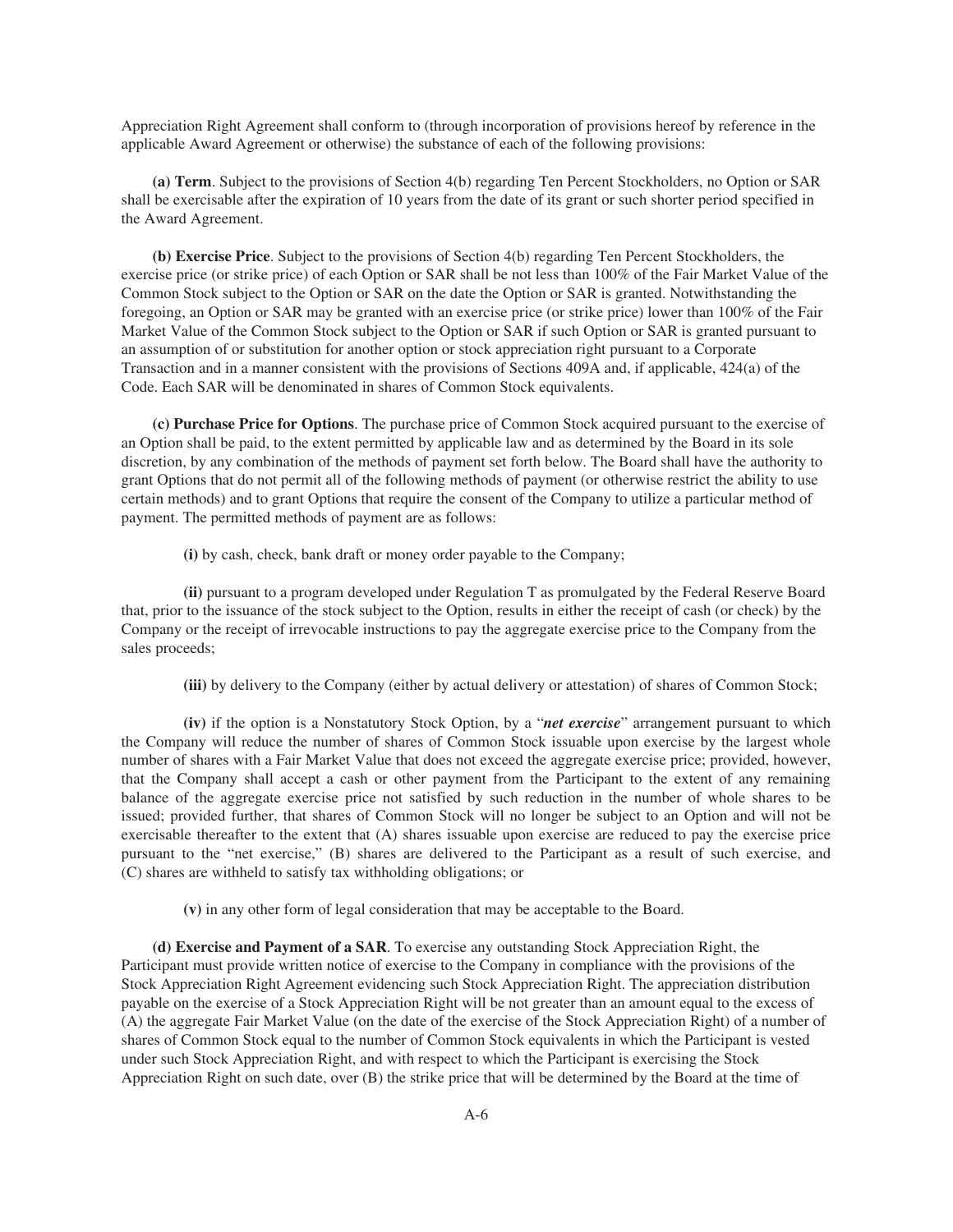grant of the Stock Appreciation Right. The appreciation distribution in respect to a Stock Appreciation Right may be paid in Common Stock, in cash, in any combination of the two or in any other form of consideration, as determined by the Board and contained in the Stock Appreciation Right Agreement evidencing such Stock Appreciation Right.

**(e) Transferability of Options and SARs**. The Board may, in its sole discretion, impose such limitations on the transferability of Options and SARs as the Board shall determine. In the absence of such a determination by the Board to the contrary, the following restrictions on the transferability of Options and SARs shall apply:

**(i)** *Restrictions on Transfer*. An Option or SAR shall not be transferable except by will or by the laws of descent and distribution and shall be exercisable during the lifetime of the Participant only by the Participant; provided, however, that the Board may, in its sole discretion, permit transfer of the Option or SAR in a manner that is not prohibited by applicable tax and securities laws upon the Participant's request. Except as explicitly provided herein, neither an Option nor a SAR may be transferred for consideration.

**(ii)** *Domestic Relations Orders*. Notwithstanding the foregoing, an Option or SAR may be transferred pursuant to a domestic relations order; provided, however, that if an Option is an Incentive Stock Option, such Option may be deemed to be a Nonstatutory Stock Option as a result of such transfer.

**(iii)** *Beneficiary Designation*. Notwithstanding the foregoing, the Participant may, by delivering written notice to the Company, in a form provided by or otherwise satisfactory to the Company and any broker designated by the Company to effect Option exercises, designate a third party who, in the event of the death of the Participant, shall thereafter be entitled to exercise the Option or SAR and receive the Common Stock or other consideration resulting from such exercise. In the absence of such a designation, the executor or administrator of the Participant's estate shall be entitled to exercise the Option or SAR and receive the Common Stock or other consideration resulting from such exercise.

**(f) Vesting Generally**. The total number of shares of Common Stock subject to an Option or SAR may vest and therefore become exercisable in periodic installments that may or may not be equal. The Option or SAR may be subject to such other terms and conditions on the time or times when it may or may not be exercised (which may be based on the satisfaction of Performance Goals or other criteria) as the Board may deem appropriate. The vesting provisions of individual Options or SARs may vary. The provisions of this Section 5(f) are subject to any Option or SAR provisions governing the minimum number of shares of Common Stock as to which an Option or SAR may be exercised.

**(g) Termination of Continuous Service**. Except as otherwise provided in the applicable Award Agreement or other agreement between the Participant and the Company, if a Participant's Continuous Service terminates (other than for Cause or upon the Participant's death or Disability), the Participant may exercise his or her Option or SAR (to the extent that the Participant was entitled to exercise such Award as of the date of termination of Continuous Service) but only within such period of time ending on the earlier of (i) the date 3 months following the termination of the Participant's Continuous Service (or such longer or shorter period specified in the applicable Award Agreement), or (ii) the expiration of the term of the Option or SAR as set forth in the Award Agreement. If, after termination of Continuous Service, the Participant does not exercise his or her Option or SAR within the time specified herein or in the Award Agreement (as applicable), the Option or SAR shall terminate.

**(h) Extension of Termination Date**. If the exercise of an Option or SAR following the termination of the Participant's Continuous Service (other than for Cause or upon the Participant's death or Disability) would be prohibited at any time solely because the issuance of shares of Common Stock would violate the registration requirements under the Securities Act, then the Option or SAR shall terminate on the earlier of (i) the expiration of a total period of 3 months (that need not be consecutive) after the termination of the Participant's Continuous Service during which the exercise of the Option or SAR would not be in violation of such registration requirements, or (ii) the expiration of the term of the Option or SAR as set forth in the applicable Award Agreement. In addition, unless otherwise provided in a Participant's Award Agreement, if the sale of any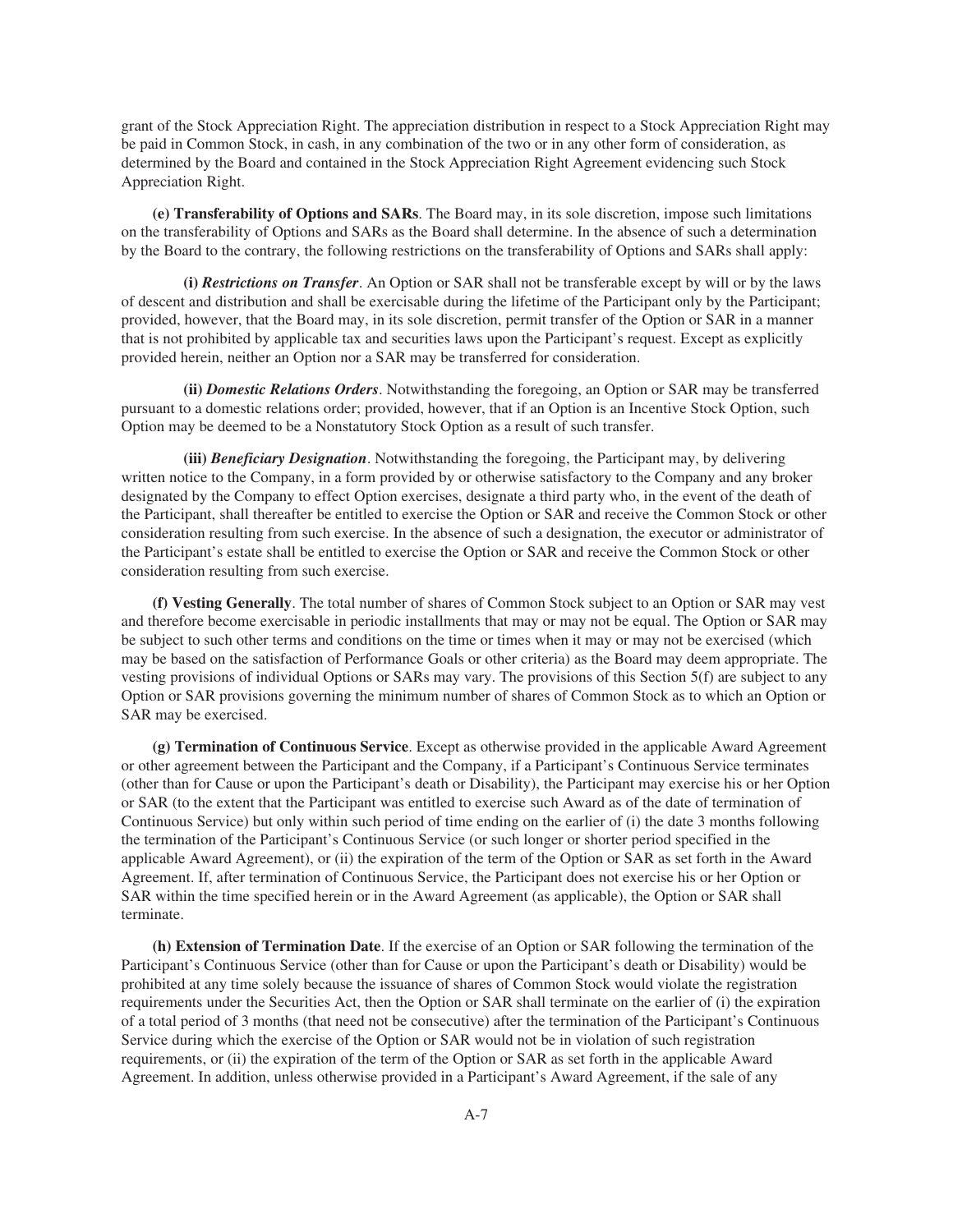Common Stock received upon exercise of an Option or SAR following the termination of the Participant's Continuous Service (other than for Cause) would violate the Company's insider trading policy, then the Option or SAR shall terminate on the earlier of (i) the expiration of a period equal to the applicable post-termination exercise period after the termination of the Participant's Continuous Service during which the Sale of any Common Stock issuable upon exercise of the Option or SAR would not be in violation of the Company's insider trading policy, or (ii) the expiration of the term of the Option or SAR as set forth in the applicable Award Agreement.

**(i) Disability of Participant**. Except as otherwise provided in the applicable Award Agreement or other agreement between the Participant and the Company, if a Participant's Continuous Service terminates as a result of the Participant's Disability, the Participant may exercise his or her Option or SAR (to the extent that the Participant was entitled to exercise such Option or SAR as of such date of termination of Continuous Service), but only within such period of time ending on the earlier of (i) the date 12 months following such termination of Continuous Service (or such longer or shorter period specified in the Award Agreement), or (ii) the expiration of the term of the Option or SAR as set forth in the Award Agreement. If, after termination of Continuous Service, the Participant does not exercise his or her Option or SAR within the time specified herein or in the Award Agreement (as applicable), the Option or SAR (as applicable) shall terminate.

**(j) Death of Participant**. Except as otherwise provided in the applicable Award Agreement or other agreement between the Participant and the Company, if (i) a Participant's Continuous Service terminates as a result of the Participant's death, or (ii) the Participant dies within the period, if any, specified in the Award Agreement for exercisability after the termination of the Participant's Continuous Service (for a reason other than death), then the Option or SAR may be exercised (to the extent the Participant was entitled to exercise such Option or SAR as of the date of death) by the Participant's estate, by a person who acquired the right to exercise the Option or SAR by bequest or inheritance or by a person designated to exercise the Option or SAR upon the Participant's death, but only within the period ending on the earlier of (i) the date 18 months following the date of death (or such longer or shorter period specified in the Award Agreement), or (ii) the expiration of the term of such Option or SAR as set forth in the Award Agreement. If, after the Participant's death, the Option or SAR is not exercised within the time specified herein or in the Award Agreement (as applicable), the Option or SAR shall terminate.

**(k) Termination for Cause**. Except as explicitly provided otherwise in a Participant's Award Agreement or other individual written agreement between the Company or any Affiliate and the Participant, if a Participant's Continuous Service is terminated for Cause, the Option or SAR shall terminate immediately upon such Participant's termination of Continuous Service, and the Participant shall be prohibited from exercising his or her Option or SAR from and after the time of such termination of Continuous Service.

**(l) Non-Exempt Employees**. No Option or SAR, whether or not vested, granted to an Employee who is a non-exempt employee for purposes of the Fair Labor Standards Act of 1938, as amended, shall be first exercisable for any shares of Common Stock until at least six months following the date of grant of the Option or SAR. Notwithstanding the foregoing, consistent with the provisions of the Worker Economic Opportunity Act, (i) in the event of the Participant's death or Disability, (ii) upon a Corporate Transaction in which such Option or SAR is not assumed, continued, or substituted, (iii) upon a Change in Control, or (iv) upon the Participant's retirement (as such term may be defined in the Participant's Award Agreement or in another applicable agreement or in accordance with the Company's then current employment policies and guidelines), any such vested Options and SARs may be exercised earlier than six months following the date of grant. The foregoing provision is intended to operate so that any income derived by a non-exempt employee in connection with the exercise or vesting of an Option or SAR will be exempt from his or her regular rate of pay.

### **6. PROVISIONS OF STOCK AWARDS OTHER THAN OPTIONS AND SARS.**

**(a) Restricted Stock Awards**. Each Restricted Stock Award Agreement shall be in such form and shall contain such terms and conditions as the Board shall deem appropriate. To the extent consistent with the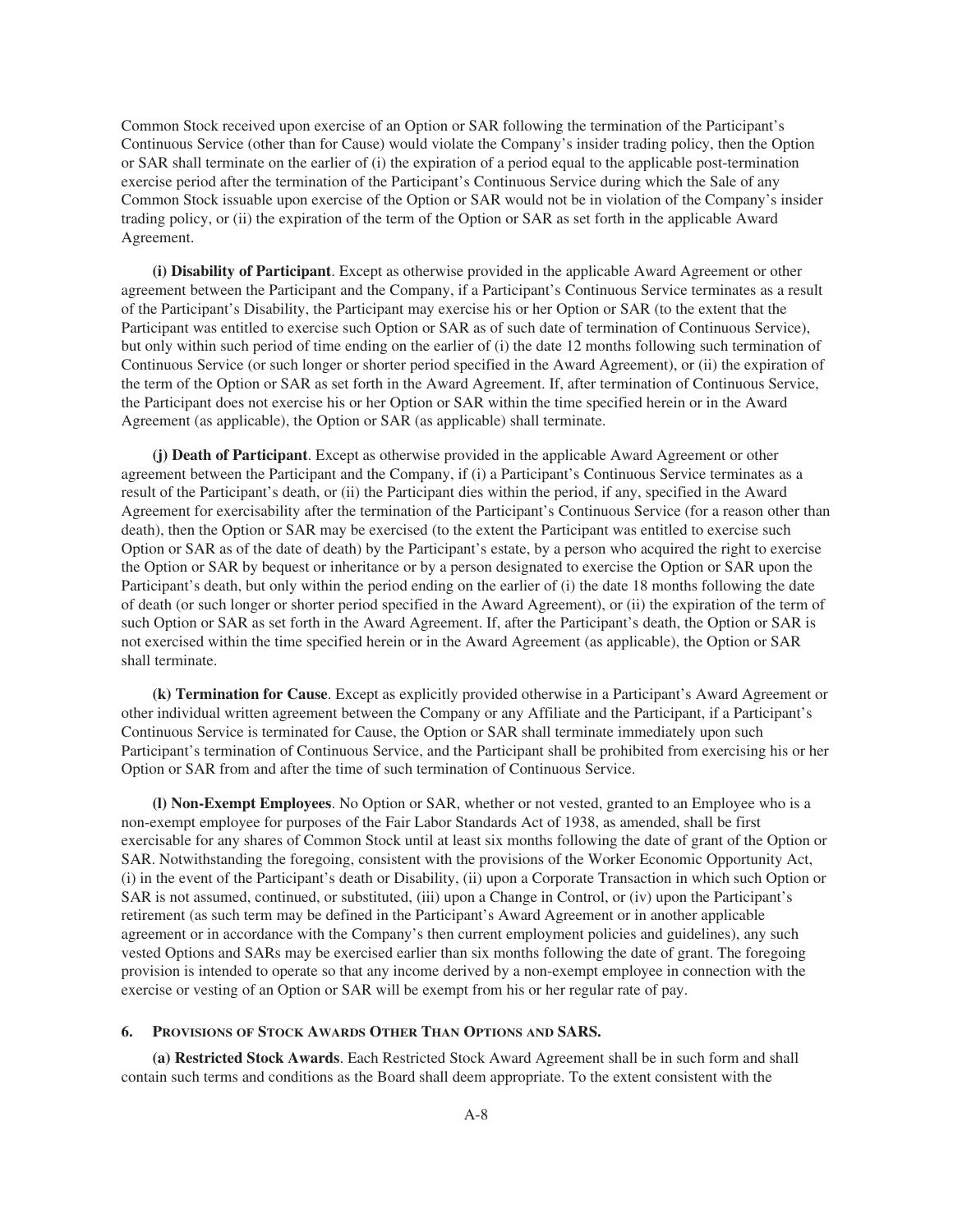Company's Bylaws, at the Board's election, shares of Common Stock may be (i) held in book entry form subject to the Company's instructions until any restrictions relating to the Restricted Stock Award lapse; or (ii) evidenced by a certificate, which certificate shall be held in such form and manner as determined by the Board. The terms and conditions of Restricted Stock Award Agreements may change from time to time, and the terms and conditions of separate Restricted Stock Award Agreements need not be identical; provided, however, that each Restricted Stock Award Agreement shall conform to (through incorporation of the provisions hereof by reference in the agreement or otherwise) the substance of each of the following provisions:

**(i)** *Consideration*. A Restricted Stock Award may be awarded in consideration for (A) cash, check, bank draft or money order payable to the Company, (B) past services to the Company or an Affiliate, or (C) any other form of legal consideration (including future services) that may be acceptable to the Board, in its sole discretion, and permissible under applicable law.

**(ii)** *Vesting*. Shares of Common Stock awarded under the Restricted Stock Award Agreement may be subject to forfeiture to the Company in accordance with a vesting schedule to be determined by the Board.

**(iii)** *Termination of Participant's Continuous Service*. If a Participant's Continuous Service terminates, the Company may receive through a forfeiture condition or a repurchase right any or all of the shares of Common Stock held by the Participant that have not vested as of the date of termination of Continuous Service under the terms of the Restricted Stock Award Agreement.

**(iv)** *Transferability*. Rights to acquire shares of Common Stock under the Restricted Stock Award Agreement shall be transferable by the Participant only upon such terms and conditions as are set forth in the Restricted Stock Award Agreement, as the Board shall determine in its sole discretion, so long as Common Stock awarded under the Restricted Stock Award Agreement remains subject to the terms of the Restricted Stock Award Agreement.

**(v)** *Dividends*. A Restricted Stock Award Agreement may provide that any dividends paid on Restricted Stock will be subject to the same vesting and forfeiture restrictions as apply to the shares subject to the Restricted Stock Award to which they relate.

**(b) Restricted Stock Unit Awards**. Each Restricted Stock Unit Award Agreement shall be in such form and shall contain such terms and conditions as the Board shall deem appropriate. The terms and conditions of Restricted Stock Unit Award Agreements may change from time to time, and the terms and conditions of separate Restricted Stock Unit Award Agreements need not be identical; provided, however, that each Restricted Stock Unit Award Agreement shall conform to (through incorporation of the provisions hereof by reference in the Agreement or otherwise) the substance of each of the following provisions:

**(i)** *Consideration*. At the time of grant of a Restricted Stock Unit Award, the Board will determine the consideration, if any, to be paid by the Participant upon delivery of each share of Common Stock subject to the Restricted Stock Unit Award. The consideration to be paid, if any, by the Participant for each share of Common Stock subject to a Restricted Stock Unit Award may be paid in any form of legal consideration that may be acceptable to the Board, in its sole discretion, and permissible under applicable law.

**(ii)** *Vesting*. At the time of the grant of a Restricted Stock Unit Award, the Board may impose such restrictions on or conditions to the vesting of the Restricted Stock Unit Award as it, in its sole discretion, deems appropriate.

**(iii)** *Payment*. A Restricted Stock Unit Award may be settled by the delivery of shares of Common Stock, their cash equivalent, any combination thereof or in any other form of consideration, as determined by the Board and contained in the Restricted Stock Unit Award Agreement.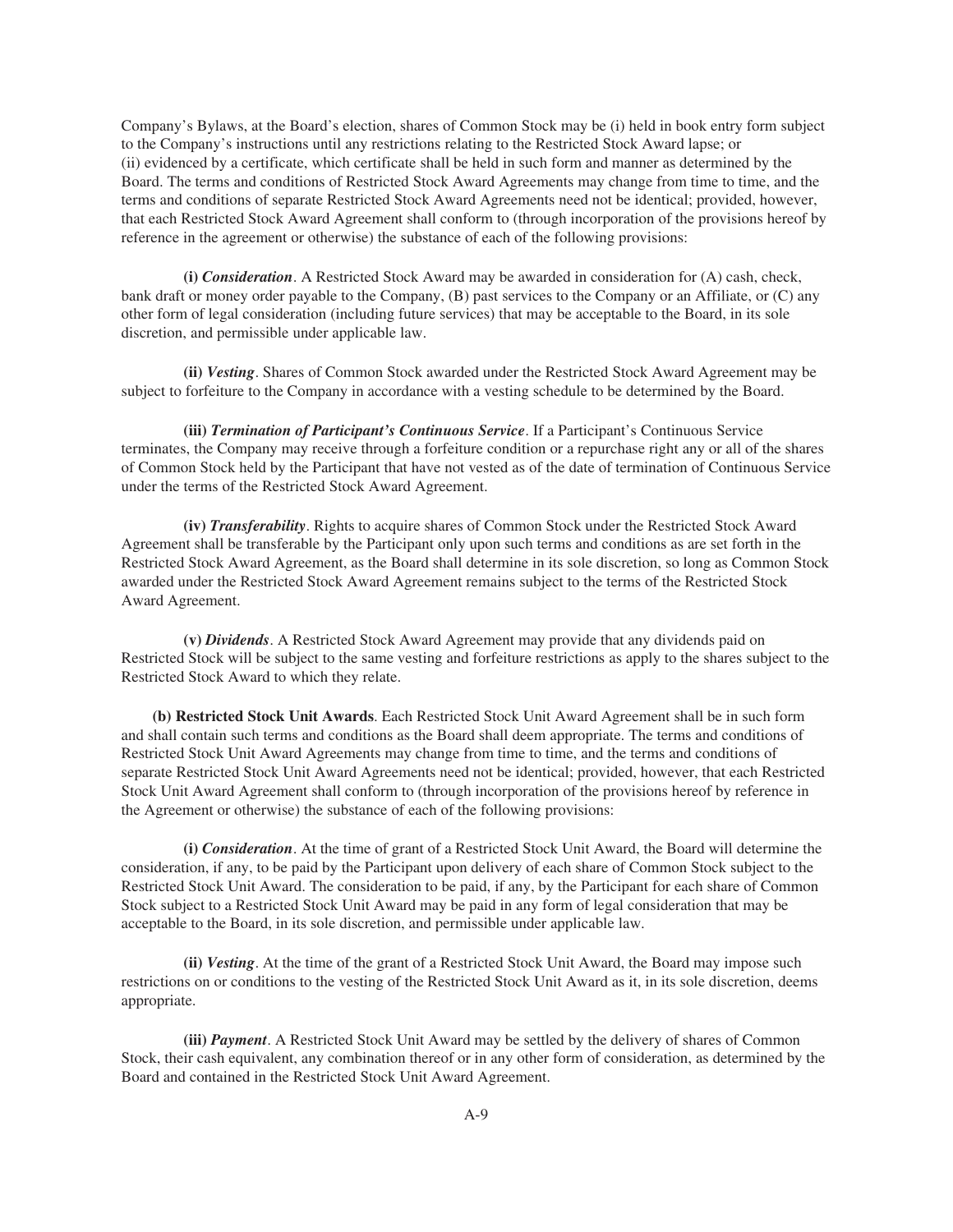**(iv)** *Additional Restrictions*. At the time of the grant of a Restricted Stock Unit Award, the Board, as it deems appropriate, may impose such restrictions or conditions that delay the delivery of the shares of Common Stock (or their cash equivalent) subject to a Restricted Stock Unit Award to a time after the vesting of such Restricted Stock Unit Award.

**(v)** *Dividend Equivalents*. Dividend equivalents may be credited in respect of shares of Common Stock covered by a Restricted Stock Unit Award, as determined by the Board and contained in the Restricted Stock Unit Award Agreement.

At the sole discretion of the Board, such dividend equivalents may be converted into additional shares of Common Stock covered by the Restricted Stock Unit Award in such manner as determined by the Board. Any additional shares covered by the Restricted Stock Unit Award credited by reason of such dividend equivalents will be subject to all of the same terms and conditions of the underlying Restricted Stock Unit Award Agreement to which they relate.

**(vi)** *Termination of Participant's Continuous Service*. Except as otherwise provided in the applicable Restricted Stock Unit Award Agreement, such portion of the Restricted Stock Unit Award that has not vested will be forfeited upon the Participant's termination of Continuous Service.

## **(c) Performance Awards**.

**(i)** *Performance Stock Awards*. A Performance Stock Award is a Stock Award that may vest or be exercised contingent upon the attainment during a Performance Period of certain Performance Goals. A Performance Stock Award may, but need not, require the completion of a specified period of Continuous Service. The length of any Performance Period, the Performance Goals to be achieved during the Performance Period, and the measure of whether and to what degree such Performance Goals have been attained shall be conclusively determined by the Committee, in its sole discretion. The maximum number of shares covered by an Award that may be granted to any Participant in a calendar year attributable to Stock Awards described in this Section  $6(c)(i)$ (whether the grant, vesting or exercise is contingent upon the attainment during a Performance Period of the Performance Goals) shall not exceed 2,000,000 shares of Common Stock. The Board may provide for or, subject to such terms and conditions as the Board may specify, may permit a Participant to elect for, the payment of any Performance Stock Award to be deferred to a specified date or event. In addition, to the extent permitted by applicable law and the applicable Award Agreement, the Board may determine that cash may be used in payment of Performance Stock Awards.

**(ii)** *Performance Cash Awards*. A Performance Cash Award is a cash award that may be paid contingent upon the attainment during a Performance Period of certain Performance Goals. A Performance Cash Award may also require the completion of a specified period of Continuous Service. At the time of grant of a Performance Cash Award, the length of any Performance Period, the Performance Goals to be achieved during the Performance Period, and the measure of whether and to what degree such Performance Goals have been attained shall be conclusively determined by the Committee, in its sole discretion. In any calendar year, this Committee may not grant a Performance Cash Award that has a maximum value that may be paid to any Participant in excess of \$2,000,000. The Board may provide for or, subject to such terms and conditions as the Board may specify, may permit a Participant to elect for, the payment of any Performance Cash Award to be deferred to a specified date or event. The Committee may specify the form of payment of Performance Cash Awards, which may be cash or other property, or may provide for a Participant to have the option for his or her Performance Cash Award, or such portion thereof as the Board may specify, to be paid in whole or in part in cash or other property.

**(iii)** *Section 162(m) Compliance*. Unless otherwise permitted in compliance with the requirements of Section 162(m) of the Code with respect to an Award intended to qualify as "*performance-based compensation*" thereunder, a Committee comprised solely of Outside Directors shall establish the Performance Goals applicable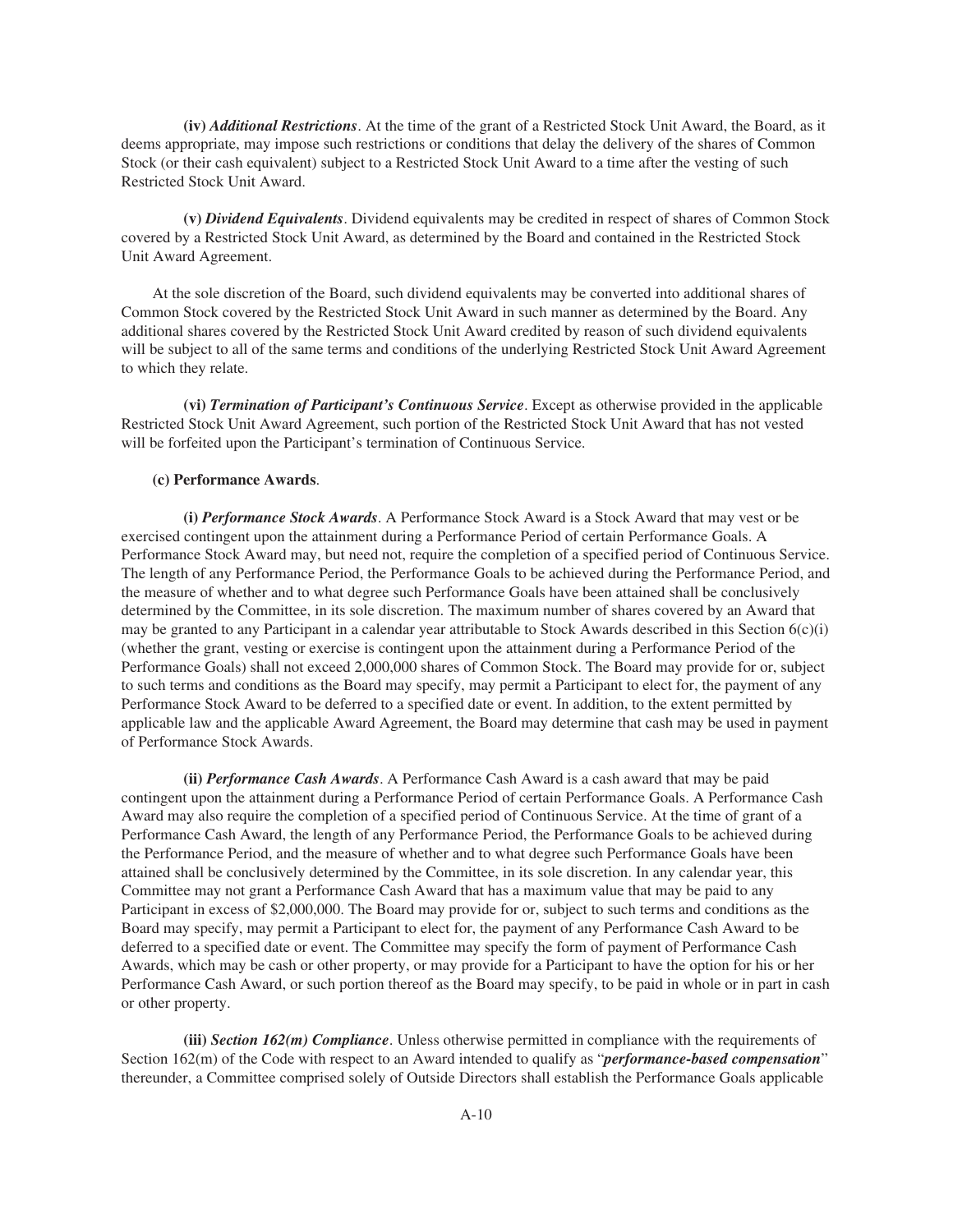to, and the formula for calculating the amount payable under, the Award no later than the earlier of (a) the date 90 days after the commencement of the applicable Performance Period, or (b) the date on which 25% of the Performance Period has elapsed, and in either event at a time when the achievement of the applicable Performance Goals remains substantially uncertain. Prior to the payment of any compensation under an Award intended to qualify as "*performance-based compensation*" under Section 162(m) of the Code, this Committee shall certify the extent to which any Performance Goals and any other material terms under such Award have been satisfied (other than in cases where such relate solely to the increase in the value of the Common Stock). Notwithstanding satisfaction of any completion of any Performance Goals, to the extent specified at the time of grant of an Award to "*covered employees*" within the meaning of Section 162(m) of the Code, the number of Shares, Options, cash or other benefits granted, issued, retainable and/or vested under an Award on account of satisfaction of such Performance Goals may be reduced by this Committee on the basis of such further considerations as the Committee, in its sole discretion, shall determine.

**(d) Other Stock Awards**. Other forms of Stock Awards valued in whole or in part by reference to, or otherwise based on, Common Stock, including the appreciation in value thereof (e.g., options or stock rights with an exercise price or strike price less than 100% of the Fair Market Value of the Common Stock at the time of grant) may be granted either alone or in addition to Stock Awards provided for under Section 5 and the preceding provisions of this Section 6. Subject to the provisions of the Plan, the Board shall have sole and complete authority to determine the persons to whom and the time or times at which such Other Stock Awards will be granted, the number of shares of Common Stock (or the cash equivalent thereof) to be granted pursuant to such Other Stock Awards and all other terms and conditions of such Other Stock Awards.

## **7. COVENANTS OF THE COMPANY.**

**(a) Availability of Shares**. During the terms of the Stock Awards, the Company shall keep available at all times the number of shares of Common Stock reasonably required to satisfy such Stock Awards.

**(b) Securities Law Compliance**. The Company shall seek to obtain from each regulatory commission or agency having jurisdiction over the Plan such authority as may be required to grant Stock Awards and to issue and sell shares of Common Stock upon exercise of the Stock Awards; provided, however, that this undertaking shall not require the Company to register under the Securities Act the Plan, any Stock Award or any Common Stock issued or issuable pursuant to any such Stock Award. If, after reasonable efforts, the Company is unable to obtain from any such regulatory commission or agency the authority that counsel for the Company deems necessary for the lawful issuance and sale of Common Stock under the Plan, the Company shall be relieved from any liability for failure to issue and sell Common Stock upon exercise of such Stock Awards unless and until such authority is obtained. A Participant shall not be eligible for the grant of a Stock Award or the subsequent issuance of Common Stock pursuant to the Stock Award if such grant or issuance would be in violation of any applicable securities law.

**(c) No Obligation to Notify or Minimize Taxes**. The Company shall have no duty or obligation to any Participant to advise such holder as to the time or manner of exercising such Stock Award. Furthermore, the Company shall have no duty or obligation to warn or otherwise advise such holder of a pending termination or expiration of a Stock Award or a possible period in which the Stock Award may not be exercised. The Company has no duty or obligation to minimize the tax consequences of a Stock Award to the holder of such Stock Award.

## **8. MISCELLANEOUS.**

**(a) Use of Proceeds from Sales of Common Stock**. Proceeds from the sale of shares of Common Stock pursuant to Stock Awards shall constitute general funds of the Company.

**(b) Corporate Action Constituting Grant of Stock Awards**. Corporate action constituting a grant by the Company of a Stock Award to any Participant shall be deemed completed as of the date of such corporate action,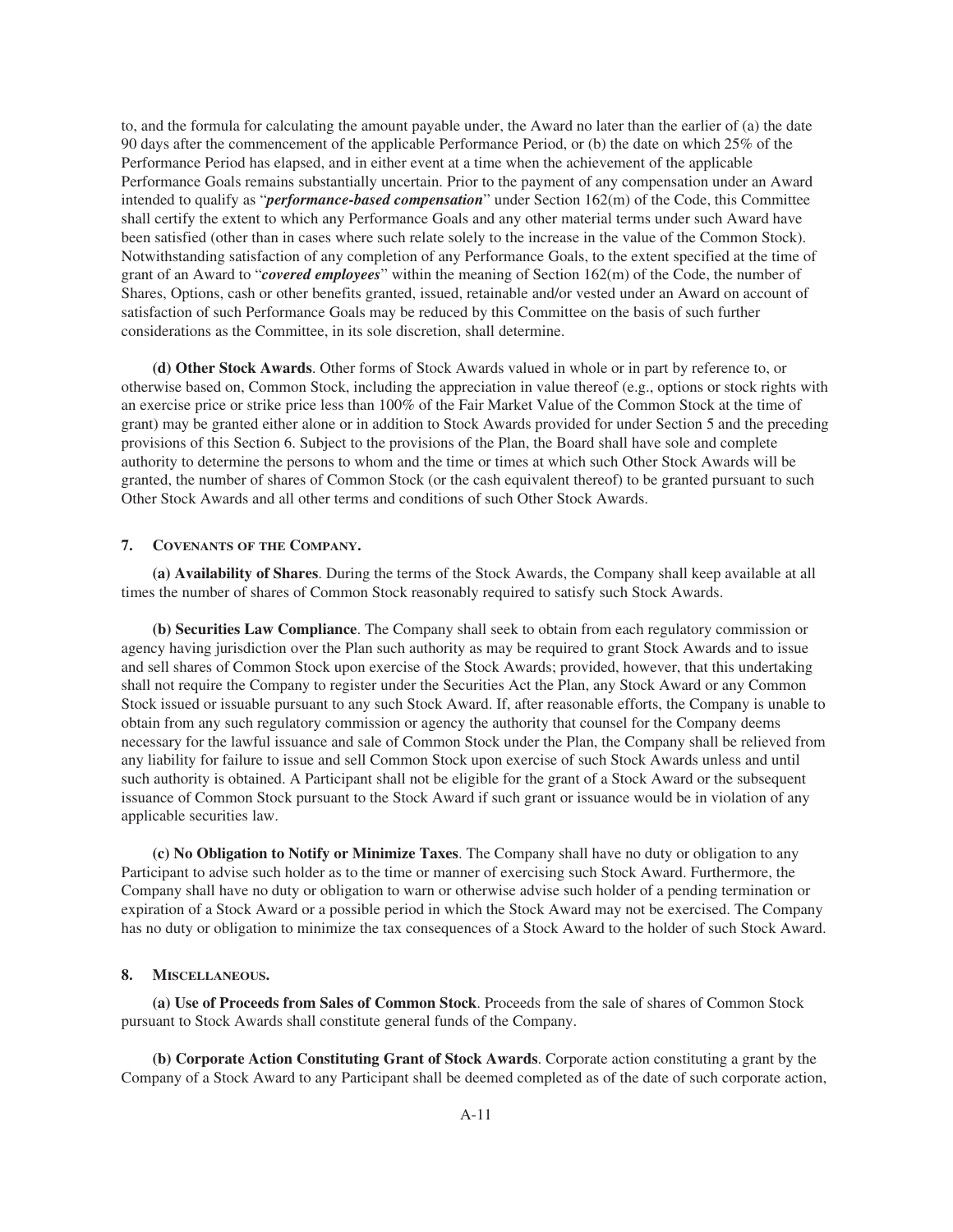unless otherwise determined by the Board, regardless of when the instrument, certificate, or letter evidencing the Stock Award is communicated to, or actually received or accepted by, the Participant.

**(c) Stockholder Rights**. No Participant shall be deemed to be the holder of, or to have any of the rights of a holder with respect to, any shares of Common Stock subject to such Stock Award unless and until (i) such Participant has satisfied all requirements for exercise of the Stock Award pursuant to its terms, if applicable, and (ii) the issuance of the Common Stock subject to such Stock Award has been entered into the books and records of the Company.

**(d) No Employment or Other Service Rights**. Nothing in the Plan, any Stock Award Agreement or any other instrument executed thereunder or in connection with any Award granted pursuant thereto shall confer upon any Participant any right to continue to serve the Company or an Affiliate in the capacity in effect at the time the Stock Award was granted or shall affect the right of the Company or an Affiliate to terminate (i) the employment of an Employee with or without notice and with or without cause, (ii) the service of a Consultant pursuant to the terms of such Consultant's agreement with the Company or an Affiliate, or (iii) the service of a Director pursuant to the Bylaws of the Company or an Affiliate, and any applicable provisions of the corporate law of the state in which the Company or the Affiliate is incorporated, as the case may be.

**(e) Incentive Stock Option \$100,000 Limitation**. To the extent that the aggregate Fair Market Value (determined at the time of grant) of Common Stock with respect to which Incentive Stock Options are exercisable for the first time by any Optionholder during any calendar year (under all plans of the Company and any Affiliates) exceeds \$100,000, the Options or portions thereof that exceed such limit (according to the order in which they were granted) shall be treated as Nonstatutory Stock Options, notwithstanding any contrary provision of the applicable Option Agreement(s).

**(f) Investment Assurances**. The Company may require a Participant, as a condition of exercising or acquiring Common Stock under any Stock Award, (i) to give written assurances satisfactory to the Company as to the Participant's knowledge and experience in financial and business matters and/or to employ a purchaser representative reasonably satisfactory to the Company who is knowledgeable and experienced in financial and business matters and that he or she is capable of evaluating, alone or together with the purchaser representative, the merits and risks of exercising the Stock Award; and (ii) to give written assurances satisfactory to the Company stating that the Participant is acquiring Common Stock subject to the Stock Award for the Participant's own account and not with any present intention of selling or otherwise distributing the Common Stock. The foregoing requirements, and any assurances given pursuant to such requirements, shall be inoperative if (A) the issuance of the shares upon the exercise or acquisition of Common Stock under the Stock Award has been registered under a then currently effective registration statement under the Securities Act, or (B) as to any particular requirement, a determination is made by counsel for the Company that such requirement need not be met in the circumstances under the then applicable securities laws. The Company may, upon advice of counsel to the Company, place legends on stock certificates issued under the Plan as such counsel deems necessary or appropriate in order to comply with applicable securities laws, including, but not limited to, legends restricting the transfer of the Common Stock.

**(g) Withholding Obligations**. Unless prohibited by the terms of a Stock Award Agreement, the Company may, in its sole discretion, satisfy any federal, state or local tax withholding obligation relating to an Award by any of the following means or by a combination of such means: (i) causing the Participant to tender a cash payment; (ii) withholding shares of Common Stock from the shares of Common Stock issued or otherwise issuable to the Participant in connection with the Award; provided, however, that no shares of Common Stock are withheld with a value exceeding the minimum amount of tax required to be withheld by law (or such lesser amount as may be necessary to avoid classification of the Stock Award as a liability for financial accounting purposes); (iii) withholding cash from an Award settled in cash; (iv) withholding payment from any amounts otherwise payable to the Participant; or (v) by such other method as may be set forth in the Award Agreement.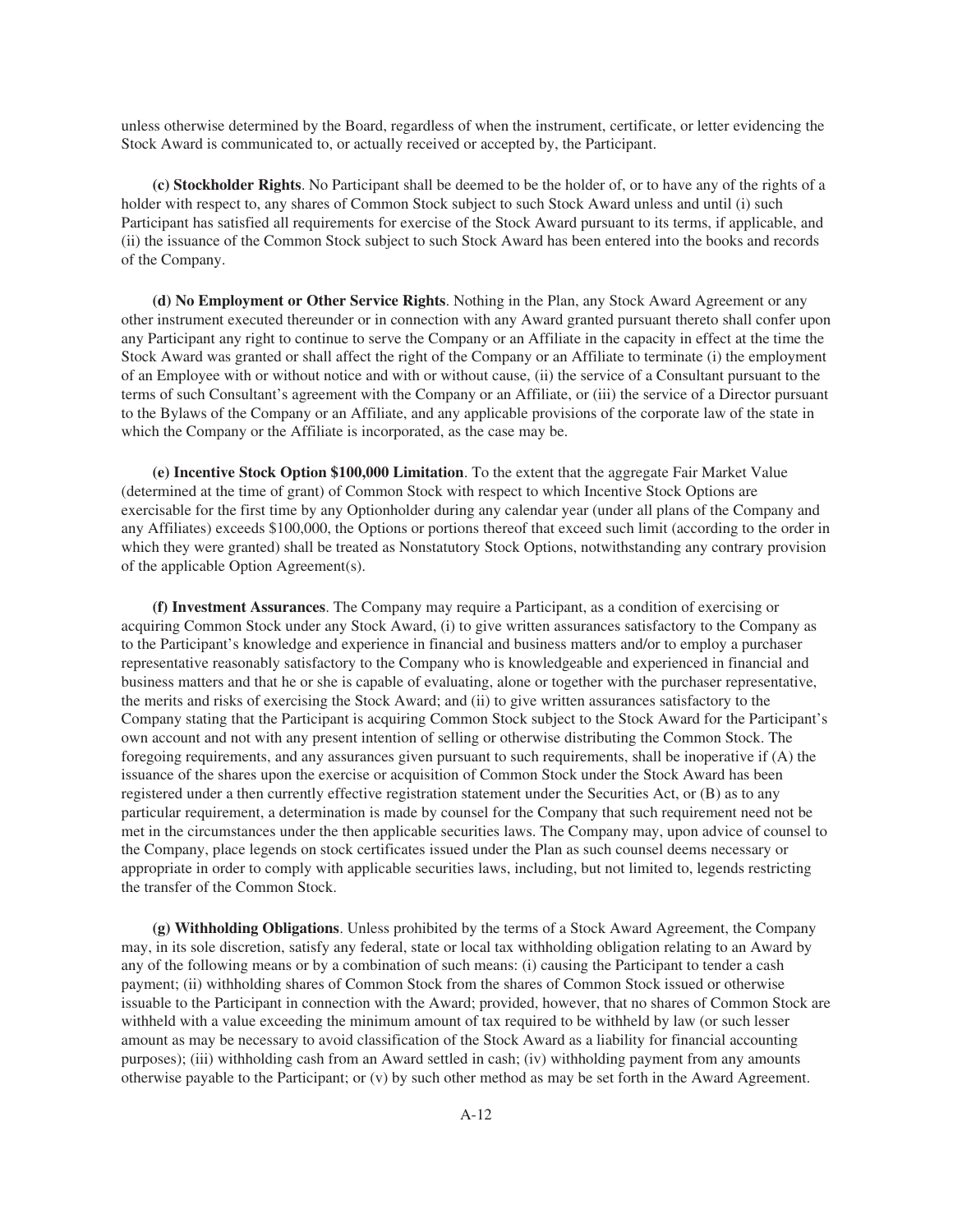**(h) Electronic Delivery**. Any reference herein to a "*written*" agreement or document shall include any agreement or document delivered electronically or posted on the Company's intranet (or other shared electronic medium controlled by the Company to which the Participant has access).

**(i) Deferrals**. To the extent permitted by applicable law, the Board, in its sole discretion, may determine that the delivery of Common Stock or the payment of cash, upon the exercise, vesting or settlement of all or a portion of any Award may be deferred and may establish programs and procedures for deferral elections to be made by Participants. Deferrals by Participants will be made in accordance with Section 409A of the Code. Consistent with Section 409A of the Code, the Board may provide for distributions while a Participant is still an employee or otherwise providing services to the Company. The Board is authorized to make deferrals of Awards and determine when, and in what annual percentages, Participants may receive payments, including lump sum payments, following the Participant's termination of Continuous Service, and implement such other terms and conditions consistent with the provisions of the Plan and in accordance with applicable law.

**(j) Compliance With Section 409A**. To the extent that the Board determines that any Award granted hereunder is subject to Section 409A of the Code, the Award Agreement evidencing such Award shall incorporate the terms and conditions necessary to avoid the consequences specified in Section  $409A(a)(1)$  of the Code. To the extent applicable, the Plan and Award Agreements shall be interpreted in accordance with Section 409A of the Code. Notwithstanding anything to the contrary in this Plan (and unless the Award Agreement specifically provides otherwise), if the Shares are publicly traded and a Participant holding an Award that constitutes "*deferred compensation*" under Section 409A of the Code is a "*specified employee*" for purposes of Section 409A of the Code, no distribution or payment of any amount shall be made upon a "*separation from service*" before a date that is six months following the date of such Participant's "*separation from service*" (as defined in Section 409A of the Code without regard to alternative definitions thereunder) or, if earlier, the date of the Participant's death.

**(k) Clawback/Recovery.** All Awards granted under the Plan will be subject to recoupment in accordance with any clawback policy that the Company is required to adopt pursuant to the listing standards of any national securities exchange or association on which the Company's securities are listed or as is otherwise required by the Dodd-Frank Wall Street Reform and Consumer Protection Act or other applicable law. In addition, the Board may impose such other clawback, recovery or recoupment provisions in an Award Agreement as the Board determines necessary or appropriate, including but not limited to a reacquisition right in respect of previously acquired shares of Common Stock or other cash or property upon the occurrence of an event related to a Participant that would be categorized as Cause. No recovery of compensation under such a clawback policy will be an event giving rise to a right to voluntary terminate employment upon a "resignation for good reason," or for a "constructive termination" or any similar term under any plan of or agreement with the Company.

## **9. ADJUSTMENTS UPON CHANGES IN COMMON STOCK; OTHER CORPORATE EVENTS.**

**(a) Capitalization Adjustments**. In the event of a Capitalization Adjustment, the Board shall appropriately and proportionately adjust: (i) the class(es) and maximum number of securities subject to the Plan pursuant to Section 3(a), (ii) the class(es) and maximum number of securities that may be issued pursuant to the exercise of Incentive Stock Options pursuant to Section 3(d), (iii) the class(es) and maximum number of securities that may be awarded to any person pursuant to Sections  $3(e)$  and  $6(c)(i)$ , and (iv) the class(es) and number of securities and price per share of stock subject to outstanding Stock Awards. The Board shall make such adjustments, and its determination shall be final, binding and conclusive.

**(b) Dissolution or Liquidation**. Except as otherwise provided in the Stock Award Agreement, in the event of a dissolution or liquidation of the Company, all outstanding Stock Awards (other than Stock Awards consisting of vested and outstanding shares of Common Stock not subject to a forfeiture condition or the Company's right of repurchase) shall terminate immediately prior to the completion of such dissolution or liquidation, and the shares of Common Stock subject to the Company's repurchase rights or subject to a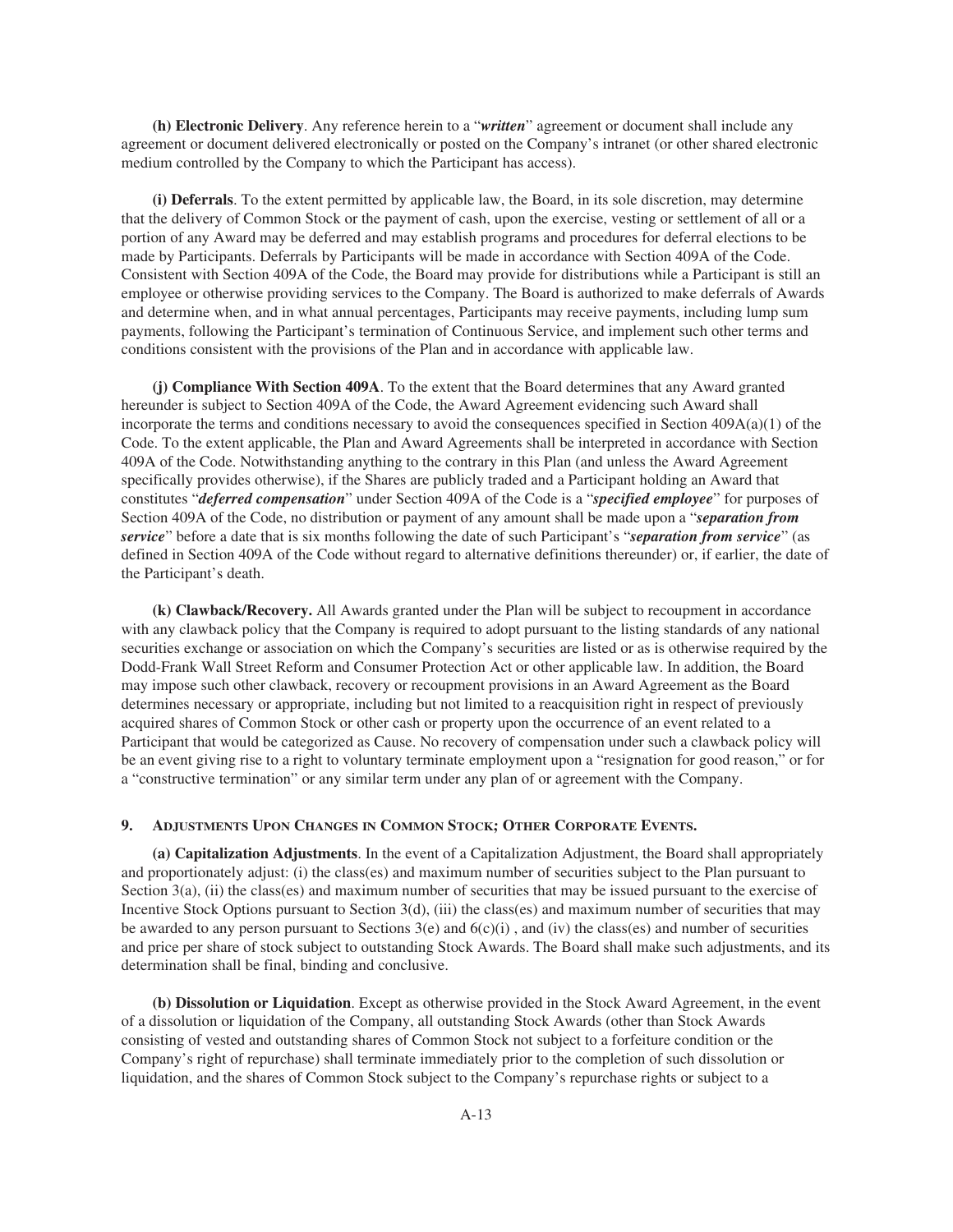forfeiture condition may be repurchased or reacquired by the Company notwithstanding the fact that the holder of such Stock Award is providing Continuous Service, provided, however, that the Board may, in its sole discretion, cause some or all Stock Awards to become fully vested, exercisable and/or no longer subject to repurchase or forfeiture (to the extent such Stock Awards have not previously expired or terminated) before the dissolution or liquidation is completed but contingent on its completion.

**(c) Corporate Transaction**. The following provisions shall apply to Stock Awards in the event of a Corporate Transaction unless otherwise provided in the instrument evidencing the Stock Award or any other written agreement between the Company or any Affiliate and the Participant or unless otherwise expressly provided by the Board at the time of grant of a Stock Award. In the event of a Corporate Transaction, then, notwithstanding any other provision of the Plan, the Board shall take one or more of the following actions with respect to Stock Awards, contingent upon the closing or completion of the Corporate Transaction:

**(i)** arrange for the surviving corporation or acquiring corporation (or the surviving or acquiring corporation's parent company) to assume or continue the Stock Award or to substitute a similar stock award for the Stock Award (including, but not limited to, an award to acquire the same consideration paid to the stockholders of the Company pursuant to the Corporate Transaction);

**(ii)** arrange for the assignment of any reacquisition or repurchase rights held by the Company in respect of Common Stock issued pursuant to the Stock Award to the surviving corporation or acquiring corporation (or the surviving or acquiring corporation's parent company);

**(iii)** accelerate the vesting of the Stock Award (and, if applicable, the time at which the Stock Award may be exercised) to a date prior to the effective time of such Corporate Transaction as the Board shall determine (or, if the Board shall not determine such a date, to the date that is 5 days prior to the effective date of the Corporate Transaction), with such Stock Award terminating if not exercised (if applicable) at or prior to the effective time of the Corporate Transaction;

**(iv)** arrange for the lapse of any reacquisition or repurchase rights held by the Company with respect to the Stock Award;

**(v)** cancel or arrange for the cancellation of the Stock Award, to the extent not vested or not exercised prior to the effective time of the Corporate Transaction, in exchange for such cash consideration, if any, as the Board, in its sole discretion, may consider appropriate; or

**(vi)** make a payment, in such form as may be determined by the Board equal to the excess, if any, of (A) the value of the property the Participant would have received upon the exercise of the Stock Award, over (B) any exercise price payable by such holder in connection with such exercise.

The Board need not take the same action or actions with respect to all Stock Awards or portions thereof or with respect to all Participants.

**(d) Change in Control**. A Stock Award may be subject to additional acceleration of vesting and exercisability upon or after a Change in Control as may be provided in the Stock Award Agreement for such Stock Award or as may be provided in any other written agreement between the Company or any Affiliate and the Participant, but in the absence of such provision, no such acceleration shall occur.

## **10. TERMINATION OR SUSPENSION OF THE PLAN.**

**(a) Plan Term**. The Board may suspend or terminate the Plan at any time. No Incentive Stock Option will be granted after the 10th anniversary of the earlier of (i) the date the Plan, as most recently amended is adopted by the Board, or (ii) the date the Plan, as most recently amended is approved by the stockholders of the Company. No Awards may be granted under the Plan while the Plan is suspended or after it is terminated.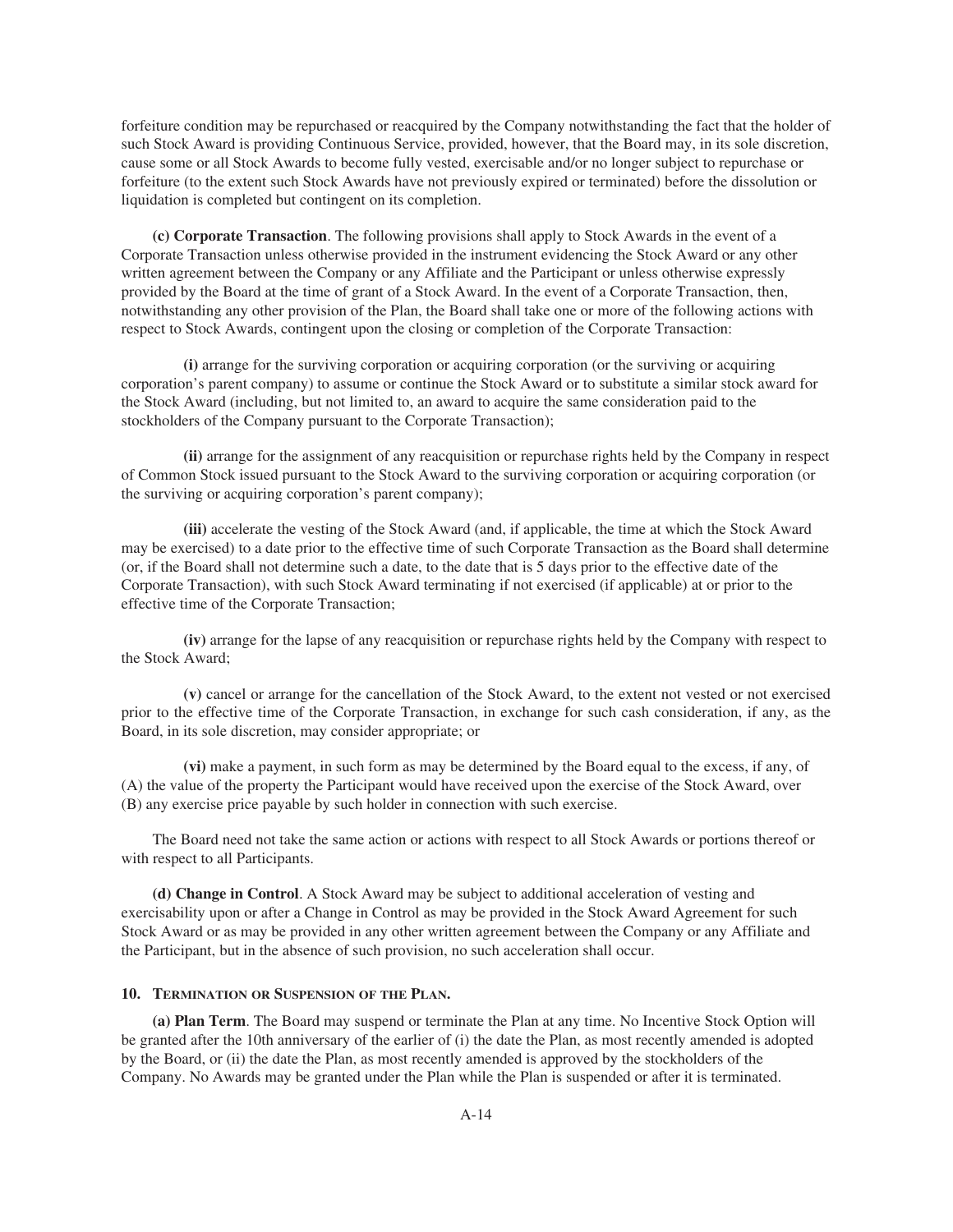**(b) No Impairment of Rights**. Suspension or termination of the Plan shall not impair rights and obligations under any Award granted while the Plan is in effect except with the written consent of the affected Participant.

## **11. EFFECTIVE DATE OF PLAN.**

This Plan became effective on the Effective Date.

## **12. CHOICE OF LAW.**

The laws of the State of California shall govern all questions concerning the construction, validity and interpretation of this Plan, without regard to that state's conflict of laws rules.

**13. DEFINITIONS.** As used in the Plan, the following definitions shall apply to the capitalized terms indicated below:

**(a)** "*Affiliate*" means, at the time of determination, any "*parent*" or "*subsidiary*" of the Company as such terms are defined in Rule 405 of the Securities Act. The Board shall have the authority to determine the time or times at which "*parent*" or "*subsidiary*" status is determined within the foregoing definition.

**(b)** "*Appreciation Award*" means (i) a stock option or stock appreciation right granted under the Prior Plan or (ii) an Option or Stock Appreciation Right, or Other Stock Award, in each case with respect to which the exercise or strike price is at least one hundred percent (100%) of the Fair Market Value of the Common Stock subject to the stock option or stock appreciation right, or Option, Stock Appreciation Right, or Other Stock Award, as applicable, on the date of grant.

**(c)** "*Award*" means a Stock Award or a Performance Cash Award.

**(d)** "*Award Agreement*" means a written agreement between the Company and a Participant evidencing the terms and conditions of an Award.

**(e)** "*Board*" means the Board of Directors of the Company.

**(f)** "*Capitalization Adjustment*" means any change that is made in, or other events that occur with respect to, the Common Stock subject to the Plan or subject to any Stock Award after the Effective Date without the receipt of consideration by the Company through merger, consolidation, reorganization, recapitalization, reincorporation, stock dividend, dividend in property other than cash, large nonrecurring cash dividend, stock split, liquidating dividend, combination of shares, exchange of shares, change in corporate structure or any similar equity restructuring transaction, as that term is used in Statement of Financial Accounting Standards No. 123 (revised). Notwithstanding the foregoing, the conversion of any convertible securities of the Company shall not be treated as a Capitalization Adjustment.

**(g)** "*Cause*" shall have the meaning ascribed to such term in any written agreement between the Participant and the Company defining such term and, in the absence of such an agreement, such term shall mean, with respect to a Participant, the occurrence of any of the following events: (i) such Participant's attempted commission of, or participation in, a fraud or act of dishonesty against the Company; (ii) such Participant's intentional, material violation of any contract or agreement between the Participant and the Company or of any statutory duty owed to the Company; (iii) such Participant's unauthorized use or disclosure of the Company's confidential information or trade secrets; (iv) such Participant's gross negligence or gross misconduct; (v) such Participant's material failure to competently perform his/her assigned duties for the Company; (vi) sustained poor performance of any material aspect of the Participant's duties or obligations; or (viii) Participant's conviction of, or the entry of a pleading of guilty or nolo contendere by Participant to, any crime involving moral turpitude or any felony. The determination that a termination of the Participant's Continuous Service is either for Cause or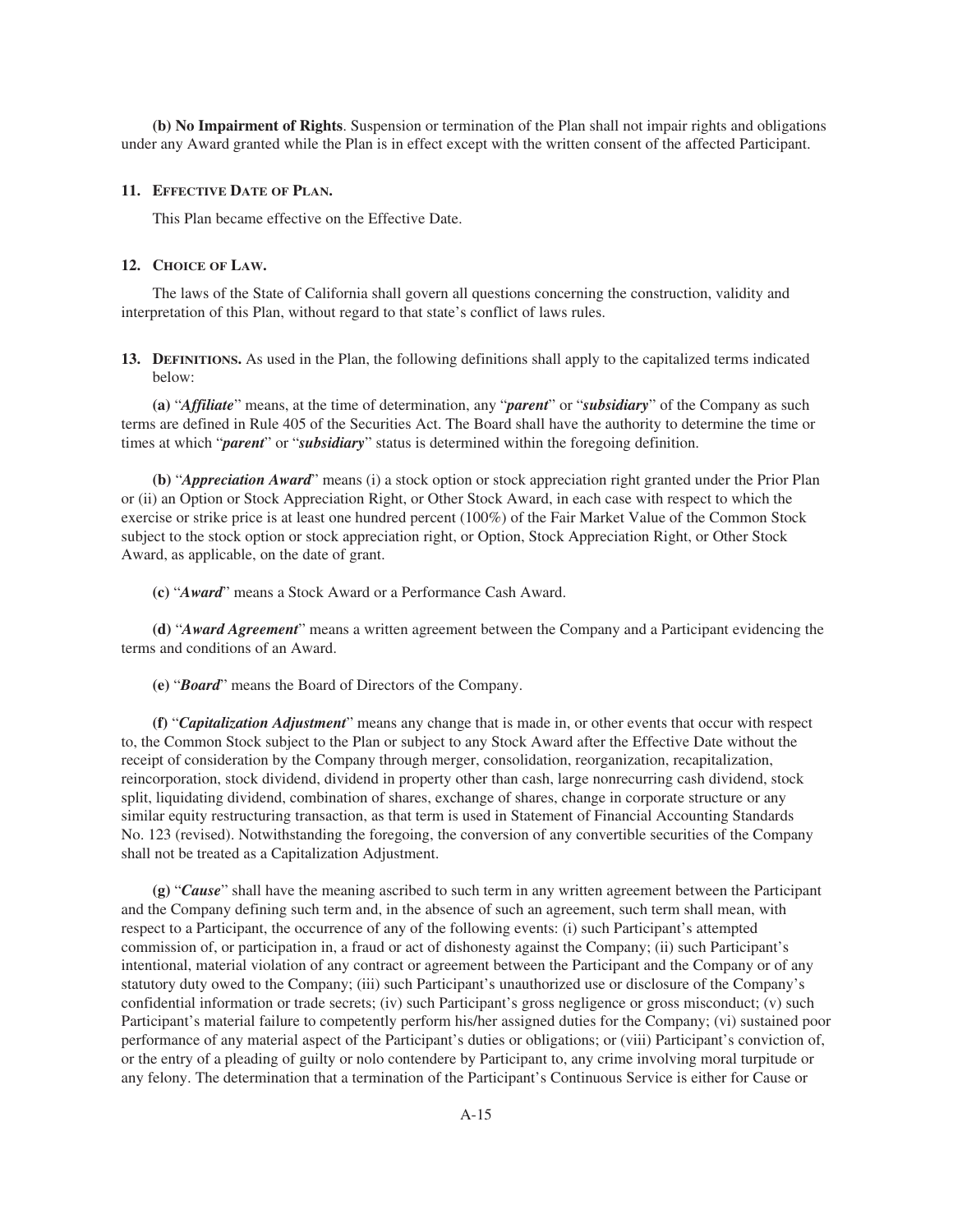without Cause shall be made by the Company, in its sole discretion. Any determination by the Company that the Continuous Service of a Participant was terminated with or without Cause for the purposes of outstanding Awards held by such Participant shall have no effect upon any determination of the rights or obligations of the Company or such Participant for any other purpose.

**(h)** "*Change in Control*" means the occurrence, in a single transaction or in a series of related transactions, of any one or more of the following events:

**(i)** any Exchange Act Person becomes the Owner, directly or indirectly, of securities of the Company representing more than 50% of the combined voting power of the Company's then outstanding securities other than by virtue of a merger, consolidation or similar transaction. Notwithstanding the foregoing, a Change in Control shall not be deemed to occur (A) on account of the acquisition of securities of the Company by an investor, any affiliate thereof or any other Exchange Act Person that acquires the Company's securities in a transaction or series of related transactions the primary purpose of which is to obtain financing for the Company through the issuance of equity securities or (B) solely because the level of Ownership held by any Exchange Act Person (the "*Subject Person*") exceeds the designated percentage threshold of the outstanding voting securities as a result of a repurchase or other acquisition of voting securities by the Company reducing the number of shares outstanding, provided that if a Change in Control would occur (but for the operation of this sentence) as a result of the acquisition of voting securities by the Company, and after such share acquisition, the Subject Person becomes the Owner of any additional voting securities that, assuming the repurchase or other acquisition had not occurred, increases the percentage of the then outstanding voting securities Owned by the Subject Person over the designated percentage threshold, then a Change in Control shall be deemed to occur;

**(ii)** there is consummated a merger, consolidation or similar transaction involving (directly or indirectly) the Company and, immediately after the consummation of such merger, consolidation or similar transaction, the stockholders of the Company immediately prior thereto do not Own, directly or indirectly, either (A) outstanding voting securities representing more than 50% of the combined outstanding voting power of the surviving Entity in such merger, consolidation or similar transaction or (B) more than 50% of the combined outstanding voting power of the parent of the surviving Entity in such merger, consolidation or similar transaction, in each case in substantially the same proportions as their Ownership of the outstanding voting securities of the Company immediately prior to such transaction;

**(iii)** the stockholders of the Company approve or the Board approves a plan of complete dissolution or liquidation of the Company, or a complete dissolution or liquidation of the Company shall otherwise occur;

**(iv)** there is consummated a sale, lease, exclusive and worldwide license, or other disposition of all or substantially all of the consolidated assets of the Company and its Subsidiaries, other than a sale, lease, license or other disposition of all or substantially all of the consolidated assets of the Company and its Subsidiaries to an Entity, more than 50% of the combined voting power of the voting securities of which are Owned by stockholders of the Company in substantially the same proportions as their Ownership of the outstanding voting securities of the Company immediately prior to such sale, lease, license or other disposition; or

**(v)** individuals who, on the date this Plan is adopted by the Board, are members of the Board (the "*Incumbent Board*") cease for any reason to constitute at least a majority of the members of the Board; provided, however, that if the appointment or election (or nomination for election) of any new Board member was approved or recommended by a majority vote of the members of the Incumbent Board then still in office, such new member shall, for purposes of this Plan, be considered as a member of the Incumbent Board.

Notwithstanding the foregoing or any other provision of this Plan, (A) the term Change in Control shall not include a sale of assets, merger or other transaction effected exclusively for the purpose of changing the domicile of the Company.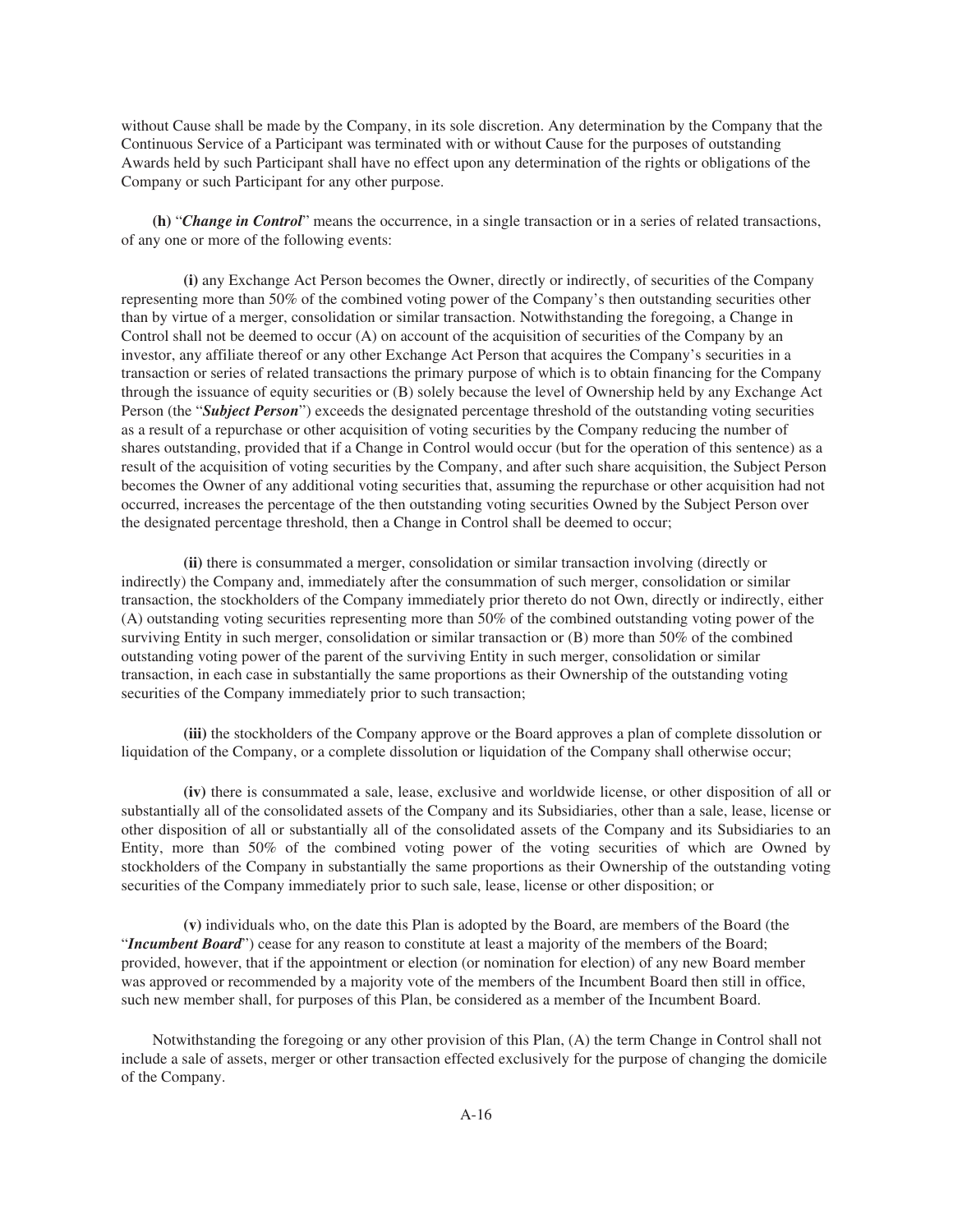**(i)** "*Code*" means the Internal Revenue Code of 1986, as amended, including any applicable regulations and guidance thereunder.

**(j)** "*Committee*" means a committee of one or more Directors to whom authority has been delegated by the Board in accordance with Section 2(c).

**(k)** "*Common Stock*" means the common stock of the Company.

**(l)** "*Company*" means ACADIA Pharmaceuticals Inc., a Delaware corporation.

**(m)** "*Consultant*" means any person, including an advisor, who is (i) engaged by the Company or an Affiliate to render consulting or advisory services and is compensated for such services, or (ii) serving as a member of the board of directors of an Affiliate and is compensated for such services. However, service solely as a Director, or payment of a fee for such service, shall not cause a Director to be considered a "*Consultant*" for purposes of the Plan. Notwithstanding the foregoing, a person is treated as a Consultant under this Plan only if a Form S-8 Registration Statement under the Securities Act is available to register the sale of the Company's securities to such person.

**(n)** "*Continuous Service*" means that the Participant's service with the Company or an Affiliate, whether as an Employee, Director or Consultant, is not interrupted or terminated. A change in the capacity in which the Participant renders service to the Company or an Affiliate as an Employee, Consultant or Director or a change in the entity for which the Participant renders such service, provided that there is no interruption or termination of the Participant's service with the Company or an Affiliate, shall not terminate a Participant's Continuous Service; provided, however, if the Entity for which a Participant is rendering services ceases to qualify as an Affiliate, as determined by the Board, in its sole discretion, such Participant's Continuous Service shall be considered to have terminated on the date such Entity ceases to qualify as an Affiliate. To the extent permitted by law, the Board or the chief executive officer of the Company, in that party's sole discretion, may determine whether Continuous Service shall be considered interrupted in the case of (i) any leave of absence approved by the Board or chief executive officer, including sick leave, military leave or any other personal leave, or (ii) transfers between the Company, an Affiliate, or their successors. Notwithstanding the foregoing, a leave of absence shall be treated as Continuous Service for purposes of vesting in a Stock Award only to such extent as may be provided in the Company's leave of absence policy, in the written terms of any leave of absence agreement or policy applicable to the Participant, or as otherwise required by law.

**(o)** "*Corporate Transaction*" means the consummation, in a single transaction or in a series of related transactions, of any one or more of the following events:

**(i)** a sale or other disposition of all or substantially all, as determined by the Board in its discretion, of the consolidated assets of the Company and its Subsidiaries;

**(ii)** a sale or other disposition of at least 50% of the outstanding securities of the Company;

**(iii)** a merger, consolidation or similar transaction following which the Company is not the surviving corporation; or

**(iv)** a merger, consolidation or similar transaction following which the Company is the surviving corporation but the shares of Common Stock outstanding immediately preceding the merger, consolidation or similar transaction are converted or exchanged by virtue of the merger, consolidation or similar transaction into other property, whether in the form of securities, cash or otherwise.

**(p)** "*Covered Employee*" shall have the meaning provided in Section 162(m)(3) of the Code.

**(q)** "*Director*" means a member of the Board.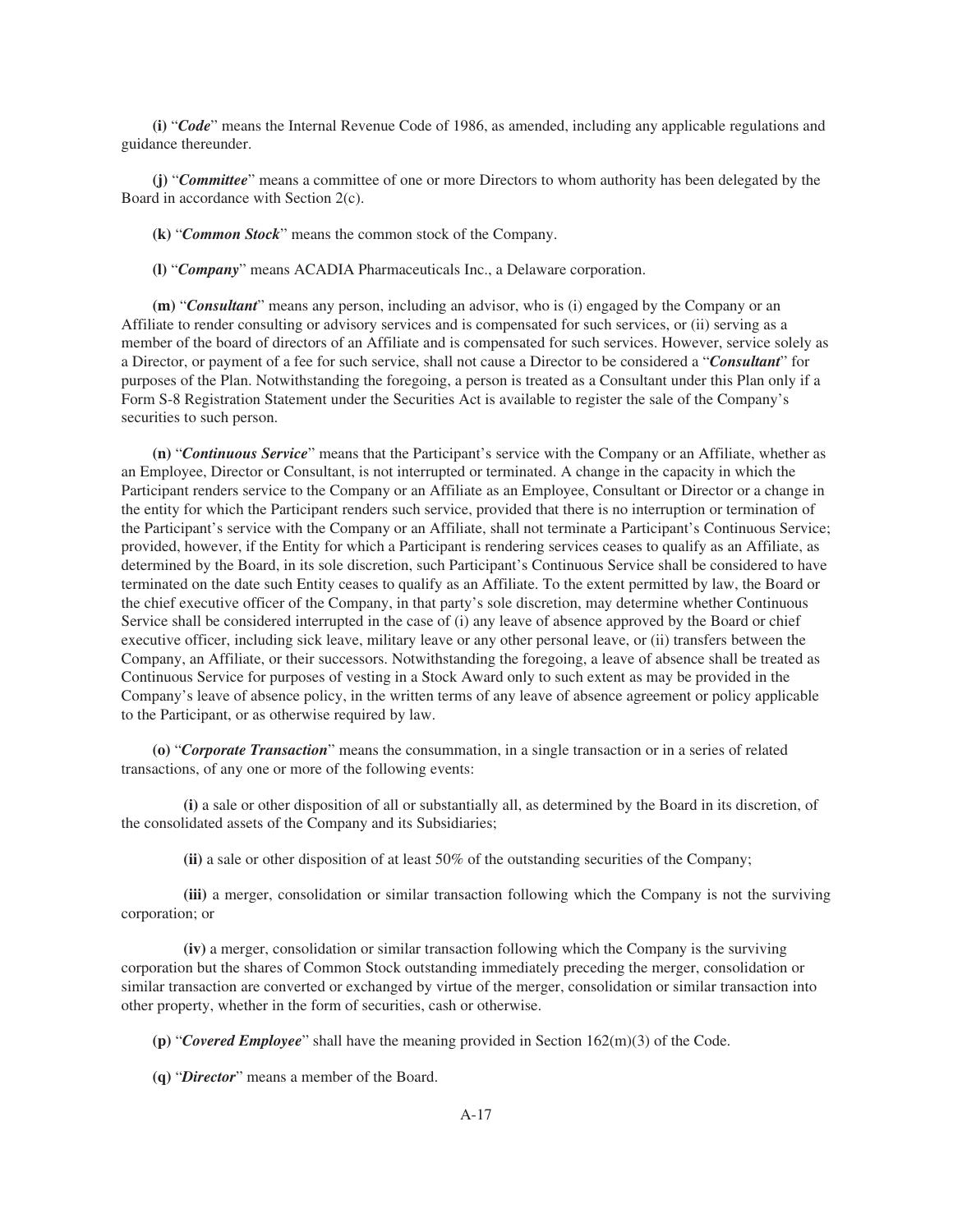**(r)** "*Disability*" means, with respect to a Participant, the inability of such Participant to engage in any substantial gainful activity by reason of any medically determinable physical or mental impairment which can be expected to result in death or which has lasted or can be expected to last for a continuous period of not less than 12 months, as provided in Sections 22(e) (3) and  $409A(a)(2)(c)(i)$  of the Code, and shall be determined by the Board on the basis of such medical evidence as the Board deems warranted under the circumstances.

**(s)** "*Effective Date*" means June 11, 2010, which is the date the Company's stockholders first approved the Plan.

**(t)** "*Employee*" means any person employed by the Company or an Affiliate. However, service solely as a Director, or payment of a fee for such services, shall not cause a Director to be considered an "*Employee*" for purposes of the Plan.

**(u)** "*Entity*" means a corporation, partnership, limited liability company or other entity.

**(v)** "*Exchange Act*" means the Securities Exchange Act of 1934, as amended, and the rules and regulations promulgated thereunder.

**(w)** "*Exchange Act Person*" means any natural person, Entity or "group" (within the meaning of Section 13(d) or 14(d) of the Exchange Act), except that "Exchange Act Person" shall not include (i) the Company or any Subsidiary of the Company, (ii) any employee benefit plan of the Company or any Subsidiary of the Company or any trustee or other fiduciary holding securities under an employee benefit plan of the Company or any Subsidiary of the Company, (iii) an underwriter temporarily holding securities pursuant to a registered public offering of such securities, (iv) an Entity Owned, directly or indirectly, by the stockholders of the Company in substantially the same proportions as their Ownership of stock of the Company; or (v) any natural person, Entity or "group" (within the meaning of Section 13(d) or 14(d) of the Exchange Act) that, as of the Effective Date, is the Owner, directly or indirectly, of securities of the Company representing more than 50% of the combined voting power of the Company's then outstanding securities.

**(x)** "*Fair Market Value*" means, as of any date, the value of the Common Stock determined as follows:

**(i)** If the Common Stock is listed on any established stock exchange or traded on any established market, the Fair Market Value of a share of Common Stock shall be the closing sales price for such stock as quoted on such exchange or market on the date of determination, or the next market trading day if such date of determination is not a market trading day, as reported in The Wall Street Journal or such other source the Board deems reliable.

**(ii)** In the absence of such markets for the Common Stock, the Fair Market Value shall be determined by the Board in good faith and in a manner that complies with Sections 409A and 422 of the Code.

**(y)** "*Full Value Award*" means (i) a stock award granted under the Prior Plan or (ii) a Stock Award, in each case, that is not an Appreciation Award.

**(z)** "*Incentive Stock Option*" means an option granted pursuant to Section 5 of the Plan that is intended to be, and qualifies as, an "incentive stock option" within the meaning of Section 422 of the Code.

**(aa)** "*Non-Employee Director*" means a Director who either (i) is not a current employee or officer of the Company or an Affiliate, does not receive compensation, either directly or indirectly, from the Company or an Affiliate for services rendered as a consultant or in any capacity other than as a Director (except for an amount as to which disclosure would not be required under Item 404(a) of Regulation S-K promulgated pursuant to the Securities Act ("*Regulation S-K*")), does not possess an interest in any other transaction for which disclosure would be required under Item 404(a) of Regulation S-K, and is not engaged in a business relationship for which disclosure would be required pursuant to Item 404(b) of Regulation S-K; or (ii) is otherwise considered a "*non-employee director*" for purposes of Rule 16b-3.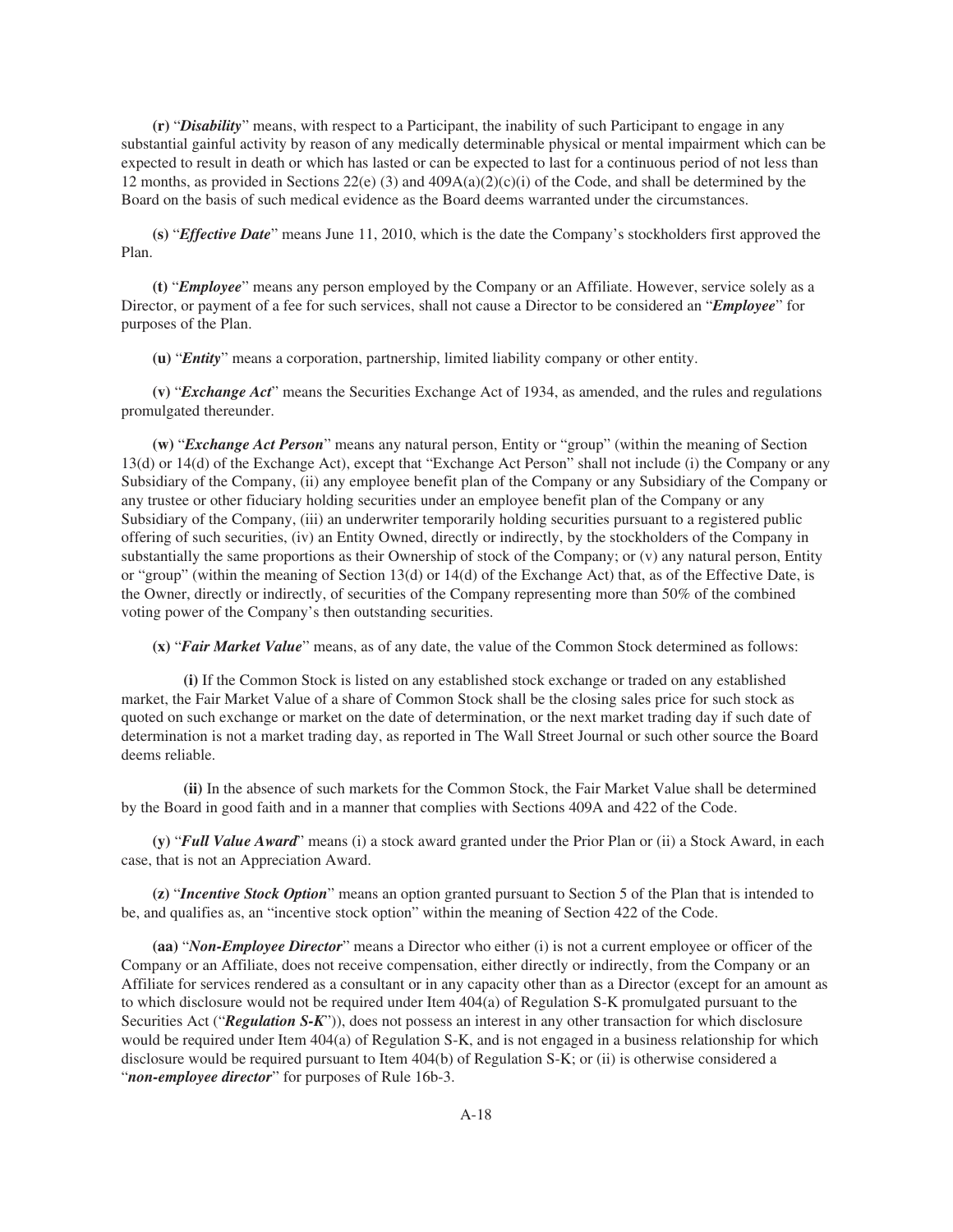**(bb)** "*Nonstatutory Stock Option*" means any option granted pursuant to Section 5 of the Plan that does not qualify as an Incentive Stock Option.

**(cc)** "*Officer*" means a person who is an officer of the Company within the meaning of Section 16 of the Exchange Act.

**(dd)** "*Option*" means an Incentive Stock Option or a Nonstatutory Stock Option to purchase shares of Common Stock granted pursuant to the Plan.

**(ee)** "*Option Agreement*" means a written agreement between the Company and an Optionholder evidencing the terms and conditions of an Option grant. Each Option Agreement shall be subject to the terms and conditions of the Plan.

**(ff)** "*Optionholder*" means a person to whom an Option is granted pursuant to the Plan or, if applicable, such other person who holds an outstanding Option.

**(gg)** "*Other Stock Award*" means an award based in whole or in part by reference to the Common Stock which is granted pursuant to the terms and conditions of Section 6(d).

**(hh)** "*Other Stock Award Agreement*" means a written agreement between the Company and a holder of an Other Stock Award evidencing the terms and conditions of an Other Stock Award grant. Each Other Stock Award Agreement shall be subject to the terms and conditions of the Plan.

**(ii)** "*Outside Director*" means a Director who either (i) is not a current employee of the Company or an "affiliated corporation" (within the meaning of Treasury Regulations promulgated under Section 162(m) of the Code), is not a former employee of the Company or an "affiliated corporation" who receives compensation for prior services (other than benefits under a tax-qualified retirement plan) during the taxable year, has not been an officer of the Company or an "affiliated corporation," and does not receive remuneration from the Company or an "affiliated corporation," either directly or indirectly, in any capacity other than as a Director, or (ii) is otherwise considered an "outside director" for purposes of Section 162(m) of the Code.

**(jj)** "*Own,*" "*Owned,*" "*Owner,*" "*Ownership*" A person or Entity shall be deemed to "*Own,*" to have "*Owned,*" to be the "*Owner*" of, or to have acquired "*Ownership*" of securities if such person or Entity, directly or indirectly, through any contract, arrangement, understanding, relationship or otherwise, has or shares voting power, which includes the power to vote or to direct the voting, with respect to such securities.

**(kk)** "*Participant*" means a person to whom an Award is granted pursuant to the Plan or, if applicable, such other person who holds an outstanding Stock Award.

**(ll)** "*Performance Cash Award*" means an award of cash granted pursuant to the terms and conditions of Section  $6(c)$ 

**(mm)** "*Performance Criteria*" means the one or more criteria that the Board shall select for purposes of establishing the Performance Goals for a Performance Period. The Performance Criteria that shall be used to establish such Performance Goals may be based on any one of, or combination of, the following as determined by the Board: (i) the attainment of certain target levels of, or a specified percentage increase in, revenues, earnings, income before taxes and extraordinary items, net income, operating income, earnings before income tax, earnings before interest, taxes, depreciation and amortization or a combination of any or all of the foregoing; (ii) the attainment of certain target levels of, or a percentage increase in, after-tax or pre-tax profits including, without limitation, that attributable to continuing and/or other operations; (iii) the attainment of certain target levels of, or a specified increase in, operational cash flow; (iv) the achievement of a certain level of, reduction of, or other specified objectives with regard to limiting the level of increase in, all or a portion of, the Company's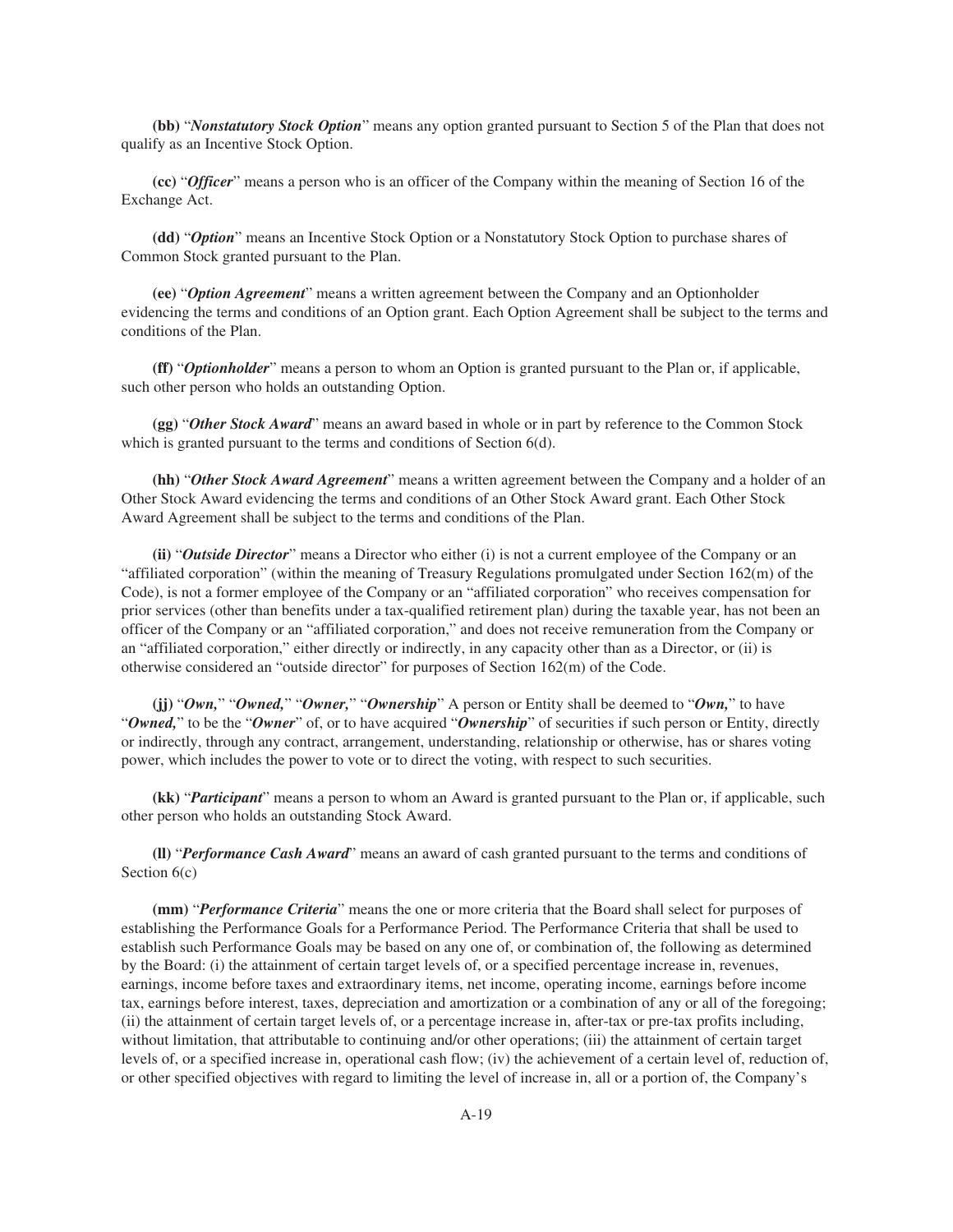bank debt or other long-term or short-term public or private debt or other similar financial obligations of the Company, which may be calculated net of such cash balances and/or other offsets and adjustments as may be established by a Committee comprised solely of Outside Directors; (v) earnings per share or the attainment of a specified percentage increase in earnings per share or earnings per share from continuing operations; (vi) the attainment of certain target levels of, or a specified increase in return on capital employed or return on invested capital; (vii) the attainment of certain target levels of, or a percentage increase in, after-tax or pre-tax return on stockholders' equity; (viii) the attainment of certain target levels of, or a specified increase in, economic value added targets based on a cash flow return on investment formula; (ix) the attainment of certain target levels in, or specified increases in, the fair market value of the shares of the Company's common stock;  $(x)$  the growth in the value of an investment in the Company's common stock; (xi) the attainment of a certain level of, reduction of, or other specified objectives with regard to limiting the level in or increase in, all or a portion of controllable expenses or costs or other expenses or costs; (xii) gross or net sales, revenue and growth of sales revenue (either before or after cost of goods, selling and general administrative expenses, research and development expenses and any other expenses or interest); (xiii) total stockholder return; (xiv) return on assets or net assets; (xv) return on sales; (xvi) operating profit or net operating profit; (xvii) operating margin; (xviii) gross or net profit margin; (xix) cost reductions or savings; (xx) productivity; (xxi) operating efficiency; (xxii) working capital; or (xxiii) market share; (xxiv) customer satisfaction; (xxv) workforce diversity; (xxvi) results of clinical trials; (xxvii) acceptance of a new drug application by a regulatory body; (xxviii) regulatory body approval for commercialization of a product; (xxix) regulatory body approval of additional indications or improved labeling for an already-approved product; (xxx) launch of a new drug; (xxxi) completion of out-licensing, in-licensing or disposition of product candidates or other acquisition or disposition projects; (xxxii) successful completion of a financing; (xxxiii) maintenance and enhancement of investor base; and (xxxiv) to the extent that an Award is not intended to comply with Section 162(m) of the Code, other measures of performance selected by the Board.

**(nn)** "*Performance Goals*" means, for a Performance Period, the one or more goals established by the Board for the Performance Period based upon the Performance Criteria. Performance Goals may be based on a Company-wide basis, with respect to one or more business units, divisions, Affiliates, or business segments, and in either absolute terms or relative to the performance of one or more comparable companies or the performance of one or more relevant indices. Unless specified otherwise by the Board (i) in the Award Agreement at the time the Award is granted or (ii) in such other document setting forth the Performance Goals at the time the Performance Goals are established, the Board shall appropriately make adjustments in the method of calculating the attainment of Performance Goals for a Performance Period as follows: (1) to exclude restructuring and/or other nonrecurring charges; (2) to exclude exchange rate effects, as applicable, for non-U.S. dollar denominated Performance Goals; (3) to exclude the effects of changes to generally accepted accounting principles; (4) to exclude the effects of any statutory adjustments to corporate tax rates; and (5) to exclude the effects of any items that are "unusual" in nature or occur "infrequently" as determined under generally accepted accounting principles. In addition, the Board retains the discretion to reduce or eliminate the compensation or economic benefit due upon attainment of Performance Goals and to define the manner of calculating the Performance Criteria it selects to use for such Performance Period. Partial achievement of the specified criteria may result in the payment or vesting corresponding to the degree of achievement as specified in the Stock Award Agreement or the written terms of a Performance Cash Award.

**(oo)** "*Performance Period*" means the period of time selected by the Board over which the attainment of one or more Performance Goals will be measured for the purpose of determining a Participant's right to and the payment of a Stock Award or a Performance Cash Award. Performance Periods may be of varying and overlapping duration, at the sole discretion of the Board.

**(pp)** "*Performance Stock Award*" means a Stock Award granted under the terms and conditions of Section  $6(c)(i)$ .

**(qq)** "*Plan*" means this ACADIA Pharmaceuticals Inc. 2010 Equity Incentive Plan, as amended.